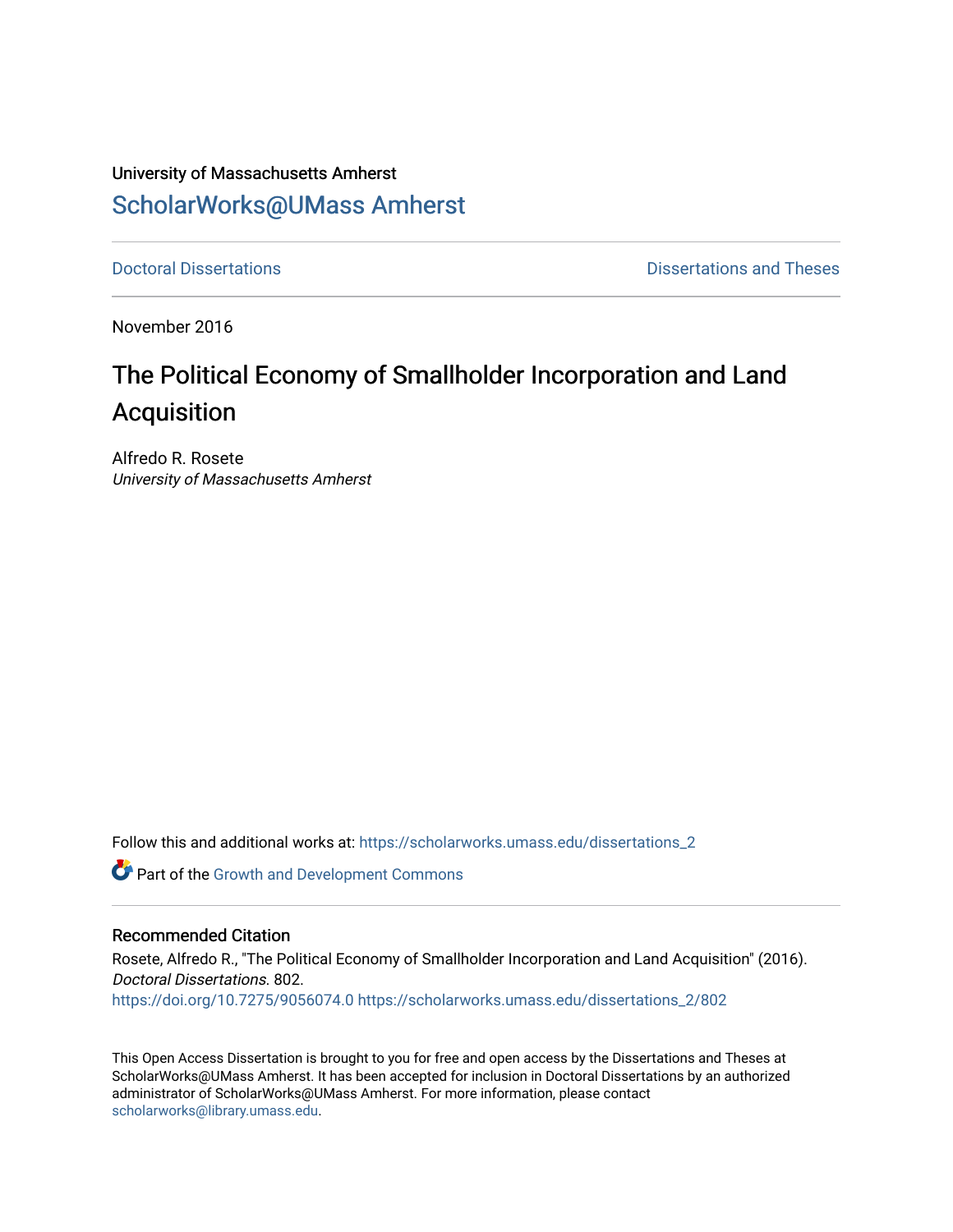### **THE POLITICAL ECONOMY OF SMALLHOLDER INCORPORATION AND LAND ACQUISITION**

A Dissertation Presented

by

ALFREDO R. ROSETE

Submitted to the Graduate School of the University of Massachusetts Amherst in partial fulfillment of the requirements for the degree of

#### DOCTOR OF PHILOSOPHY

September 2016

Department of Economics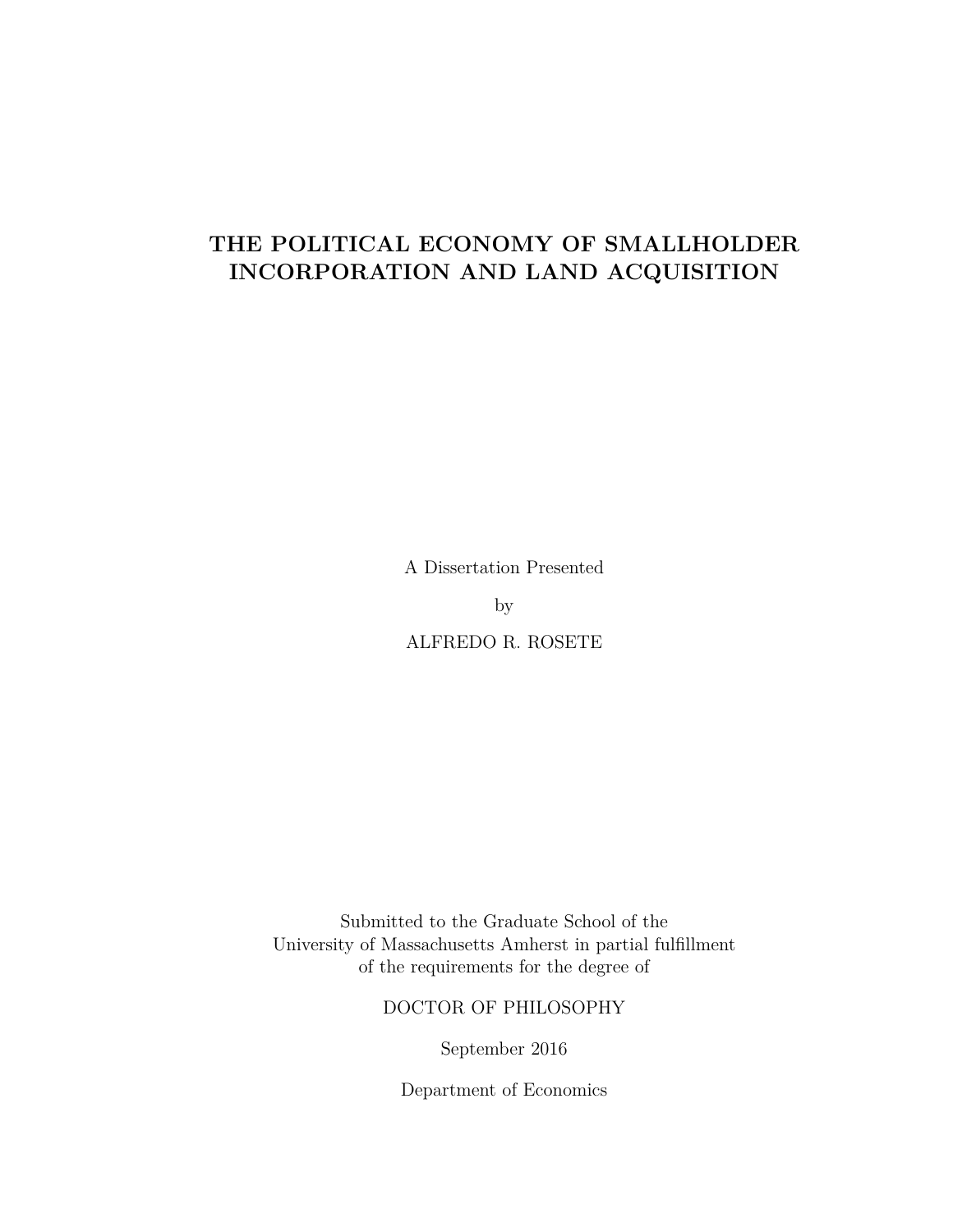$\copyright$  Copyright by ALFREDO R. ROSETE 2016

All Rights Reserved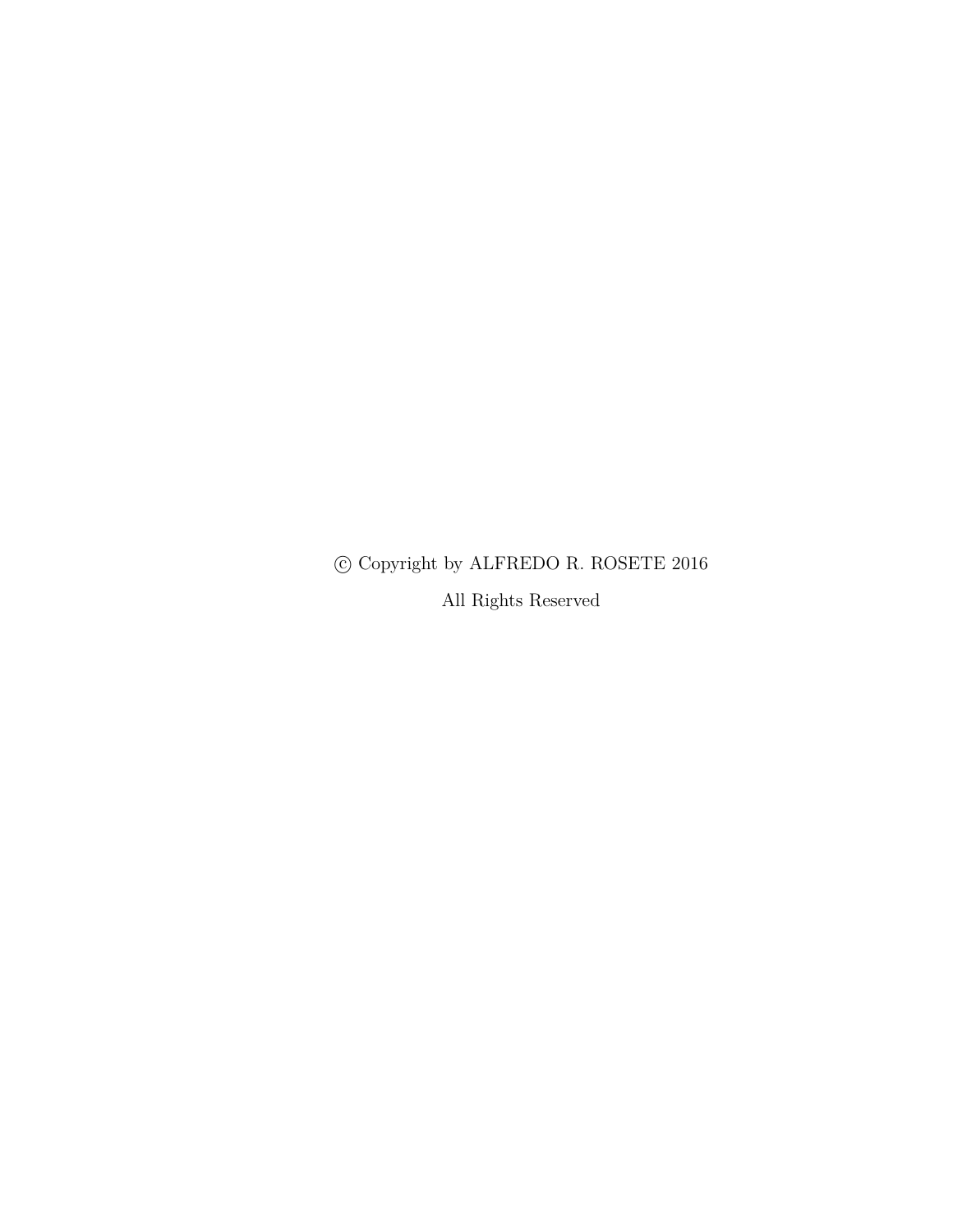## **THE POLITICAL ECONOMY OF SMALLHOLDER INCORPORATION AND LAND ACQUISITION**

A Dissertation Presented

by

ALFREDO R. ROSETE

Approved as to style and content by:

James K. Boyce, Co-chair

Ceren Soylu, Co-chair

Mwangi wa Githinji, Member

Richard Chu, Member

Michael Ash, Department Chair Department of Economics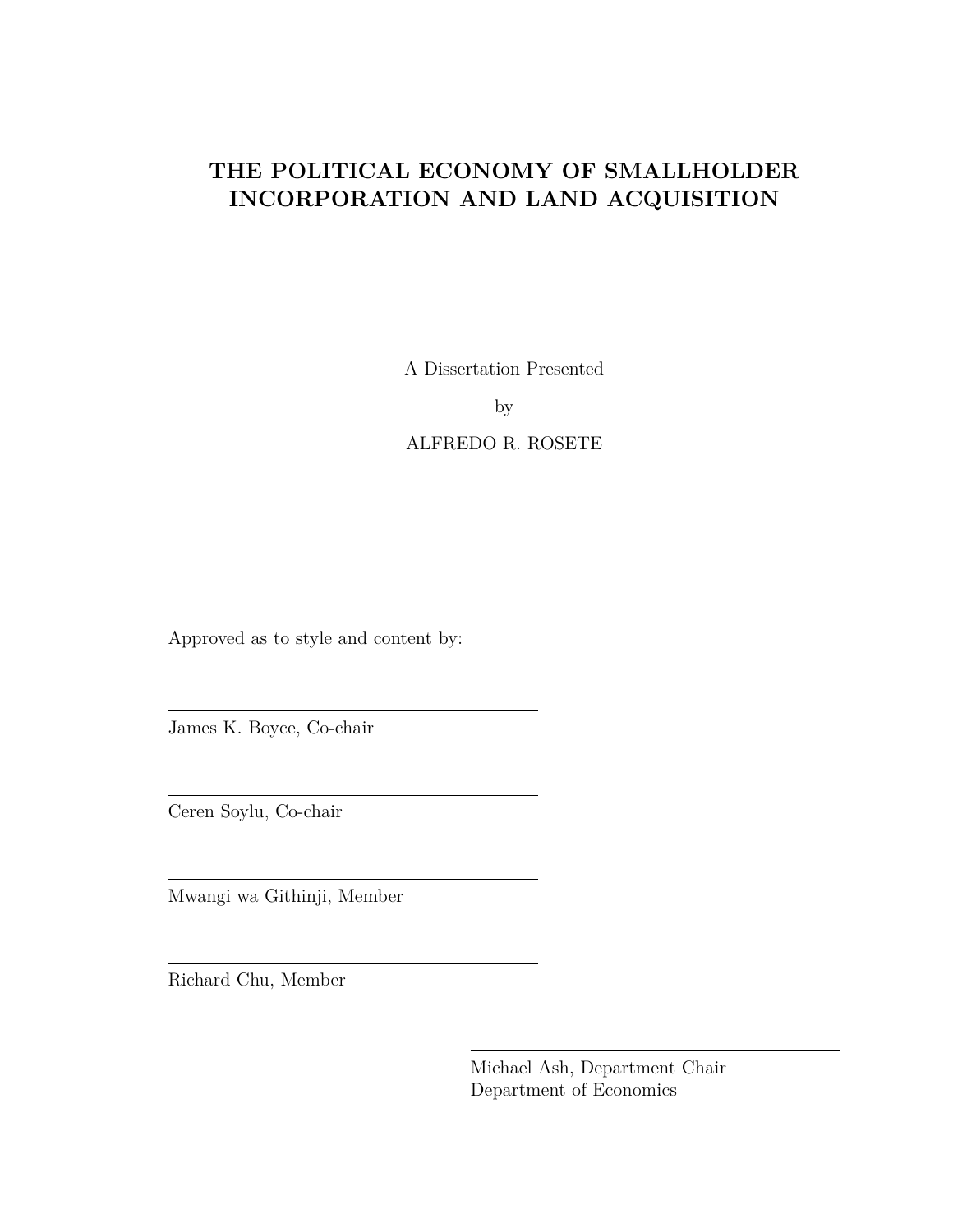### **ACKNOWLEDGMENTS**

<span id="page-4-0"></span>In the process of writing this dissertation, I have benefitted from the input, feedback, and guidance of numerous mentors and colleagues. Foremost of these are my committee members: James Boyce, Ceren Soylu, Mwangi wa Githinji, and Richard Chu. Their input and patient guidance was vital to the development of my thoughts and ideas.

I also received tutelage and encouragement from Peter Skott, Arslan Razmi, Alex Coram, the members of the Analytical Political Economy (APE), and the Critical Agrarian Studies and Political Economy seminar groups (CASPE). They have seen several drafts of the essays in this dissertation, and patiently helped me refine my work.

I would also like to acknowledge the assistance of the staff at Economics Department, most notably, Eileen Atallah, Joe Pickul, Nancy Nash, and Chris Evans. Without their support, the graduate school experience would be impossible.

The field work discussed in this dissertation was made possible by funding from the University of Massachusetts Amherst Graduate School and the Economics Department. The project also benefitted from the feedback and insights of scholars at the Institute of Philippine Culture (IPC), and the Ateneo Center for Economic Research and Development (ACERD) at the Ateneo De Manila University.

The field research was facilitated by information and guidance from Kilusang Mayo Uno-Southern Mindanao (KMU-SMR), Unyon ng Manggagawa sa Agrikultura (UMA), IBON Foundation, The Philippine Partnership for the Development of Human Resources in Rural Areas (PhilDHRRA), and the Municipal Agrarian Reform Office in Santo Tomas, Davao Del Norte. I am especially indebted to Jennifer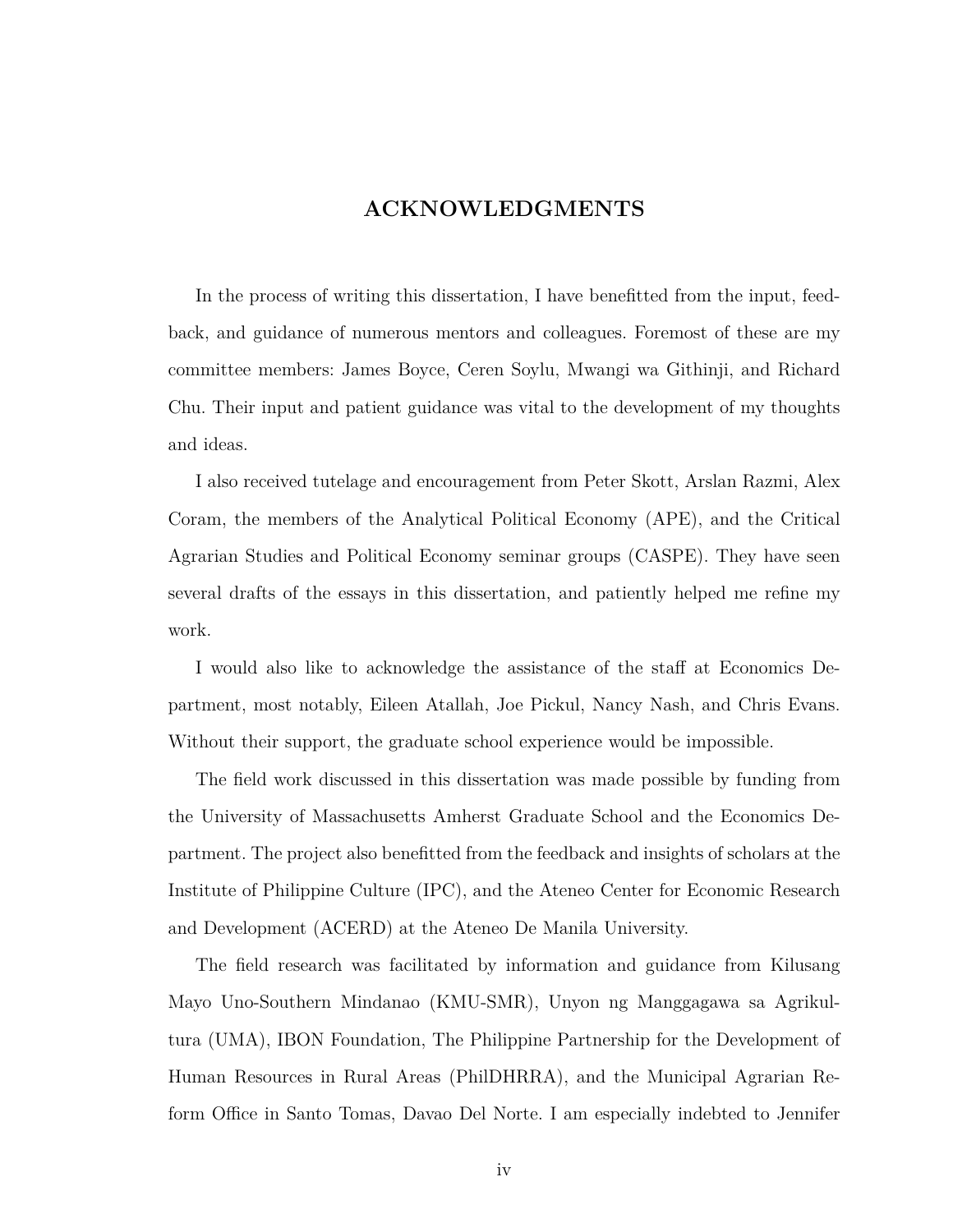Haygood-Guste and Jessica Tulloch for assisting me in the preliminary stages of the field work. I would also like to thank Liyang Minoza for helping me build contacts in Davao Del Norte and Compostela Valley. The assistance of Ptra. Bing Apura, Ptrs. Toto Mena, Stanley Vergara, and Rene was also valuable in sustaining me during my months of field work.

I am ever grateful to the Hijo Employees Agrarian Reform Beneficiaries Cooperative 2 (HEARBCO 2) of Tagum City, Marsman Individual Farmers Agrarian Reform Beneficiaries Cooperative (MIFARBCO), Marsman Agrarian Reform Beneficiaries Cooperative (MARBCO), Davao Marsman Agrarian Reform Beneficiaries Multi-Purpose Cooperative (DAMARB-MPC), Santo Tomas Agrarian Reform Beneficiaries Cooperative (STARBENCO),the Santo Tomas Individual Farmers Agrarian Reform Beneficiaries Cooperative (SIFARBCO) of Santo Tomas Davao Del Norte, and the ARBs of Nuere and Sons, and Piansai plantation in Pantukan, Compostela Valley for their cooperation, participation, and expertise. It is my hope that the contents of this dissertation can make even a small contribution to their and other agrarian reform beneficiaries' struggles for land and livelihood.

I would also like to thank Heath Henderson, Edsel Beja, Florianne Jimenez, Jonathan Jenner, Jong Seok-Oh, Se Ho Kwak, Hyun Woong Park, Kuo Chih Hwang, Zhongjin Li, An Li, Shahram Azhar, Rebecca Ray, Rohini Kamal, Jessica Carrick-Hagenbarth, Swati Birla, Kartik Misra, Raul Zelada-Aprili, Carlos Marentes, Adam Hankins, Kevin McGee, Amanda Swanson, Rachel Dutton, and Jenna Allard for their advice and moral support throughout this process.

Finally, I would not have completed this process successfully without the love and support of my family. They were always present, even if we are scattered across two continents.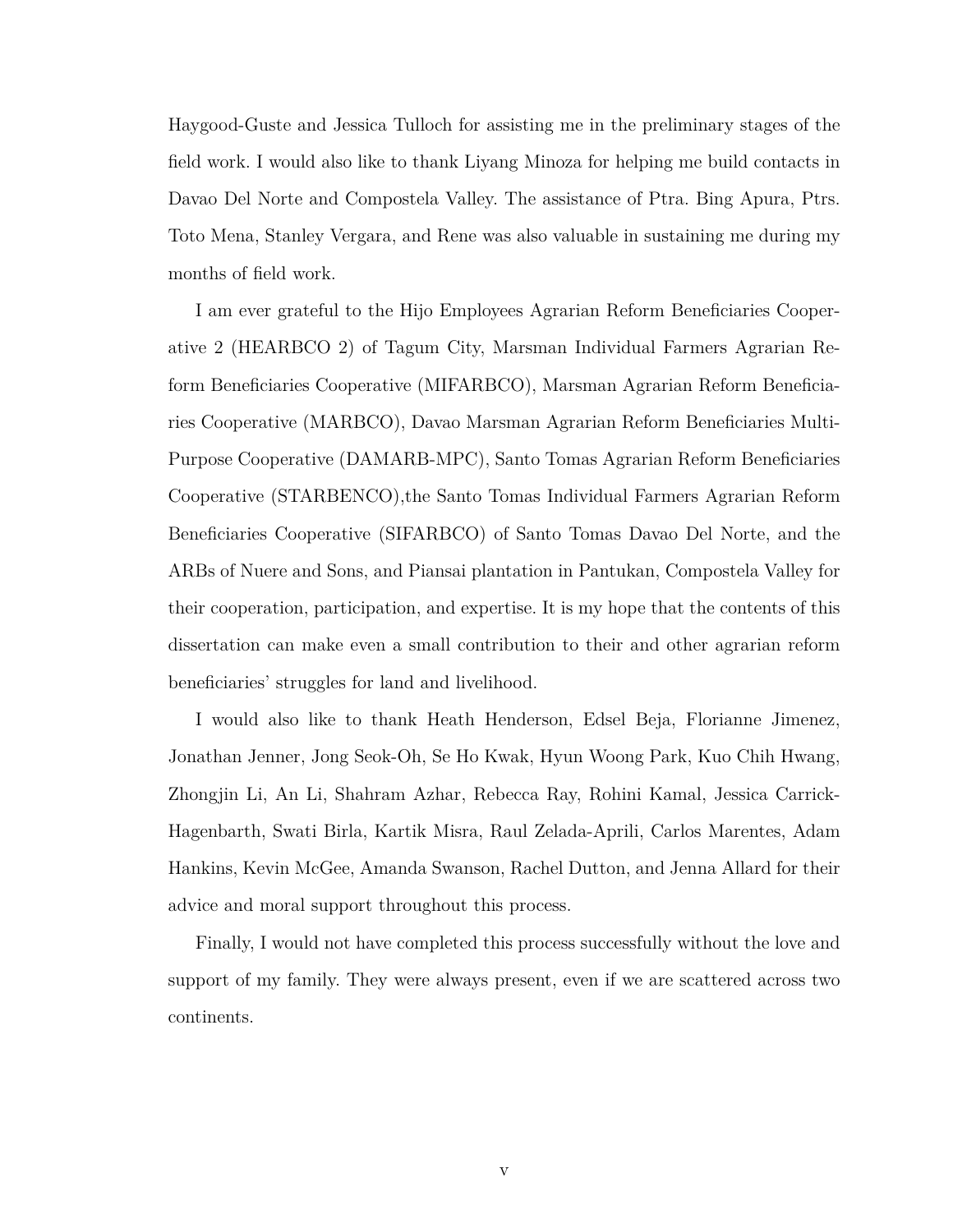### **ABSTRACT**

### <span id="page-6-0"></span>**THE POLITICAL ECONOMY OF SMALLHOLDER INCORPORATION AND LAND ACQUISITION**

SEPTEMBER 2016

ALFREDO R. ROSETE B.S., B.A., LOYOLA UNIVERSITY CHICAGO M.S., LOYOLA UNIVERSITY CHICAGO Ph.D., UNIVERSITY OF MASSACHUSETTS AMHERST

Directed by: Professor James K. Boyce and Professor Ceren Soylu

Of late, development institutions and economists have argued that one way to accomplish the modernisation, and thus, poverty alleviation in the rural sector is through smallholder incorporation- partnerships between agribusiness firms and smallholders in order to cultivate high valued export crops. Smallholders in developing countries often face numerous challenges that result in low incomes, and limited opportunities. As a result of these challenges, smallholders in developing countries continue to cultivate subsistence crops, or, use less technologically intensive techniques. Thus, many are unable to maximize the use of their holdings. Agribusiness firms may provide the material inputs, infrastructure, and transport needed for smallholders to overcome these challenges, and thus, expand their income earning capacities.

However, case studies by development scholars, and civil society organizations have identified instances where agribusiness partnerships result in low incomes and even the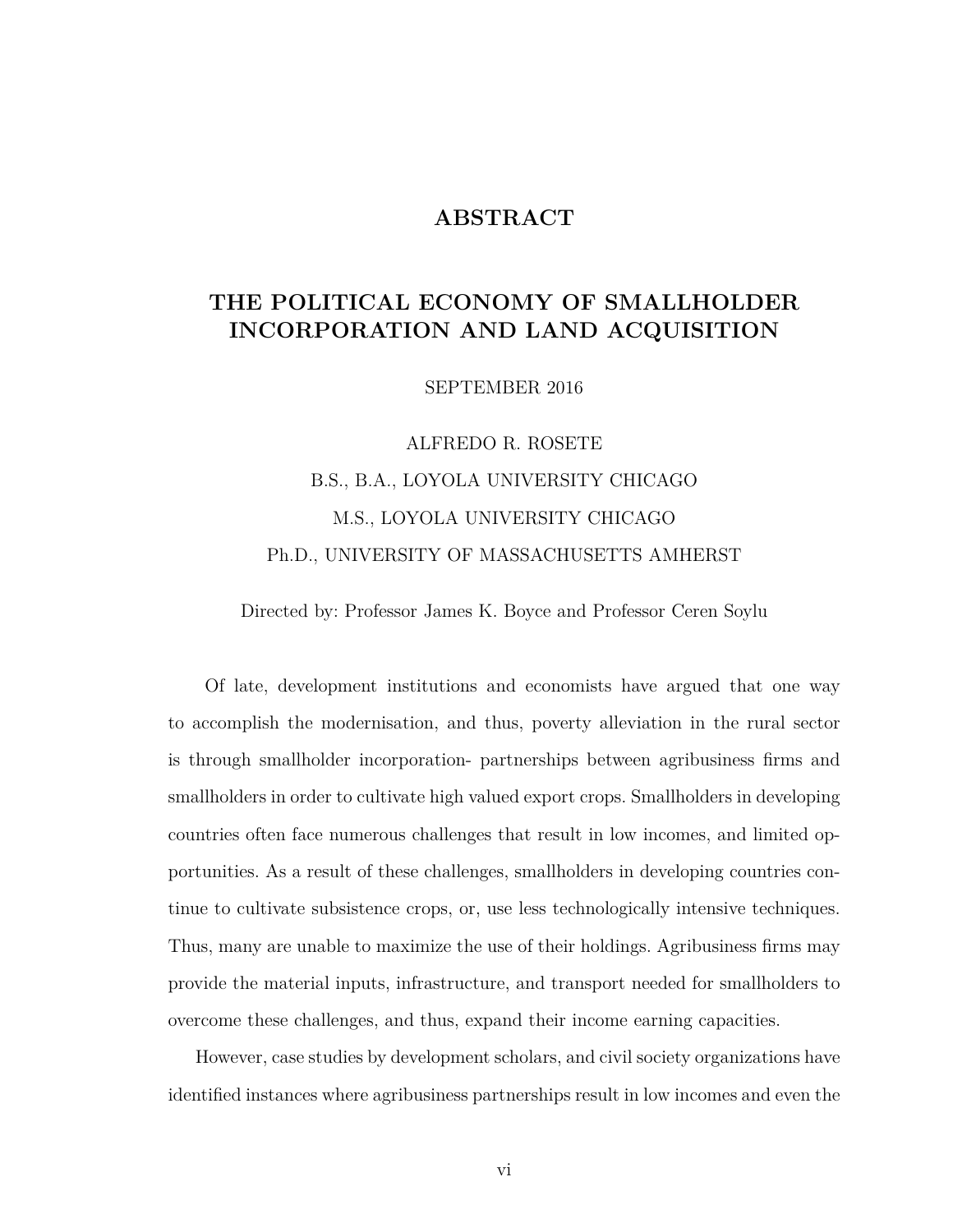effective dispossession of smallholders. Further, empirical studies find that agribusiness firms tend to target countries that have little regard for local land rights. What explains these outcomes? How does the process of contracting between smallholders and agribusiness firms result in smallholders ceding rights to their land? Under what conditions do investors prefer to locate in countries with little regard for smallholder land? The three essays of this dissertation seek to answer these questions.

The first essay uses a field investigation among Agrarian Reform Beneficiaries (ARBs) in the Davao Region of the Philippines to identify factors that compel smallholders to accept partnerships where they effectively cede control over land to investors. The second essay formalizes the contracting process between smallholders and investors in a game-theoretic model where contracts are defined by a degree of control over land. The third essay employs a game-theoretic model to identify conditions under which investors would prefer environments that offer little protections for local land rights.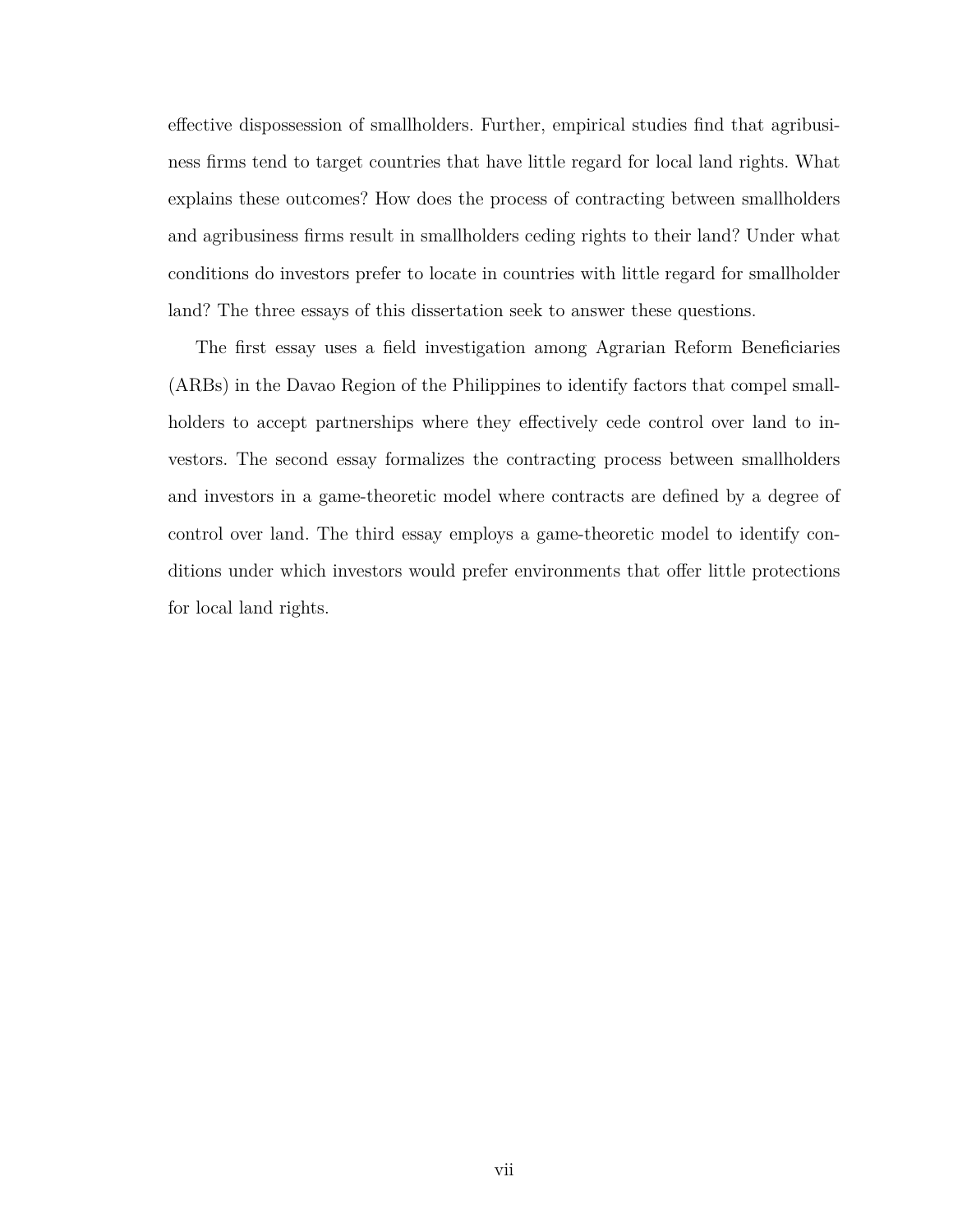## **TABLE OF CONTENTS**

|                          | <b>CHAPTER</b>                            |                                                                                          |
|--------------------------|-------------------------------------------|------------------------------------------------------------------------------------------|
|                          |                                           | 2. PROPERTY, POSSESSION, INCORPORATION:<br><b>AGRIBUSINESS VENTURE AGREEMENTS IN THE</b> |
| 2.1<br>2.2<br>2.3<br>2.4 |                                           | Land Reform and Agribusiness Incorporation in the Philippines $\ldots \ldots \ldots 12$  |
|                          | 2.4.1                                     |                                                                                          |
| 2.5                      |                                           |                                                                                          |
|                          | 2.5.1<br>2.5.2<br>2.5.3<br>2.5.4<br>2.5.5 |                                                                                          |
| 2.6                      |                                           |                                                                                          |
|                          | 2.6.1<br>2.6.2                            |                                                                                          |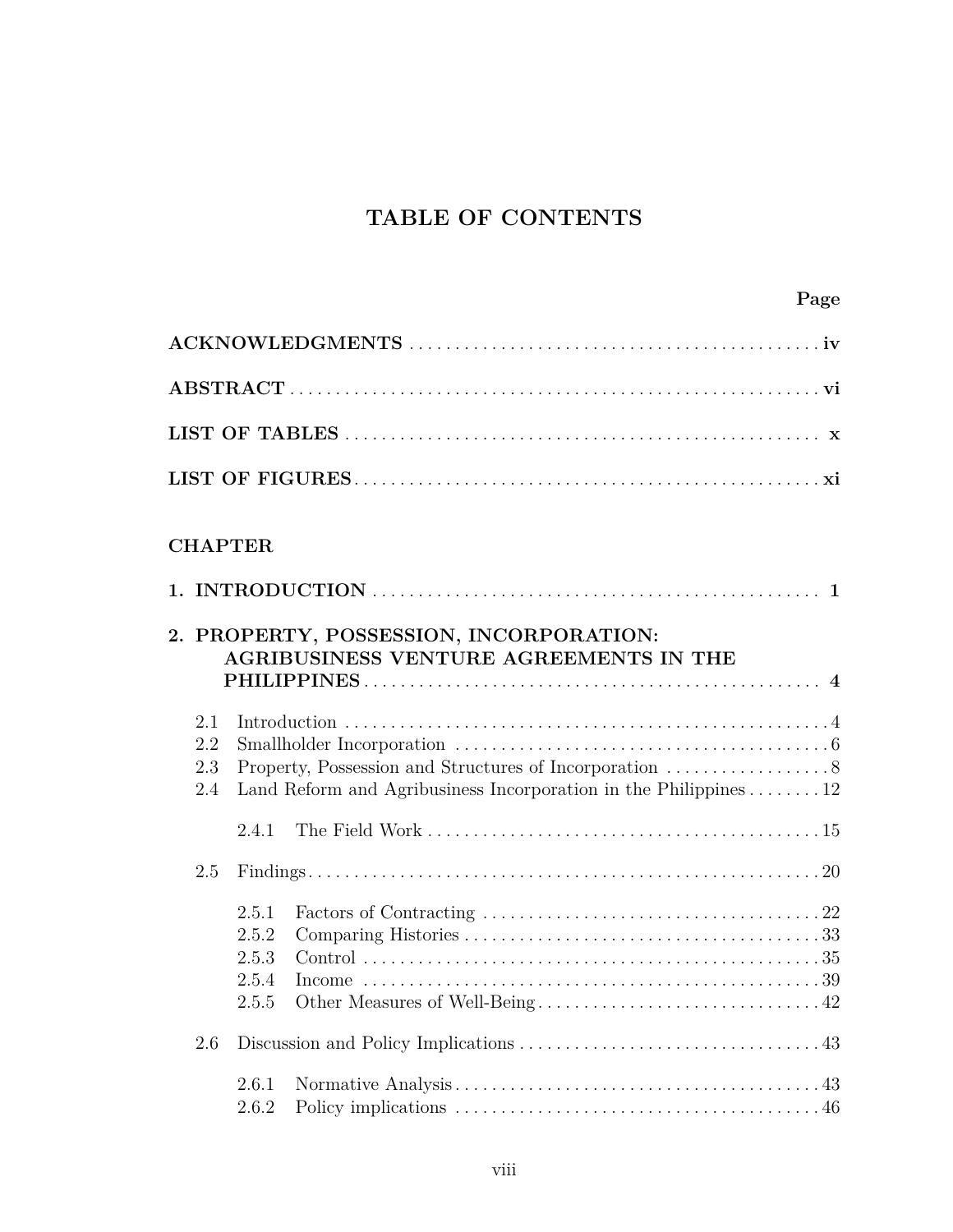| 3.1<br>3.2 |                                                                                                 |
|------------|-------------------------------------------------------------------------------------------------|
|            | 3.2.1                                                                                           |
| 3.3        |                                                                                                 |
|            | 3.3.1                                                                                           |
| 3.4        |                                                                                                 |
|            | 3.4.1                                                                                           |
| 3.5<br>3.6 |                                                                                                 |
|            | 4. EXPROPRIATION AND THE LOCATION OF FARMLAND<br><b>INVESTMENT: A THEORETICAL INVESTIGATION</b> |
| 4.1        |                                                                                                 |
|            | 4.1.1                                                                                           |
| 4.2        |                                                                                                 |
|            | 4.2.1<br>4.2.2<br>4.2.3                                                                         |
| 4.3        |                                                                                                 |
|            |                                                                                                 |
|            |                                                                                                 |

|  |  |  |  |  |  |  |  |  |  |  |  |  |  | A. PROOFS OF RESULTS FROM CHAPTER 3 100 |
|--|--|--|--|--|--|--|--|--|--|--|--|--|--|-----------------------------------------|
|  |  |  |  |  |  |  |  |  |  |  |  |  |  |                                         |
|  |  |  |  |  |  |  |  |  |  |  |  |  |  |                                         |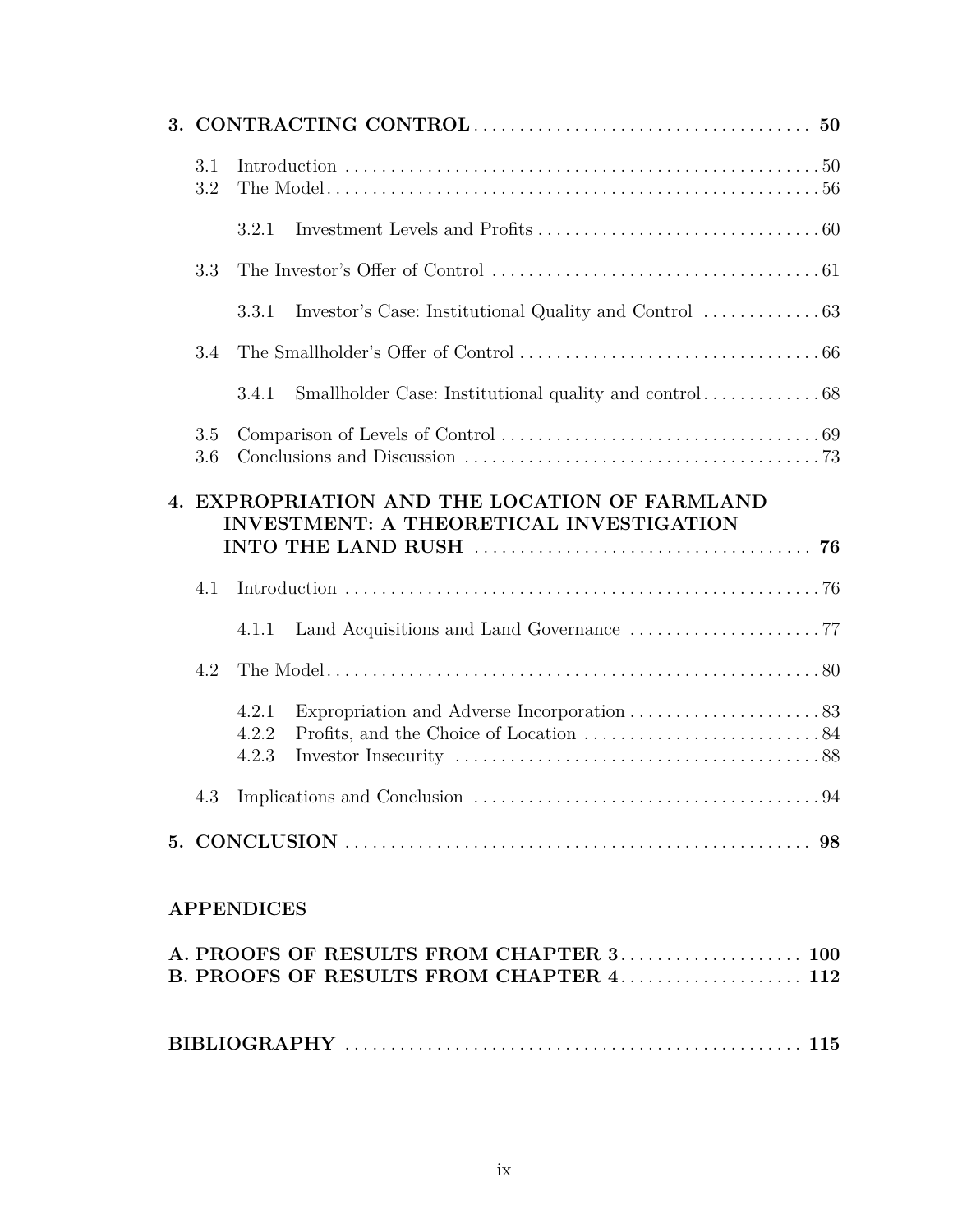# **LIST OF TABLES**

#### <span id="page-10-0"></span>**Table Page**

| 2.1 | Different contract types and the allocation of abilities.<br>Arrows are meant to show that Joint ventures are an intermediary<br>form of contract. Italics are meant to indicate an ability shared by<br>each partner. Entries under control show who holds each ability.<br>Either the Smallholder, Investor, Jointly held to some degree11                                            |
|-----|-----------------------------------------------------------------------------------------------------------------------------------------------------------------------------------------------------------------------------------------------------------------------------------------------------------------------------------------------------------------------------------------|
| 2.2 | The Sample Description-Education in terms of Mode and noted<br>as follows: ELMU-Eelementary Undergaduate, ELG-Eelementary<br>Graduate, HSU-High School Undergraduate, HSG-High School<br>Graduate, CLU-College Undergraduate, CGR-College                                                                                                                                               |
| 2.3 | Description of AVAs: $Gr = G$ rower, $Er = L \cdot e$ ssor,                                                                                                                                                                                                                                                                                                                             |
| 2.4 | Organizational Characteristics at the time of AVA<br><b>Bargaining:</b> Y=This was available to the ARB group, $N =$ This                                                                                                                                                                                                                                                               |
| 2.5 | The Beneficiary Trust Fund peso values are based on 40                                                                                                                                                                                                                                                                                                                                  |
| 2.6 | Contracts offered to groups of ARBs 36                                                                                                                                                                                                                                                                                                                                                  |
| 2.7 | The-Sticks-In-the-Bundle under each group's contract. Y=The<br>group has this ability, $N=$ The group does not have this ability,                                                                                                                                                                                                                                                       |
| 2.8 | Income Information: The numbers given are bi-weekly figures in<br>Philippine Pesos. AVA Income as a $\%$ of Total Income is reported<br>for the <i>median</i> interviewee. "Remittance" and "Other" sources not<br>reported in pesos, but as a percentage of the sample who reported<br>that these are part of their income. $\dots \dots \dots \dots \dots \dots \dots \dots \dots 40$ |
| 2.9 | Selected Assets, Childhood Education, and Facilities in<br>dwelling possessed or achieved by ARBs  42                                                                                                                                                                                                                                                                                   |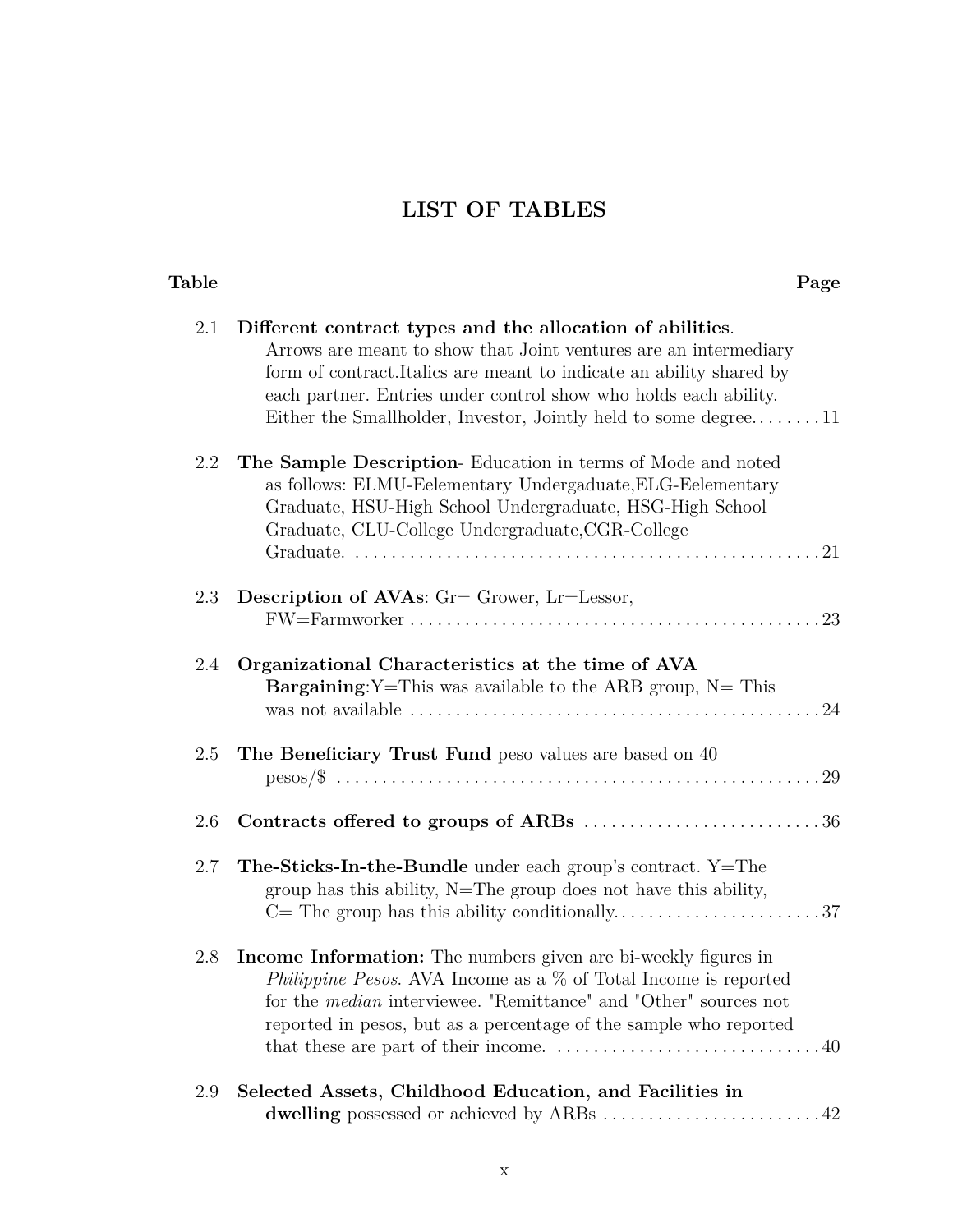# **LIST OF FIGURES**

<span id="page-11-0"></span>

| Figure | Page                                                                                                                                               |
|--------|----------------------------------------------------------------------------------------------------------------------------------------------------|
|        |                                                                                                                                                    |
|        | 4.1 A possible taxonomy of target countries according to the extent that<br>they protect smallholder land-rights $(\tau)$ and investor land-rights |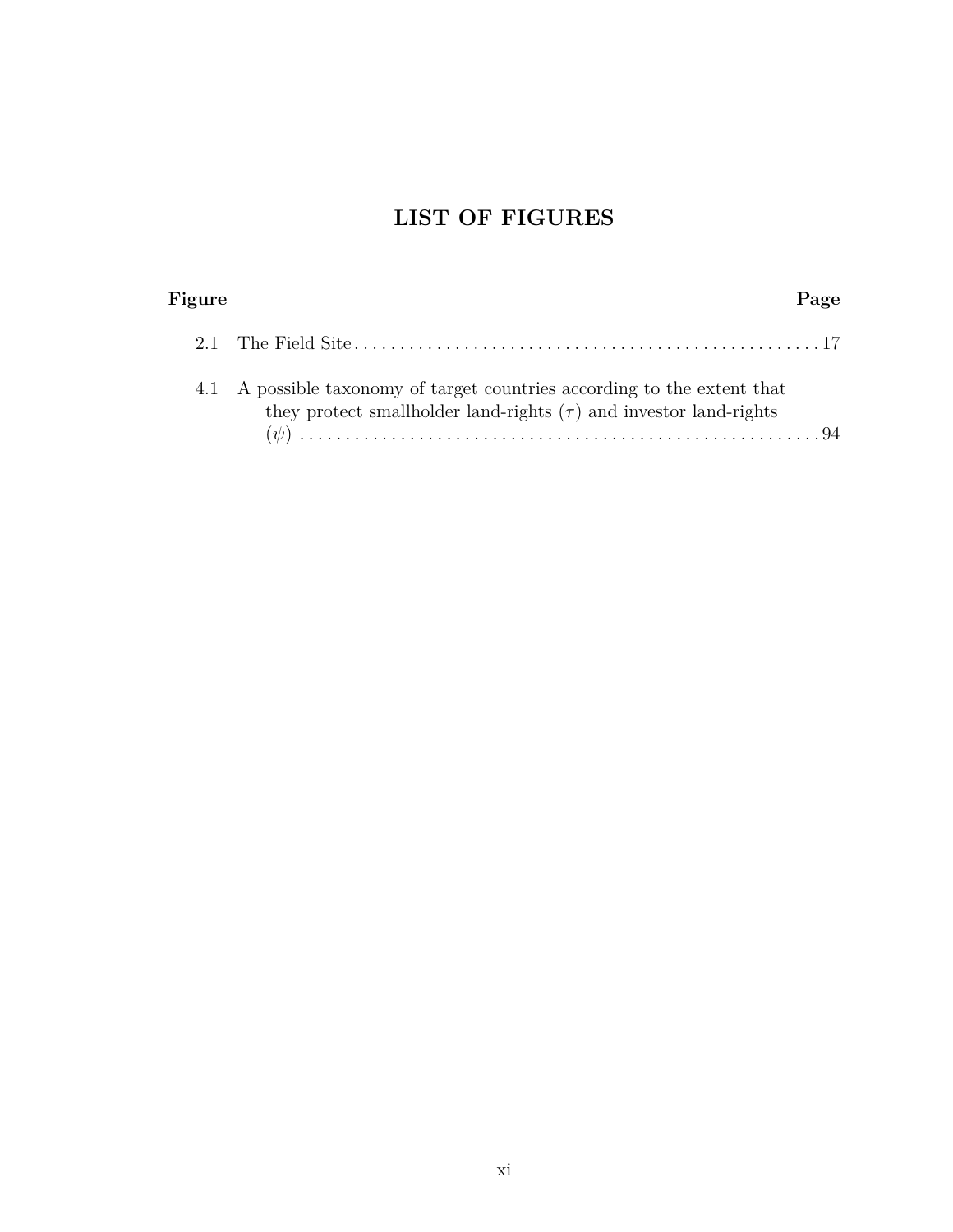# **CHAPTER 1 INTRODUCTION**

<span id="page-12-0"></span>Agrarian issues have received a good deal of treatment in the economics of development, and one of the most prescient problems is that of modernising agriculture so as to raise the income, welfare, and opportunities for those who live and work on the rural sectors of developing nations. Of late, development institutions (see e.g. [Mondi](#page-130-0)[ale, 2008\)](#page-130-0) and economists (see e.g. [Reardon and Barrett, 2000;](#page-130-1) [Cook and Chaddad,](#page-127-0) [2000\)](#page-127-0) have argued that one way to accomplish the modernisation, and thus, poverty alleviation in the rural sector is for smallholders to partner with agribusiness firms in order to cultivate high valued export crops.

There are two reasons why such partnerships can help in achieving rural development. In a macroeconomic sense, such partnerships can create agglomeration advantages and integrate the agricultural sector to other sectors in the economy. Cultivating export crops entails physical inputs such as machinery for land conversion, and construction materials for processing plants. Further, these crops often have to follow stringent quality standards, creating the need for specific fertilizers and pesticides. Finally, export crops need transport and shipping to arrive in their destination markets. When smallholders partner with agribusiness investors, sectors such as shipping, construction, and chemical manufacturing can provide such auxiliary services, and thus, form linkages with the rural sector. Partnerships with agribusiness firms can also bring microeconomic benefits. Smallholders in developing countries often face numerous challenges that result in low incomes, and limited opportunities. One such challenge is constraints in the wealth of smallholders. While, often, smallholders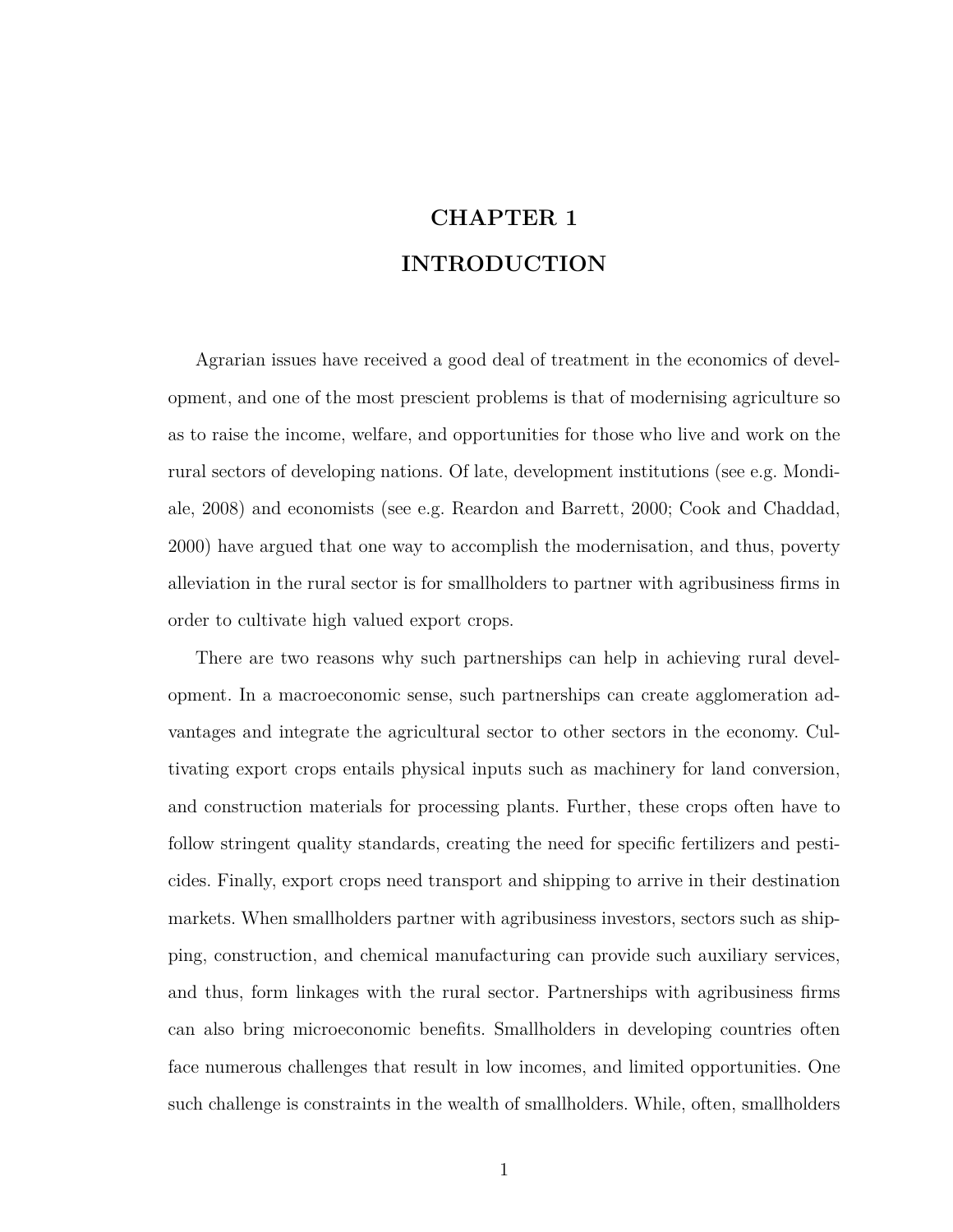either own or have use-rights to land, they may not have the ability to collateralize their holdings due to existing property rights institutions [\(De Soto et al., 2003\)](#page-128-0). Further, these wealth constraints may be compounded by the existence of monopolistic credit markets that prevent them from accessing sufficient funds for fertilizer, irrigation, and other material inputs [\(Besley, 1994\)](#page-126-1). Another such challenge is their ability to access markets. The lack of transport technology, refrigeration, or even farm-tomarket roads hinder smallholders from accessing markets where they may gain better prices for their crops (see e.g. [Hallam, 2011;](#page-129-0) [Shami, 2012\)](#page-131-0). As a result of these challenges, smallholders in developing countries continue to cultivate subsistence crops, or, use less technologically intensive techniques. Thus, many are unable to maximize the use of their holdings. Agribusiness firms may provide the material inputs, infrastructure, and transport needed for smallholders to overcome these challenges, and thus, expand their income earning capacities.

This dissertation focuses on the supposed microeconomic benefits of agribusiness partnerships, or what I term *smallholder incorporation*. Of late, case studies by development scholars [\(White et al., 2012\)](#page-131-1), and civil society organizations (see e.g. [Colchester et al., 2011;](#page-127-1) [IBON, 2013\)](#page-129-1) have identified instances where agribusiness partnerships result in low incomes and even the effective dispossession of smallholders. Further, a series of articles by [Deininger](#page-128-1) [\(2011\)](#page-128-1), [Deininger](#page-128-2) [\(2013\)](#page-128-2), and [Arezki et al.](#page-126-2) [\(2013\)](#page-126-2) find that agribusiness firms tend to target countries that have little regard for local land rights. What explains these outcomes? How does the process of contracting between smallholders and agribusiness firms result in smallholders ceding rights to their land? Under what conditions do investors prefer to locate in countries with little regard for smallholder land? The three essays of this dissertation seek to answer these questions.

The first essay uses a field investigation among Agrarian Reform beneficiaries (ARBs) in the Davao Region of the Philippines to identify factors that compel small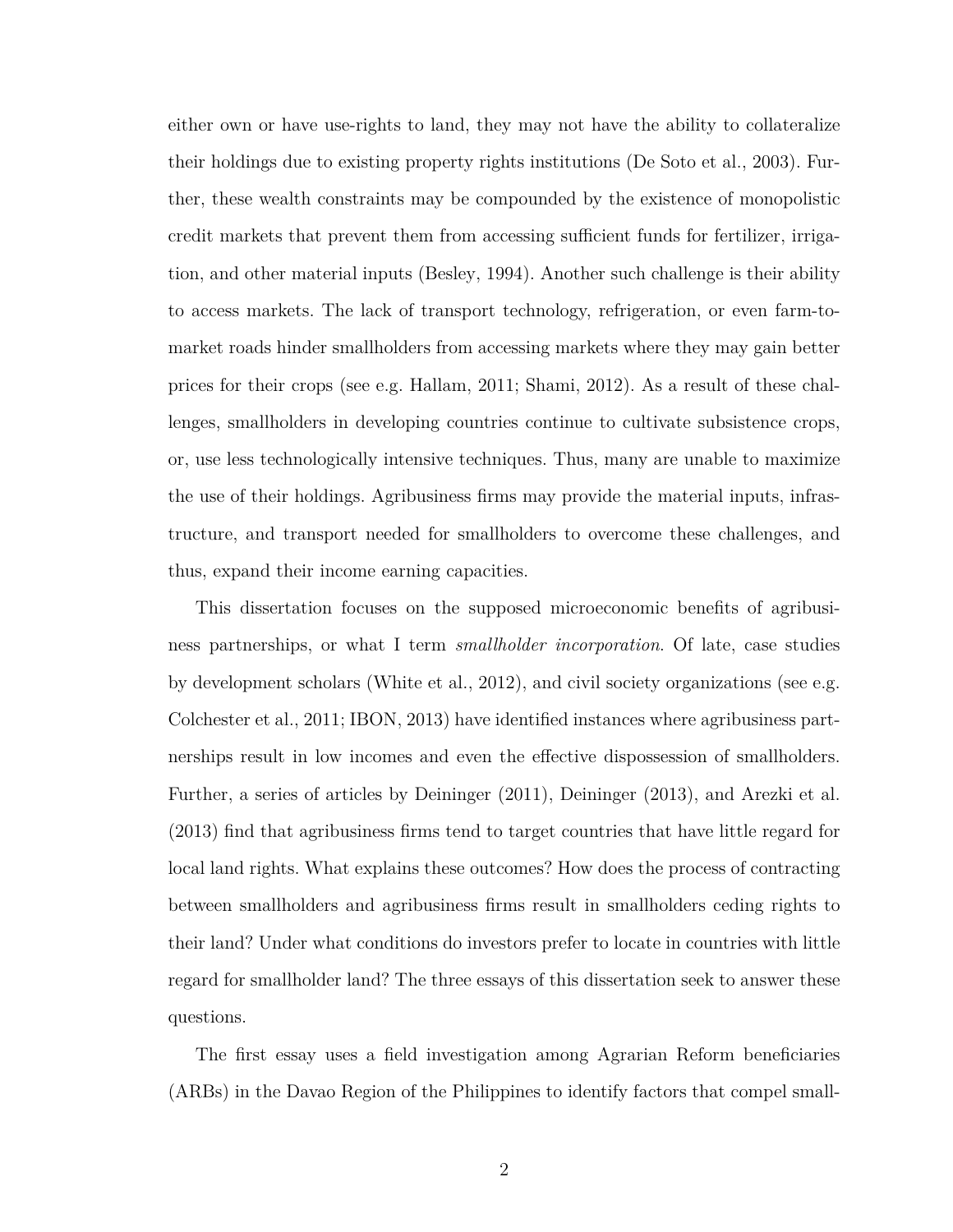holders to accept partnerships where they effectively cede control over land to investors. The second essay formalizes the contracting process between smallholders and investors in a game-theoretic model where contracts are defined by a degree of control over land. The third essay employs a game-theoretic model to identify conditions under which investors would prefer environments that offer little protections for local land rights.

These essays make three contributions to the literature on smallholder incorporation and land acquisition. First, I conduct a comparative study of smallholder incorporation among Agrarian Reform Beneficiaries (ARBs) in the Philippines. There have been other studies from the Philippines focusing on the new class configurations that occur in communities that have undergone agrarian reform (see e.g. [Adam,](#page-126-3) [2013\)](#page-126-3). My study identifies factors of bargaining which lead to differential outcomes of incorporation in terms of their income and well-being. A second contribution that I make is a model of contracting that conceptualizes ownership structure as a continuum rather than a discrete category. By doing so, I am able to show how effective dispossession of smallholders can occur even under a consensual partnership. Finally, I use a game theoretic model which situates the observed behaviors of agribusiness firms within the literature of location choice by investors, situating the problem of land acquisitions within the microeconomics of international investment. This essay also demonstrates how power -given by ability to dispossess- can become a factor in attracting investments.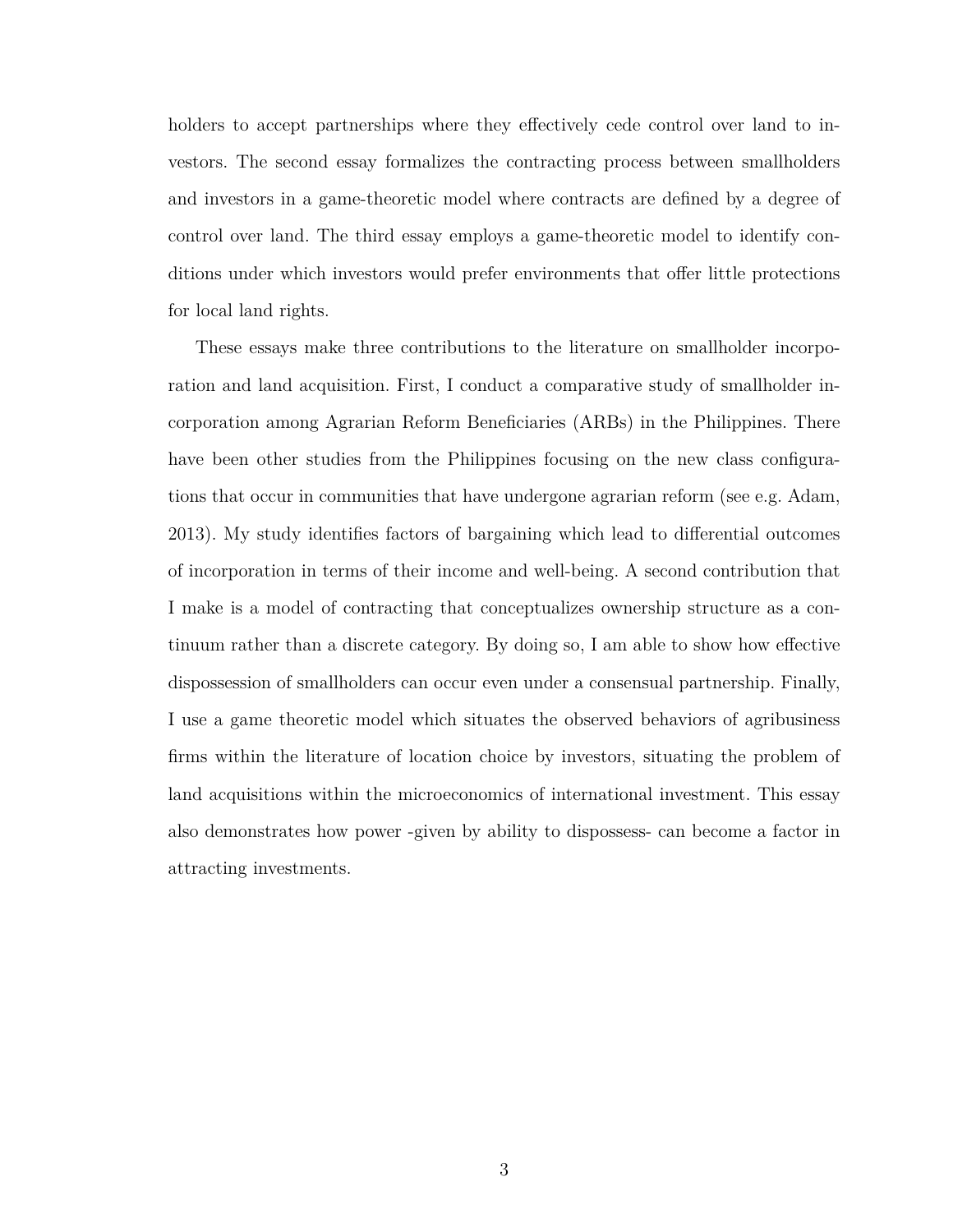#### **CHAPTER 2**

## <span id="page-15-0"></span>**PROPERTY, POSSESSION, INCORPORATION: AGRIBUSINESS VENTURE AGREEMENTS IN THE PHILIPPINES**

### <span id="page-15-1"></span>**2.1 Introduction**

Of late, incorporating smallholder land through partnerships with agribusiness firms that cultivate export crops has received some attention among scholars, policymakers and non-government organizations (NGOs). Some see such partnerships as a means of raising smallholder incomes, and achieving rural development (see, e.g. [Mondiale, 2008;](#page-130-0) [Robertson and Pinstrup-Andersen, 2010;](#page-130-2) [Cramb and Curry, 2012\)](#page-127-2). This is because agribusiness firms can introduce new technologies, provide capital inputs, and link smallholders to markets for their crops. Others have not shown the same enthusiasm. The literature reports cases of smallholders losing the ability to use their holdings and receiving only poverty-level remuneration [\(Hall, 2011;](#page-129-2) [Colchester](#page-127-1) [et al., 2011\)](#page-127-1).

Many observers attribute the adverse outcomes of smallholder incorporation to governance institutions that are complicit to coercive activity (see e.g. [Borras Jr et al.,](#page-127-3) [2010\)](#page-127-3). Few have discussed how even consensual transactions can deprive smallholders of the ability to determine who can use their lands and how (see e.g. [Wilson, 1986\)](#page-131-2). This essay examines factors that influence smallholders' decisions in choosing the structure of their partnerships with agribusiness firms. I argue that the very economic problems which agribusiness partnerships are meant to alleviate may themselves force smallholders to accept contracts where they lose rights to their land. I do this by first showing how one can disentangle property rights and control over an asset, and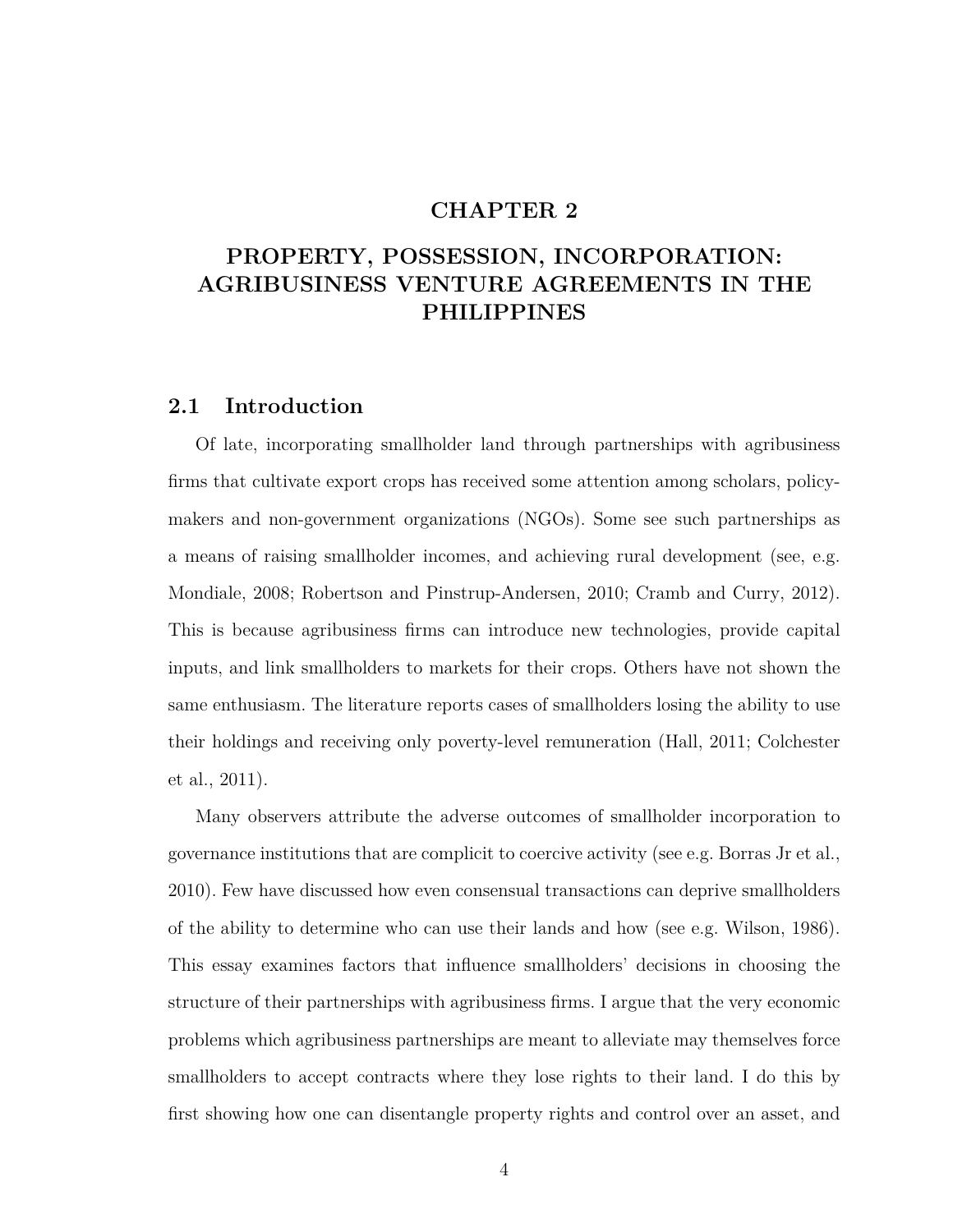that the choice of a structure of incorporation (or business model) is an exchange of control over land. Thus, it is possible for investors to effectively dispossess smallholders despite their possession of formal property rights. I will then illustrate this dynamic using a field investigation among agrarian reform beneficiaries (ARB's) in the Davao region of the Philippines.

This paper aims to make two contributions to the literature on agribusiness incorporation. First, I introduce a framework for analyzing agribusiness contracts by understanding what provisions deprive smallholders of effective control over their lands. Second, I conduct a comparative study of agribusiness projects with ARBs in the Philippines to analyze the political and economic conditions that give rise to different contractual types. To my knowledge, past studies of agribusiness partnerships among this population have drawn conclusions from singular cases, or have used several cases to illustrate resulting political-economic transformations without examining reasons for the variations in contract types. This paper uses multiple case studies to illustrate how debt, the risk of losing land, and lack of information on alternative contract types inform a smallholder's decisions in choosing a contract. These similar factors have been shown to influence smallholders' choices in various international contexts (see e.g. [Cramb and Curry, 2012;](#page-127-2) [Jiwan, 2013\)](#page-129-3).

The essay is arranged as follows. **Section [4.2](#page-91-0)** discusses current issues that arise from smallholder incorporation, drawing from economic theory and the literature on agrarian political economy. **Section [4.3](#page-105-0)** discusses the issue of property rights and contracting in economic theory. I outline a framework for disentangling possession or control from property rights using insights from legal theory and institutional economics. I then apply it to a typical taxonomy of business models or "structures of Incorporation". **Section [2.4](#page-23-0)** introduces smallholder incorporation in the specific context of post-land-reform policies in the Philippines, and discusses the field work. **Section [2.5](#page-31-0)** presents the results of the field investigation. I begin by summarizing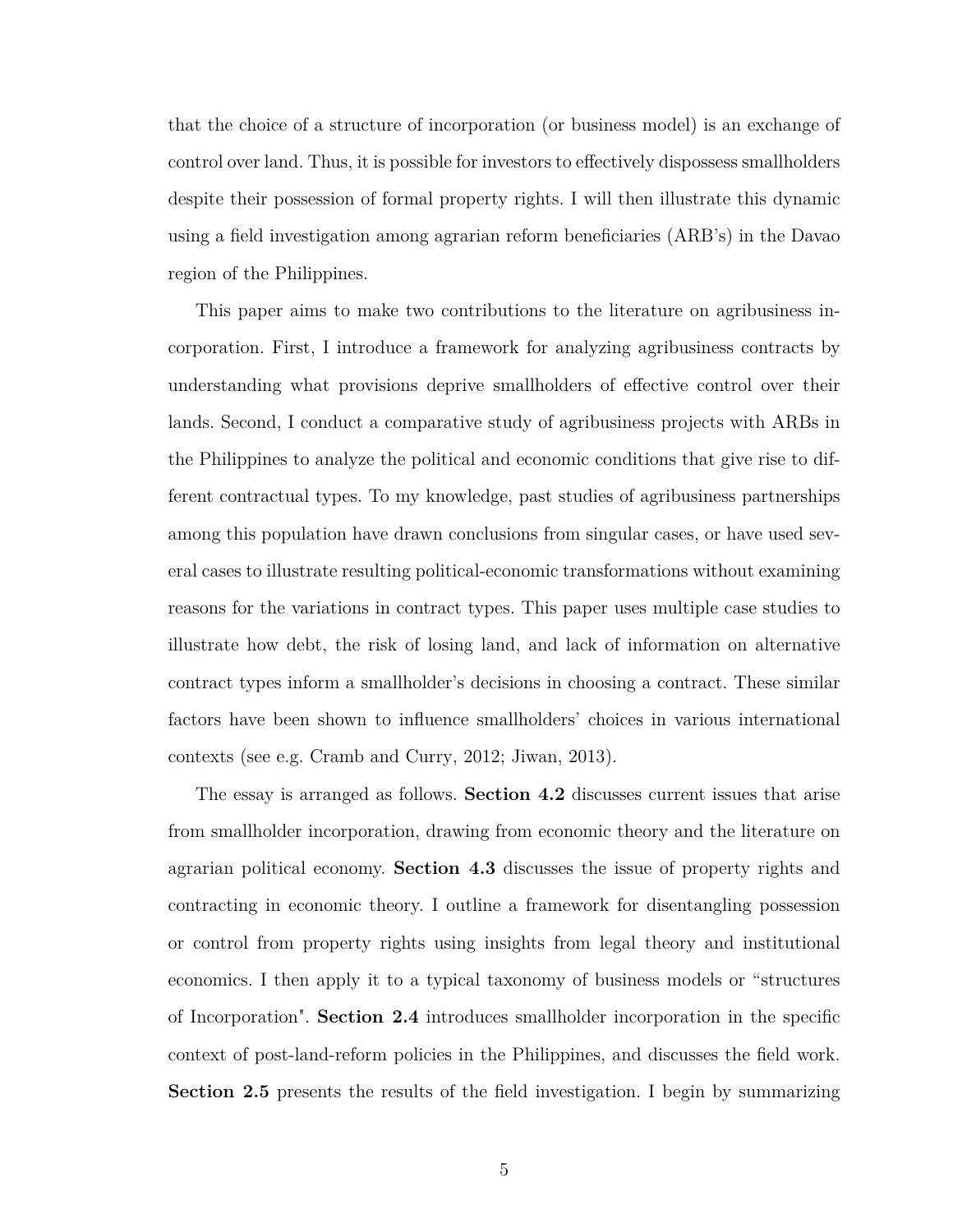the historical experiences of different ARB groups that I interviewed, focusing on economic and socio-political challenges they faced in making their contract choices. I then discuss what these conditions mean for the resulting degree of control over their holdings specified in their contracts, and what these contracts meant for their income and well-being. The final section discusses policy implications of these findings.

#### <span id="page-17-0"></span>**2.2 Smallholder Incorporation**

Economic literature considers two broad channels through which agribusiness incorporation can yield benefits for smallholders. The first are macroeconomic channels directed toward rural development [\(Cook and Chaddad, 2000\)](#page-127-0). Agribusiness incorporation can establish linkages between farm and non-farm sectors through the cultivation of non-traditional crops. In a setting where subsistence crops are widely cultivated, links to other sectors may be weak or absent. Often, agribusiness firms cultivate crops for export rather than food or subsistence. To ensure that these crops are marketable, it is necessary to coordinate transport, refrigeration, processing mills and other upstream market links. Further links can also come through input markets such as fertilizers, machinery, and construction for building necessary infrastructure on land. In this way, agribusiness investment can generate agglomeration advantages with complementary industries, especially where agribusiness clusters form. Finally, agribusiness investment can also allow a country to benefit from inflows of foreign direct investment (FDI) [\(Reardon and Barrett, 2000\)](#page-130-1).

The second channel by which agribusiness incorporation can bring improvements for smallholders is in improving opportunities for smallholders to use their lands as a viable source of income. Smallholders face challenges in both access to inputs, and access to markets for their crops. Both of these can restrict their income generating opportunities. Monopolistic creditors who can charge high interest rates often dominate rural credit markets. If such creditors are the only source of credit to purchase inputs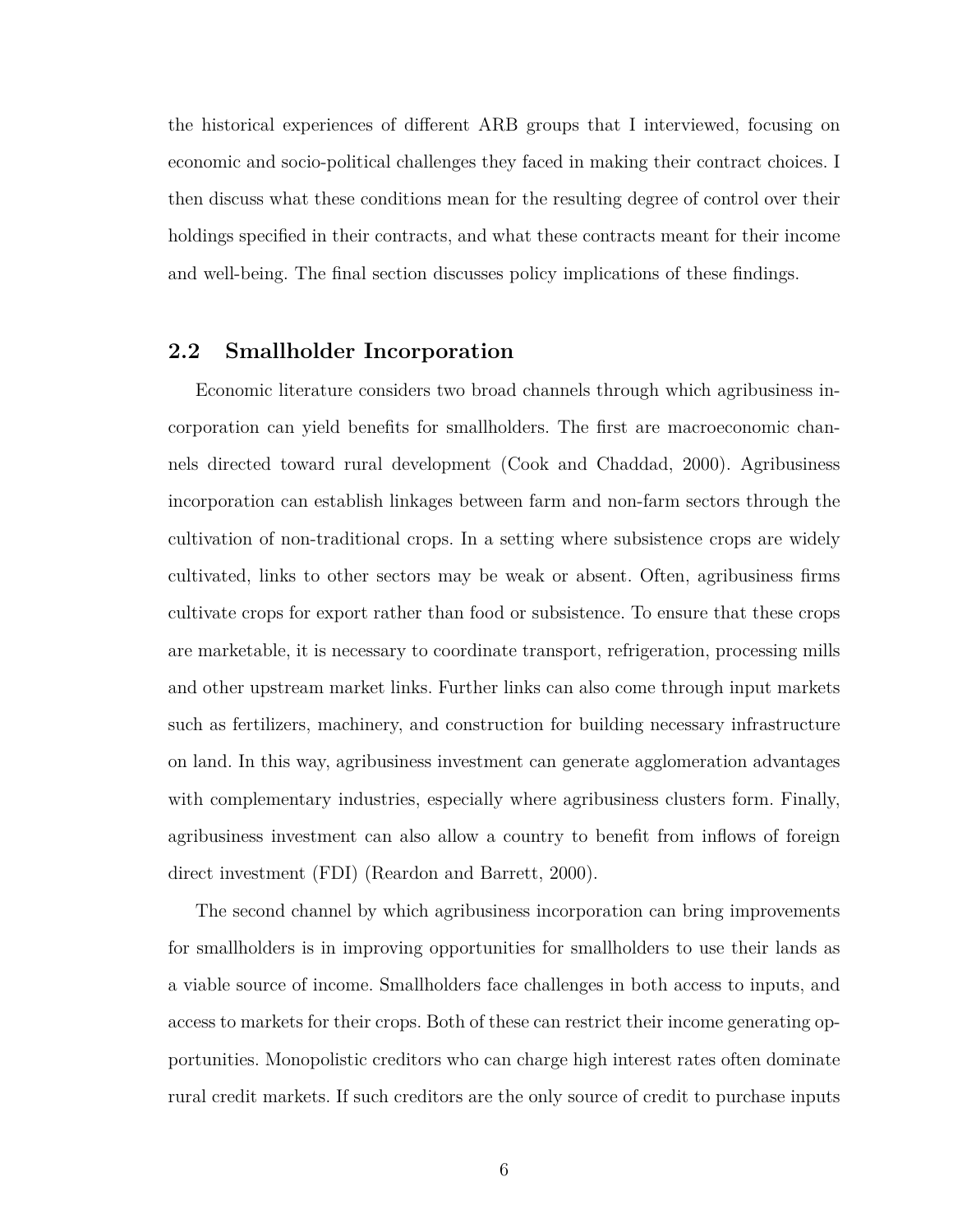for cultivation, smallholders face higher costs of investing in their holdings (see e.g. [Hoff and Stiglitz, 1990;](#page-129-4) [Besley, 1994;](#page-126-1) [Ghosh and Ray, 2016\)](#page-128-3). The lack of infrastructure such as roads [\(Shami, 2012\)](#page-131-0), high transport costs, and lack of necessary technologies such as refrigeration [\(Barrett et al., 2012\)](#page-126-4) create difficulties for smallholders in accessing markets, leading to spoilage and crop damage. As a result smallholders may have to depend on monopsonistic or oligopsonistic buyers who have the means to bring their crops to market. Agribusiness investment can relieve these constraints through providing capital for inputs and/ or outlets for smallholder produce. Agribusiness partnerships that provide smallholders with capital relieve investment constraints for smallholders. Further, partnerships guaranteeing access to transport or buying crops can reduce the risks associated with marketing [\(Wang et al., 2014\)](#page-131-3).

Considering the possibilities of agribusiness partnerships for rural development and poverty reduction, policy-makers and state actors in the global south have taken measures to attract and legitimize such ventures through development plans and guidelines [\(German et al., 2016\)](#page-128-4). In some cases, governments have facilitated the process of agribusiness incorporation by identifying appropriate sites for agribusiness investors and negotiating with smallholders [\(Colchester et al., 2011\)](#page-127-1). Identifying appropriate sites and smallholders who have the ability to cultivate crops can alleviate some uncertainty by enhancing the quality of information that investors have regarding the potential profitability of their partnerships.

Some scholars point out, however, that actions of states may result in adverse outcomes from smallholder incorporation. Some case studies suggest that states sometimes adjust environmental and labor standards in order to make the prospect of locating in their country more lucrative [\(Jiwan, 2013\)](#page-129-3). Agribusiness investment may also appeal to local government actors that have influence over smallholder communities through historic and kinship ties. These actors may use their influence over communities to convince or coerce them into incorporation [\(Lavers, 2012\)](#page-130-3). Trends in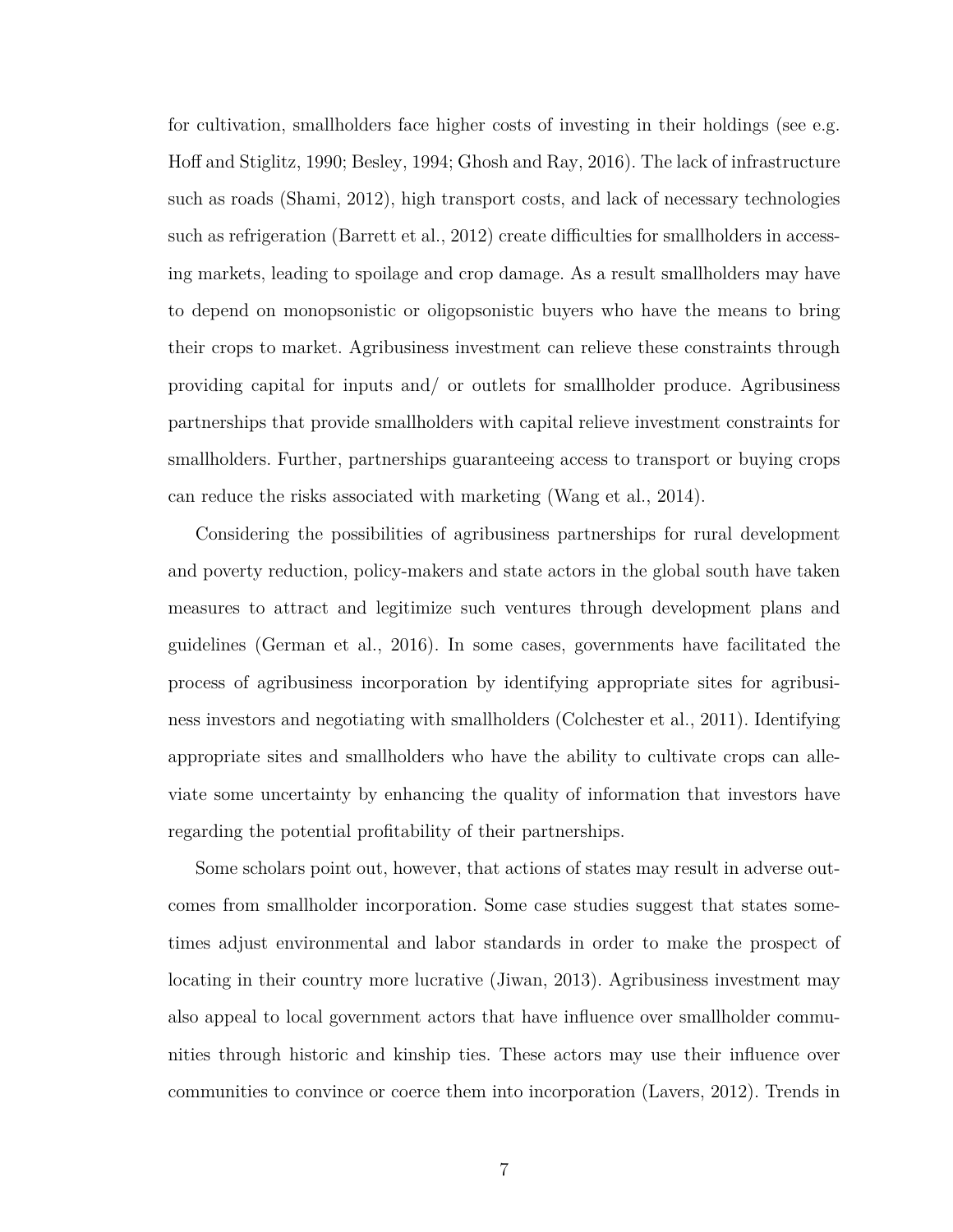land acquisitions further corroborate case studies of agribusiness firms taking advantage of weak protections for smallholders [\(Borras Jr and Franco, 2013\)](#page-127-4). Empirical studies by [Deininger](#page-128-1) [\(2011\)](#page-128-1), [Deininger](#page-128-2) [\(2013\)](#page-128-2), and [Arezki et al.](#page-126-2) [\(2013\)](#page-126-2) yield evidence that agribusiness investors are attracted to countries that have weak protections for local land rights.

While the actions of states may play a significant role in determining the outcomes of agribusiness incorporation, these are not sufficient to explain adverse outcomes. Social and economic circumstances may force smallholders into contracts where they are completely dispossessed of their lands even without the actions of the state. To understand how this can occur one needs to consider two configurations of property rights. The first are property rights ex ante that form the foundations for contracting by providing a supposedly secure basis for the exchange of assets. The second is the configuration of property rights ex post- the resulting configuration of rights and privileges which determine each partner's control over land.

### <span id="page-19-0"></span>**2.3 Property, Possession and Structures of Incorporation**

Well-defined property rights are among the bases for partners to contract. Secure property rights can minimize the risks of losing an asset that is used in production, or, the risks of losing crops [\(Ghatak and Besley, 2010;](#page-128-5) [Auerbach and Azariadis, 2015\)](#page-126-5). Insecurity can also create frictions through the credit channel, by reducing the collateral value of an asset and preventing the asset holder from gaining access to credit [\(Besley et al., 2012\)](#page-126-6). When property rights are secure, partners to a contract can ensure that their investments are safe. Secure, well-defined property rights do not mean, however, that an asset holder will have control once the contract is in force. Contracts also reassign certain abilities to each partner which can determine who effectively controls land.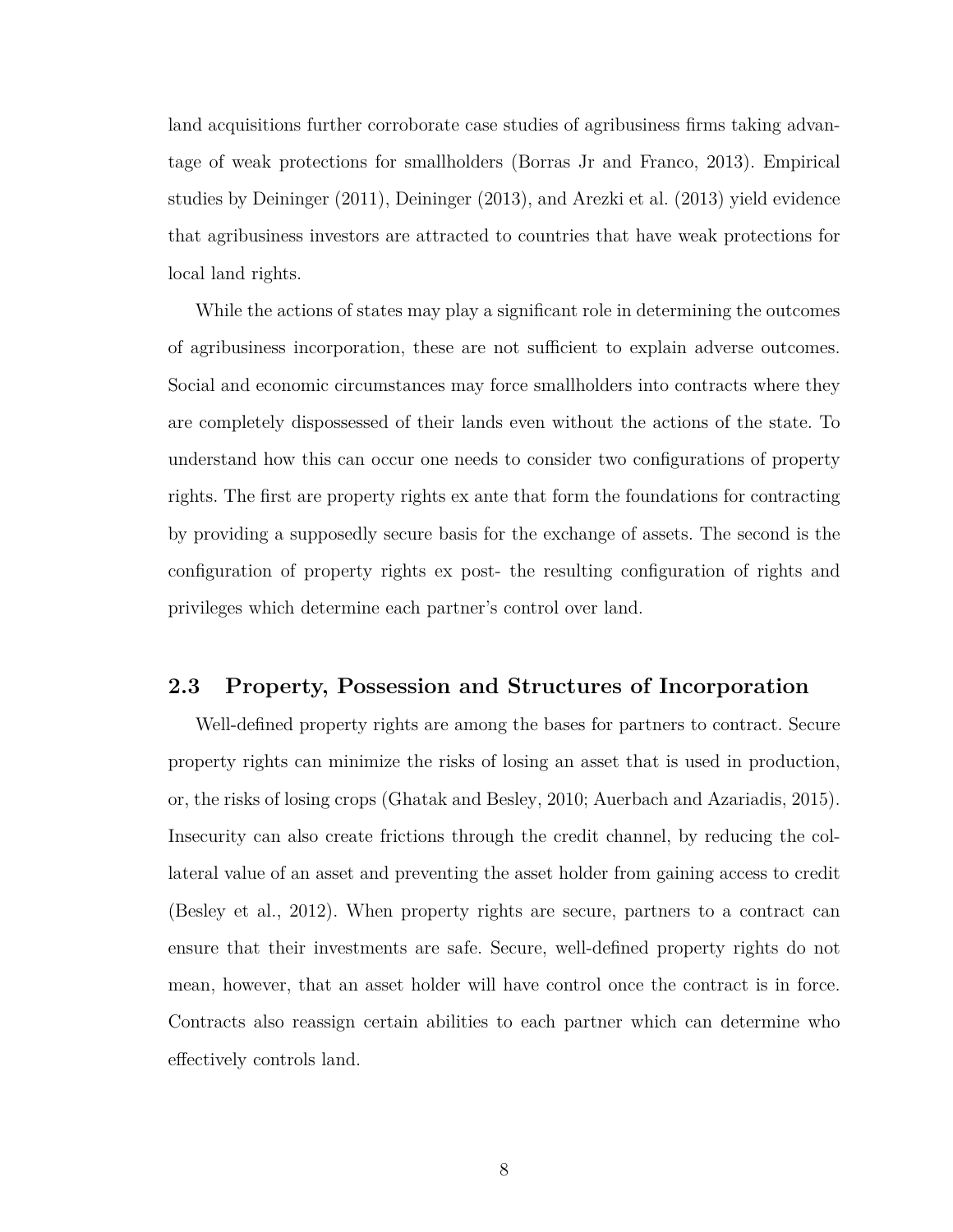In economic literature, partners to a contract choose a structure of incorporation or business model, to overcome information asymmetries in the allocation of inputs such as labor and capital [\(Das, 1999\)](#page-127-5), asymmetric bargaining power [\(Schmitz, 2013a\)](#page-131-4) and other uncertainties introduced by laws, culture and norms (see, e.g. [Che and Facchini,](#page-127-6) [2009\)](#page-127-6). The firm structure is sometimes modelled as a structure of compensation where the investor decides to offer either a share of profits, a purchasing price for the product, or a fixed payment. Others model an ownership structure as the ability of one partner to take control of the firm and its assets [\(Grossman and Hart, 1986;](#page-129-5) [Antràs, 2014\)](#page-126-7). In the context of agribusiness, some have pointed out how structures of incorporation can displace decision making rights from farmer/ smallholder to processors or investors [\(Key and Runsten, 1999;](#page-129-6) [Reardon et al., 2000\)](#page-130-4). Among possible rights exchanged in a contract are the ability to exclude others from the use of land, and the ability to determine how the land is used. Such an allocation of rights constitutes a level of control that is different from the *ex-ante* property rights that allowed contracting to take place. For example, a smallholder may have been able to decide what crops are cultivated on her holding before entering a partnership. However, a contract may stipulate that she can only cultivate one crop, thus, reassigning the ability to decide how the land is used. These decision-making rights in turn may affect the income and benefits that smallholders can obtain from a partnership [\(Cotula and Leonard, 2010\)](#page-127-7).

One can disentangle control and property rights by recognizing that property rights are a set of abilities that someone has over an object or an asset [\(Cole, 2002;](#page-127-8) [Glackin, 2014;](#page-128-6) [Hodgson, 2015\)](#page-129-7). In smallholder incorporation, a list of rights or abilities over land that are exchanged in a contract are listed as follows:

• *Determine User*- The ability to determine who can work on the land, or who is able to till and harvest. This may extend to who can be employed under the partnership.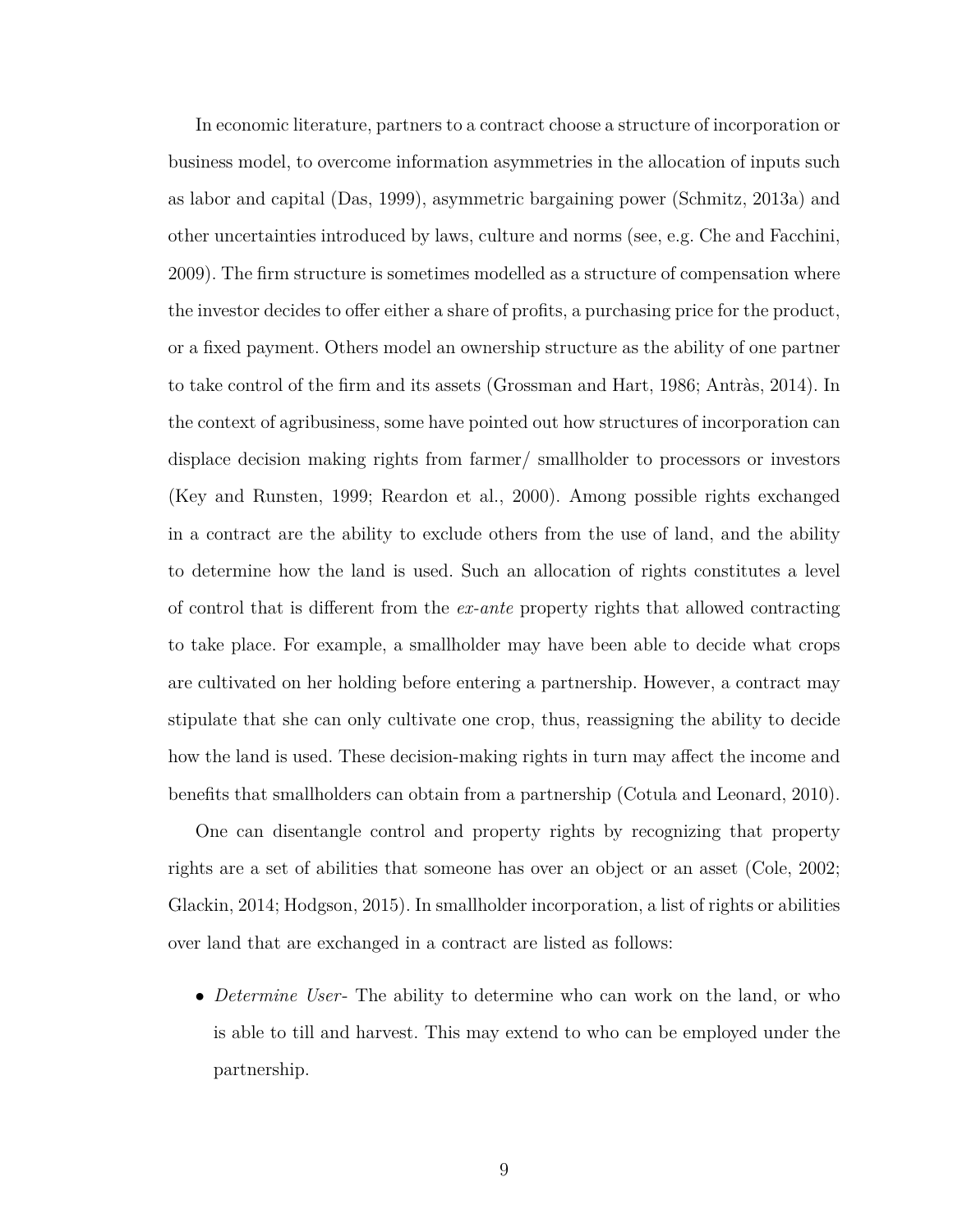- *Withdraw* -Determine the duration of the partnership, or having the option to withdraw land.
- *Determine Use* Determine what is planted, or being able to determine whether crops will be changed.
- *Determine Methods*-Determine how crops are cultivated including types of fertilizer and materials used.

Table [2.1](#page-22-0) shows the differences among three broad contract types which are widely used in smallholder incorporation [\(Cooke et al., 2012;](#page-127-9) [Cramb and Curry, 2012\)](#page-127-2) in terms of *Remuneration*, and *Control* [\(De la Cruz, 2012\)](#page-128-7). Remuneration refers to the income or sources of income that each partner gets from the transaction. Control refers to the abilitities that a contract confers to each partner. We can think of lease and growership contracts as two extremes. Under a lease contract, the smallholder forfeits all control over her land, and most production decisions. In the growership contract, the investor acts as a buyer of the smallholderâĂŹs crops, while the smallholder makes most of the decisions on how to cultivate, what methods to use, and whom to employ. However, the investor can use monitoring mechanisms such as checking the state of crops, restricting the types of fertilizers used, and consulting with smallholders to ensure crop delivery. In between these two extremes are what I broadly call joint ventures. The decision rights that are traded in such intermediary contracts differ considerably. Some joint ventures are framed as management contracts where the investor advises and monitors cultivation. Others are arranged so that the investor builds necessary infrastructure, and then transfers these to smallholders for a share of the profits. In this case, the division of control is temporal. During the building period, the investor may have all the decision-making power. After that, he may act as a consultant to a growership.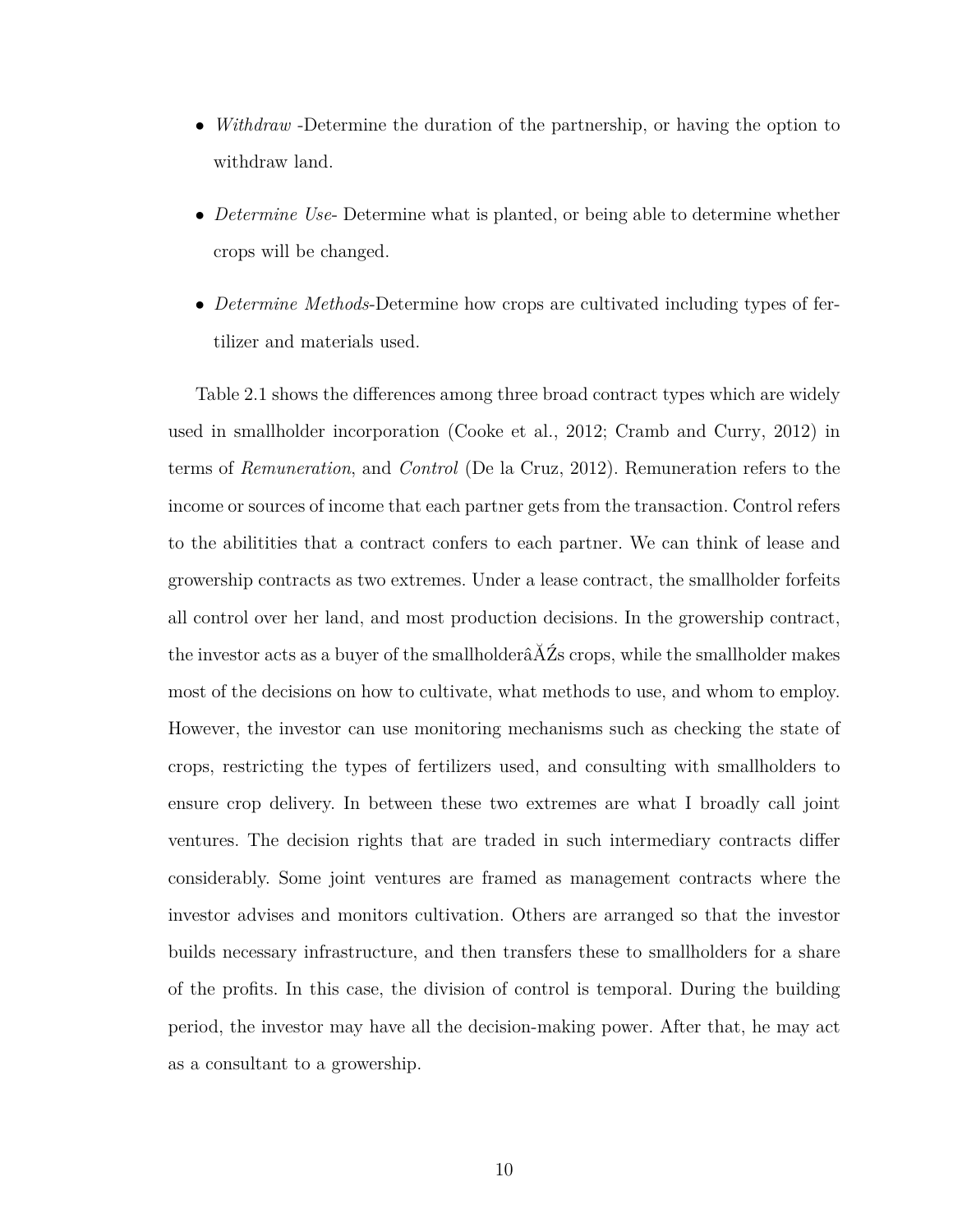<span id="page-22-0"></span>intermediary form of contract. Italics are meant to indicate an ability shared by each partner. Entries under control show who Table 2.1: Different contract types and the allocation of abilities. Arrows are meant to show that Joint ventures are an Table 2.1: Different contract types and the allocation of abilities. Arrows are meant to show that Joint ventures are an intermediary form of contract.Italics are meant to indicate an ability shared by each partner. Entries under control show who holds each ability. Either the Smallholder, Investor, Jointly held to some degree. holds each ability. Either the Smallholder, Investor, Jointly held to some degree.

|                               | Remuneration                        |                            |       |       | Control           |                    |
|-------------------------------|-------------------------------------|----------------------------|-------|-------|-------------------|--------------------|
| Incorporation<br>Structure of | Smallholder                         | Investor                   | User  | Use   |                   | Methods Withdrawal |
| Lease                         | Wage                                | Profits                    | Joint |       | Investor Investor | Investor           |
| Joint Venture                 | Profit-share                        | Profit-Share               | Joint | Joint | Joint             | Joint              |
| Growership                    | selling to Investor<br>Profits from | Export Profits Smallholder |       | Joint | Joint             | Joint              |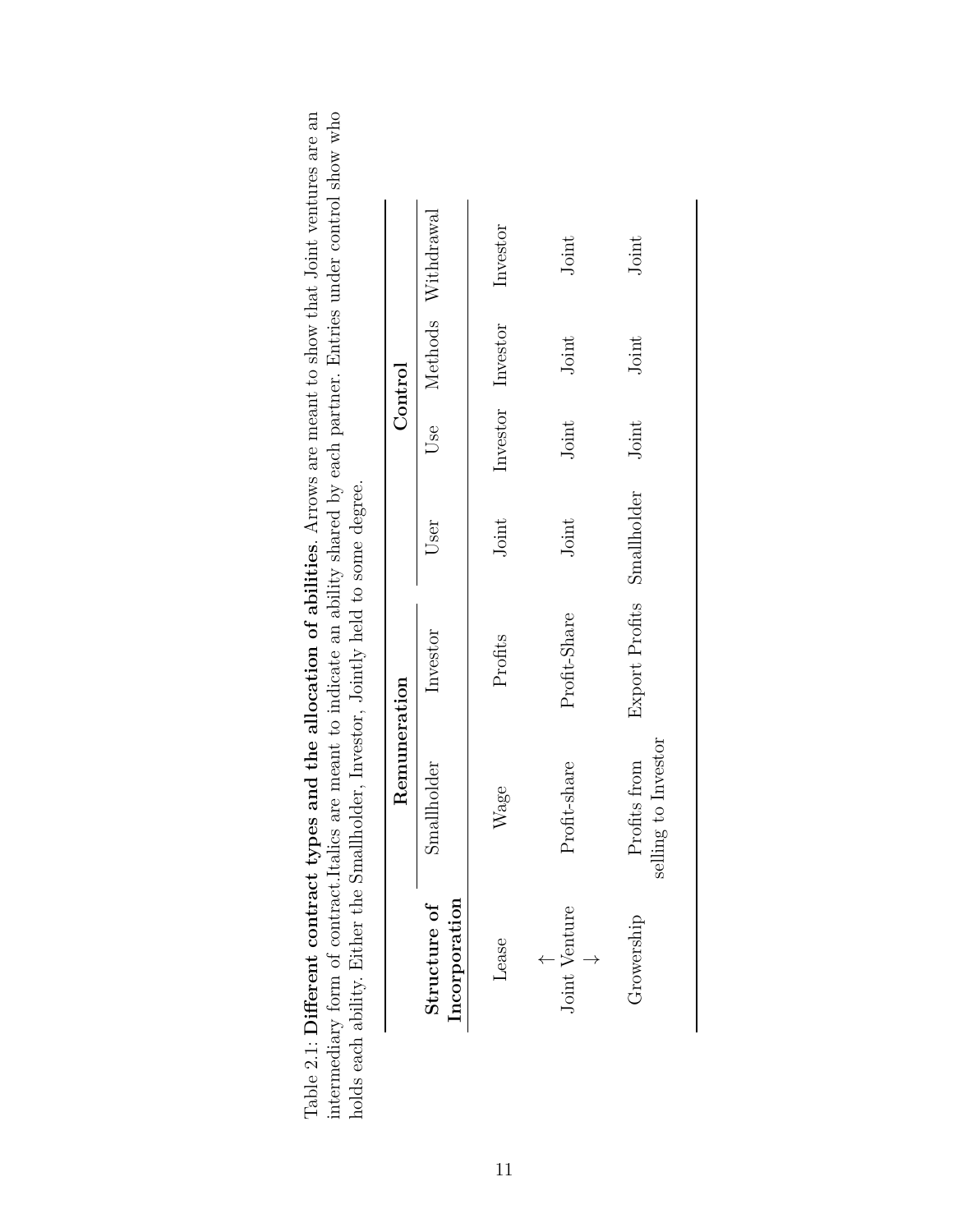The distribution of rights affects the benefits that smallholders get from the partnership. For example, if an agribusiness firm can control what fertilizers are used which may introduce additional expenses for smallholders. This can occur growership arrangements or in joint ventures as part of a quality control mechanism. In some cases, smallholders may retain the ability to work on their lands, giving them another source of income. Smallholder communities may also delineate certain parcels of land to raise food crops or build housing.

What factors contribute to how partners bargain over the allocation of rights and a firm structure? The first of these would be economic factors- whether a smallholder has access to credit, whether they are able to transport their crops to markets, or whether they are able to afford fertilizers and materials for building infrastructure. The second set are socio-political forces such as the laws governing contract regulations, organizations of smallholders, and the degree to which smallholders can give free, prior, and informed consent (FPIC) regarding the differences and advantages of investment contracts [\(German et al., 2013\)](#page-128-8). The ability of smallholders to obtain proper information regarding contracts, and to refuse these contracts, depends on power-relations between smallholders, governments, and investors. An investor who has developed connections with state actors, for example, can influence how governing bodies weigh their interests against the interests of smallholders [\(Nolte and Voget-](#page-130-5)[Kleschin, 2014\)](#page-130-5). The experiences of ARBs in the Philippines illustrate how these factors influence how contracts are formed to generate incomes and the distribution of control rights over land.

# <span id="page-23-0"></span>**2.4 Land Reform and Agribusiness Incorporation in the Philippines**

The Comprehensive Agrarian Reform Program (CARP) of the Philippines was passed in 1987 after a protest in which thirteen peasant farmers were killed in a mo-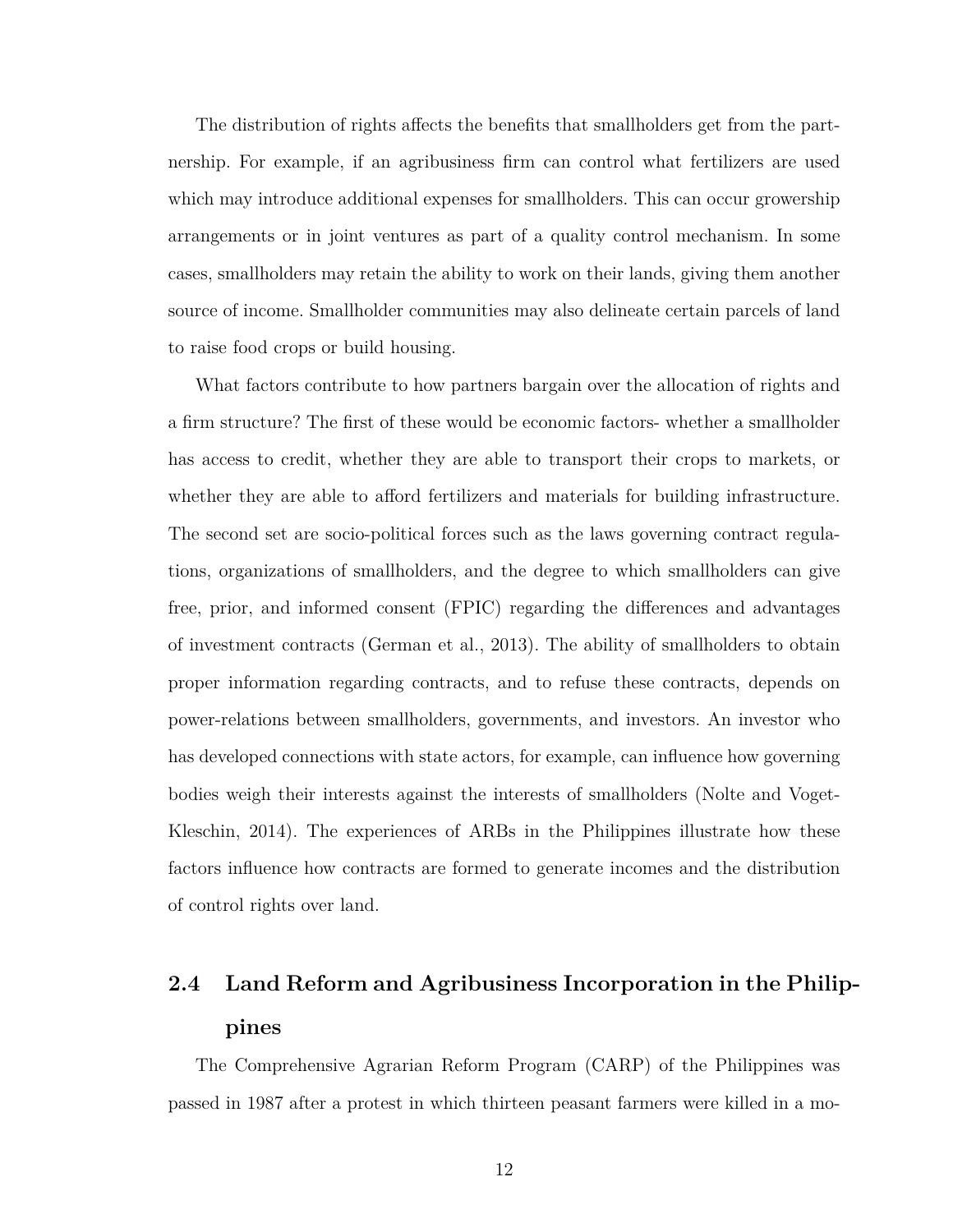bilization for land reform now known as the *Mendiola Massacre*. The stated objectives of land reform have not changed since its beginnings: To achieve "a more equitable distribution of land" founded on "the right of farmers and regular farmworkers, to own directly or collectively the lands they till, or, in the case of other farmworkers, to receive a just share of the fruits thereof"[\(Republic of The Philippines, 2009,](#page-130-6) Chapter 1, Section 2.).

Under CARP, once a person becomes an ARB and receives a Certificate of Landownership Award (CLOA), he/she has to pay an annual amortization for the land within a given time window. There is not a precise formula for payments, but the price takes into account the land's real estate value (proximity to roads, water, etc), and the value of standing crops, as well as the avowed valuation of the former landowne[rRepublic of](#page-130-6) [The Philippines](#page-130-6) [\(2009,](#page-130-6) Chapter 6, Section 17). An ARB is entitled to use the holdings, change its use, and appropriate the gains from its use. However, in keeping with the intent of the law, the ARB cannot sell the awarded holding for a period of ten years after receiving the CLOA. The implementation of CARP began in 1988 and expired in 2012 after several renewals. Today there is a debate in the Philippine Congress of whether land reform should continue, or whether CARP can be left as it is with over 80% of its intended area of redistribution accomplished [\(IBON, 2013\)](#page-129-1).

Soon after the implementation of CARP, it was observed that smallholders were entering into leasing and growership contracts with agribusiness investors. Recognizing their potential benefits, the Philippine government sought to encourage these arrangements, attempting to put in place regulations that would ensure ARB welfare under such contracts [\(Department of Agrarian Reform, 2006\)](#page-128-9). These arrangements were termed Agribusiness Venture Agreements (AVAs). The official definition of an AVA is an "entrepreneurial collaboration between ARBs and private investors to implement an agribusiness venture on lands distributed under CARP"[\(Department of](#page-128-10) [Agrarian Reform, 1996\)](#page-128-10). Through these agreements, ARBs can access upstream mar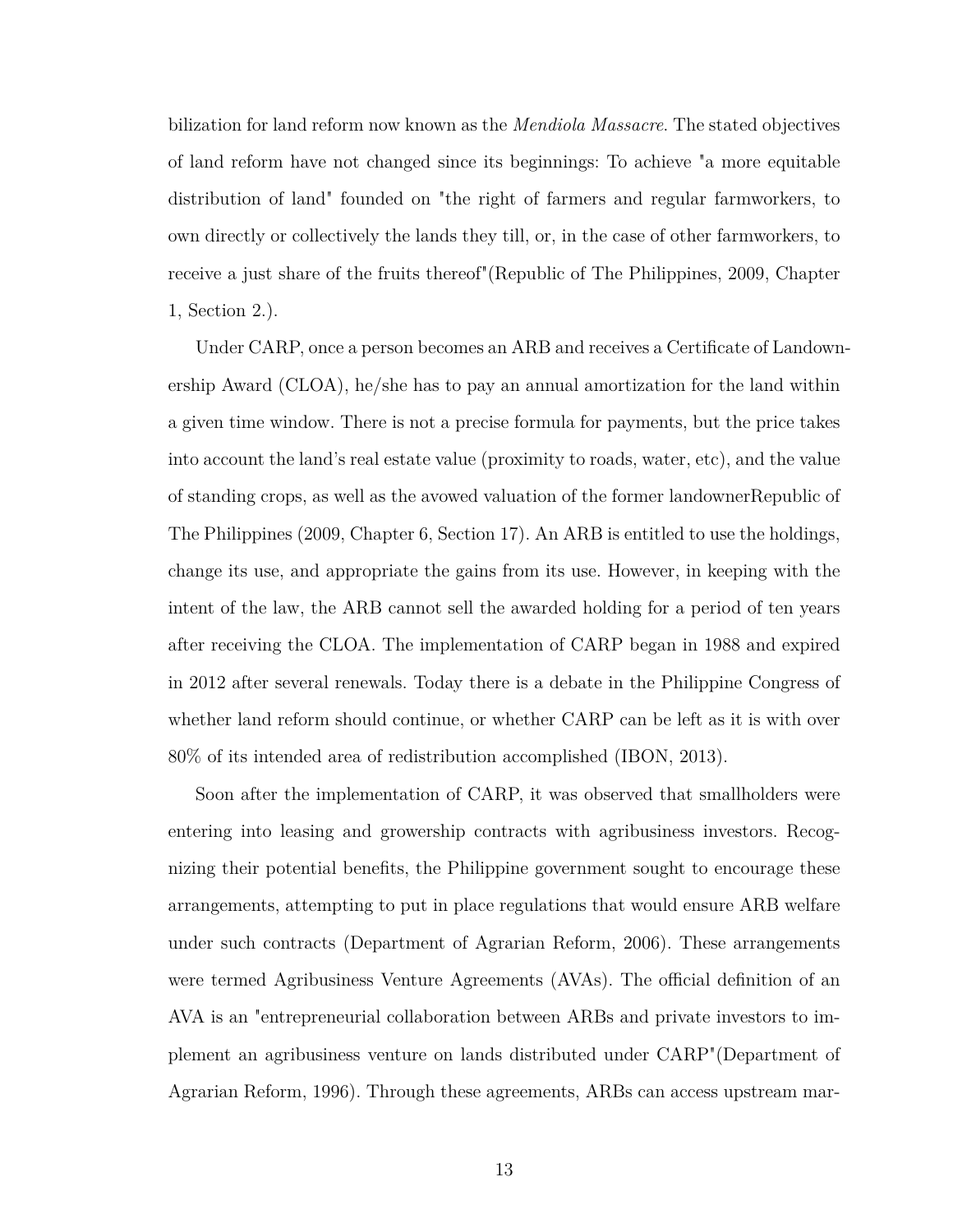kets, gain access to capital, and use farming technology<sup>[1](#page-25-0)</sup>. The Department of Agrarian Reform (DAR) can monitor AVAs, since local government units keep files of CLOAs, and, at least in principle, the contracts that ARBs and agribusiness entities sign.

In a 2010 report released by the Philipines' Inter-Agency Committee (a collection of government agencies that also includes the National Economic Development Authority, NEDA) AVAs cover approximately 1.2 million hectares(cited by [IBON, 2013\)](#page-129-1). The large disparity between this figure, and DARâĂŹs official list of 50,103 hectares was acknowledged when I spoke to the DAR authorities. When I had quoted the DAR's figure, one of them quipped: *"Parang dito lang yata, ganyan na kadami"*("Maybe in this Province alone, there's already that many".). They said they were still catching up with listing all AVAs. If the quoted figure of 1.2 million hectares is correct, then, AVAs cover 29.64% of all CARP lands as of 2009 and 12.41% of total agricultural land.<sup>[2](#page-25-1)</sup>

The optimism of agrarian reform officials regarding the development potential of AVAs, however, was not widely shared by land reform advocates. In recent years, scholars have compiled cases of AVAs resulting in adverse outcomes for ARBs. Some examples are found in the work of [Borras](#page-127-10) [\(2007\)](#page-127-10), [Menguita-Feranil](#page-130-7) [\(2013\)](#page-130-7), and [Adam](#page-126-3) [\(2013\)](#page-126-3) who show how ARBs in certain areas of the country are compelled to accept contracts which leave them with neither control over land or income from its use. These reports point to the dangers inherent in AVAs. CARP redistributes land but does not address the existing social conditions that render owner cultivatorship difficult for ARBs. Conditions such as poverty and lack of farm-to-market roads leave ARBs vulnerable to rural creditors, fertilizer merchants, and produce buyers.

<span id="page-25-0"></span><sup>&</sup>lt;sup>1</sup>The full set of justifications can be found in the Administrative Order 09-06 from the Department of Agrarian Reform

<span id="page-25-1"></span><sup>&</sup>lt;sup>2</sup> CARP accomplishments at 2009 were at 4,049,016.71 has. and the country $\tilde{A}Z$ s total agricultural land is at 9.671 million has.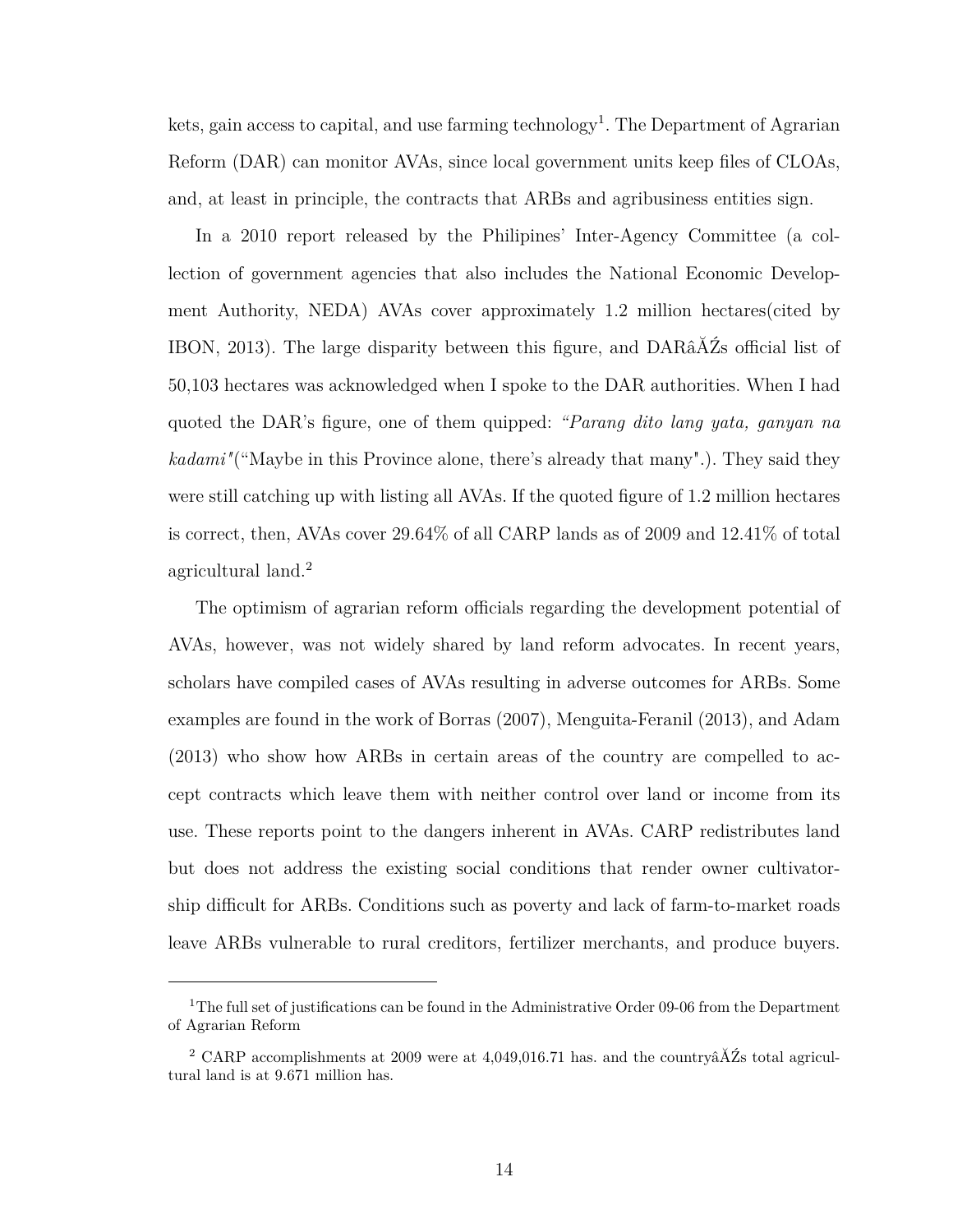Agribusiness investors are able to take advantage of such situations to lock ARBs into highly unfavorable contracts that can last for decades.

This is not to say that AVAs do not have their share of success. The DAR has compiled several cases where AVAs have resulted in ARBs being able to escape poverty, buy homes, and even diversify into businesses outside of agriculture. The cited factors that contribute to favorable contracts are numerous. These include organizing among ARBs, and being able to access credit [\(Department of Agrarian Reform, 2006\)](#page-128-9). How such factors influence the process of contracting, and which of these had greater weight in the decision-making processes of ARBs, was the focus in my field work.

Though ARBs do not constitute all smallholders in the Philippines, in general, they have several advantages as beneficiaries of the agrarian reform program. First, their Certificates of Land Ownership Award (CLOA) are filed with the Department of Agrarian Reform. Second, the DAR, in theory, is supposed to monitor their wellbeing, and how they use the holdings they have been awarded. Finally, there are municipal and provincial agrarian reform offices in which the ARBs can ask for assistance in contract disputes. In these respects, the ARBs have the advantage of some institutional backing that other smallholders do not. Yet, despite these institutional advantages, ARBs have had divergent experiences in their agribusiness deals. If so, the difficulties they face may also apply to agribusiness incorporation throughout the country.

#### <span id="page-26-0"></span>**2.4.1 The Field Work**

In 2015, I conducted field work in the Davao Region of the Philippines, covering seven groups of ARBs located in three different locales, and two different provinces.<sup>[3](#page-26-1)</sup> I targeted ARBs who have entered into AVAs involved in the cultivation of Cavendish bananas. Cavendish bananas are one of the chief export crops of the Philippines

<span id="page-26-1"></span><sup>3</sup>See Figure [2.1](#page-28-0) for a map.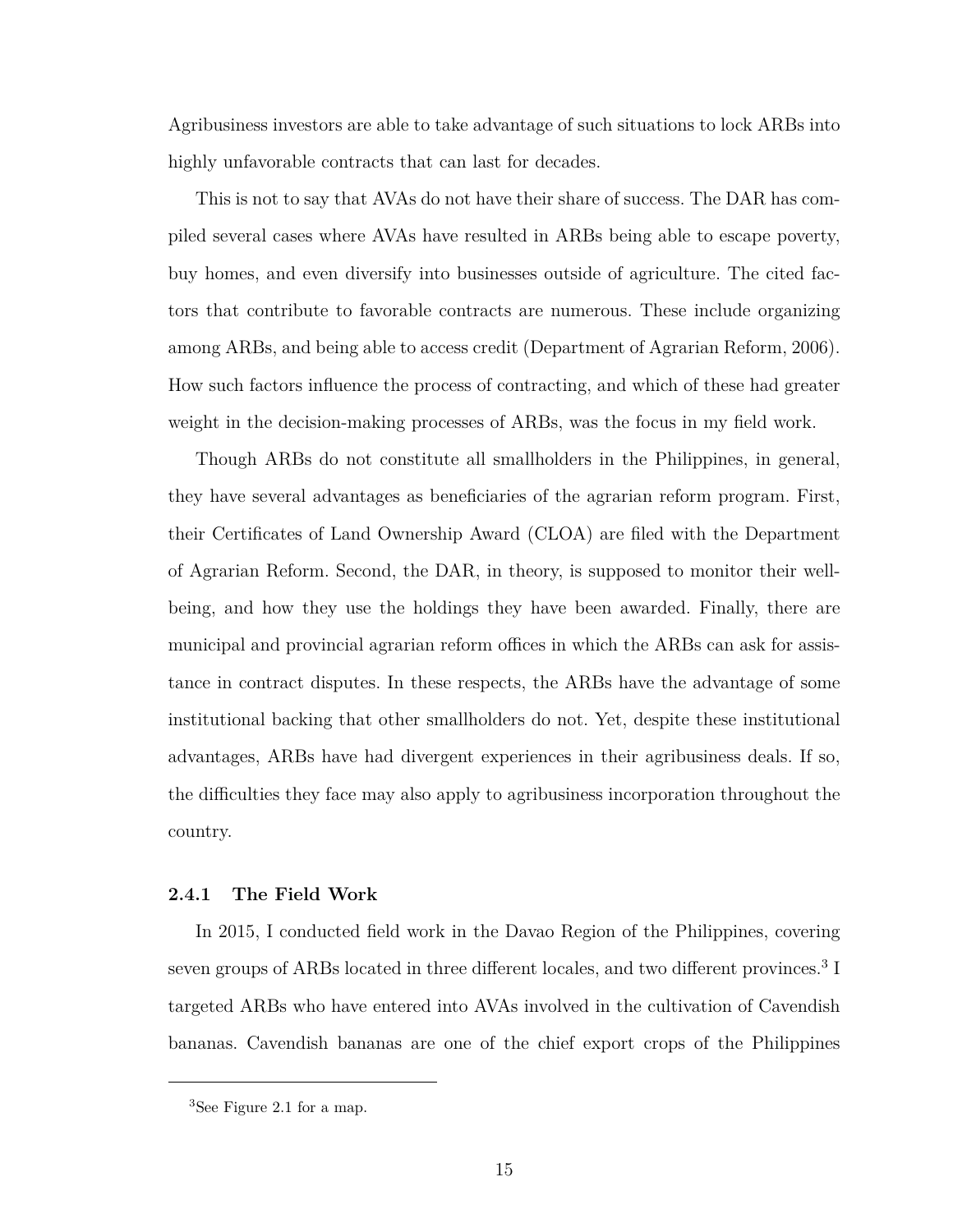worth \$884 million annually, or 14% of the country's total agricultural exports. The Philippines is 3rd largest exporter of Cavendish bananas after India and China. The total land area devoted to Cavendish banana cultivation in the country is 82,202 ha. The Davao region cultivates 46,681 of these (56.78%). In the DAR's official tally, AVAs that are devoted to the cultivation of Cavendish bananas account for 8,717 ha. Thus, the listed AVAs account for 18.7 % of land area devoted to Cavendish banana cultivation in the region, and 10.6% of land area devoted to Cavendish banana cultivation in the Philippines<sup>[4](#page-27-0)</sup>.

By choosing one crop, I control for differences in prices, farming techniques, and necessary technologies. Comparing Cavendish banana farms to another crop such as maize (often grown for ethanol) would be difficult, since the fixed costs of cultivating Cavendish bananas are different. Before a farmer cultivates Cavendish bananas, she must first dig a system of hills and canals. Each hill needs several propping poles made from metal or bamboo to ensure that the trees do not fall once they bear fruit. Planting is done in such a way that each tree yields fruit every 13 weeks. After ten months, the first of the trees bear fruit, and farmers can harvest these. If done properly, a hectare may have up to 1,000 trees. A farmer can harvest the equivalent of 143 boxes of *class A* Cavendish bananas every week, fetching a bi-weekly gross income of as high as  $27,000$  pesos (\$ [5](#page-27-1)87).<sup>5</sup>

Growers, however, have several expenses. First, Cavendish bananas are chemicaland fertilizer-intensive. Fertilizers can cost up to 990 pesos per 50 kg sack. Under typical growing methods, a hectare of banana uses up to 3 sacks of fertilizer every 20 days. The farmer must also treat the trees by applying chemicals to guard against

<span id="page-27-0"></span><sup>4</sup>These figures were taken from estimates of the Philippines' Bureau of Agricultural Statistics, www.bas.gov.ph

<span id="page-27-1"></span><sup>&</sup>lt;sup>5</sup>Class A Cavendish Bananas have a length of between 7.5-12 inches (19.05cm-30.48cm), with a girth of around 2 inches (5.08cm). The calculation of the 27,000 pesos is based on the price that an independent grower can obtain had she not entered an exclusive growership contract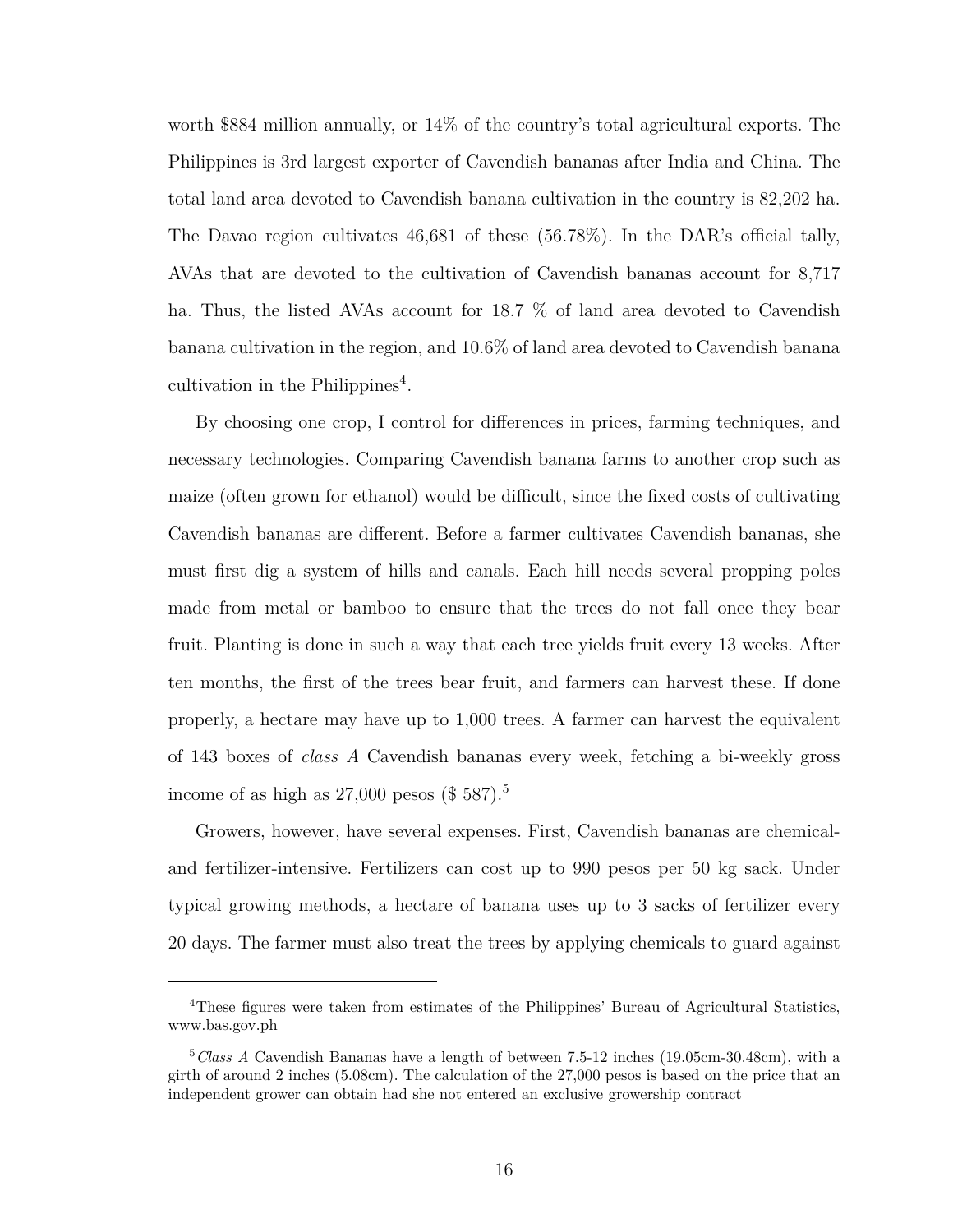Figure 2.1: The Field Site

<span id="page-28-0"></span>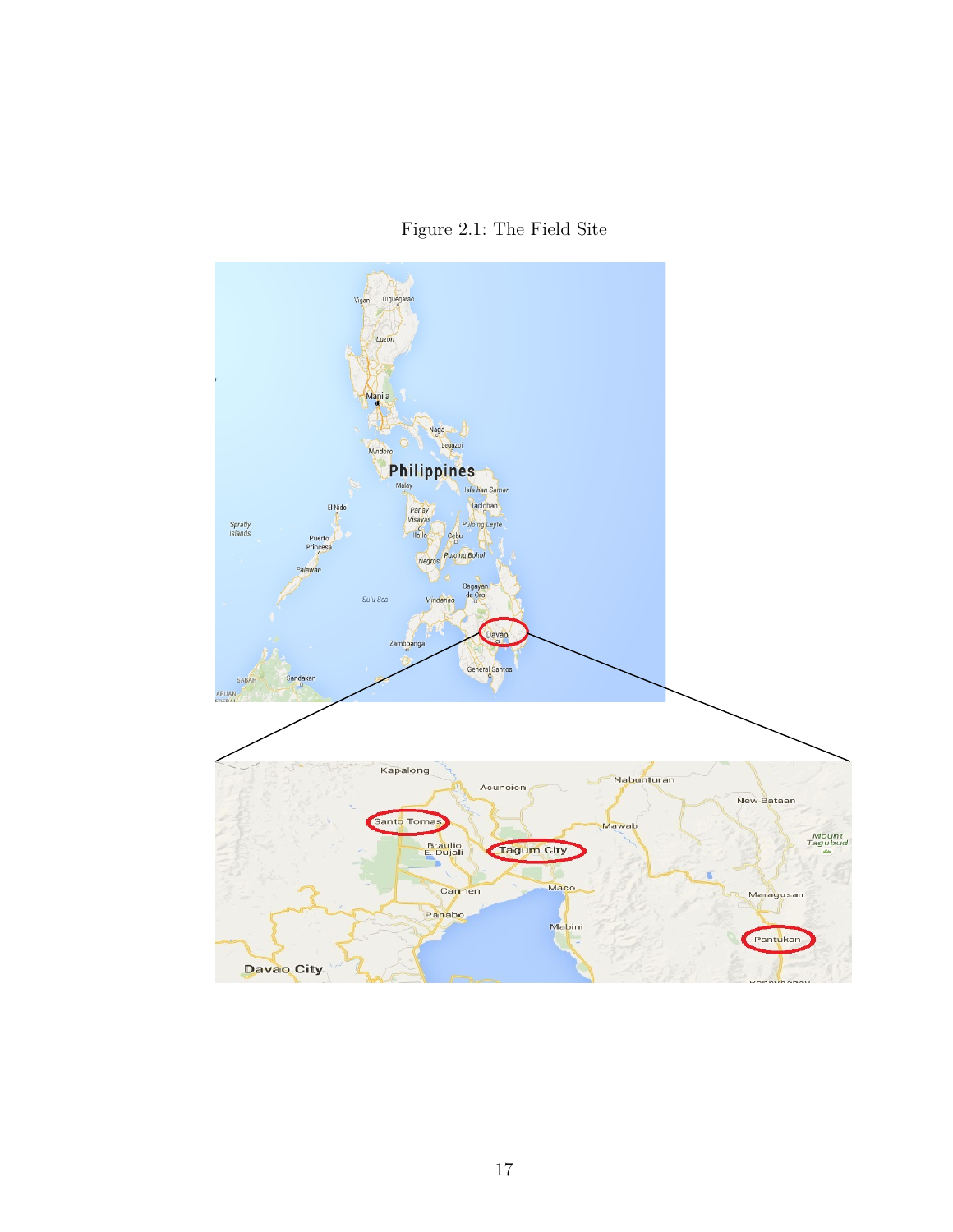fungi and other pests that may prevent the crop from meeting export standards. A typical grower pays for chemicals delivered through aerial-spraying on a bi-weekly basis. The farmer must also buy twine for propping up the banana plants, and plastic bags to wrap new bunches and protect them against insects. Finally, the farmer must also supply or pay for labor. Typically, the total bi-weekly cost of cultivating bananas is 9.[6](#page-29-0)46 pesos ( $$210$ ) per hectare.<sup>6</sup> Thus, the net income from a hectare of cavendish bananas is about 17,354 pesos (\$ 377).

I asked each ARB group for a list of their members with addresses, went house to house, and also visitied places that were frequented by ARBs.<sup>[7](#page-29-1)</sup> Three of the ARB groups decided to host me in their offices to conduct interviews there. I interviewed 71 individual ARBs and held focus groups with four of the seven groups I interviewed.[8](#page-29-2) Focus group sizes varied. In the municipality of Santo Tomas, Davao Del Norte, I interviewed members of five ARB groups in total. All were workers for the Marsman-Drysdale Enterprises Plantation Incorporated (MEPI), a company founded by a Dutch venture capitalist (Marsman), sold to an American (Drysdale), and is now co-owned by Filipino backers. In 1998, the MEPI plantation in Santo Tomas was distributed to its 1,109 workers. Two of these groups currently have growership contracts with Sumitomo Fruit Company (SUMIFRU). These are the Marsman Agrarian Reform Beneficiaries Cooperative (MARBCO) and the Marsman Individual Farmers Agrarian Reform Beneficiaries Cooperative (MIFARBCO). The landholdings of the

<span id="page-29-0"></span><sup>&</sup>lt;sup>6</sup>I gathered these cost figures by going to the three agricultural supply stores for prices of twine, fertilizer, chemicals, and plastic bags. I checked my figures with farm managers from three of the seven groups I interviewed. I then interviewed independent aerial spray providers, and noted how much each group I interviewed payed for tis item. Finally, I also checked my figures with pay receipts provided by one of the growers I interviewed.

<span id="page-29-1"></span><sup>7</sup>By ARB groups, I mean a collection of Agrarian Reform Beneficiaries who have some organizational identity or common experience. Six out of the seven I interviewed are actually legally recognized organizations.

<span id="page-29-2"></span><sup>8</sup>Some groups had difficulty getting their members to participate in focus group discussions. When it was not possible to conduct a focus group, I held key informant interviews with the designated chairs of each group.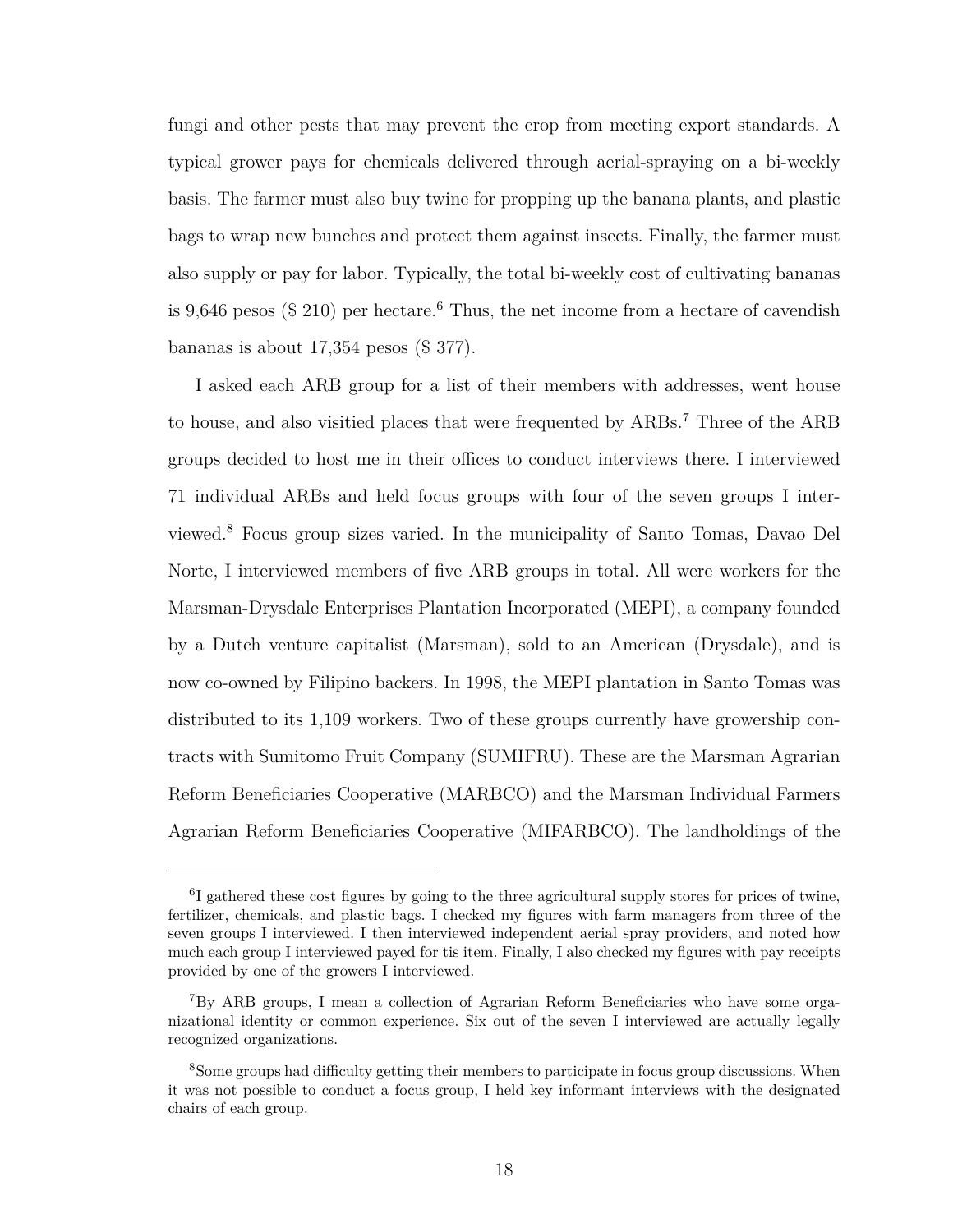remaining three groups are leased to MEPI. These groups are Davao Marsman Agrarian Reform Beneficiaries Multi Purpose Cooperative (DAMARB-MPC), the Santo Tomas Individual Farmers Agrarian Reform Beneficiaries Cooperative (SIFARBCO), and the Santo Tomas Agrarian Reform Beneficiaries Cooperative (STARBENCO).

In Tagum City, I interviewed ARBs from the Hijo Employees Agrarian Reform Beneficiaries Cooperative (HEARBCO 2). The ARBs were employees of a banana plantation which was owned by the Hijo group of companies. Before their current AVA, HEARBCO 2 had an exclusive growership arrangement with Lapanday Foods. After Typhoon Pablo in 2012, the cooperative could not sustain the growership contract. In 2014, they finalized an agreement with the Tagum Resources Agri Industries Incorporated (TRAIN), a subsidiary of the Hijo resources corporation owned by the Ayala family.

In the Pantukan district of Compostela Valley, I interviewed ARBs who had been hacienda workers under the Nuere family who owned more than 32 ha. of coconut trees. These ARBs received between 0.6 and 2.5 hectares each from the farm. They were not organized. In 2002, a local company called Pantukan Agribusiness Development Corporation (PADCOR) leased the lands from the ARBs. The venture failed, and in 2009, the investor sold the lease to Musahammat farms, a Middle Eastern company.

These AVAs are on the two ends of the spectrum of contracts: lease and growership arrangements. I chose to focus on these because of their prevalence among the officially listed AVAs which cultivate cavendish bananas. Of these 61 AVAs, 29 out of 61 (45.9%) are under a lease contract, while 28 out of 61 (48%) are under growership arrangement.[9](#page-30-0)

<span id="page-30-0"></span><sup>&</sup>lt;sup>9</sup>The figures here are based on a list of AVAs which I obtained from the DAR.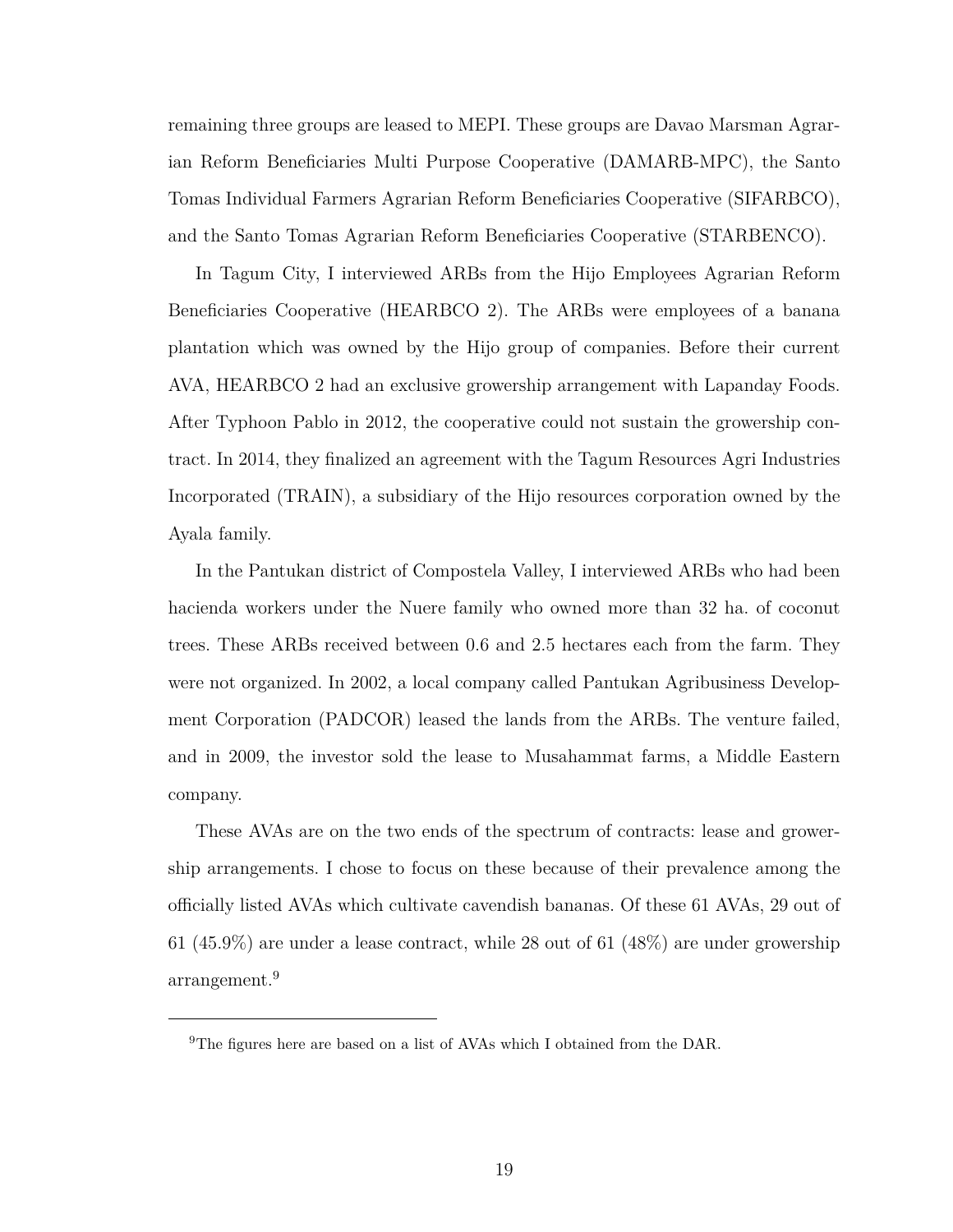Table [2.2](#page-32-0) gives a summary of the individual interviewees in my sample from each group. The ARBs in the sample are a largely old, male population, with the average age for each group being more than 56 years old except for HEARBCO 2 in Tagum city. The average household size for each group is over four members. Most of those interviewed in each group own their house with an average experience of more than 26 years in cultivating Cavendish bananas. The exception to this is the ARBs in the Pantukan district of Compostela Valley, only one of whom owns their dwelling and lot, while none have experience with cultivating Cavendish bananas.

From Table [2.2,](#page-32-0) one can see no immediate relationship between the level of education that most members of each group obtained, and the types of contracts that they enter. Intuitively, one may think that having a higher level of education will allow ARB members to deliberate in a more informed manner about the types of contracts available, and the consequences these may have for their well-being. While there is no doubt a possible bias in my small sample, a clear relationship between contractual type and education is absent. Many of the eight interviewees from MARBCO have not finished High School, and many of those from MIFARBCO have only graduated High School. By contrast, most of the ARBs from, HEARBCO 2 have finished college. One may attribute this result to the fact that the sample is not completely random within groups. The respondents may have self-selected to interview. However, as I shall show, group level characteristics played a significant role in the types of contracts that the ARBs obtained.

#### <span id="page-31-0"></span>**2.5 Findings**

Table [2.3](#page-34-0) gives a historical summary of the AVAs. Three of the seven ARB groups have had only one AVA partner. These are the Lessor groups in Santo Tomas, Davao Del Norte: DAMARB-MPC, SIFARBCO, and STARBENCO. These ARBs have had their lands leased to the Marsman-Drysdale Estate Plantations Incorporated (MEPI)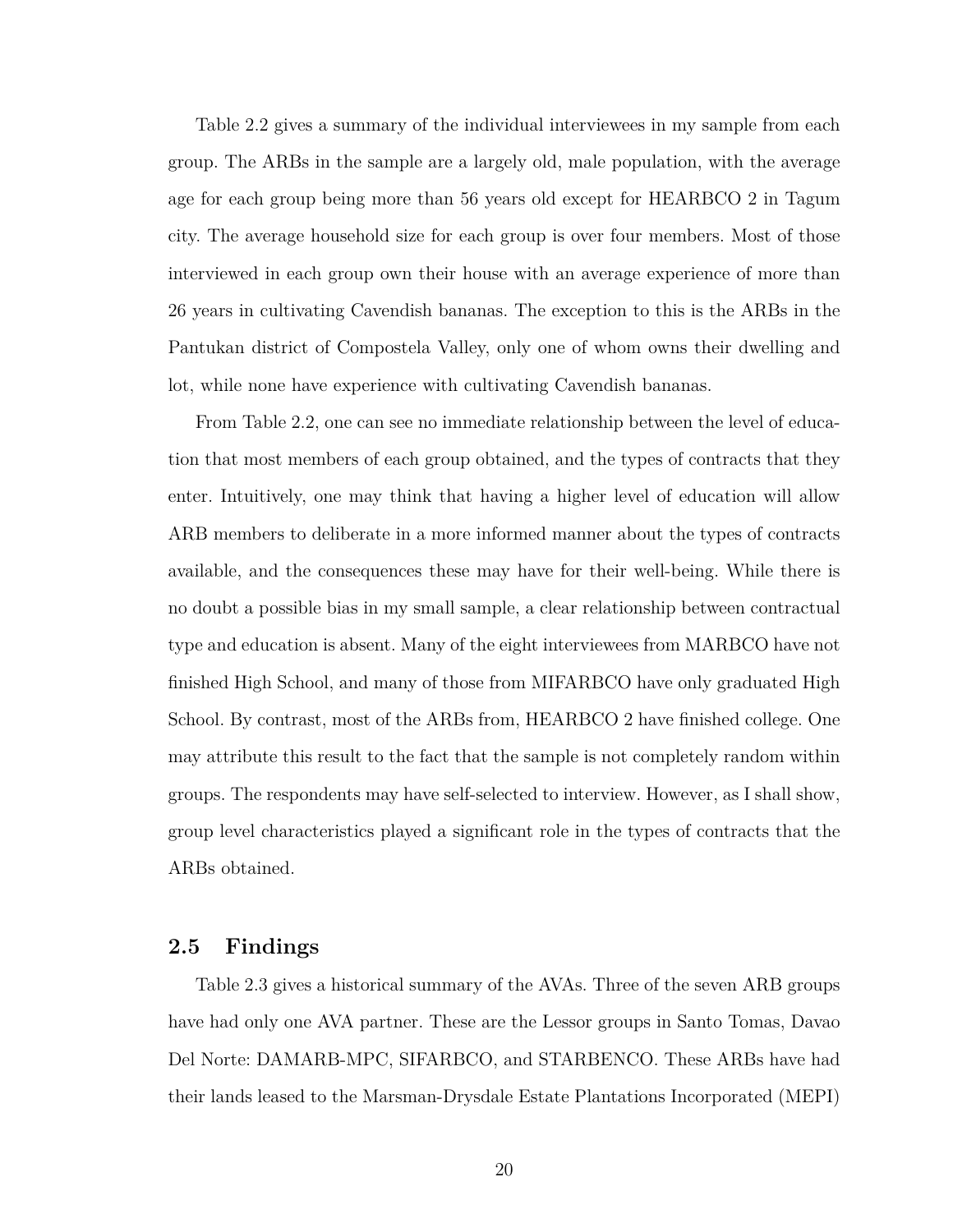|             | Undergraduate, CGR-College Graduate. |               |       |                                   |                               |         |                         |                                                                                             |              |                            |
|-------------|--------------------------------------|---------------|-------|-----------------------------------|-------------------------------|---------|-------------------------|---------------------------------------------------------------------------------------------|--------------|----------------------------|
|             |                                      |               |       | Number                            |                               | Average | Education               |                                                                                             | $\rm Owns$   | $\mathbf{Yrs}$ of Exp With |
|             | Location                             | Group         | Total | in Sample<br>$(71 \text{ Total})$ | In Sample<br>Number<br>Female | Age     | (Mode)                  | $\begin{tabular}{ll} \bf Household & \bf Dewelling \\ \bf Size & \bf and Lot \end{tabular}$ |              | Cavendish                  |
| Growers     | Santo Tomas                          | MARB          | 45    | $\infty$                          |                               | 5.75    | $\overline{\text{HSU}}$ | 6.87                                                                                        |              | 34.25                      |
|             |                                      | <b>MIFARB</b> | 88    | ం                                 | N                             | 56.33   | <b>HSG</b>              | 6.7                                                                                         | ω            | 32.25                      |
| Lease       |                                      | <b>DAMARB</b> | 520   |                                   |                               | 57.71   | UTC                     | 4.29                                                                                        |              | R                          |
| (Group)     |                                      | <b>SIFARB</b> | 187   | $\frac{1}{5}$                     | ಌ                             | 57.27   | <b>USH</b>              | 4.4                                                                                         | $\mathbb{C}$ | 28                         |
|             |                                      | <b>STARB</b>  | 104   | ం                                 |                               | 61.67   | <b>ELMU</b>             | 5.33                                                                                        |              | 26                         |
|             | $\rm Tagum$                          | <b>HEARB</b>  | 368   | $\Omega$                          | ౧                             | 53.85   | <b>CGR</b>              | 4.45                                                                                        | $\Omega$     | 31.25                      |
| Lease (Ind) | Pantukan                             | Individual    | 13up  | 0                                 | ఌ                             | 64      | ELMU                    | 5.22                                                                                        |              |                            |

<span id="page-32-0"></span>Table 2.2: The Sample Description- Education in terms of Mode and noted as follows: ELMU-Eelementary<br>Undergaduate,ELG-Eelementary Graduate, HSU-High School Undergraduate, HSG-High School Graduate, CLU-College Table 2.2: **The Sample Description**- Education in terms of Mode and noted as follows: ELMU-Eelementary Undergaduate,ELG-Eelementary Graduate, HSU-High School Undergraduate, HSG-High School Graduate, CLU-College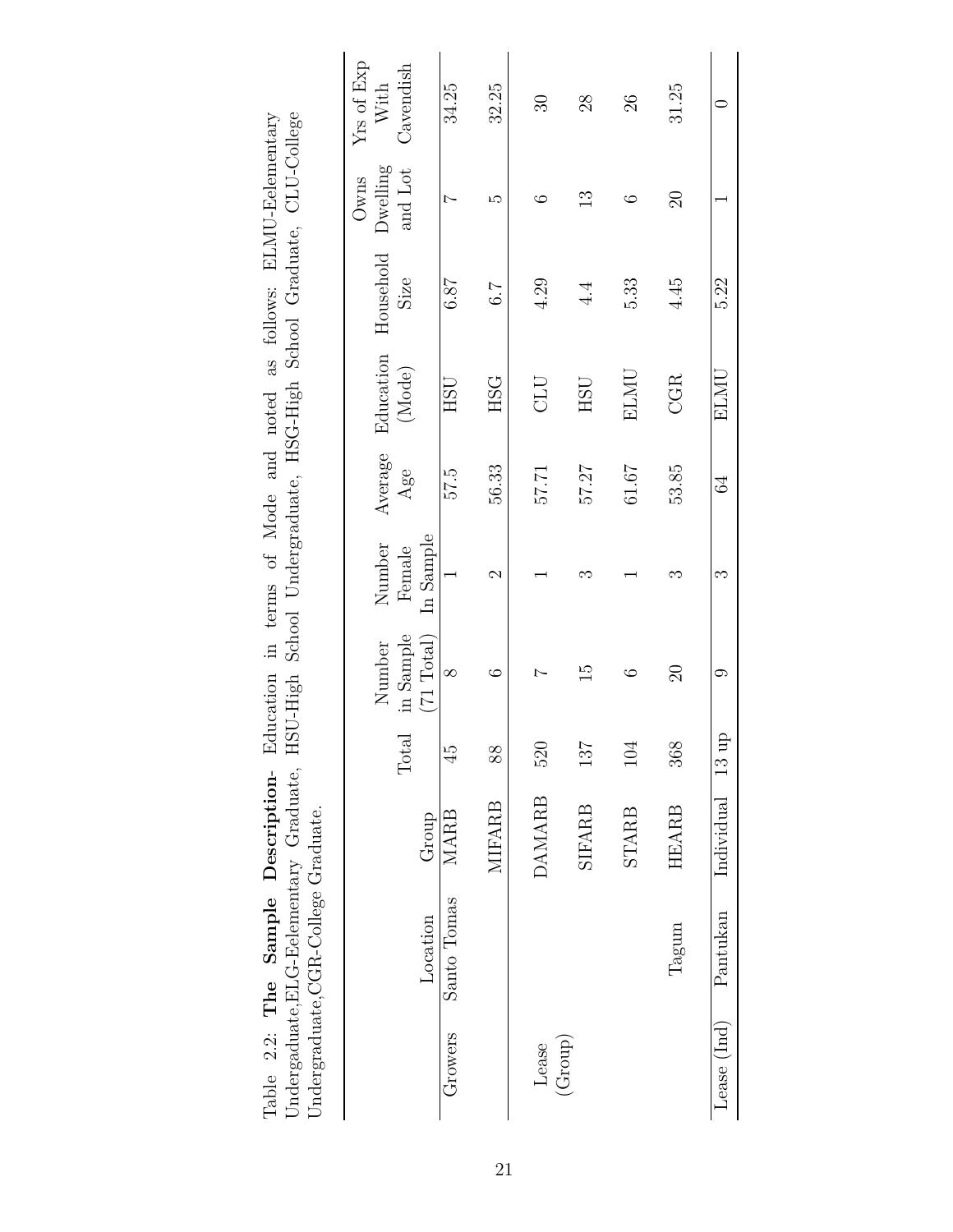since they have been ARBs. By contrast, the other ARB groups have had two AVA partners. The grower cooperatives transitioned from selling to MEPI to selling to Sumitomo Fruit (SUMIFRU). HEARBCO 2 transitioned from a growership contract with Lapanday fruits to a lease agreement with TRAIN. Finally, the ARBs from Pantukan, Compostela Valley, used to have a lease arrangement with PADCOR, and now lease their holdings to Musahamat farms. It is worth noting that three out of the five lessor ARB groups currently have a contractual dispute with their AVA partners. These disputes are in various stages of the legal process, but all are efforts by the ARBs to withdraw or renegotiate lease agreements. Finally, of the seven ARB groups, four are currently leased to the pre-agrarian reform land owners.

#### <span id="page-33-0"></span>**2.5.1 Factors of Contracting**

To obtain information about the historical and political factors that contributed to the formation of the AVAs among the different groups, I conducted focus group discussions with four out of five lessor groups, and key informant interviews with the chairs and board members of each grower cooperative, and one other lessor group. A summary of these historical and political conditions is given by Table [2.4.](#page-35-0)

The first column states whether or not the ARBs were organized into some union, cooperative, or association at the time of bargaining. Presumably, groups that bargain have more power vis-a-vis an investor since groups can pool resources to hire lawyers, appeal to authorities in city centers, and mobilize for interventions in municipal agrarian reform offices. However, this may also result in unfavorable outcomes if influential persons in the groups side with the investor. The next three columns state whether the groups had access to advocacy from non-government organizations, or from the DAR itself, and whether the groups had avenues to deliberate with their members during the time of contracting. Advocacy includes education on AVAs and legal assistance. Being able to access pro-land reform civic organizations can help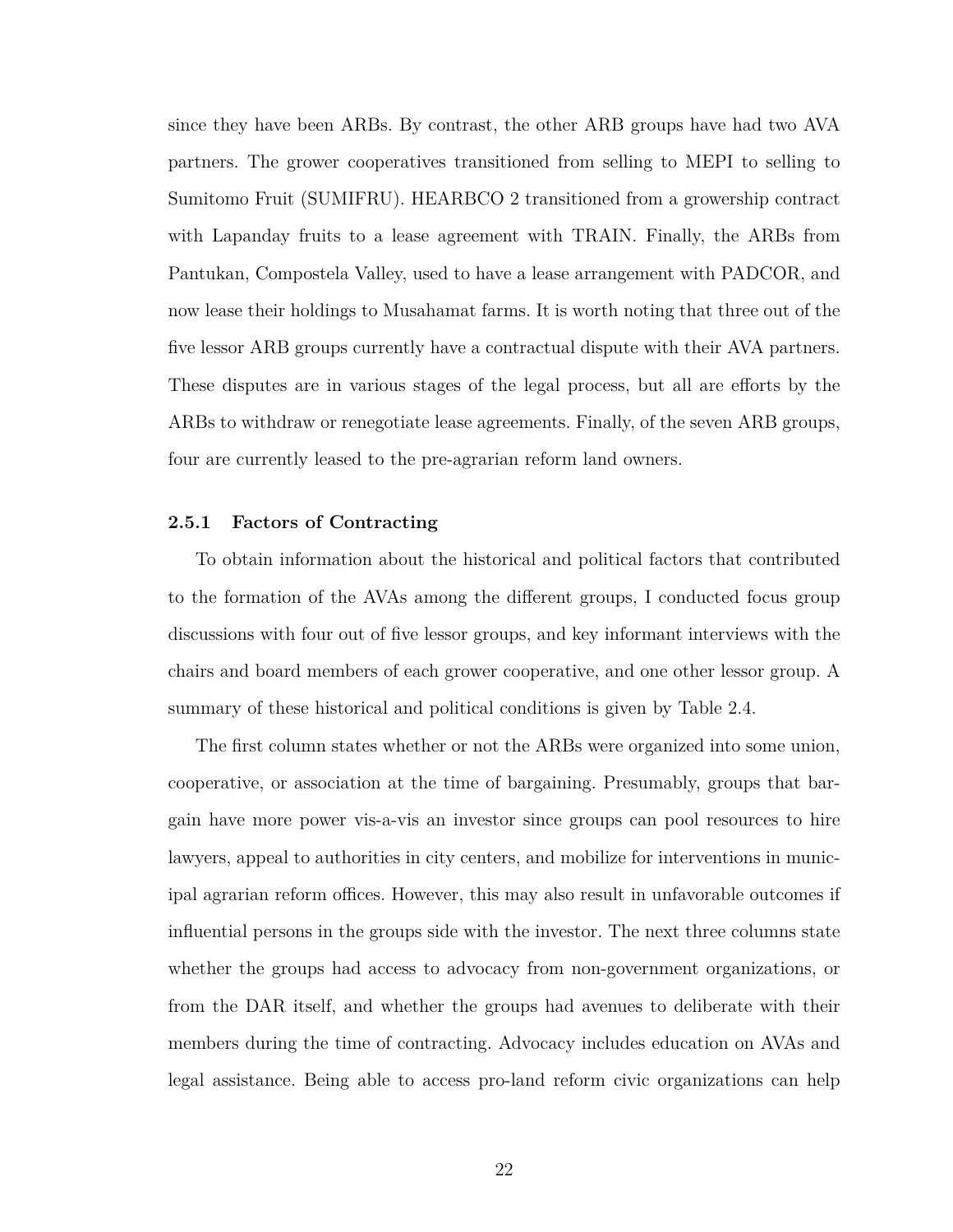|             |               |                   |                        | Total Land Individual Year of Current | Former                         | YEAR of Curr | AVA          | Tenure          | Previous | AVA      |
|-------------|---------------|-------------------|------------------------|---------------------------------------|--------------------------------|--------------|--------------|-----------------|----------|----------|
| Location    | Group         | Area (ha)         | Plots (ha)             | CLOA                                  | Owners                         | <b>AVA</b>   | Partner      | Transition      | AVA      | Dispute  |
| Santo Tomas | <b>MARB</b>   | 47.52             | 1.02                   | 2004                                  | MEPI                           | 2007         | SUMIFRI      | Gr to Gr        | MEPI     | $\simeq$ |
|             | <b>MIFARB</b> | 89.76             | 1.02                   | 2004                                  | MEPI                           | 2007         | SUMIFRU      | Gr to Gr        | MEPI     | Z        |
|             | <b>DAMARB</b> | 799.564           | 1.04                   | 2002                                  | MEPI                           | 2002         | MEPI         | FW to FW+Lr     | None     | $\succ$  |
|             | <b>SIFARB</b> |                   | 1.04                   | 2002                                  | NEPI                           | 2002         | NEPI         | FW to Lr        | None     |          |
|             | <b>STARB</b>  |                   | 1.04                   | 2002                                  | MEPI                           | 2002         | <b>NEPI</b>  | FW to Lr        | None     |          |
| Tagum       | <b>HEARB</b>  | 294.325           | $\overline{0.8}$       | 1997                                  | HIJO                           | 2014         | <b>TRAIN</b> | $Gr$ to $FW+Lr$ | Lapanday | Z        |
| <b>PAN</b>  | Indiv ARBs    | $32.5(\text{up})$ | $\frac{2.5(6)}{.6(3)}$ | 1992                                  | Nuere & Sons<br>$\rm{Piansay}$ | 2009         | Musahamat    | $Lr$ to $Lr$    | PADCOR   |          |

<span id="page-34-0"></span>Table 2.3: Description of AVAs: Gr= Grower, Lr=Lessor, FW=Farmworker Table 2.3: **Description of AVAs**: Gr= Grower, Lr=Lessor, FW=Farmworker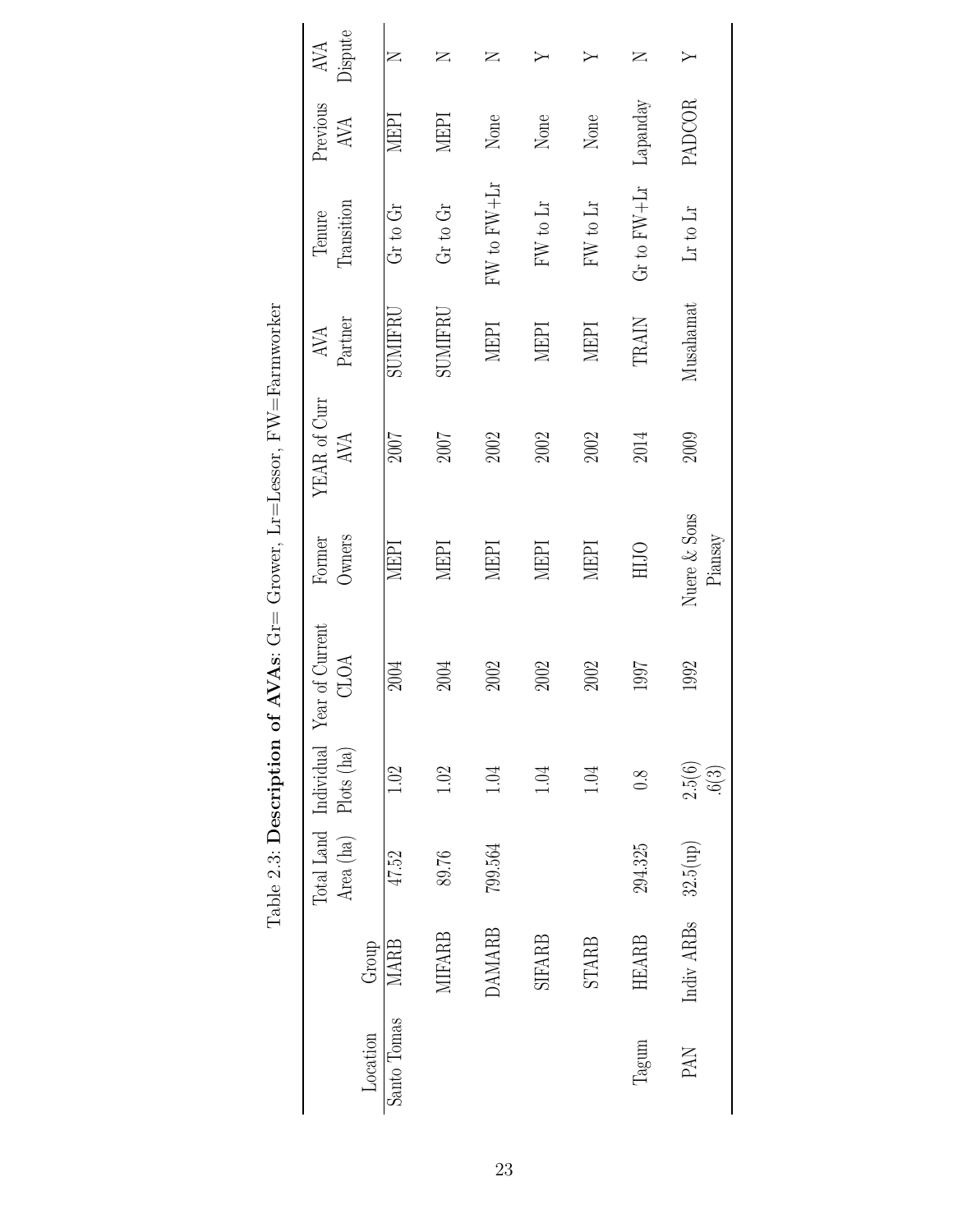<span id="page-35-0"></span>

| Bargaining<br><b>AVA</b><br>Z<br>Z<br>Z<br>Organization<br>Debt<br>Z<br>Z<br>Z<br>Z<br>Counsel<br>Legal<br>$\overline{Z}$<br>$\mathsf{Z}$<br>$\overline{\mathsf{Z}}$<br>Z<br>Consultation<br>Membership<br>$\square$<br>$\overline{Z}$<br>Z<br>Education<br>AVA<br>$\square$<br>$\overline{\mathsf{Z}}$<br>Z<br>of Bargaining<br>AVA<br>$\mathsf{Z}$<br>š<br>Lease (Ind.) Pan Indiv ARE<br><b>DAMARB</b><br><b>MIFARB</b><br><b>HEARB</b><br><b>SIFARB</b><br><b>STARB</b><br><b>MARB</b><br>Group<br>Growership<br>$(\text{Group})$<br>Lease |  | <b>Jrg</b> at Time |  |  |  |
|-----------------------------------------------------------------------------------------------------------------------------------------------------------------------------------------------------------------------------------------------------------------------------------------------------------------------------------------------------------------------------------------------------------------------------------------------------------------------------------------------------------------------------------------------|--|--------------------|--|--|--|
|                                                                                                                                                                                                                                                                                                                                                                                                                                                                                                                                               |  |                    |  |  |  |
|                                                                                                                                                                                                                                                                                                                                                                                                                                                                                                                                               |  |                    |  |  |  |
|                                                                                                                                                                                                                                                                                                                                                                                                                                                                                                                                               |  |                    |  |  |  |
|                                                                                                                                                                                                                                                                                                                                                                                                                                                                                                                                               |  |                    |  |  |  |
|                                                                                                                                                                                                                                                                                                                                                                                                                                                                                                                                               |  |                    |  |  |  |
|                                                                                                                                                                                                                                                                                                                                                                                                                                                                                                                                               |  |                    |  |  |  |
|                                                                                                                                                                                                                                                                                                                                                                                                                                                                                                                                               |  |                    |  |  |  |
|                                                                                                                                                                                                                                                                                                                                                                                                                                                                                                                                               |  |                    |  |  |  |

Table 2.4: Organizational Characteristics at the time of AVA Bargaining: $Y =$ This was available to the ARB group,  $N =$ This was not available Table 2.4: **Organizational Characteristics at the time of AVA Bargaining**:Y=This was available to the ARB group, N= This was not available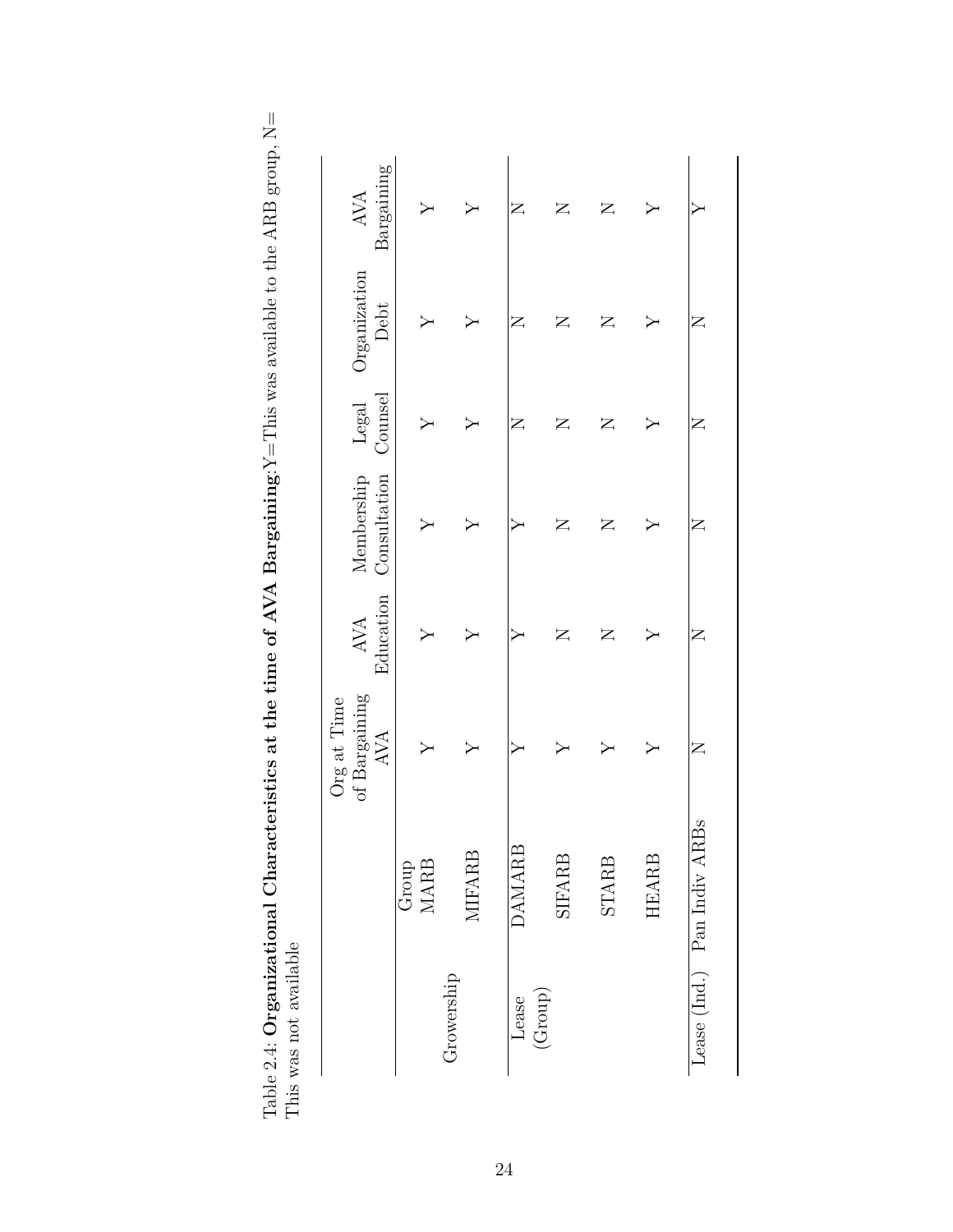the ARBs ensure that the resulting contracts are in line with the stated objectives of CARP: improving the lives of the ARBs, and ensuring they maintain control over their holdings. Membership consultation is important to ensure that a handful of influential persons did not drive the contracting process. The next column states whether members of the group were allowed to make a decision on their current AVA at all. The absence of this ability would imply that the current AVAs were arrived at without Free, Prior, and Informed Consent of individual ARBs.

The final column is organizational debt. Though this could be designated as an economic circumstance, it is listed here among political conditions because it may be the case that the ARB groups faced tensions between the interests of the organization, or, the interests of individual members. A cooperative of growers, for example, might have members that have earned, saved, and prospered, while others may not. Often, cooperatives take out loans to ensure that their members have access to inputs, and to maintain the infrastructure for cultivating bananas. If the cooperative goes bankrupt, members who have done well may not need the cooperative's help, but those who did not may want to enter lease arrangements for a steady income. I shall now discuss the historical specifics of each group.

*Santo Tomas*: Santo Tomas calls itself a banana town. Among the large fruit exporters that have plantations in Santo Tomas are Lapanday Foods, DOLE, and MEPI- an American owned agribusiness firm. When CARP began its implementation in 1988, the Marsman Estate's more than 1,400 hectares in Santo Tomas, Davao Del Norte were given a ten-year grace period. The plantation had been in place since 1969, when the Marsman group of companies decided to set their sights on banana cultivation. In 1998, the plantation was set for redistribution. According to focus groups and key-informant interviews, MEPI pushed for lease contracts using forms of bribery, coercion, and deception. How the ARBs responded to Marsman's tactics,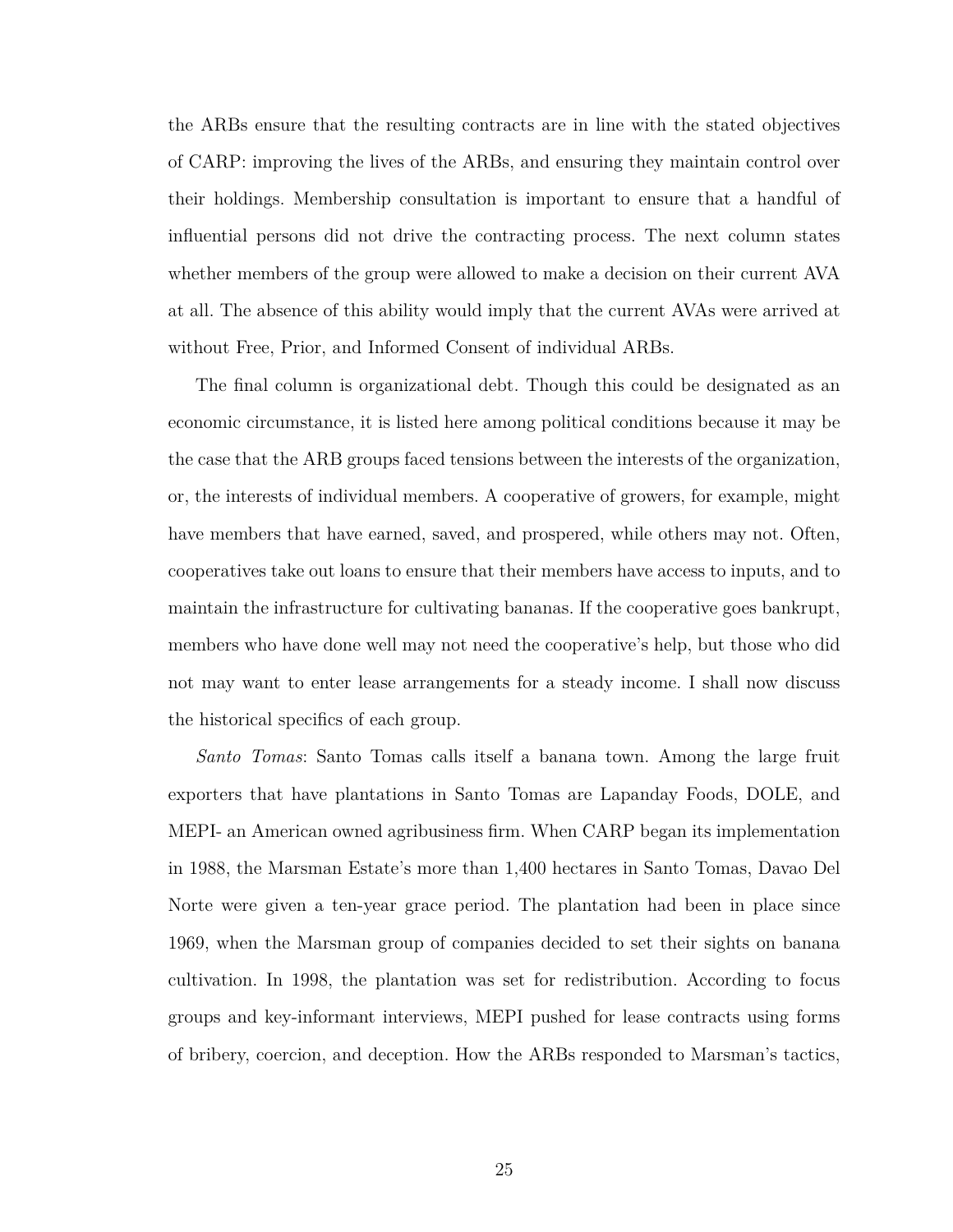and the resources available to them affected the types of contracts currently governing their holdings.

*Santo Tomas- The Growers*: MARBCO and MIFARBCO were once one organization called the Marsman Estate Agrarian Reform Beneficiaries Association Incorporated (MEARBAI). They had split before each began to contract with SUMIFRU over the management of the cooperative's over 136 hectares of land. Key informant interviews point to three reasons why the split occurred. The first is that MIFARBCO's members wanted manage their plots individually, while the cooperative manages a packing plant, sales, quality checks, legal assistance and obtaining inputs. They claim that this model was better since the area that each ARB would monitor would be limited to a hectare, and they can make individual improvements on their holdings. The second is that, initially, MEARBAI chose a business model where its members shared profits equally. MIFARBCO's members claimed that this resulted in a classic free-rider problem: some ARBs did not handle their tasks properly, while those who worked hard felt that they did not get the appropriate remuneration for their labor. Finally, some members of MIFARBCO cited corruption in MEARBAI's leadership. However, I have not been able to obtain any evidence to support this accusation.

Regardless, MIFARBCO's split from MEARBAI, and MEARBAI's metamorphosis into MARBCO did not seem to make a difference in the types of contracts they agreed upon with SUMIFRU. They both receive the same income per box of class A bananas, and they have almost identical provisions on their obligations and rights. The only difference is that MARBCO is able to sell its *class B* bananas to independent buyers, while MIFARBCO sells solely to SUMIFRU<sup>[10](#page-37-0)</sup>.

<span id="page-37-0"></span><sup>&</sup>lt;sup>10</sup>Class B bananas fall short of the measurements of class A bananas, but were whole, had no bruises or scales (cork-like aberrations on the skin), and were generally deemed to be fit for consumption. These are often sold in local supermarkets. One of MARBCO's buyers is 7-11.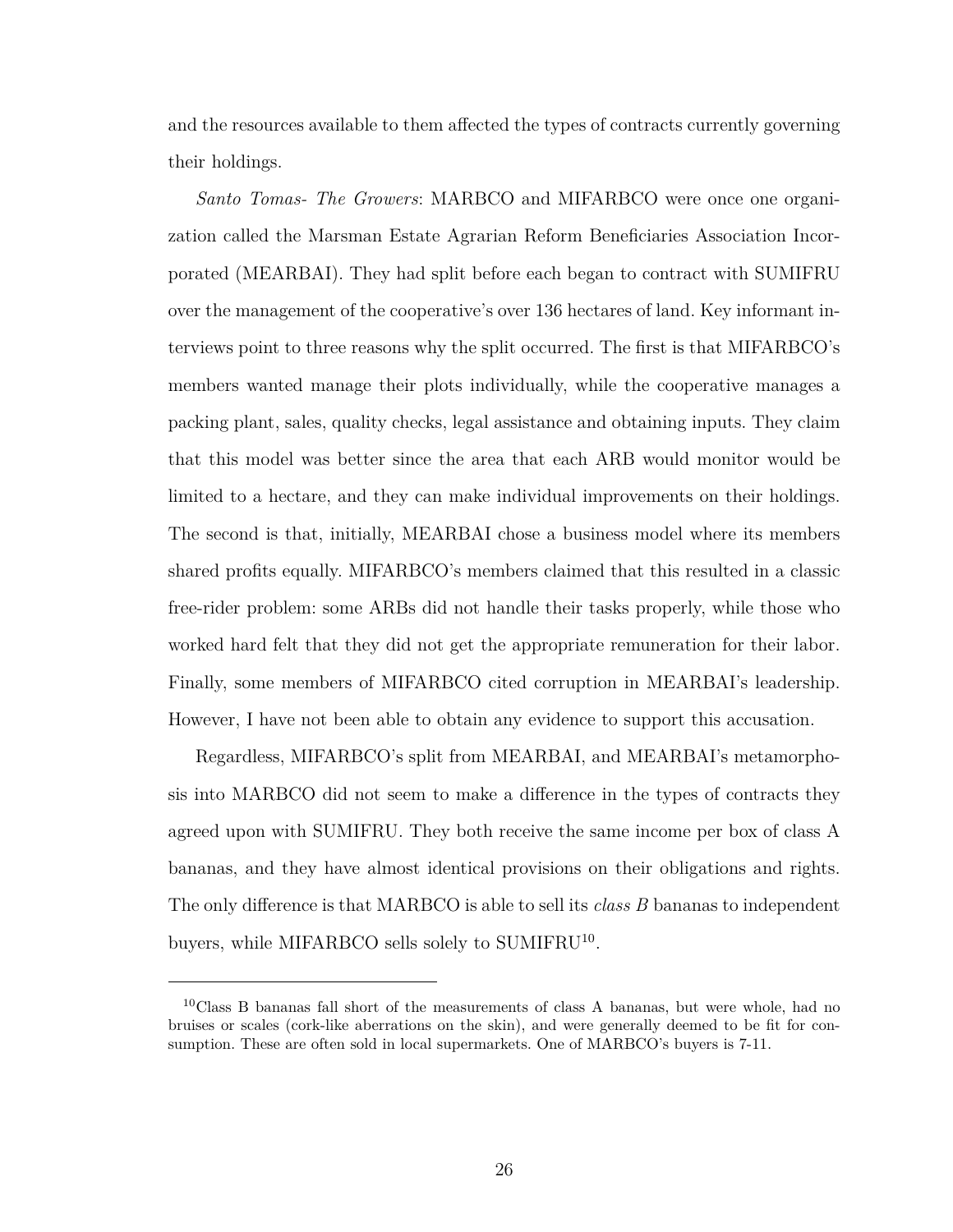In 1998, MEARBAI members already had contacts with pro-agrarian reform NGOs. These provided them legal assistance and education on different types of AVAs. The education they received included seminars on management, marketing, and best practices in cultivation. They also partook in a *lakbay-aral* or educational field visits where they learned about the experiences of growers and other types of agribusiness arrangements. Through updating and sending a variety of members to other farms, MEARBAI was able to convince its members to insist on a growership.

Both groups approached SUMIFRU independently. At this time, they already had three years of experience as growers and legal contacts from asserting their claims as ARBs. They felt that MEPI was deliberately paying them low prices for their bananas, but they had to find an alternative buyer who would offer better prices, and who was willing to pay MEPI for the remaining amortization payments of 293,733 pesos per hectare. SUMIFRU was such a buyer, and in 2007, they began a growership agreement after deliberating with their members. The consensus was that if they could get better prices, they should switch partners. Today, officials of both coops say that their debts are almost paid off, and they are ready to become sellers to the highest bidder by 2017 when their contracts with SUMIFRU end.

*Santo Tomas-The Lessors*: The members of the three lessor groups from Santo Tomas Davao Del Norte all belonged to an organization called the Davao Marsman Agrarian Reform Beneficiary Association Incorporated (DAMARBAI). When the Marsman estate was redistributed in 1998, DAMARBAI was seen as an association controlled by MEPI management, as opposed to MEARBAI, which was organized by outside NGOs. There were different accounts about DAMARBAI's actions in 1998. My focus group discussion with current members of DAMARB-MPC suggest that the lease contract was a product of assessing the risks and costs of a growership, and their estimation of the strength of the existing union of MEPI farm workers. The rationale was that cultivating bananas was far too expensive. The costs of fertilizers, maintain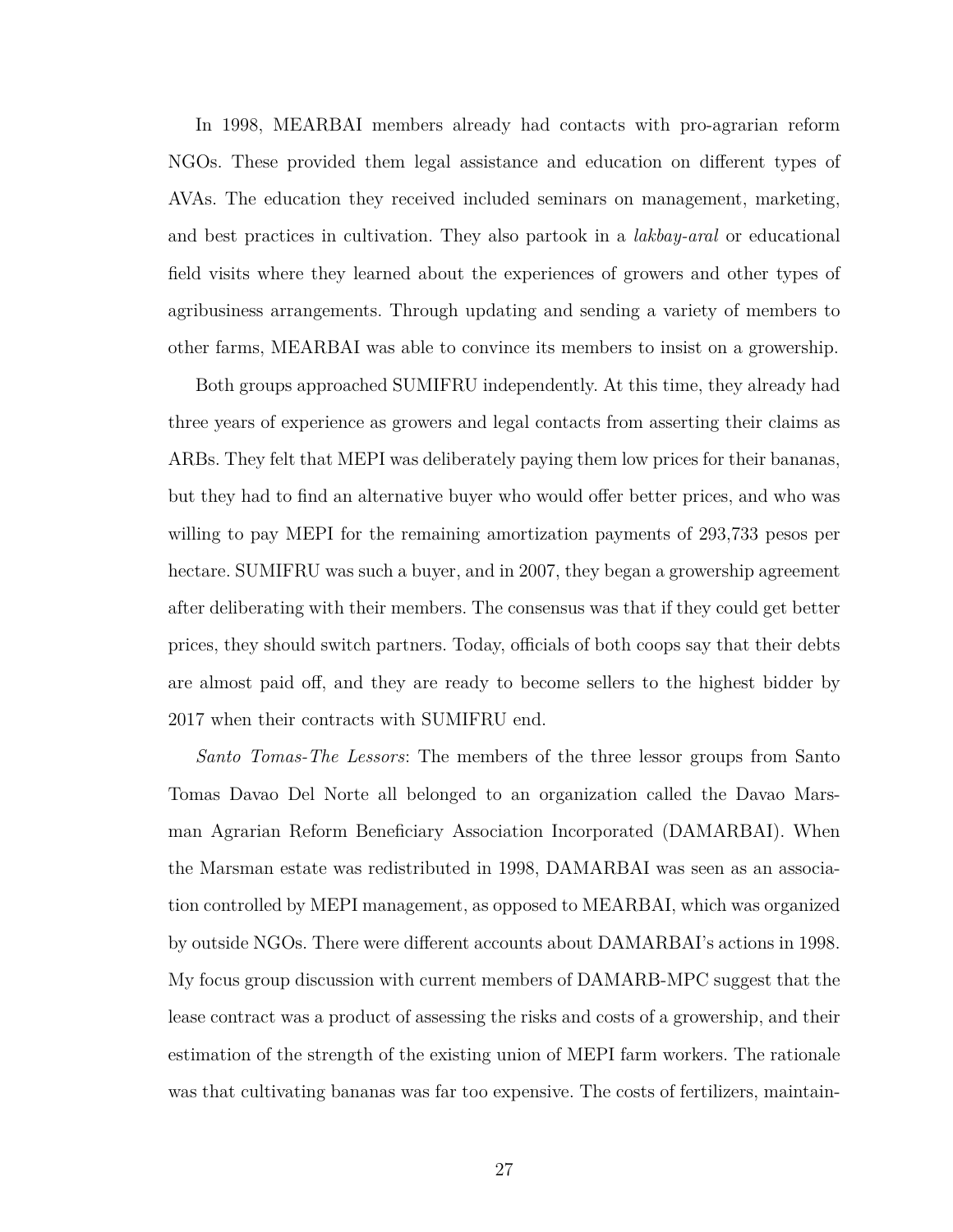ing the infrastructure, paying for labor, and building and maintaining a packing house were too high. They did not have any capital, and they would already have to pay for the amortization of the land. On top of this, MEPI would have been their buyer. If they crossed MEPI by taking full ownership of their awarded holdings, then, MEPI would take measures to ensure that they were not successful. On the other hand, under a leasing arrangement, they would not have to pay for amortization and inputs, and MEPI would have to honor the collective bargaining agreements they had from the farm workers' union named the Davao Marsman labor Union (DAMLU). This cost-benefit calculation is encapsulated in their name for the contract: *"Walang personalan. Trabaho lang"* (Nothing personal. It's just work.)

In contrast to their fellow farmworkers in MEARBAI, I was told by focus groups with SIFARBCO and key informant interviews with STARBENCO that the members of DAMARBAI had not gone to see other farms under different agribusiness arrangements. Instead, much of the education they received towed the line that growership was risky, and that they would be saddled with high-levels of debt. Further, the lawyers whom they consulted were MEPI contacts. Eventually, the ARBs got their certificates in 2002, and a debt-free leasing arrangement where they were secure in their livelihoods. Unfortunately, this would not last.

In 2004 some of DAMARBAI's members decided to break ranks. MEPI had kept their lease payments at the lowest level for two years, citing bad harvests. [11](#page-39-0) Some 100 ARBs decided that they wanted to opt for a growership option. They occupied their lots and picketed the municipal agrarian reform office. This was the birth of the Santo Tomas Agrarian Reform Beneficiary Association Incorporated (STARBAI). STARBAI's members were temporarily retrenched and reinstated in 2008. In 2010, another land occupation broke out and MEPI decided to retrench all 241 workers

<span id="page-39-0"></span><sup>&</sup>lt;sup>11</sup>Table [2.5](#page-40-0) summarizes the emphBeneficiary Trust Fund or the lease payment to the lessors in Santo Tomas. It follows a step function, that rises with the number of boxes sold.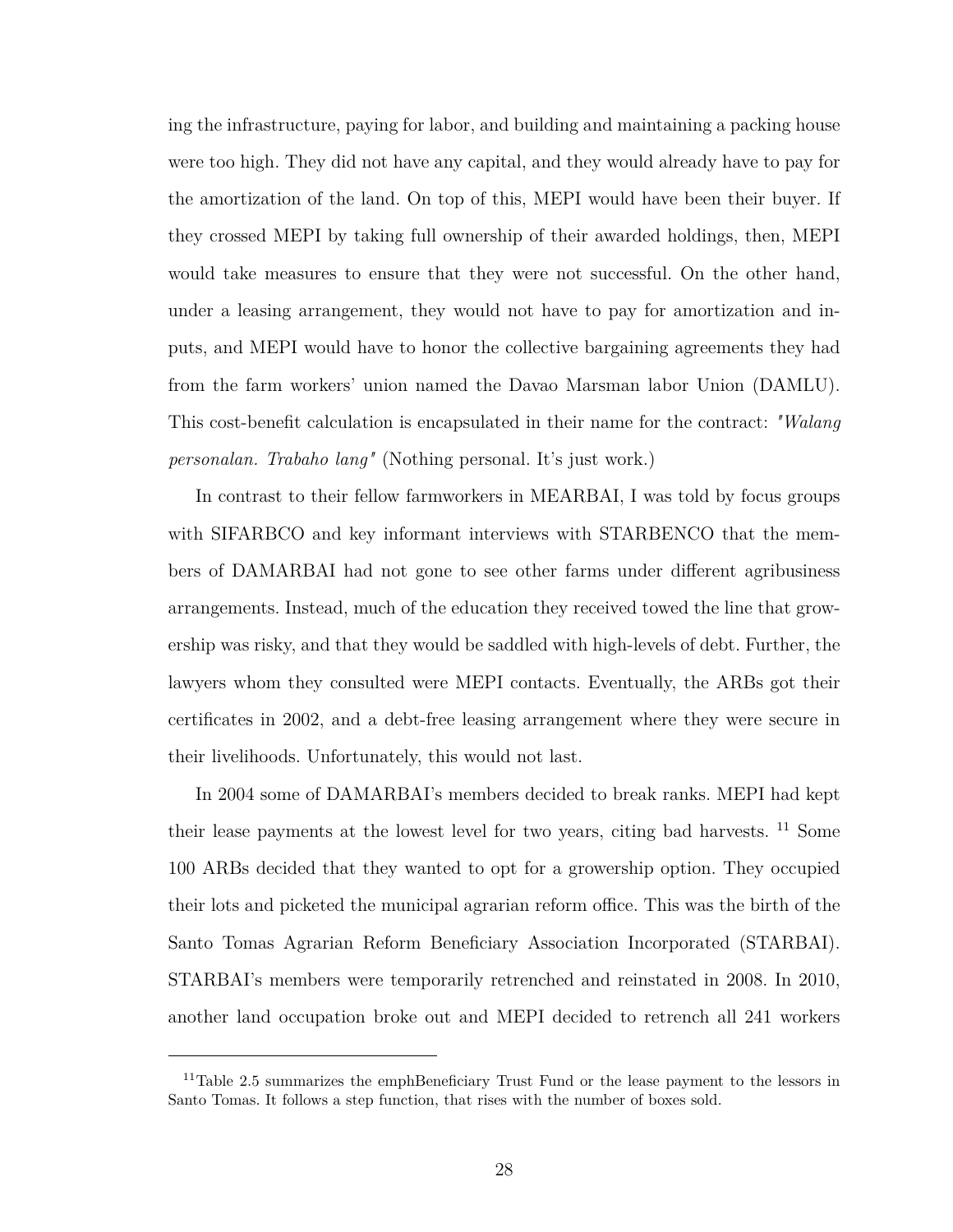belonging to STARBAI. MEPI was able to do this since the lease arrangement gives them the right to hire and fire workers. Thus, while the ARBs legally own the land, the lease arrangement makes them employees of MEPI. Further, MEPI can hire and fire at will, which de facto excluded the offspring of STARBAI's members from working on their parents' holdings. The municipality of Santo Tomas deployed the police against the members of STARBAI. At least one person was killed during the dispersal.

| Annual                   | Incentive/ | Incentive/ |
|--------------------------|------------|------------|
| Yield                    | Box        | Box        |
| (Boxes)                  | $(\$)$     | (Pesos)    |
| < 4200                   | .071       | 2.8        |
| 4201-4300                | .076       | 3.04       |
| 4301-4400                | .081       | 3.24       |
| 4401-4500                | .086       | 3.44       |
| 4501-4600                | .091       | 3.64       |
| 4601-4700                | .096       | 3.84       |
| 4701-4800                | .101       | 4.04       |
| 4801-4900                | .106       | 4.24       |
| $4901-5000$ (or greater) | .111       | 4.44       |

<span id="page-40-0"></span>Table 2.5: **The Beneficiary Trust Fund** peso values are based on 40 pesos/\$

It was not clear from focus group discussions why STARBAI split into SIFARBCO and STARBENCO. Accusations of capitulating to MEPI and closeness to DAMARB-MPC go both ways  $12$ . What is clear however is that both groups would like to withdraw their holdings from the leasing arrangement, and cultivate these as growers. They have already taken their case to the authorities with the help of several land reform advocates. As of this writing, SIFARBCO and STARBENCO are waiting on the Presidential Agrarian Reform Council (PARC) to adjudicate their case. Reports from their lawyers indicate that the PARC has adjudicated in their favor. The only signature they need as of the time of this writing is that of the sitting president's,

<span id="page-40-1"></span><sup>&</sup>lt;sup>12</sup>After the events of 2004, DAMARBAI had changed its name to Davao Marsman Agrarian Reform Beneficiaries Development Cooperative (DAMARB-MPC), and eventually changed to their current name.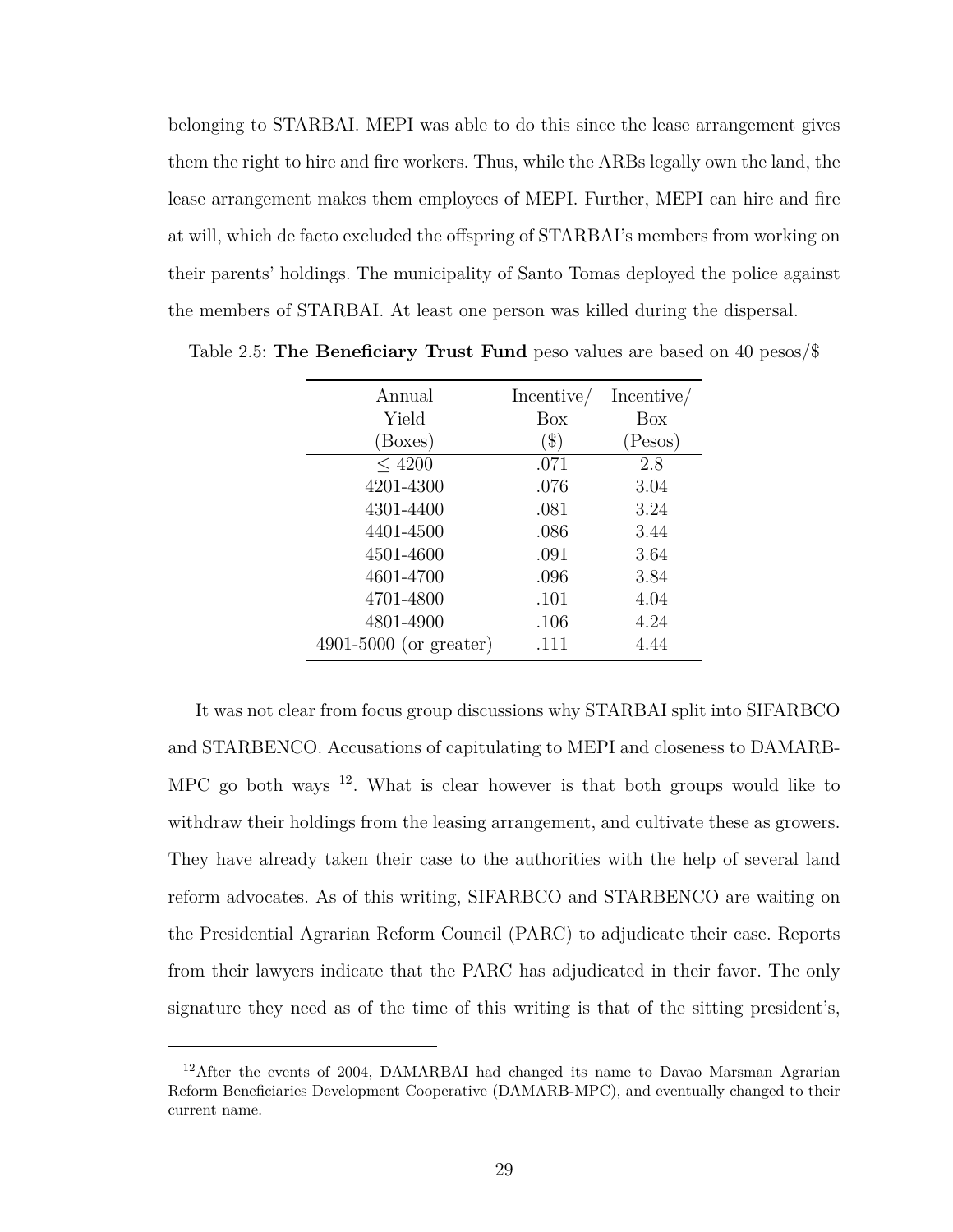Benigno S. Aquino III. The current DAR secretary is scheduled to convene a meeting of the PARC and it is possible that this meeting will result in a decision regarding these cases against MEPI.

*Tagum City-HEARBCO 2* : HEARBCO 2 contracted with TRAIN in 2014, after a typhoon hit their plantations, destroying much of their crops. While typhoon Pablo was certainly a necessary cause for HEARBCO 2's switch from a grower to lessor, it is certainly not sufficient. Prior to the typhoon hitting Mindanao, Lapanday Foods and HEARBCO 2 already had a contentious partnership.

HEARBCO 2 did not contract directly with Lapanday. Lapanday became HEAR-BCO 2's buyer when Hijo sold their growership agreement. According to a focus group discussion with members of HEARBCO 2, Lapanday made several demands that forced HEARBCO 2 to go into debt. One example of this was building infrastructure such as irrigation pipes on the farm which the members of HEARBCO 2 had not agreed upon, but Lapanday insisted was necessary. Lapanday then counted this as part of the ARBs' debt and deducted these from the payments to the ARBs. Another example is imposing the use of certain fertilizers that only Lapanday sold as a form of quality control. These actions by Lapanday brought HEARBCO 2, along with other cooperatives that sprung from Hijo employees, to the attention of land reform advocates. Thus, by the time they broke with Lapanday, HEARBCO 2 had legal assistance and contacts with numerous NGOs.

When typhoon Pablo hit, HEARBCO 2 was already 52 million pesos (\$1,130,434) in debt. The typhoon destroyed many of the trees in HEARBCO 2's farm. In a focus group discussion, I asked for an estimate of how many trees were destroyed. They laughed and responded *"Naku, dili na namin gi-isip, kay nagtu-aw kami diha!"*("Come on, we couldn't count because we were crying!"). This destruction was sure to increase their debts with Lapanday.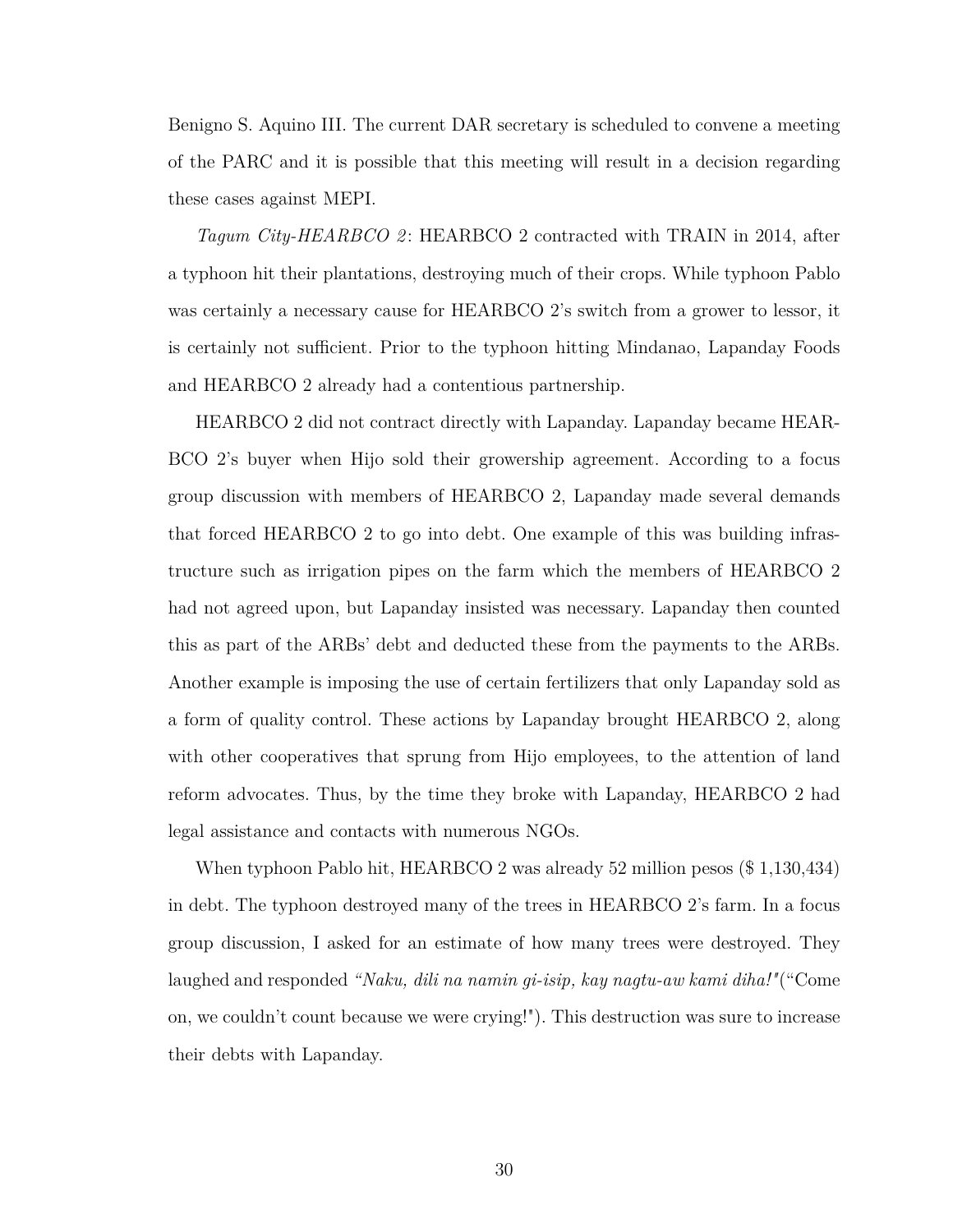Instead of allowing Lapanday to step in, HEARBCO 2's board approached TRAIN. HEARBCO 2 saw a lease arrangement with a familiar partner as a way of overcoming their debts and difficulties. One of the officials even narrated the dialogue she had with one of the Ayala family members managing TRAIN. She told them *"Ser, lupa niyo ito. Dati niyo kaming trabahante. Naghihirap na kami."* ("Sir, this was your land, and we were your workers. We are already having a hard time"). TRAIN decided to pay Lapanday for HEARBCO 2's debts conditional on a lease agreement that would span 60 years. According to one of the board members, they were hesitant to take the lease agreement for such a long time, and many of their members did not trust the new partnership. However, once they presented the reality of the debt figures, the members acquiesced. The lease agreement was drafted by HEARBCO 2's legal counsel, and went into effect in 2014.

While the lease agreement with TRAIN stands for the next 60 years, HEARBCO 2 maintains some level of control over the AVA. HEARBCO 2 is responsible for hiring and firing workers on the field and the packing houses, which gives them the ability to determine the users of land. They are also responsible for operations, having themselves been growers in the past. Thus, HEARBCO 2's deal with TRAIN is a Lease arrangement where they maintain some sticks in the bundle, giving them some degree of control. It should be noted, however, that these abilities are not spelled out in their contract with TRAIN.

*Pantukan-Individual ARBs*: The Pantukan ARBs were the only ARB group in my sample that was neither organized when they first entered an AVA, nor officially listed by the DAR. They were once tenants and farmworkers for a coconut farm. After the land was distributed, the ARBs became indivicual coconut growers. From their experience, coconut was a highly lucrative crop. They expected that they would be able to sell a kilo of copra, the dried meat or kernel used to make coconut oil, for twenty pesos. However, they found that this was not the case. All the ARBs were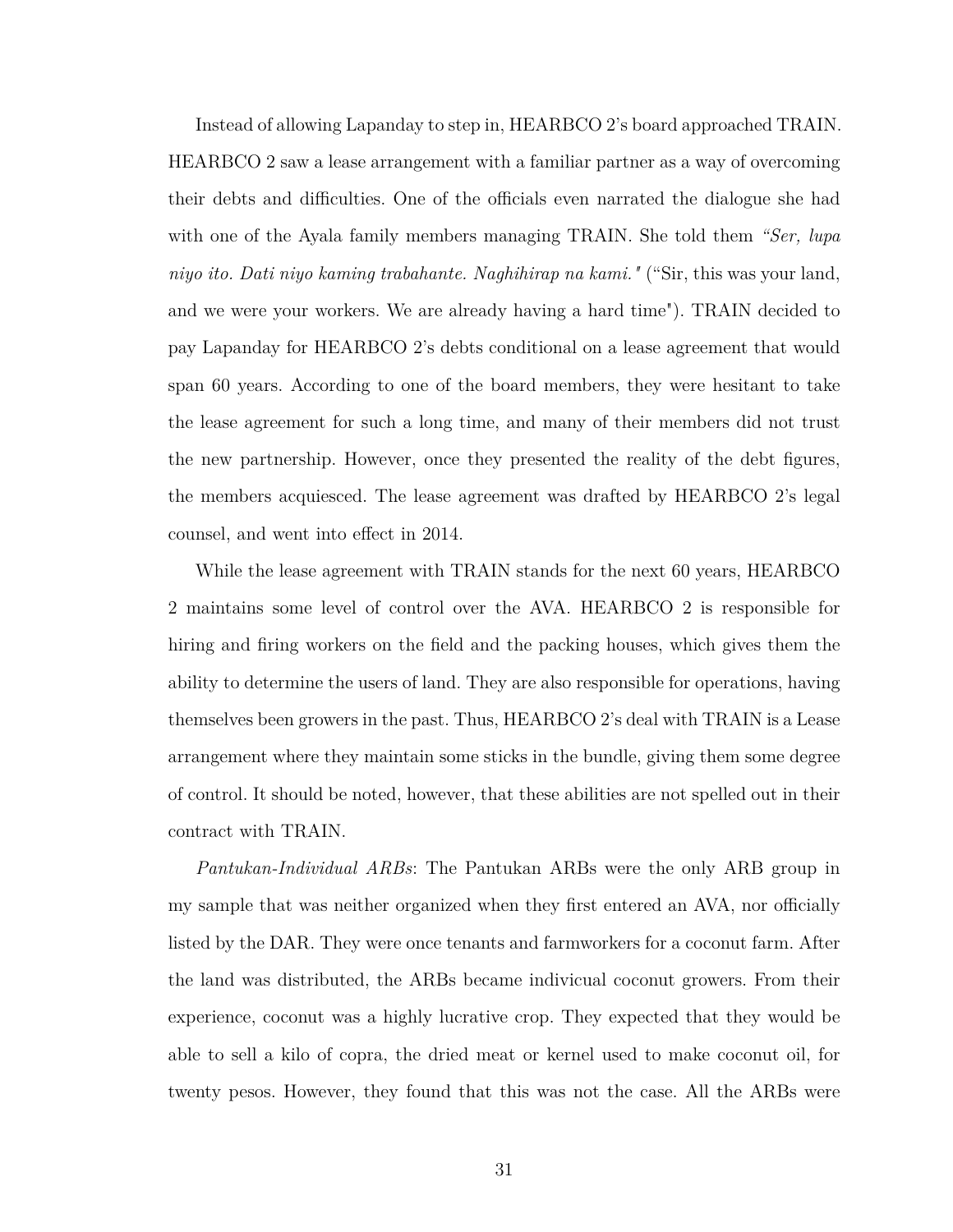selling to one buyer, who now exercised monopsony power over the ARBs. The ARBs were now selling a kilo of copra for 10 pesos a kilo.

Philippine Coconut authority estimates that, per hectare, a farmer can get a yield of 1230 kgs of copra per hectare. At this price, the gross revenue from their holdings would have been 12,300 pesos per hectare or 30,750 in total for the 2.5 hectares allocated to each ARB. Taking out the average cost of cultivation for 2.5 has. at 9, 703.5, estimated by the coconut authority, the net revenue from cultivating coconuts would have been 21,046.5. The total payments to the Land Bank for amortization and land taxes would have been about  $8,946.19$ .<sup>[13](#page-43-0)</sup> This leaves the ARB with a total annual income of 12,100.31, or a bi-weekly income of 456 pesos  $(\$10)$  <sup>[14](#page-43-1)</sup>. This low level of income did not allow the ARBs to meet their basic consumption needs, and many were in danger of being evicted from their holdings.

In 2002, the Pantukan Agricultural Development Corporation (PADCOR) approached the ARBs individually with an offer to develop their lands into a banana plantation in exchange for a leasing arrangement. Each of the ARBs saw this as an opportunity to pay off their amortization. Further, the promise of a steady lease payment, and the framing of the employment provisions, made the lease contract seem like a lucrative proposition. In a focus group discussion, they said that *"Pwede kami mag -rekomenda og isang anak, o kami mismo mag trabaho"*("We can recommend 1 child or we ourselves can work"). PADCOR eventually sold the lease to Musahamat in 2009. Musahamat approached the ARBs with a very similar contract to PADCOR. They signed the contracts because of a five-year advance on the lease payments. However, the promise of work did not materialize. Numerous reasons were given to me during the focus group discussions, but one was remembered by all of the participants. Some of the ARBs' children work in nearby plantations that have unions organized

<span id="page-43-0"></span><sup>&</sup>lt;sup>13</sup>Figure taken from ARB receipts

<span id="page-43-1"></span> $14$ This is about 5 pesos less than the daily minimum wage of a worker in Metro Manila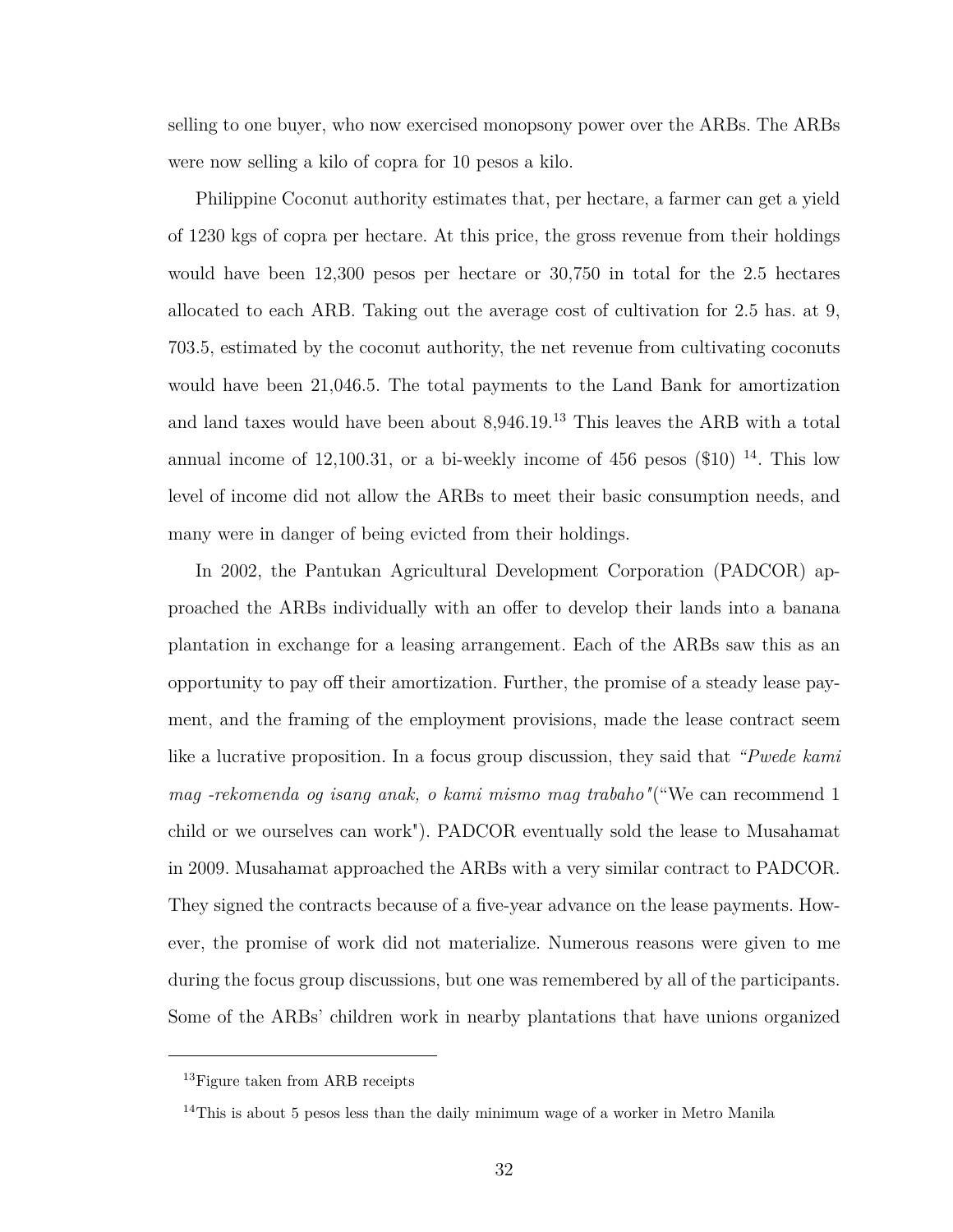by the *Kilusang Mayo Uno (KMU)*. They were told that Musahamat did not want KMU to influence other workers since it may disrupt production<sup>[15](#page-44-0)</sup>.

Today, the ARBs have formed an association, and would like to gain legal status so that they can withdraw their holdings from the lease. They have formed connections with both (KMU) and the *Kilusang Magbubukid ng Pilipinas (KMP)* in the hope of gaining support in advocacy<sup>[16](#page-44-1)</sup>.

#### **2.5.2 Comparing Histories**

All these ARB groups, apart from those in Pantukan, were organized into some sort of ARB association prior to the formation of their AVA. The ARBs of Pantukan only made connections to pro-land reform organizations after their lease contract was already in place. However, being organized or having connections with pro reform forces by itself does not guarantee an AVA that allows ARBs to control their holdings. In the case of the Santo Tomas Lessors, their organization at the inception of the lease agreement with MEPI did not seem to conduct education regarding AVAs in any serious manner. They merely reinforced the merits of a lease contract. NGO and legal connections helped MIFARBCO, MARBCO and HEARBCO 2. While the lessor groups of MEPI had legal consultation, they did not have communication with pro-land reform forces. Finally, the Pantukan ARBs did not have legal consultation.

Group and individual debts, especially the amortization payment for the land, were a factor in favoring lease contracts as opposed to growership contracts. The ARBs' perception of the level of debt that they would incur under alternative arrangements made the lease agreement look lucrative. In the case of the Santo Tomas lessors, their possible debt payments were magnified by the DAMARBAI leadership. The prospects of incurring greater debt made HEARBCO 2's ARBs enter a leasing

<span id="page-44-0"></span><sup>15</sup>Kilusang Mayo Uno- May 1st Muvement

<span id="page-44-1"></span><sup>16</sup>Kilusang Magbubukid ng Pilipinas- Peasant Movement of the Philippines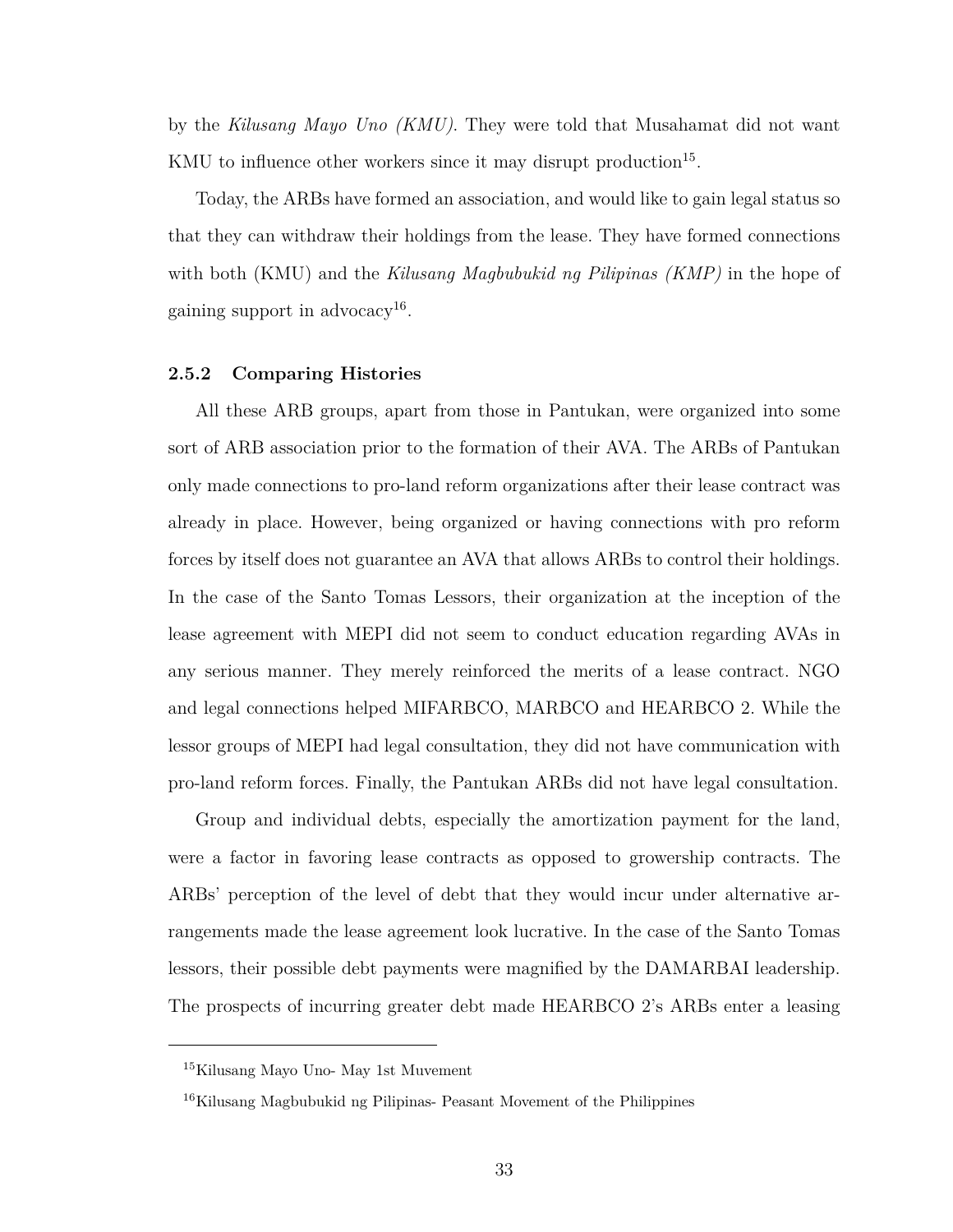arrangement so that they could continue to make amortization payments and keep their lands. The Pantukan ARBs individually had debts, but this mattered less than the financial gains to be made under a lease arrangement with employment.

The extent of membership consultation is quite ambiguous. DAMARBAI's consultation, according to focus groups, were more of an exercise in convincing members of the merits of a lease contract. The Pantukan ARBs did not have an organization, but discussed lease prices among their neighbors. However, they had not bargained collectively. Finally, HEARBCO 2, MIFARBCO, and MARBCO had clear channels of communication with their board members. At least in the formation of their contracts, they were able to provide education, present their case to their respective groups, and deliberate. Finally, MIFARBCO, MARBCO, and HEARBCO 2 had the opportunity to bargain with prospective partners regarding the AVA contracts. The lessor ARBs from Santo Tomas have different accounts of the bargaining process. The members of the current DAMARB-MPC say they remember their board members bargaining with MEPI. The members of SIFARBCO and STARBENCO say they did not. The likely answer is that some negotiation happened, but the negotiators did not represent the interests of the ARBs effectively because of the trivial education and membership consultation.

Table [2.6](#page-47-0) summarizes the contracts of the different ARB groups along with some costs, benefits, and obligations. The lessor ARBs in Santo Tomas receive what is called a *Beneficiary Trust Fund (BTF)* instead of a lease. This is computed as a step function giving an amount of pesos depending on how many boxes are produced by the AVA[17](#page-45-0). The lease payments to HEARBCO 2 and Pantukan ARBs is a fixed yearly amount with deductions for their amortization payments. The Pantukan ARBs receive a lease of about 22,000 pesos a year. This amount increases by 5% every five

<span id="page-45-0"></span><sup>&</sup>lt;sup>17</sup>This computation is summarized in Table [2.5](#page-40-0)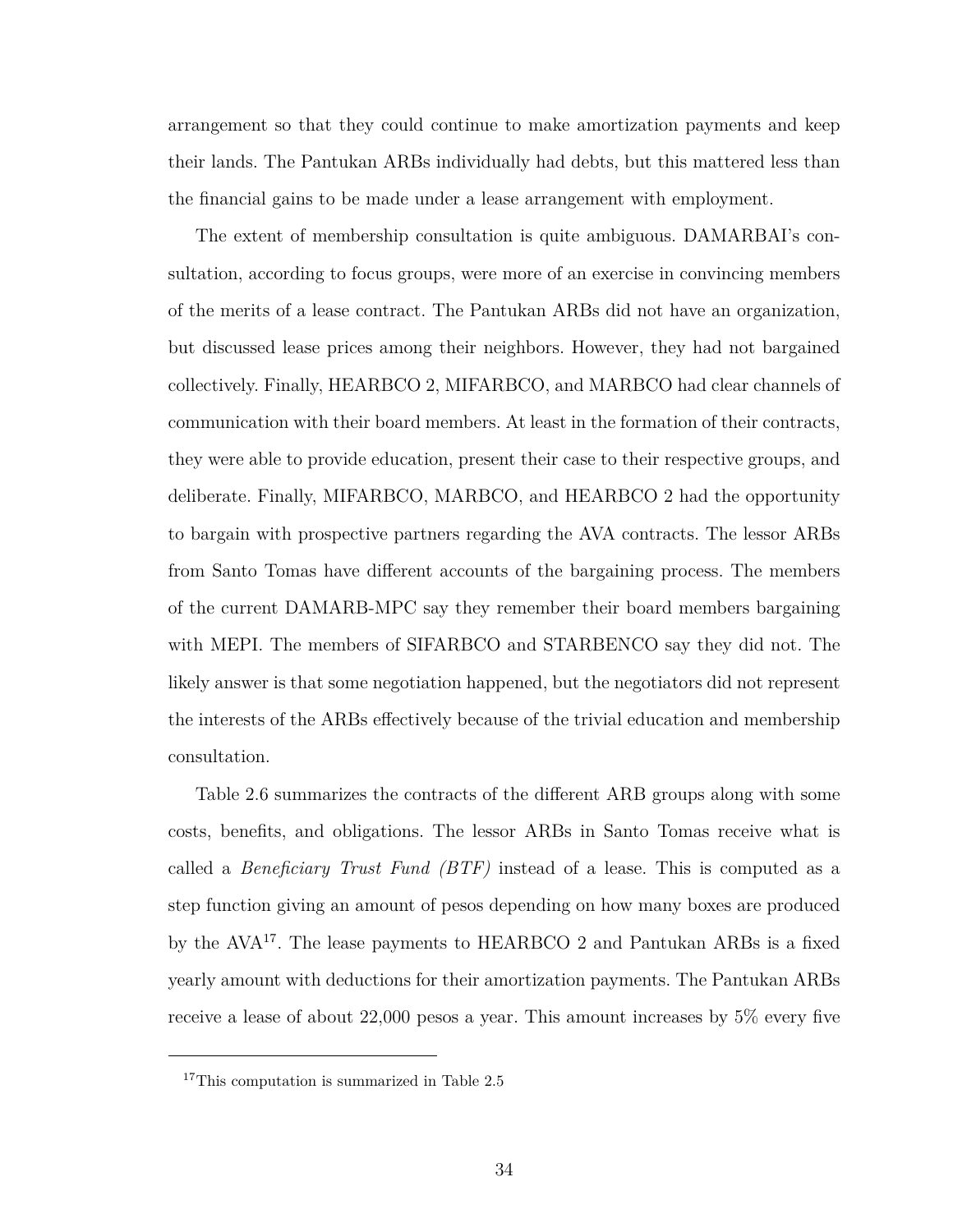years. HEARBCO 2's lease amonts to arount 17,000 pesos a year after they have paid for debts and amortization payments. Under the lease contracts, the ARBs do not share in the costs of production. By contrast, the grower ARBs share in the costs of production, risk of their bananas being rejected, and possible natural calamities, as with HEARBCO 2's experience. Investors in growership also often have the ability to take over the farms should there be crop failure.

#### **2.5.3 Control**

Table [2.7](#page-48-0) presents the sticks in the bundle of property rights available to each ARB group. The columns in the table are the same as the "sticks-in-the-bundle" from Table [2.1.](#page-22-0) None of the contracts stipulate any room for ARBs to change the use of their holdings away from banana production. Under growership contracts, the ARBs can negotiate their per box prices, and determine who can use and work on the land. Being able to negotiate the per box price has actually served both groups well in the past. In the beginning of contracting with SUMIFRU, the per box price for Class A bananas (at least 7.5 inches in length) used to be \$2.90. The coops eventually bargained up the price of class A boxes to \$4.10 by presenting information from farms growing for DOLE. In addition, the coop, MIFARBCO was able to gain the right to look for other buyers of Class B bananas.

In contrast to the growership contracts, the lease contracts do not give ARBs the formal right to bargain for better lease payments, or determine who gets to work on their holdings. However, avenues exist for these groups to negotiate better leases, or greater remuneration. In the case of the DAMARB-MPC members, they have been able to negotiate wage increases and other benefits. Their contracts formally stipulate that MEPI will respect any collective bargaining agreements made through the farm workers' union of which, as employees of the plantation, the DAMARB-MPC ARBs are members. However, this ability is conditional. Until 2010, the members of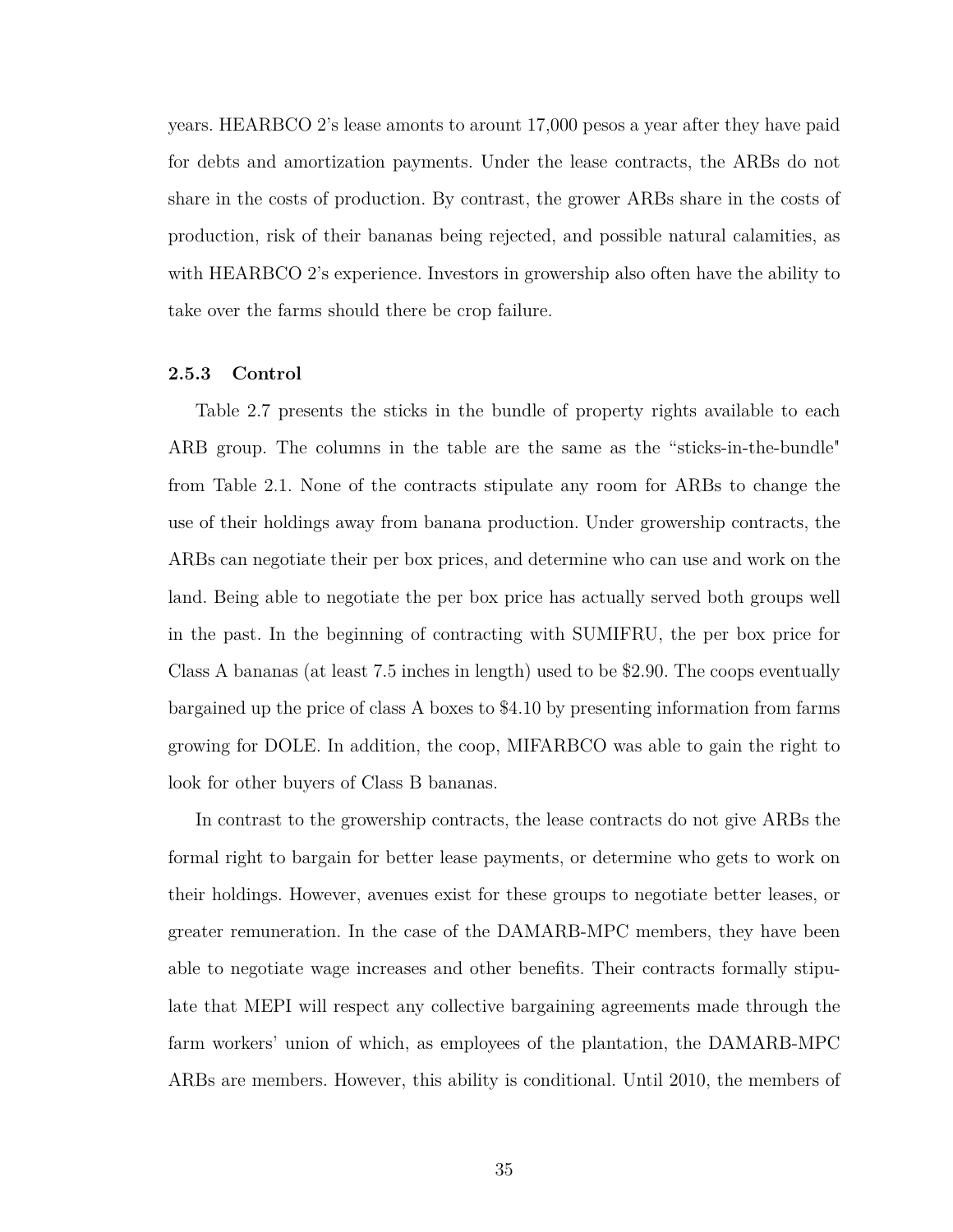<span id="page-47-0"></span>

|                   | Other Plants<br>Allowed            | z                                          | $\geq$                                     | z                | z              | z                         | ≍              | z                     |
|-------------------|------------------------------------|--------------------------------------------|--------------------------------------------|------------------|----------------|---------------------------|----------------|-----------------------|
|                   | Termination<br>Pre-                | Investor                                   | Investor                                   | Investor         | Investor       | $\operatorname{Investor}$ | Investor       | Investor              |
|                   | ARB sells<br>Class B,<br>Rejects   |                                            | z                                          | Z                | Z              | z                         | ≍              | Z                     |
|                   | Responsi-<br>Investor<br>bilities  | Packing Materials<br>Quality Control       | Packing Materials<br>Quality Control       | All Production   | All Production | All Production            | All Production | All Production        |
| $5^{\frac{1}{2}}$ | Production<br>Risks<br>ARB         | Rejected Bxs,<br>Full take over<br>clauses | Rejected Bxs,<br>Full take over<br>clauses | None             | None           | None                      | None           | None                  |
|                   | Share<br>Cost                      | Improvements<br>Infra, Inputs,<br>Labor,   | Improvements<br>Infra, Inputs,<br>Labor,   | None             | None           | None                      | None           | None                  |
|                   | (Years) Remuneration               | Per box                                    | Per box                                    | $BTF+Emp$        | BTF            | BTF                       | Lease+Emp      | Lease                 |
|                   |                                    |                                            | $\equiv$                                   | Z                | ≅              | ඝ                         | S              | 25                    |
| $\ddotsc$         | Contract Length<br>$\mathbf{Type}$ | Grower                                     | Grower                                     | Lease            | Lease          | Lease                     | Lease          | Lease                 |
|                   | Group                              | MARB                                       | <b>MIFARB</b>                              | DAMARB           | <b>SIFARB</b>  | <b>STARB</b>              | <b>HEARB</b>   | Indiv ARBs            |
|                   | Location                           | Santo Tomas                                |                                            |                  |                |                           | Tagum          |                       |
|                   |                                    | Growers                                    |                                            | (Group)<br>Lease |                |                           |                | Lease (Ind.) Pantukan |

Table 2.6: Contracts offered to groups of ARBs Table 2.6: **Contracts offered to groups of ARBs**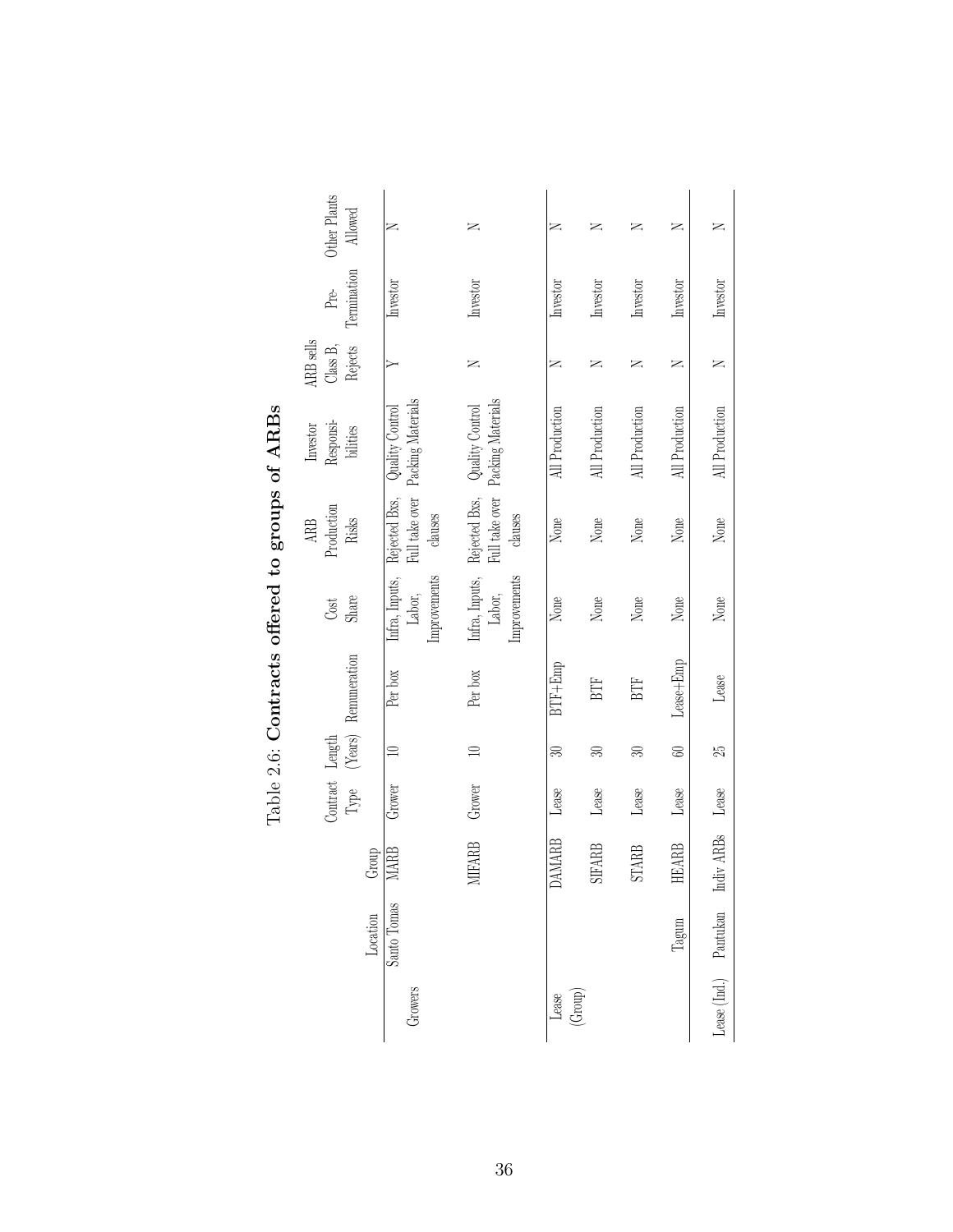Table 2.7: **The-Sticks-In-the-Bundle** under each group's contract. Y=The group has this ability, N=The group does not have this ability, C= The group has this ability conditionally.

<span id="page-48-0"></span>

|                | <b>GROUP</b>  |   |               |               | Det. Land Use Det. Rem. Withdraw Det. Methods Det. User |   |
|----------------|---------------|---|---------------|---------------|---------------------------------------------------------|---|
| Growership     | <b>MARB</b>   | N | Y             | $\mathcal{C}$ | $\Gamma$                                                | Y |
|                | <b>MIFARB</b> | N | Y             | $\mathcal{C}$ | $\mathcal{C}$                                           | Y |
| Lease          | <b>DAMARB</b> | N | $\mathcal{C}$ | N             | N                                                       | N |
| (Group)        | <b>SIFARB</b> | N | $\mathcal{C}$ | N             | N                                                       | N |
|                | <b>STARB</b>  | N | $\mathcal{C}$ | N             | N                                                       | N |
|                | <b>HEARB</b>  | N | $\mathcal{C}$ | N             | N                                                       | Y |
| Lease $(Ind.)$ | PAN           | N | N             | N             | N                                                       | N |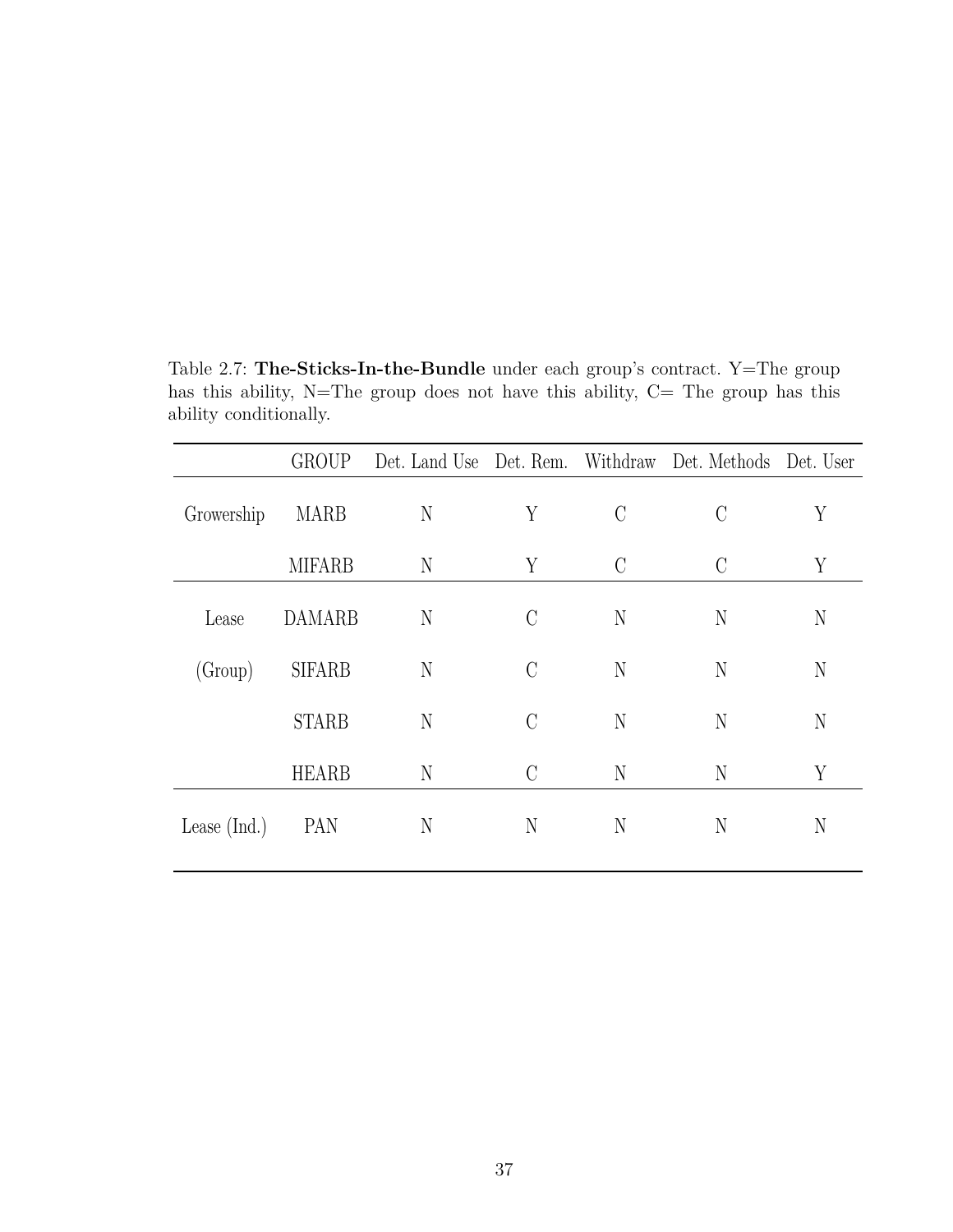SIFARBCO and STARBENCO were also members of DAMARB-MPC. They wanted to withdraw their holdings from the lease contract. To do this, they occupied their lands and refused to let the company harvest the standing crop. Since MEPI determines who can work on the ARBs' holdings, all the participants of the mass action were terminated. These were 241 ARBs in total, or 31% of DAMARB-MPC's original membership.

The ARBs from the Pantukan district also do not have the right to determine who works on the plantation that leases their holdings. Of my sample, all of the ARBs reported having at least one child who worked as casual laborers on other banana plantations in the district. While these ARBs have no experience in banana farming, they were hoping that their children would be able to get jobs in the plantation leasing their lands. I received numerous accounts of why Musahammat farms did not want to hire from the ARB families. One reason is under-qualification, despite the fact that many of the families had members who were working in other banana plantations. The other reason is that the country's largest trade federation has organized in the surrounding areas. Thus, hiring those that have worked in other banana plantations would be allowing the trade union in the farm. Regardless of the reasons, the inability of the ARBs to determine who uses land has deprived them of the ability to use their holdings and appropriate the gains of cultivation.

The ARBs under growership arrangements have maintained a modicum of possession over their holdings. They can determine who can work on their holdings, and thus, are entitled to the gains from cultivation. They are also given a chance to withdraw from contracts and renegotiate the price of their output. However, these abilities are limited. Withdrawing is conditional upon whether they can pay SUM-IFRU for its initial investments for the land amortization owed to MEPI totalling 293,733 pesos per hectare. These costs were initially paid by SUMIFRU to MEPI when the ARBs of MARBCO and MIFARBCO withdrew their growership contract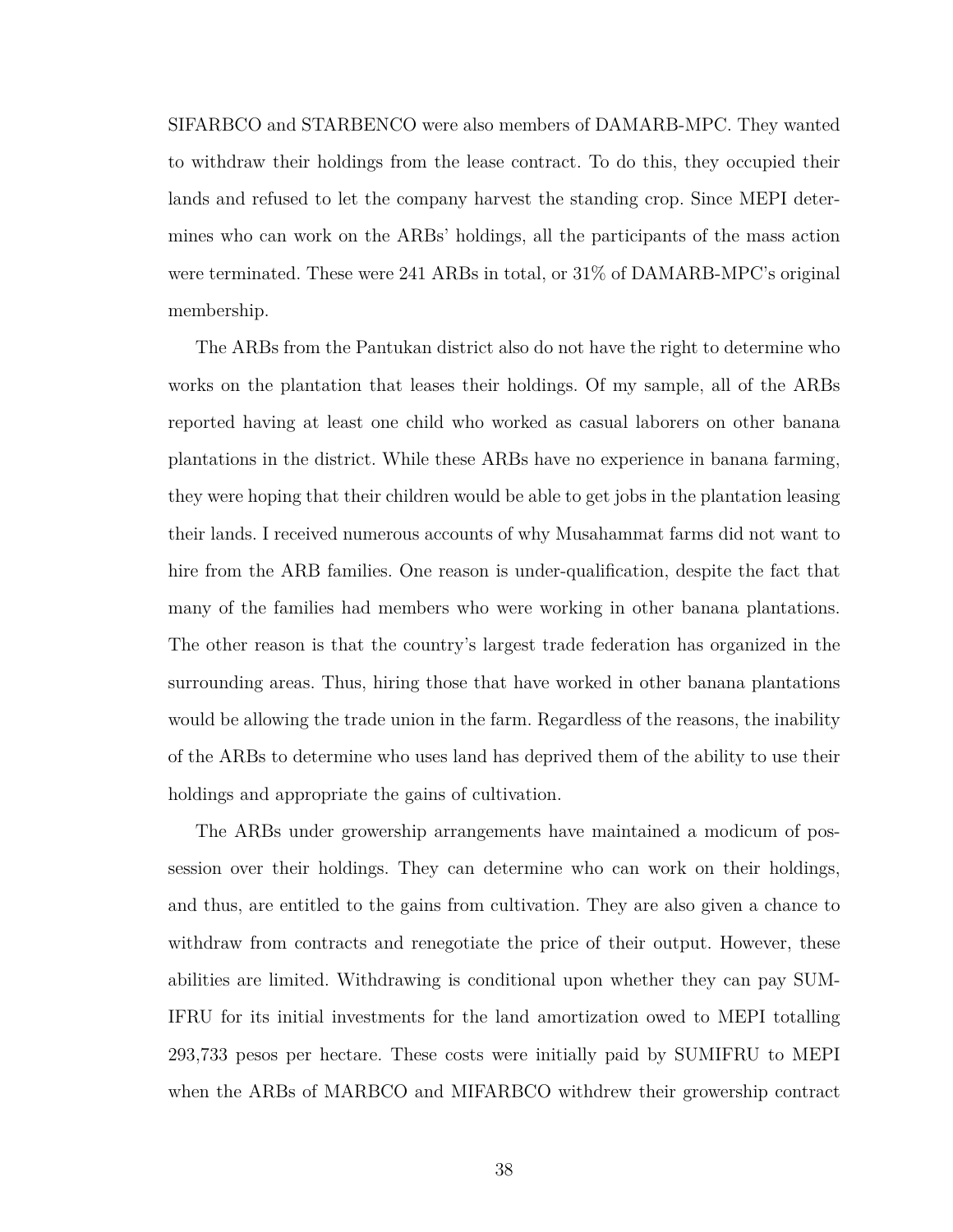from MEPI. Regardless, the ARBs under growership contracts can look for another buyer and withdraw, as long as they have the funds to do so. When I interviewed the current Coop chairs of both MARBCO and MIFARBCO, they said that the ARBs would like to leave the contract with SUMIFRU since other banana buyers are now locating in Santo Tomas. However, they are willing to continue the remaining two years of their current contract since it is only a short time before the contract expires and their debts are paid.

In contrast, ARBs in lease contracts have not preserved possession over their holdings. They have no control over who gets to work on their land, the use of the land, and the methods of farming. While they may be able to change the level of remuneration they receive, this can only be done insofar as they remain workers in the plantations on their land. The experience of SIFARBCO, STARBENCO and the ARBs of Pantukan show that these ARBs remain vulnerable to the threat of exclusion from the use of their holdings.

#### **2.5.4 Income**

What effect does the allocation of control have on the income of the ARBs? Table [2.8](#page-51-0) gives information on ARB incomes. Total Income aggregates all income sources for each individual ARB except for remittance income. This includes income from the AVAâĂŹs, other plots of land, pension payments, income from having a store, from driving motorcycles, carpentry, and other activities. I excluded remittance income since the individual ARBs were reluctant to give figures for remittances. Some gave the reason that they don't want to make a mistake in their computations. Others simply found the question intrusive. Instead, I noted whether or not they received some form of remittance from relatives overseas. AVA income is the income that they get from the AVA alone, such as profits from selling bananas grown on holdings they received from CARP, lease payments, and wages from their AVAs.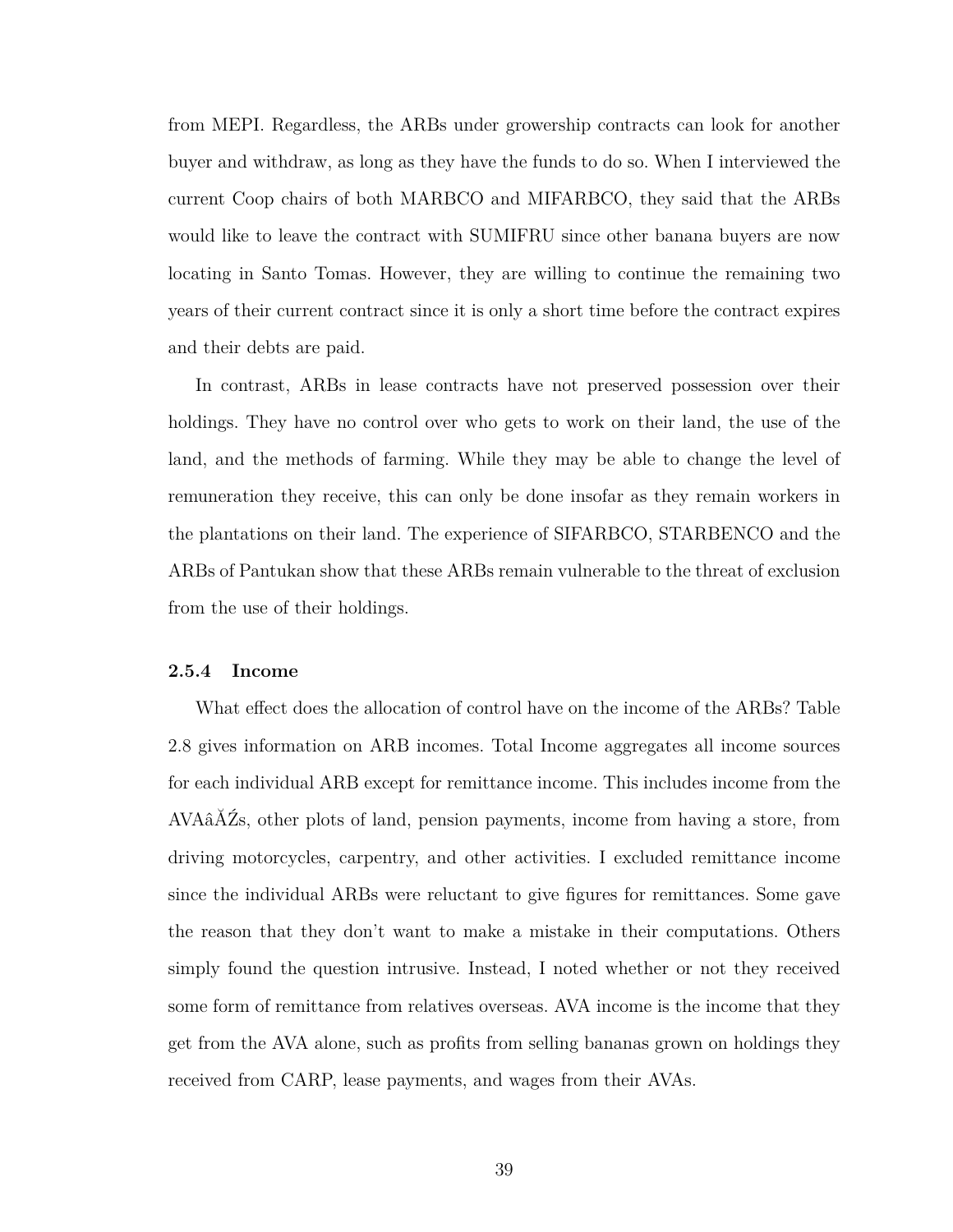<span id="page-51-0"></span>

|                |             |                      | Total<br>Income | AVA      | AVA          | $Non-Ag$     | Remittance    | Other Income     |
|----------------|-------------|----------------------|-----------------|----------|--------------|--------------|---------------|------------------|
|                |             |                      |                 |          |              |              |               |                  |
|                |             |                      | (Median         | Income   | (% of Total) | (% of Total) | (% of Sample) | Earner           |
|                | Location    | Group                | Reported)       | (Median) |              |              |               | $(\%$ of Sample) |
|                | Santo Tomas | <b>MARBCO</b>        | 9300            | 8050     | 71.00%       | $5.00\%$     | $0\%$         | 37.5%            |
| Growership     |             |                      |                 |          |              |              |               |                  |
|                |             | <b>MIFARBCO</b>      | 11800           | 10250    | 100.00%      | $0\%$        | $0\%$         | 16\%             |
| Lease          |             | DAMARB-MPC           | 4934.16         | 645.83   | 17.00%       | 39.00%       | $\theta$      | 14.29%           |
| (Group)        |             | <b>SIFARBCO</b>      | 3304.6          | 554.6    | 14.58%       | 82.60%       | $\theta$      | 60%              |
|                |             | <b>STARBENCO</b>     | 2807.38         | 554.6    | 24.14\%      | 62.00%       | 16.7%         | 100%             |
|                | Tagum       | HEARBCO <sub>2</sub> | 4608.69         | 4608.69  | 100.00%      | $0\%$        | 10%           | 25%              |
| Lease $(Ind.)$ | Pantukan    | Indiv ARBs           | 3249.90         | 1399.9   | 25.86%       | $68.76\%$    | $11\%$        | 44%              |

Table 2.8: **Income Information:** The numbers given are bi-weekly figures in *Philippine Pesos*. AVA Income as a % of Total Income is reported for the *median* interviewee. "Remittance" and "Other" sources not reported in pesos, but as a percentage of the sample who reported that these are part of their income.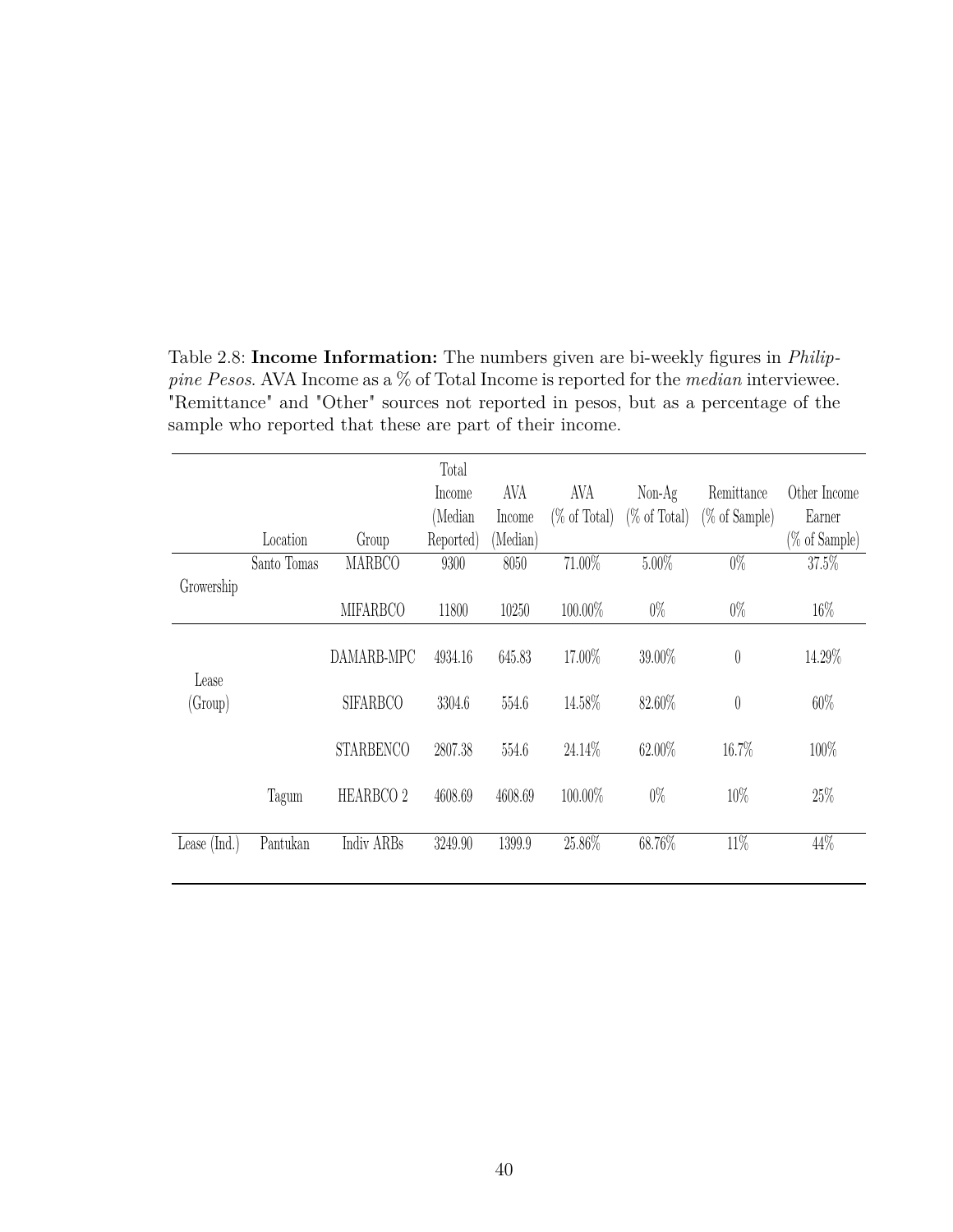One of the justifications for AVAs is so that ARBs can use their holdings to generate a viable agricultural livelihood [\(Department of Agrarian Reform, 1996\)](#page-128-0). To indicate how important the AVA income is to an individual in each group, I show here AVA income as a percentage of overall income. I also note non-agricultural income as a percentage of total income to show the extent to which ARBs within different contractual arrangements are able to depend on agriculture for livelihood. Finally, I note how many interviewees depend on other family members for some support such as buying them food and other daily expenses.

The median bi-weekly income of MARBCO members is 9,300 pesos (\$202) while it is 11,800 pesos (\$256) for MIFARBCO members  $^{18}$  $^{18}$  $^{18}$ . On the other hand, the best-off lessor ARBs, in terms of total income, are those of HEARBCO 2 and DAMARB-MPC. The median income of the DAMARB-MPC ARBs is 4934 pesos (\$107) while it is 4609 pesos (\$ 100) for HEARBCO 2. However, the median interviewee from DAMARB-MPC draws only 17% of total income from the AVA. Much of the income is drawn from other activities. This is because many of the interviewees from DAMARB-MPC are retirees who own small stores or have pensions. In contrast, the ARBs of the groups who are not able to gain employment from the AVAs on their holdings are worse off. The median interviewee from SIFARBCO earns a bi-weekly income of 3304 pesos (\$71), while that of STARBENCO earns 2807 pesos (\$61). The median interviewee from the group of Pantukan ARBs earns 3250 pesos (\$70). The gap between the total income of the median HEARBCO 2 interviewee and that of SIFARBCO then is 1305 pesos (\$28). It is also notable that SIFARBCO, STARBENCO and the Pantukan ARBs get most of their income from non agricultural sources. Further, a greater proportion of the interviewees from these groups depend on other family members for income. Many of the able-bodied ARBs from these three groups have taken jobs

<span id="page-52-0"></span><sup>&</sup>lt;sup>18</sup>The peso-dollar exchange rate at the time of the survey was about 46 pesos to one dollar.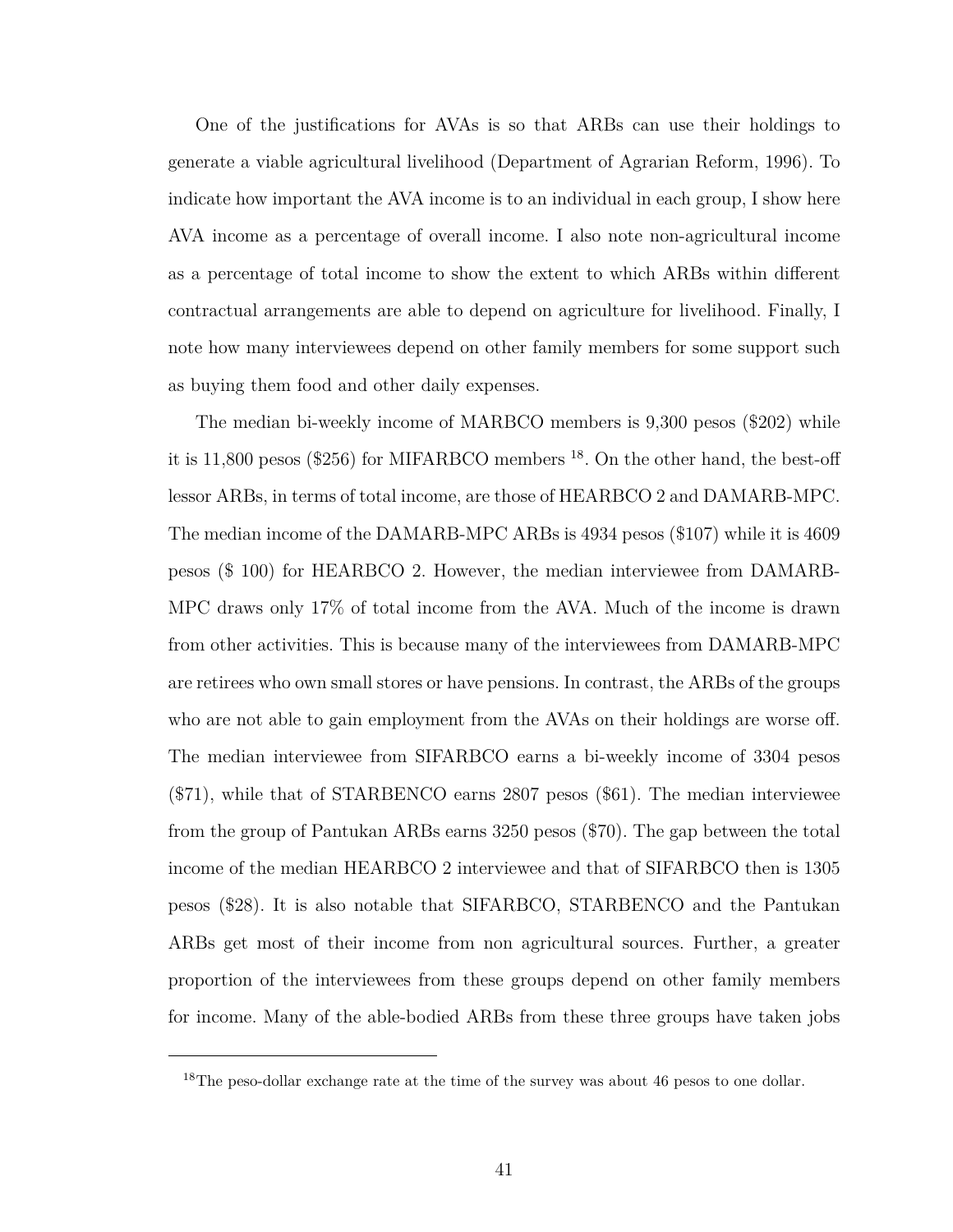in the farms of other growers or have found non agricultural employment such as carpentry, smithing, and driving tricycles <sup>[19](#page-53-0)</sup>.

#### **2.5.5 Other Measures of Well-Being**

Income is only one dimension of welfare. Table [2.9](#page-53-1) presents data collected on indicators of family welfare, conditions of the household, savings, and ownership of key assets. Of the key assets, I chose the ownership of a motorcycle and a mobile. The motorcycle is a common vehicle in these areas where the roads are often unpaved. It allows people to travel across narrow roads and bridges. Owning a mobile phone has become essential in communication whether for deliveries, town meetings, and making appointments at government offices.

<span id="page-53-1"></span>

|                |             |               | Child Stop<br>School due<br>to Finance | Running<br>Water<br>in House | Toilet<br>Access | Electricity | Motorcycle | Mobile | Savings |
|----------------|-------------|---------------|----------------------------------------|------------------------------|------------------|-------------|------------|--------|---------|
|                | Location    | Group         |                                        | 87.5%                        | 100%             | 100%        | 75%        |        |         |
|                | Santo Tomas | <b>MARB</b>   | $0\%$                                  |                              |                  |             |            | 100%   | $50\%$  |
| Growership     |             | <b>MIFARB</b> | 17%                                    | 100%                         | 100%             | 100%        | 100%       | 100\%  | 66.7%   |
| Lease          |             | <b>DAMARB</b> | 14.29%                                 | 100%                         | 100%             | 100%        | 43%        | 100%   | 14.29%  |
| (Group)        |             | <b>SIFARB</b> | 73.33%                                 | 100%                         | 100%             | 100%        | 27%        | 100%   | $0\%$   |
|                |             | <b>STARB</b>  | 67%                                    | 100%                         | 100%             | 100%        | 67%        | 100%   | $0\%$   |
|                | Tagum       | <b>HEARB</b>  | 55%                                    | 90%                          | 100%             | 100%        | 100%       | 100%   | 25%     |
| Lease $(Ind.)$ | Pantukan    | Indiv ARBs    | 55\%                                   | $0\%$                        | 100%             | 100%        | 56%        | 100%   | $0\%$   |

Table 2.9: **Selected Assets, Childhood Education, and Facilities in dwelling** possessed or achieved by ARBs

<span id="page-53-0"></span><sup>&</sup>lt;sup>19</sup>Tricycles are passenger vehicles which consist of a motorcycle harnessed with a very colorful sidecar.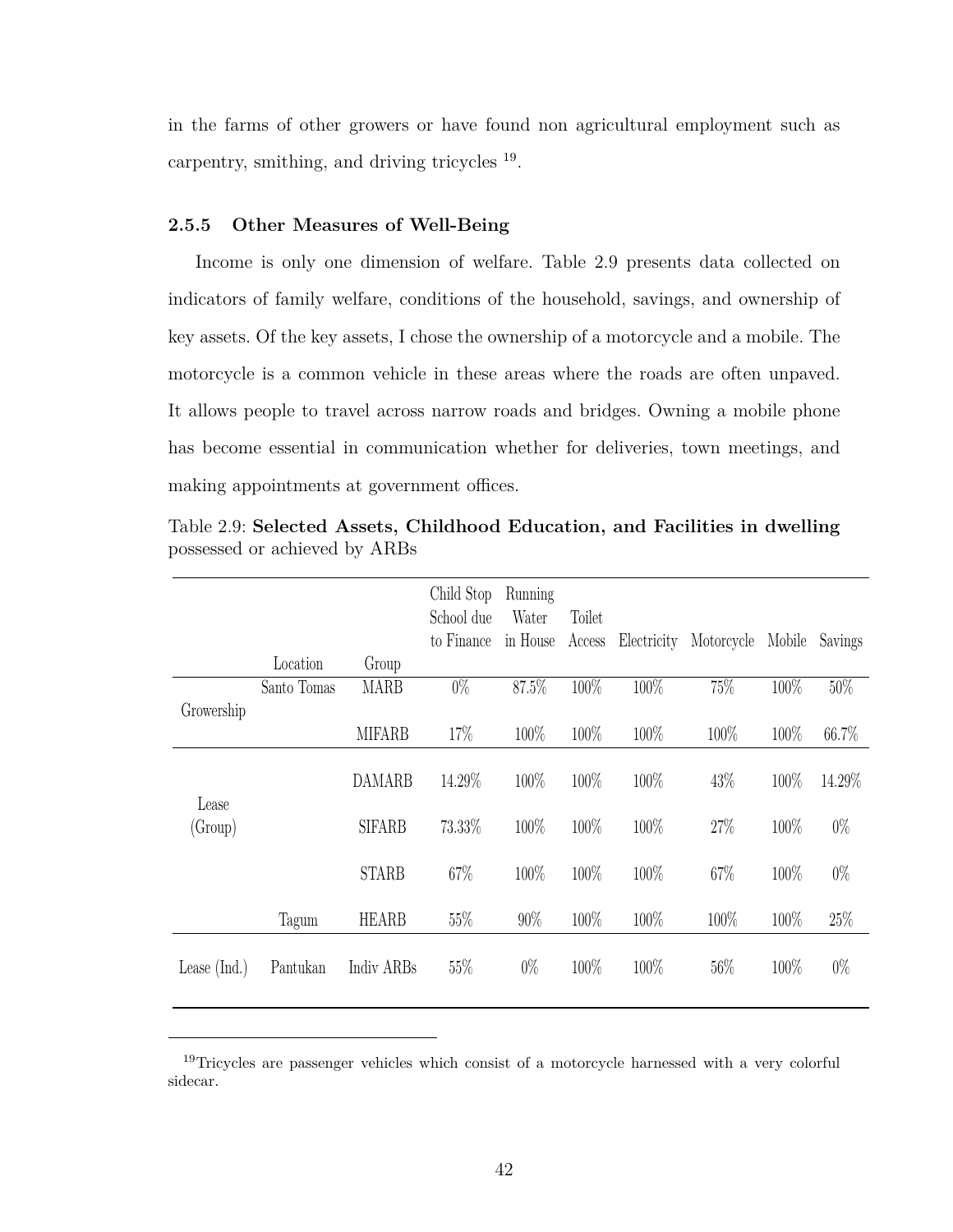Ownership or access to a mobile phone, in-house electricity, and toilets are available to all the ARBs. Those who have growership contracts, however, have less of an incidence of children who discontinued schooling due to financial reasons. The incidence of children discontinuing schooling due to financial reasons is particularly high for the lessor ARBs who cannot work on their lands, and the ARBs of HEARBCO 2 who suffered losses due to typhoon Pablo. It should be noted, however, that in HEARBCO 2's case, this was not due to their contract with TRAIN but because of their growership with Lapanday.

Running water in-house is not available to the ARBs in Pantukan, but this is mostly because of the infrastructure development in the municipality. All of them, however, have access to water wells on their lots. The incidence of motorcycle ownership is also higher among members of grower coops, except for HEARBCO 2âĂŹs members where all who were surveyed had motorcycles. Finally, growers also have a higher incidence of respondents who reported savings.

## **2.6 Discussion and Policy Implications**

The histories of the different ARB groups resulted in different contracts. The contracts in turn affect their well-being today in terms of their income, and their ability to obtain valuable assets and education for their children. In this section, I discuss criteria under which we can assess the effects of these contracts on the ARBsâĂŹ livelihood. I then outline some possible policy implications.

#### **2.6.1 Normative Analysis**

There are two ways we can conduct a normative analysis on AVAs. The first is to take into account possible counterfactual scenarios for each ARB grouping. For the Santo Tomas ARBs, we can directly compare the lease and growership contracts, since these were the alternatives that were available to the ARBs at the time of contracting.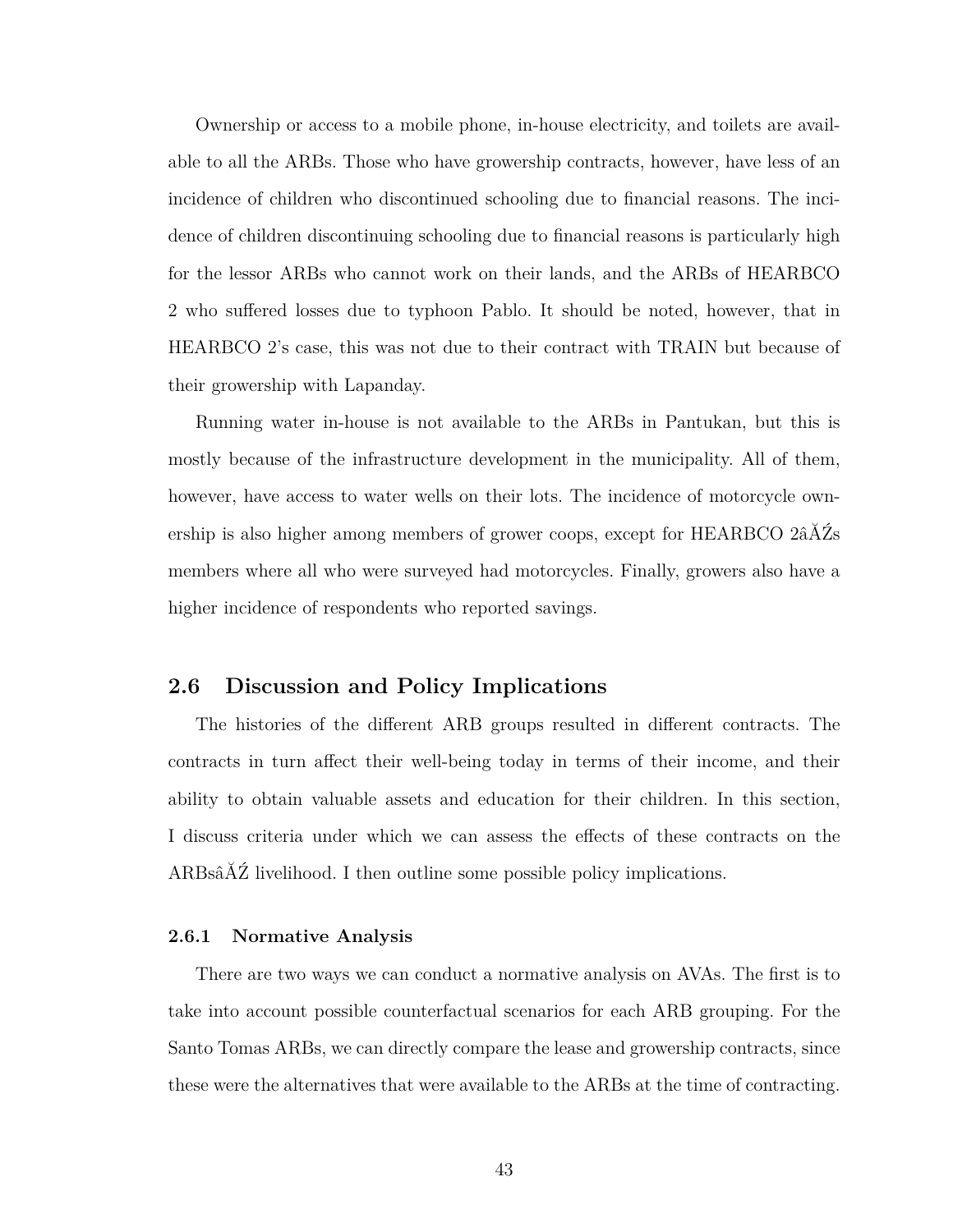The HEARBCO 2 ARBs were facing a choice between continuing as growers, perhaps with another company, or, with taking the lease option from TRAIN. Finally, the Pantukan ARBs faced the choice of entering an AVA or not.

With respect to the Santo Tomas ARBs, the lease AVAs have certainly been detrimental to the ARBs of DAMARB-MPC, SIFARBCO and STARBENCO. If the ARBs had chosen to only accept growership contracts, their fortunes would be different today. Some may still have contracted with MEPI, but competition from SUMIFRU and other buyers would have made it difficult for MEPI to exploit monopsony power over the ARBs. Certainly, the absence of NGO advising, legal counsel, and strong ARB organizing had a role to play in the divergent outcomes between the leasing and grower ARBs. Further, DAMARBAI's push to convince the ARBs that they had a better chance as lessors created uncertainty about the growership contracts. As one SIFARBCO member puts it: *"Walang hiya yang DAMARABAI, nanloko lang. Naku, kung alam lang namin sana."*("Damn that DAMARBAI, all they did was lie. If we only knew.")

Some lease contracts, however, are better than others. Assuming that the Pantukan ARBs' prices remain as they were when they harvested the last of their coconut crop, then the ARBs improved their income positions by taking the AVA. The lease contract of the HEARBCO 2 members allowed them to avoid further debt, and they have been able to make a living with the lease payments and wages. One counterfactual scenario for the ARBs of HEARBCO 2 would have been a similar growership contract to that of MIFARBCO and MARBCO under SUMIFRU. In my focus group discussions with coop members, SUMIFRU had offered the same deal, with the same conditions, but, perhaps for a longer period since the debts of HEARBCO 2 were larger. Had they gotten this deal under SUMIFRU, they may have had to take out more debts to cover the damage done to their farms, provide fertilizer and other inputs, and would have had to pay SUMIFRU for their aerial spraying. It is difficult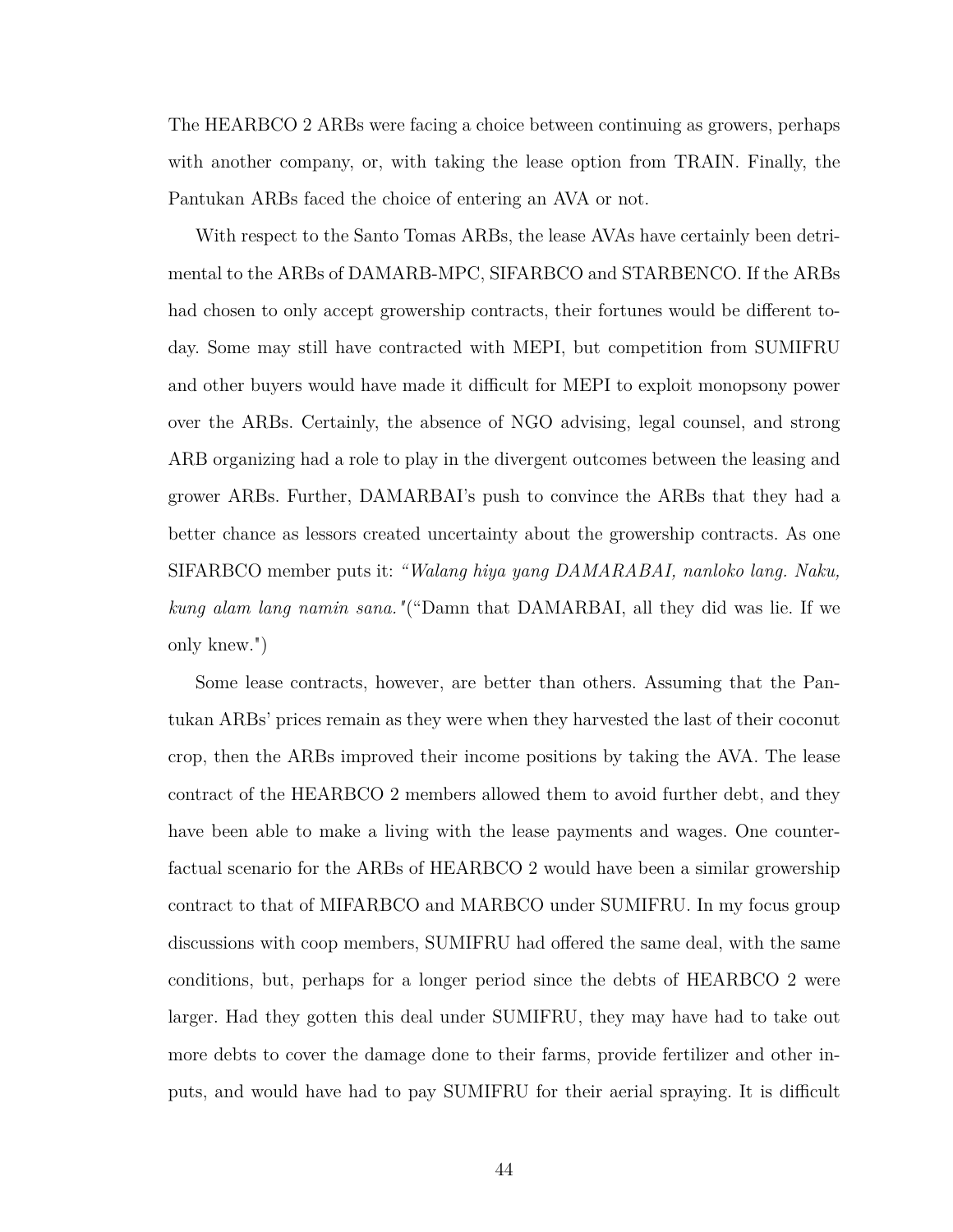to say whether a SUMIFRU-HEARBCO 2 partnership would have resulted in better outcomes, or outcomes equivalent to that of MARBCO and MIFARBCO.

The other way to conduct a normative analysis is to ask whether these AVAs meet certain ends. These can be taken from the official justifications of the state for encouraging such arrangements. The first is to make smallholder farming economically viable for the farmer. The second is to ensure beneficiary possession and control of the land. Last is to introduce facilities and technological improvements that could increase ARB incomes [20](#page-56-0). Under these criteria, the contracts of MARBCO and MIFARBCO have certainly succeeded. The one issue that they have is that there is no visible way to observe outside options so they can bargain for better prices.

Under these criteria, AVAs have failed the Pantukan ARBs, the members of SI-FARBCO and the members of STARBENCO. While the median income of the sample exceeds poverty incomes, the ARBs in my sample obtained income largely from ac-tivities outside their holdings<sup>[21](#page-56-1)</sup>. Thus, the improvements that were introduced on the ARBs' holdings do little to facilitate their livelihoods. Moreover, these ARBs cannot utilize their land, let alone gain any control of it. One of the questions that I had asked all interviewees was whether there was any value to owning land. One of the Pantukan ARBs answered this question as follows: *"Wala, mamatay na kami"* ("None, we'll be dead before then."). Though this answer does not reflect the consensus among the ARBs I interviewed, it follows from the present situation that some of them face. The lands awarded to them yield neither improvements in income, or a viable livelihood. Morover, their struggle to assert land ownership has been drawn out to the point

<span id="page-56-0"></span><sup>&</sup>lt;sup>20</sup>These objectives are stated in the Administrative Order 09-06 under the Department of Agrarian Reform. In the time I was in the Philippines, this administrative order was translated into a law to regulate AVAs called House Bill 5161. It has not yet passed.

<span id="page-56-1"></span><sup>21</sup>By *poverty income*, I am using the World Bank standard of \$1.90/day, which, in bi-weekly terms would come to 1,223.6 pesos[\(World Bank and IMF, 2015\)](#page-131-0).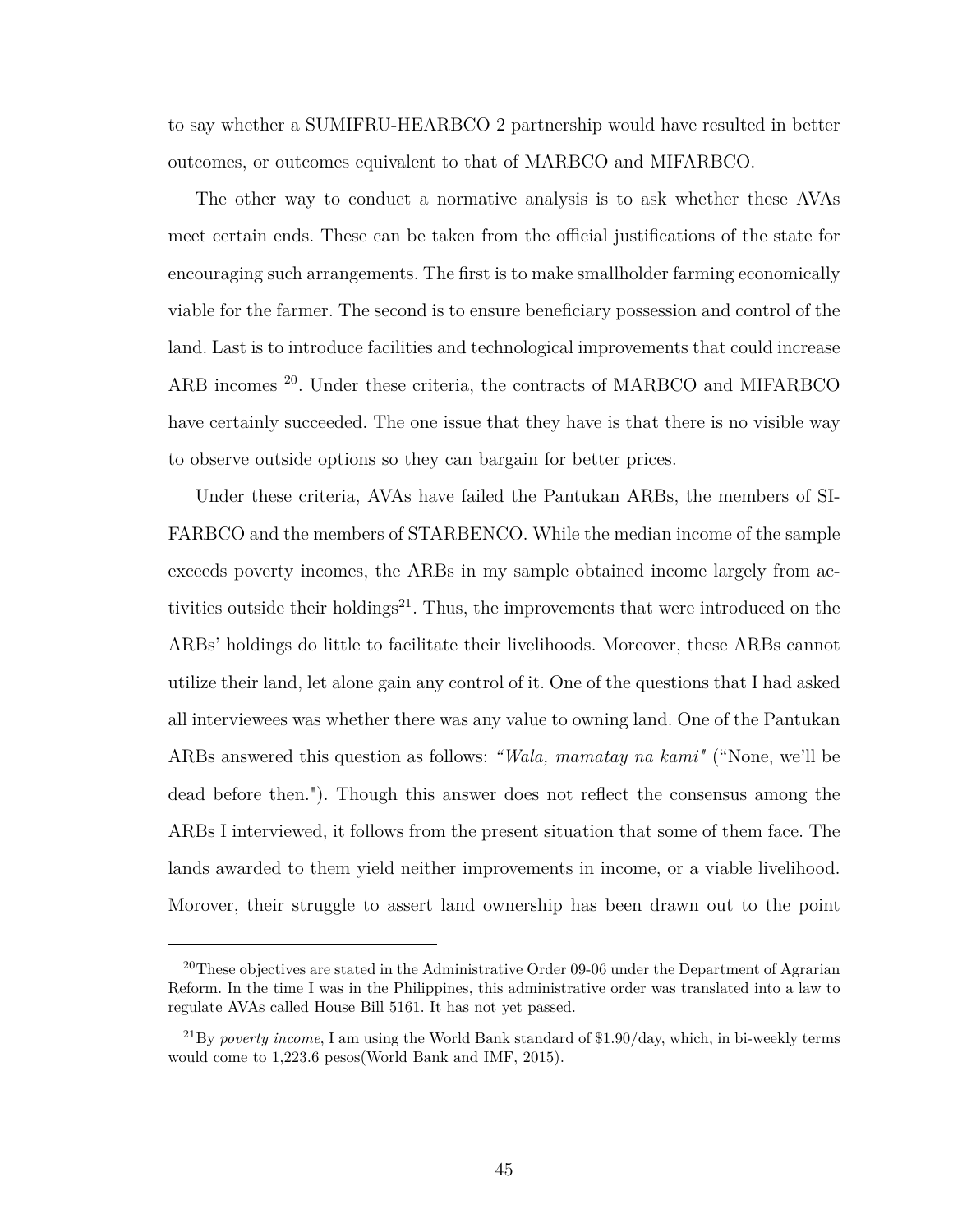that, due to their age, some ARBs do not foresee themselves as reaping the rewards of land ownership in their lifetimes.

While the Lease AVAs have been kinder to ARBs in HEARBCO 2 and DAMARB-MPC, it has only been kind insofar as these ARBs have continued their employment in the AVA. The stipulations of the contracts, however, do not give ARBs the right to be employed on their landholdings. These decisions are made by MEPI and TRAIN. However, stipulations that help ARBs gain some control over employment exist in each of these situations. DAMARB-MPC, and HEARBCO, under the current management structure are responsible for personnel issues including hiring and termination. Again, however, it is questionable whether these rights are secure, since they are not written into their contracts.

#### **2.6.2 Policy implications**

Steps have to be taken to avoid contractual arrangements that deprive ARBs of control over their lands. The DAR explicitly discourages the formation of lease arrangements, calling these a "last resort"[\(Presidential Agrarian Reform Committee,](#page-130-0) [1997\)](#page-130-0). Such policies, without addressing the underlying economic considerations that motivate lease arrangements, are insufficient. As in the case of HEARBCO 2, even growership arrangements can be written to pass costs to ARBs, preventing their success and driving them to financial hardship. Policy makers should not see AVAs as a means to address the challenges which ARBs face. They should instead tackle these problems first so that agribusiness partnerships become a viable option for ARBs.

In the context of a post-CARP rural economy, familiar measures such as guaranteeing affordable credit, insurance, and building farm-to-market roads would reduce the anticipated costs of cultivating bananas. Such policies reduce the incentives for smallholders to accept contracts where they lose effective control over land. CARP, however, also introduces the burden of amortization payments to ARBs. My findings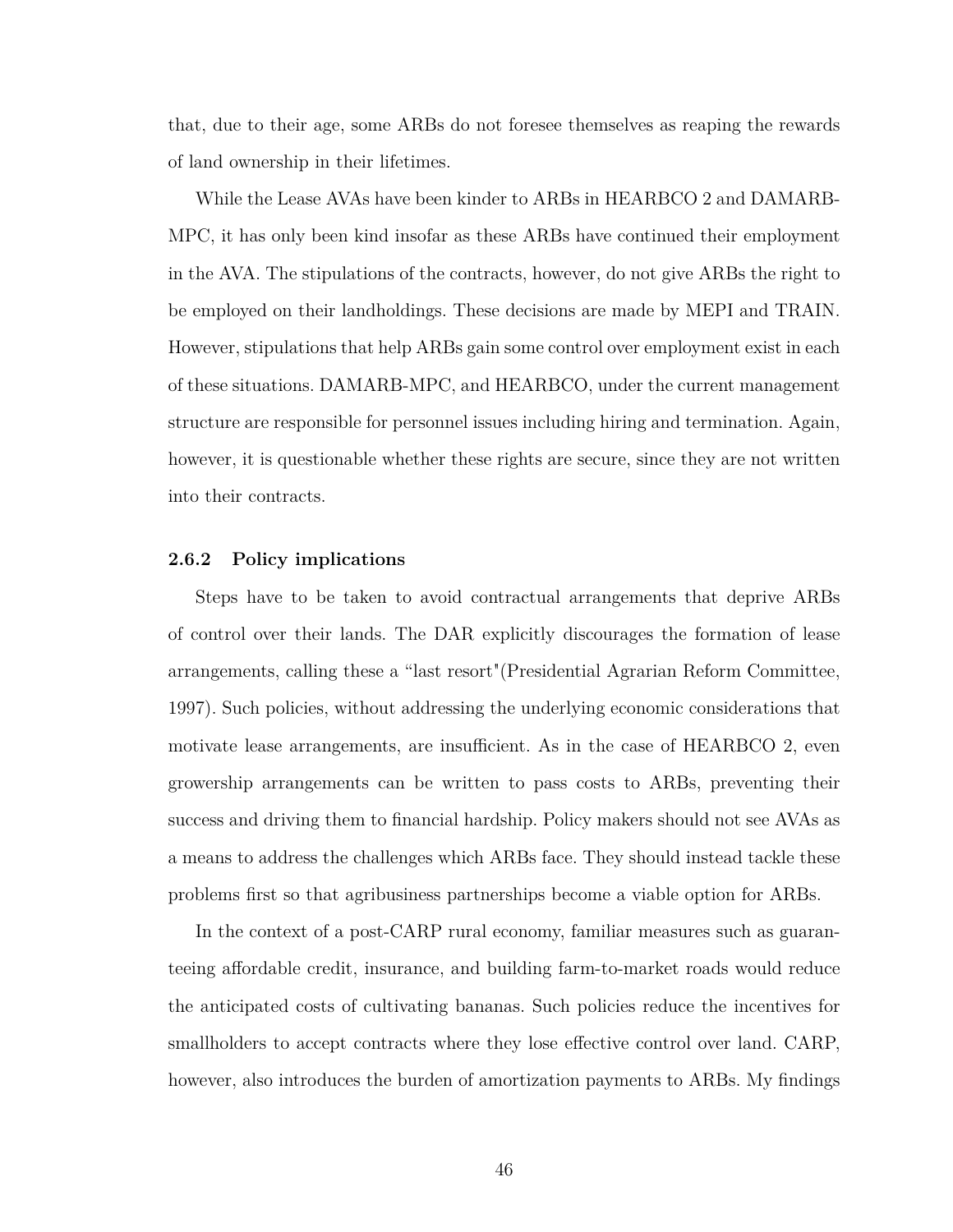suggest that amortization payments are one of the reasons that ARBs take contracts where the cede control over their holdings. The state has to formulate an alternative method of compensation to former landowners that does not pass this burden to ARBs. Further, the pricing of land must not include the former owner's subjective valuation since this leaves room for manipulation by landed elites. Of late, some land reform advocates have already called for making land distribution free<sup>[22](#page-58-0)</sup>. This would certainly be a welcome development, but it needs to address the difficulties of current ARBs who bear the debt burden.

Agrarian reform authorities must also give institutional support to ARBs. One way to do this is to provide pro bono legal assistance and consultation. This service is particularly important for ARBs who find themselves in unfair contracts, and who would like to renegotiate their terms of incorporation. Second, they can regularly convene key representatives of agrarian reform groups who they can consult on cooperative formation, contracting, and best practices that they may suggest to ARBs. By doing so, ARBs can obtain more information on alternative contracts, profit levels, costs, and possible methods of financing farm operations. This would help ARBs who are deciding on alternative contractual arrangements and would like to see what their peers have been able to achieve.

Another possible intervention is a method of streamlining contract renegotiations. Currently, what I have gathered from focus groups and key informants is that the procedure for renegotiating contracts has several layers. First, the municipal agrarian reform office (MARO) must recommend a case to the PARC. Once the PARC approves the merit of a case, it sends a fact-finding mission. This fact-finding mission then makes recommendations to the PARC which, then, all members of the committee

<span id="page-58-0"></span><sup>22</sup>The new proposal by a coalition of progressive parties called the *Makabayan* (Pro-people) bloc is called the Genuine Agrarian Reform Bill. This has not yet passed, but proposes free land distribution as one of its main objectives.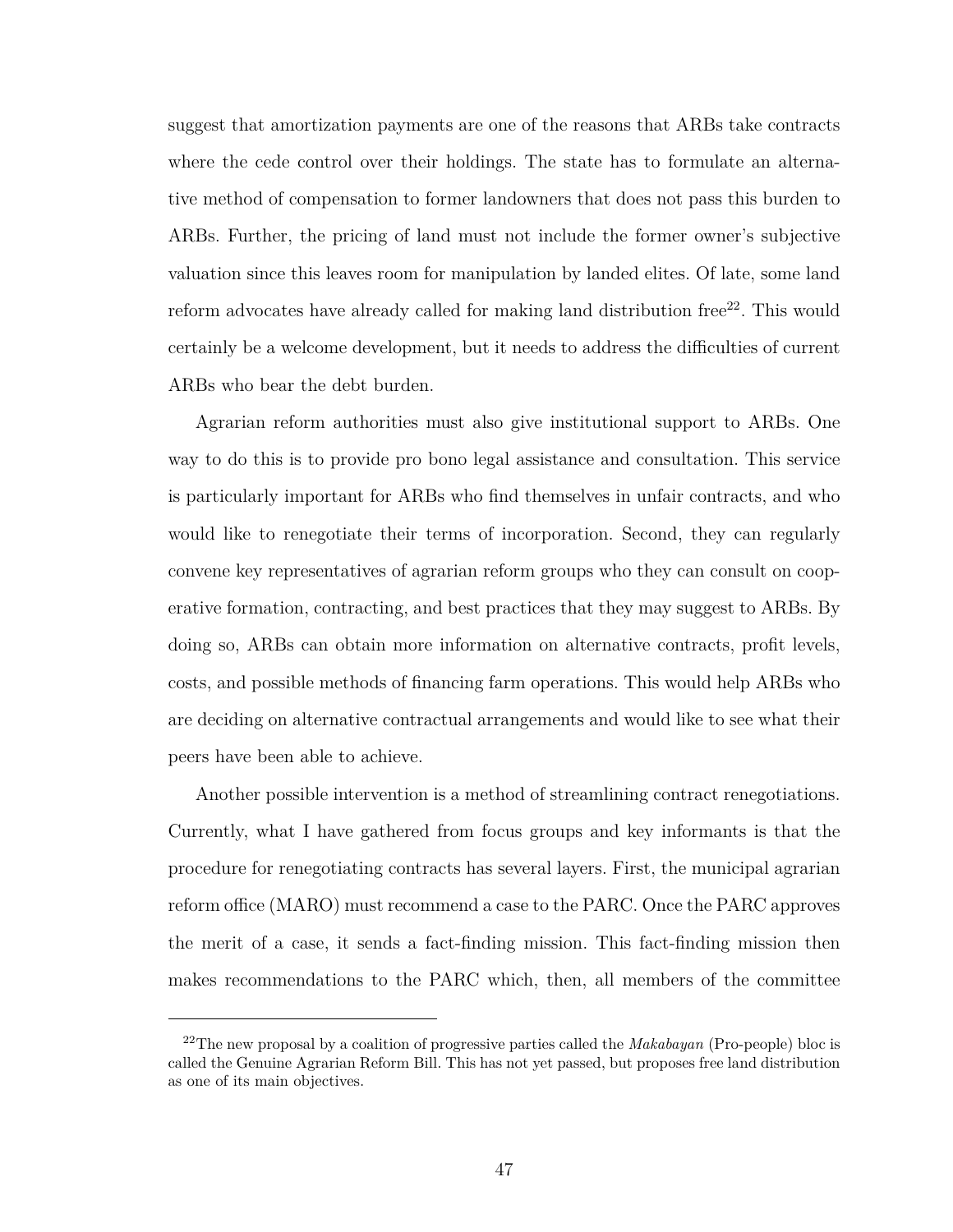must sign. For SIFARBCO and STARBENCO, it is a process that has taken several years. With such a lengthy process, ARBs would incur costs in both legal fees, and the opportunity cost of foregone income from possible contractual improvements. Streamlining the process may ensure that ARBs can exercise the credible threat of evicting their agribusiness partners so that they have control over their holdings. The criteria for adjudicating contracts is already given by CARP- land ownership has to create viable livelihoods for ARBs, and they should maintain control and autonomy over their holdings.

Finally, the DAR and its local government counterparts should partner with pro agrarian reform forces who are actively involved in organizing rural communities. Such forces could assist in organizing ARB cooperatives, monitor existing partnerships, and assist in delivering grievances regarding contracts. Authorities in the Philippines, how-ever, have a history of exhibiting hostility against such forces<sup>[23](#page-59-0)</sup>. Thus, before the DAR can engage pro-reform forces, there needs to be a commitment within the Philippine state to ensure the welfare of ARBs and the democratic rights of civil society organizations. To this direction, there is some optimism since the newly appointed secretary of agrarian reform, Rafael Mariano, is a long-time peasant advocate and former chairman of the Peasant Movement of the Philippines  $(KMP)^{24}$  $(KMP)^{24}$  $(KMP)^{24}$ . To what extent he can deliver pro-ARB measures despite a landlord dominated legislature remains to be seen.

These proposals are in line with interventions that enable ARBs to organize and bargain for better contracts, reduce costs of marketing crops for smallholders, and measures that ease access to technologies [\(Reardon et al., 2009\)](#page-130-1). In theory, AVAs

<span id="page-59-0"></span><sup>23</sup>One such case is the killing of a peasant leader in Compostela Valley: http://bulatlat.com/main/2015/04/30/peasant-leader-killed-in-compostela-valley/

<span id="page-59-1"></span><sup>24</sup>KMP stands for the Filipino name: *Kilusang Magbubukid ng Pilipinas*. The press has lauded Mariano's appointment in articles such as the following: http://www.rappler.com/newsbreak/indepth/140006-agrarian-reform-rafael-mariano-profile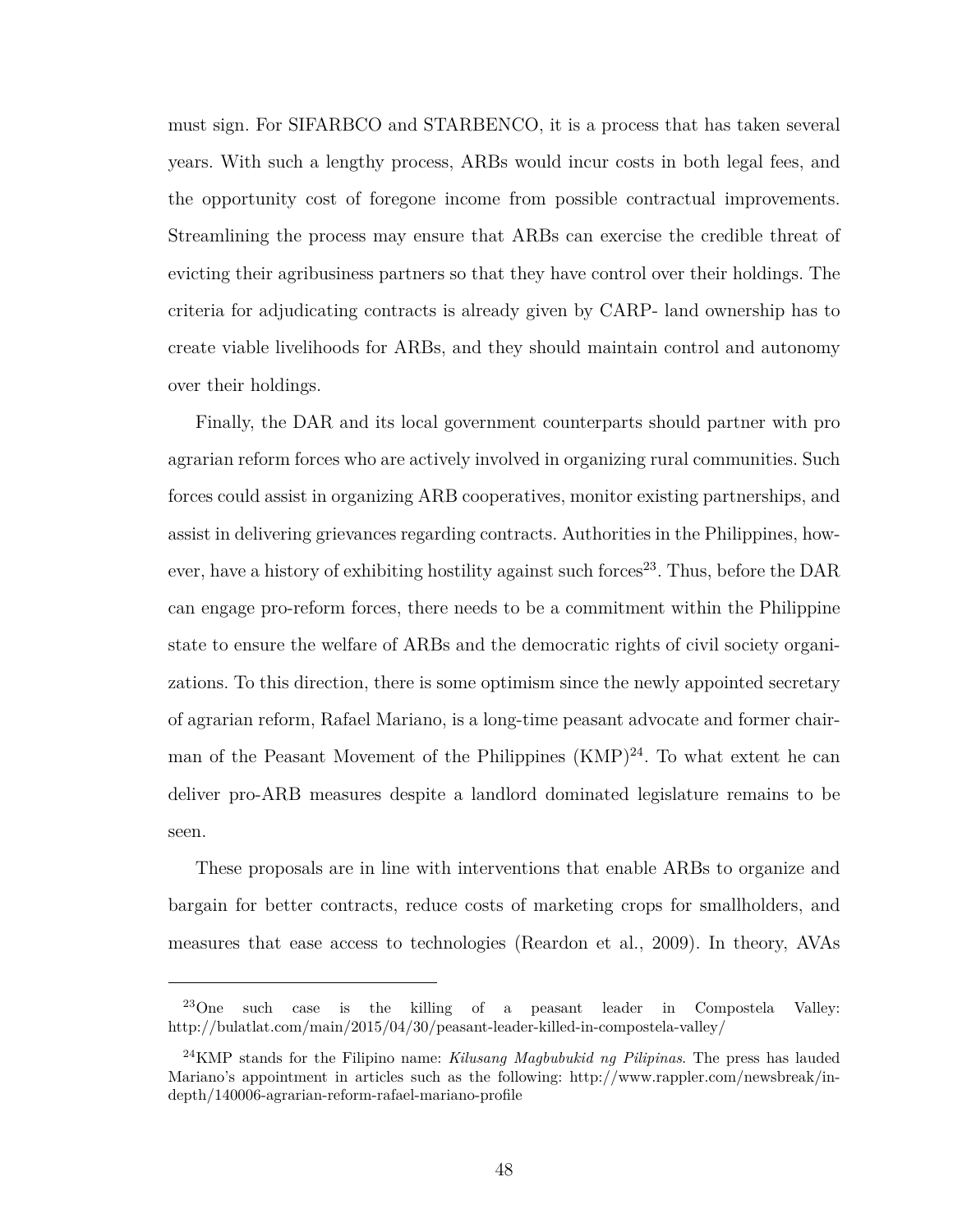and other modes of agribusiness incorporation has the potential to benefit ARBs and other smallholders. The fact that many of them are not implies that more needs to be done to make this potential a reality.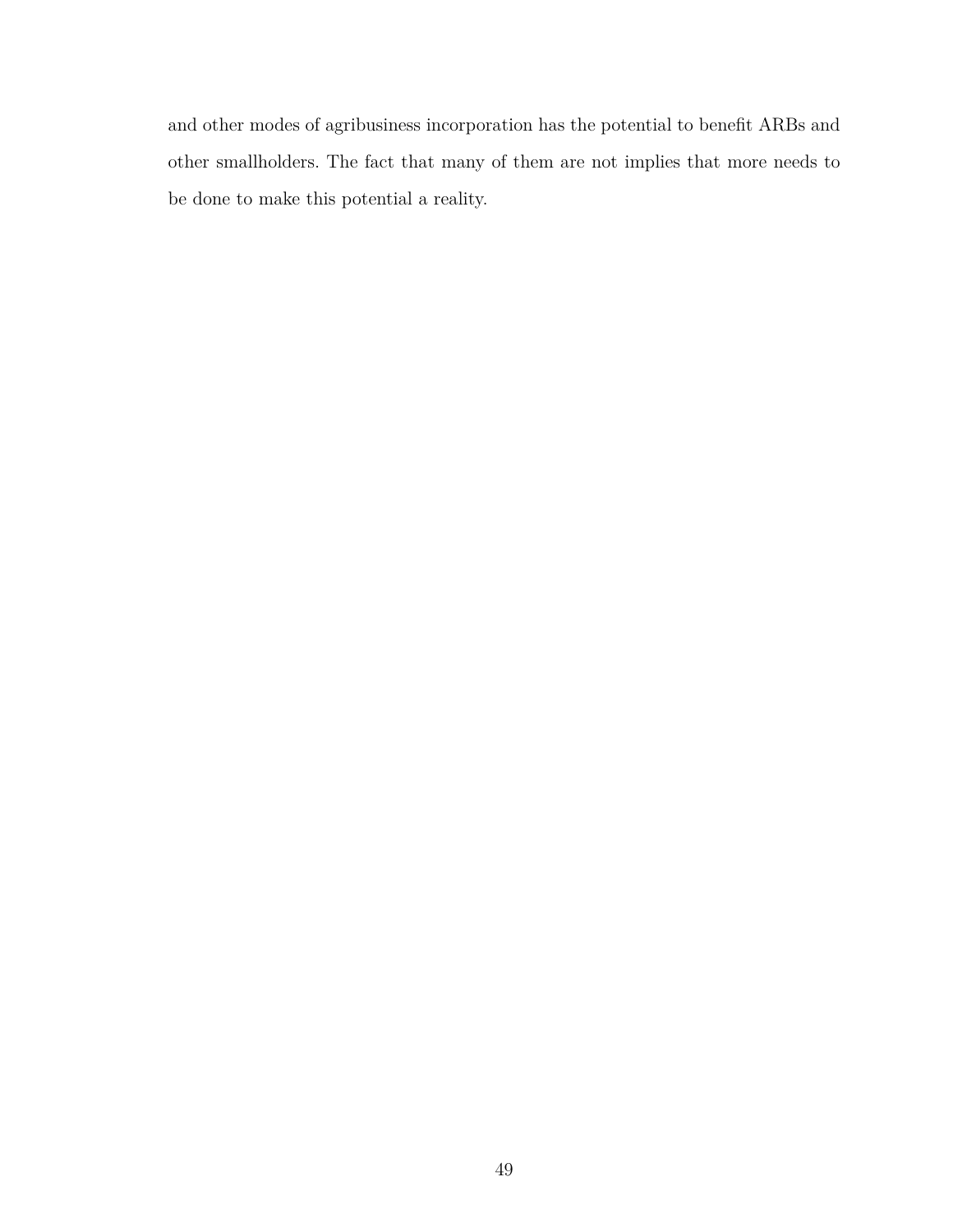# **CHAPTER 3 CONTRACTING CONTROL**

## **3.1 Introduction**

Lately, there has been considerable interest among scholars and policy makers in partnerships between smallholders and agribusiness. On the one hand, some see these partnerships as a means of improving livelihoods by introducing new technologies, access to seeds and credit, and international trade networks [\(Cotula, 2012;](#page-127-0) [Mondiale,](#page-130-2) [2008\)](#page-130-2). On the other hand, others have cautioned of the potential of such arrangements to effectively dispossess smallholder communities, causing them to lose access to their landholdings and livelihoods [\(Menguita-Feranil, 2013;](#page-130-3) [German et al., 2016\)](#page-128-1).

To mitigate the possible adverse effects of smallholder incorporation, two institutional recommendations surface from recent literature [\(Deininger, 2011;](#page-128-2) [Cotula and](#page-127-1) [Leonard, 2010;](#page-127-1) [Deininger, 2013\)](#page-128-3). The first of these is land titling to secure smallholder communities from expropriation by both state actors, and non-state entities. The second recommendation is that of ensuring that smallholders have an understanding of contracts, and are able to enter these with free, prior, and informed consent. Land titling has received much attention in the development literature. The idea behind this policy recommendation is that insecure property rights may generate inefficiencies, since uncertainty would reduce investment or, divert resources toward protecting property[\(Ghatak and Besley, 2010;](#page-128-4) [Auerbach and Azariadis, 2015\)](#page-126-0). However, scholars (see e.g. [Lavers, 2012;](#page-130-4) [White et al., 2012\)](#page-131-1) and civil society groups (see e.g. [Colch](#page-127-2)[ester et al., 2011\)](#page-127-2) have reported that even with formally recognized rights to land,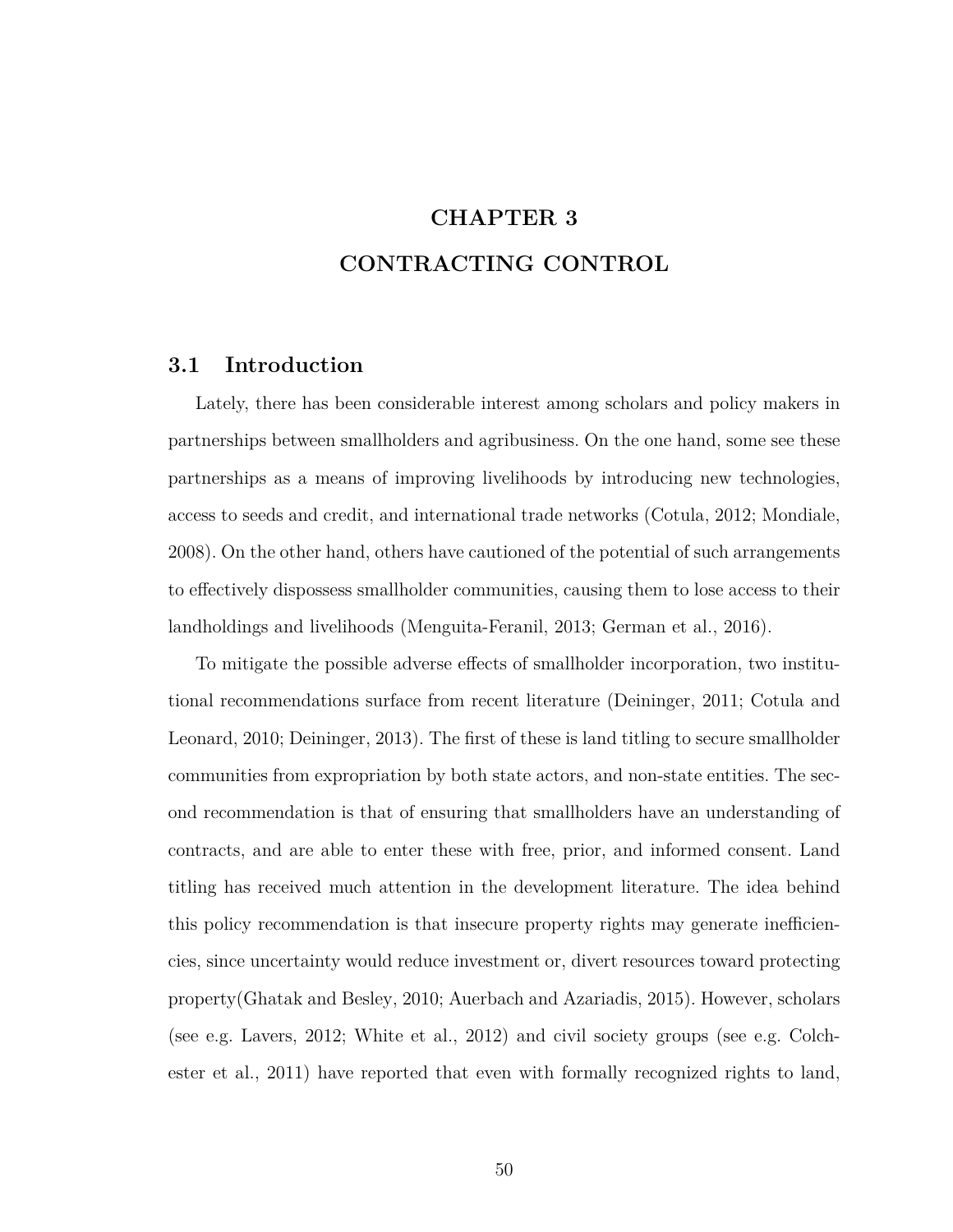contracting with agribusiness firms result in smallholders losing effective control or possession over their holdings.

In a field study in the Philippines (see Chapter [2\)](#page-15-0), I encountered agribusiness arrangements that deprived land owners of rights to land. In 2015, I studied agribusiness contracts among agrarian reform beneficiaries (ARBs) in the Philippines. These farms were devoted to the cultivation of Cavendish bananas- the type of bananas that are most commonly sold in stores here in the United States, Japan, China and Europe. Most of the smallholder groups that I studied, had leased their lands to agribusiness firms. These leases run between thirty and sixty years, and the agribusiness firms determine who can cultivate the land as wage workers. Among my forty-one interviewees in the Municipality of Santo Tomas, Davao Del Norte, twenty-one currently have no access to their land  $(1.02 \text{ hectares each})$  since they have been terminated from their plantation jobs after contesting their wages and benefits. Today, they earn bi-weekly incomes of about \$61. While this figure is around twice the official poverty income of \$1.90/ day, it falls well short of the bi-weekly income of \$100 or more that other lessor ARBs in the region earn that have not been excluded from using their holdings as farm laborers.

There is evidence that lease contracts are prevalent among agrarian reform beneficiaries in the Philippines. Among lands that have been awarded by the agrarian reform program, the Department of Agrarian Reform (DAR) has documented about 47,990 ha. in total that are under some form of contract with agribusiness firms. Of these, 28,573 ha. or roughly 59.5% are under lease arrangements.<sup>[1](#page-62-0)</sup> The remainder are under *growership* contracts where investors merely purchase crops from landowners

<span id="page-62-0"></span><sup>&</sup>lt;sup>1</sup>This is likely an underestimate. In fact, one of the sites in my field work was not documented by the DAR. Further, the DAR's documented number of agribusiness deals cover only a small portion of agribusiness arrangements with ARBs which the Philippines' National Economic Development Authority (NEDA) has estimated at 1.2 million hectares or about 28% of the country's total arable land (Reported by Philippine Inter-agency Committee).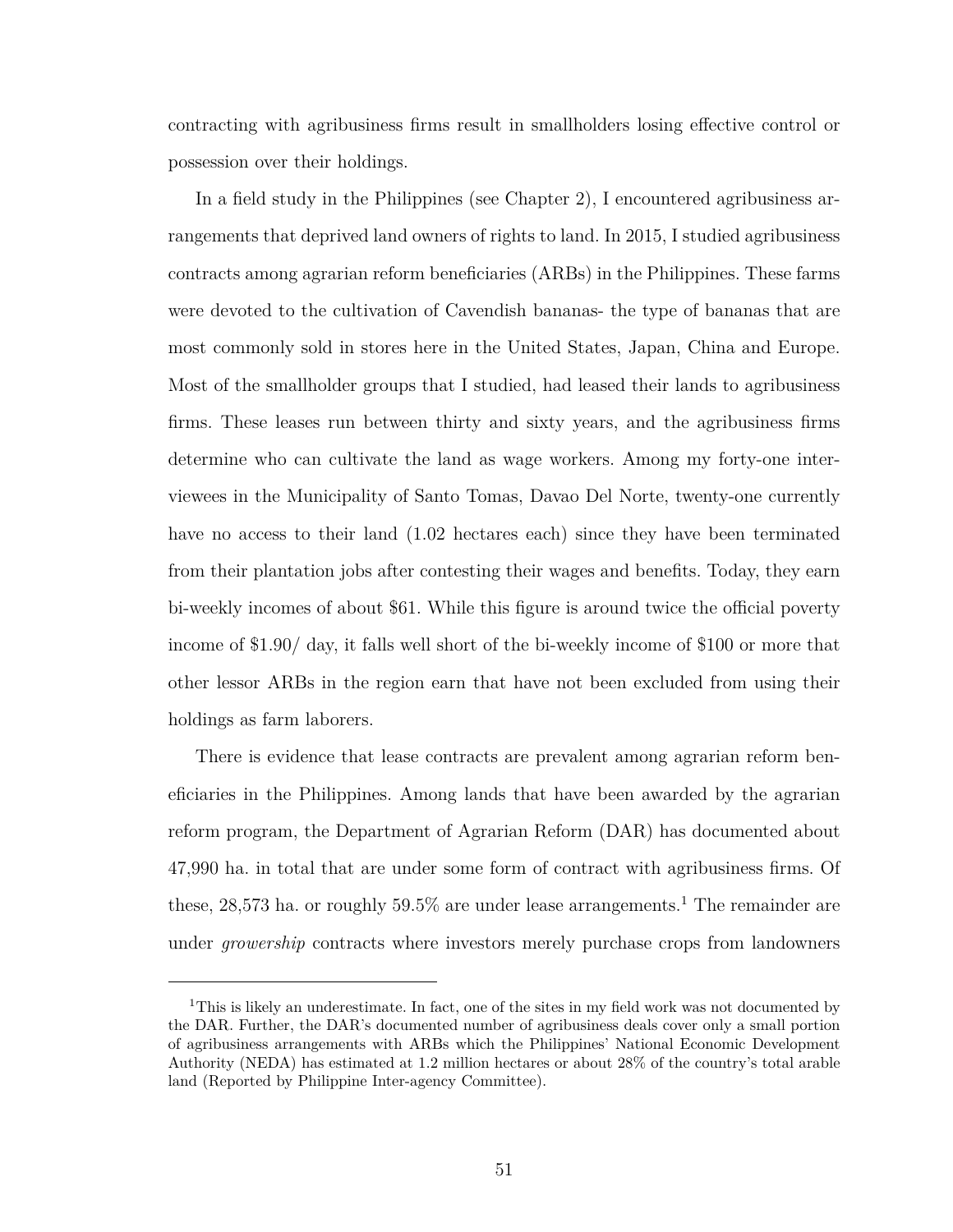who decide on employment, inputs and methods of cultivation, and varying *jointventure* agreements where each party to the contract is given some control over landuse, and profits are shared. There some evidence that lease arrangements prevail among agribusiness arrangements internationally [\(Anseeuw et al., 2012\)](#page-126-1). Why is it that, despite the formal recognition of property rights, landowners enter into longterm contracts where they effectively lose control over their holdings? Even when the property-rights of landowners remain intact, agribusiness firms can write contracts that deprive landowners of certain abilities over their holdings, and sometimes, completely deprive them of control. This, in turn, may adversely affect the level of remuneration that smallholders obtain from the partnership.

In recent institutional and legal literature, property rights are conceptualized as a *bundle of sticks* or a set of abilities that an owner can exercise over her asset [\(Cole,](#page-127-3) [2002;](#page-127-3) [Glackin, 2014\)](#page-128-5). A typical list would include: the rights to use the asset, to appropriate the gains from use of the asset, to change the use of the asset, and to alienate it via collateral and sale. The right to use land would involve planting crops, working on the land, and inhabiting it. The right to appropriate gains from land may include determining who can benefit from the what is cultivated and determining the shares of profits from crops. The right to change land use may include changing what is cultivated and who is cultivating. Finally, the right to alienate means being able to use land as collateral for loans or to put it up for sale. By definition, having property rights over land means being granted a subset or all of these four "sticks in a bundle" by law [\(Hodgson, 2015\)](#page-129-0). Being granted these rights, however, does not mean that one has *possession* or *control* over the asset. For example, a landlord may give a tenant use rights to land and even allow him to change the crops planted. Through a sharecropping contract, the tenant may have some right to appropriate its gains. However, if the landlord maintains the right to alienate his land, he may sell it to a developer and dispossess the tenant. Under such an arrangement, the tenant has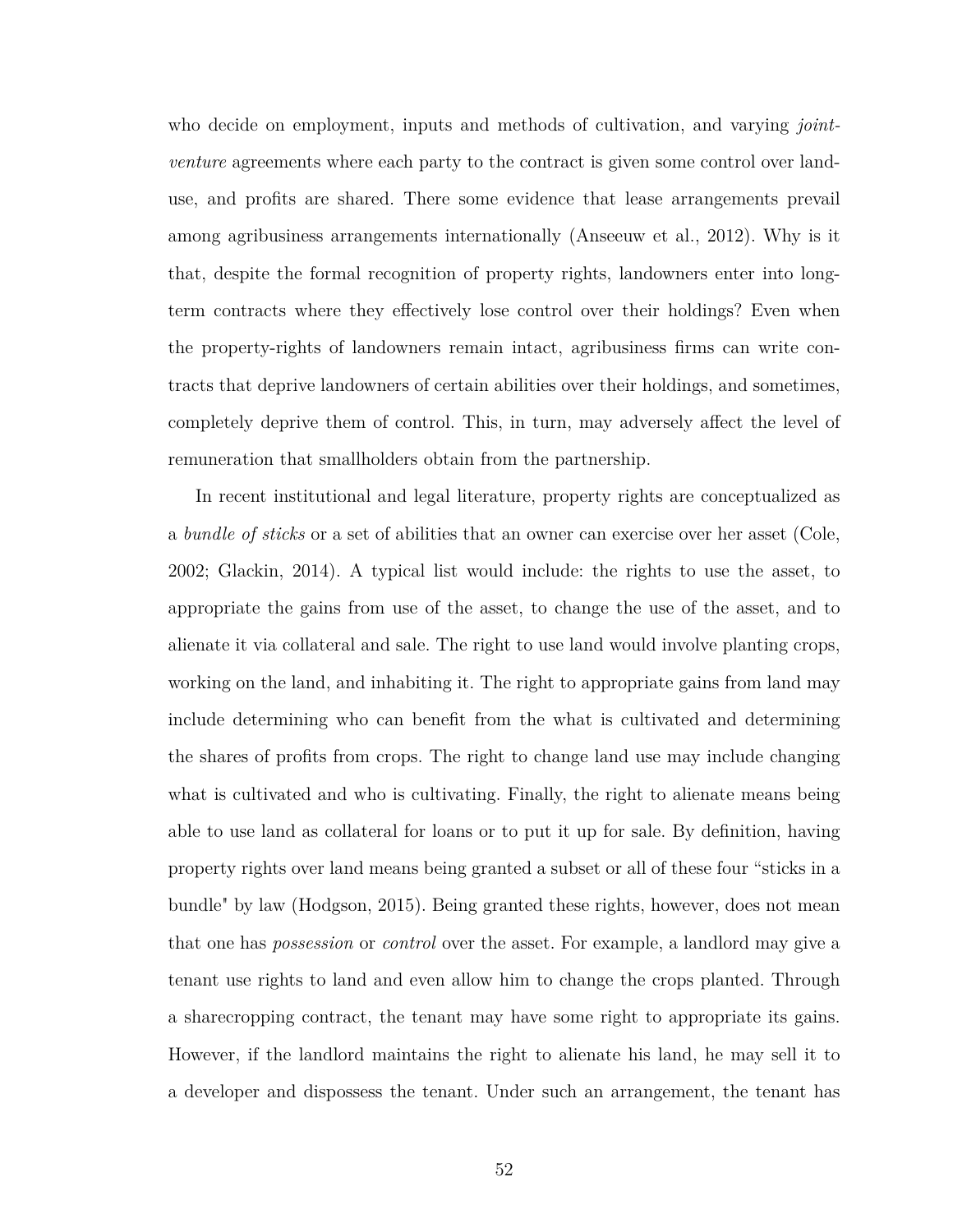some sticks in the bundle, but the landlordâĂŹs ability to sell the land can overcome whatever entitlements the tenant had.

The ability to control or possess land is a matter of having the appropriate bundle of sticks that will allow a person to exclude others from determining its use. In a lease contract, for example, withdrawal from the contract by the smallholder could be made difficult with costly legal procedures and compensation for an investor's investments. It can also be the case that an investor introduces options to renew the contract, de facto making withdrawal an impossibility<sup>[2](#page-64-0)</sup>. Purchasing or growership contracts may introduce stringent control measures such as limiting buyers for smallholder crops, and limiting the sources of fertilizer and credit. While these do not preclude smallholders from withdrawing their holdings, such measures may result in difficulties for smallholders in excluding current partners from cultivation. Such contract provisions assign certain sticks in the bundle to the investor, giving him the ability to determine how land is used and who can obtain a greater share of profits from cultivation. This assignment does not necessarily result in the investor having complete control over land. However, the resulting assignment of rights may make it easier for the investor to determine how land is used, and also convey some ability to prevent the smallholder from withdrawing her holding from the partnership. This is a partial re-assignment of control.

In this essay, I present a formal model to give an explanation of how investors can wrest degrees of control from landowners. The subject of land relations and land contracting has often been treated within the principal-agent framework where the landowner, as principal, designs a contract that maximizes his profits, and gets the agent (often, a peasant farmer) to work for him. However, partnerships between smallholders and investors differ considerably in this model. Instead, we have an investor

<span id="page-64-0"></span><sup>2</sup>This is common among lease contracts in the Philippines as observed in my own field work as well as by other scholars(e.g. [Borras, 2007;](#page-127-4) [Department of Agrarian Reform, 2006\)](#page-128-6).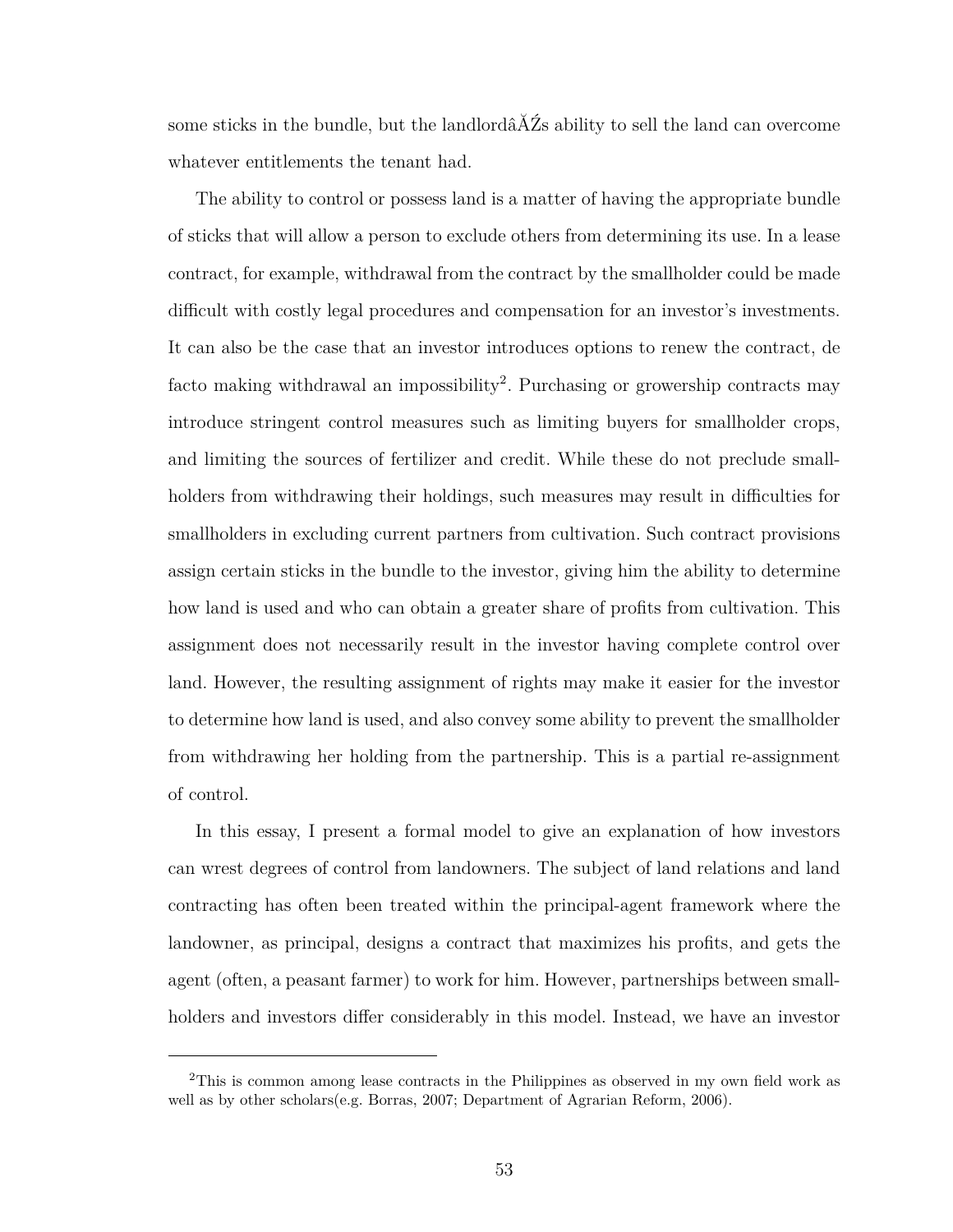and a smallholder who decide whether or not to enter into a partnership for cultivation. The smallholder has land, while the investor has some expertise in acquiring technology, trade networks, and is able to introduce new sources of inputs for the smallholder. Neither is a pure principal, nor a pure agent.

The exchange of assets and expertise in the context of a partnership has been often been treated within the context of firm integration. One way to model firm integration is to explicitly model compensation mechanisms under different contract types such as leasing, joint venture, and purchasing contracts. The literature highlights certain determinants in the choice of contract type such as institutions [\(Karabay, 2010;](#page-129-1) [Cui,](#page-127-5) [2011\)](#page-127-5), costs [\(Svejnar and Smith, 1984;](#page-131-2) [Asiedu and Esfahani, 2001\)](#page-126-2), risks [\(Das, 1999\)](#page-127-6), and even property rights restrictions [\(Che and Facchini, 2009\)](#page-127-7). While these shed light when certain contractual arrangements are used, the issue of control is not treated explicitly. The partners have to agree to the contracts, but there is no conceptualization of how control rights are assigned within the contracts themselves apart from the level of investment each player allocates.

Another way to model firm integration is to assign rights based on productivity and bargaining power, determining which partner can exclude the other from the use of the asset. This framework was pioneered by [Grossman and Hart](#page-129-2) [\(1986\)](#page-129-2), and more recently adopted by [Schmitz](#page-131-3) [\(2013a\)](#page-131-3), [Schmitz](#page-131-4) [\(2013b\)](#page-131-4), and [Antràs](#page-126-3) [\(2014\)](#page-126-3).The problem often treated in this literature is the choice of the ownership structure which maximizes profits for two partners when they decide to merge. This ownership structure is decided before either party invests in the project. Once it is chosen, the partners (say a smallholder, *S* and an investor, *I*) decide on their levels of investment, and the total surplus is determined via a Nash bargaining process. The partners can choose between ownership structures where one of them completely owns the firm, or the firm is owned jointly. If *I* owns the firm, then his reservation payoff is the value of his in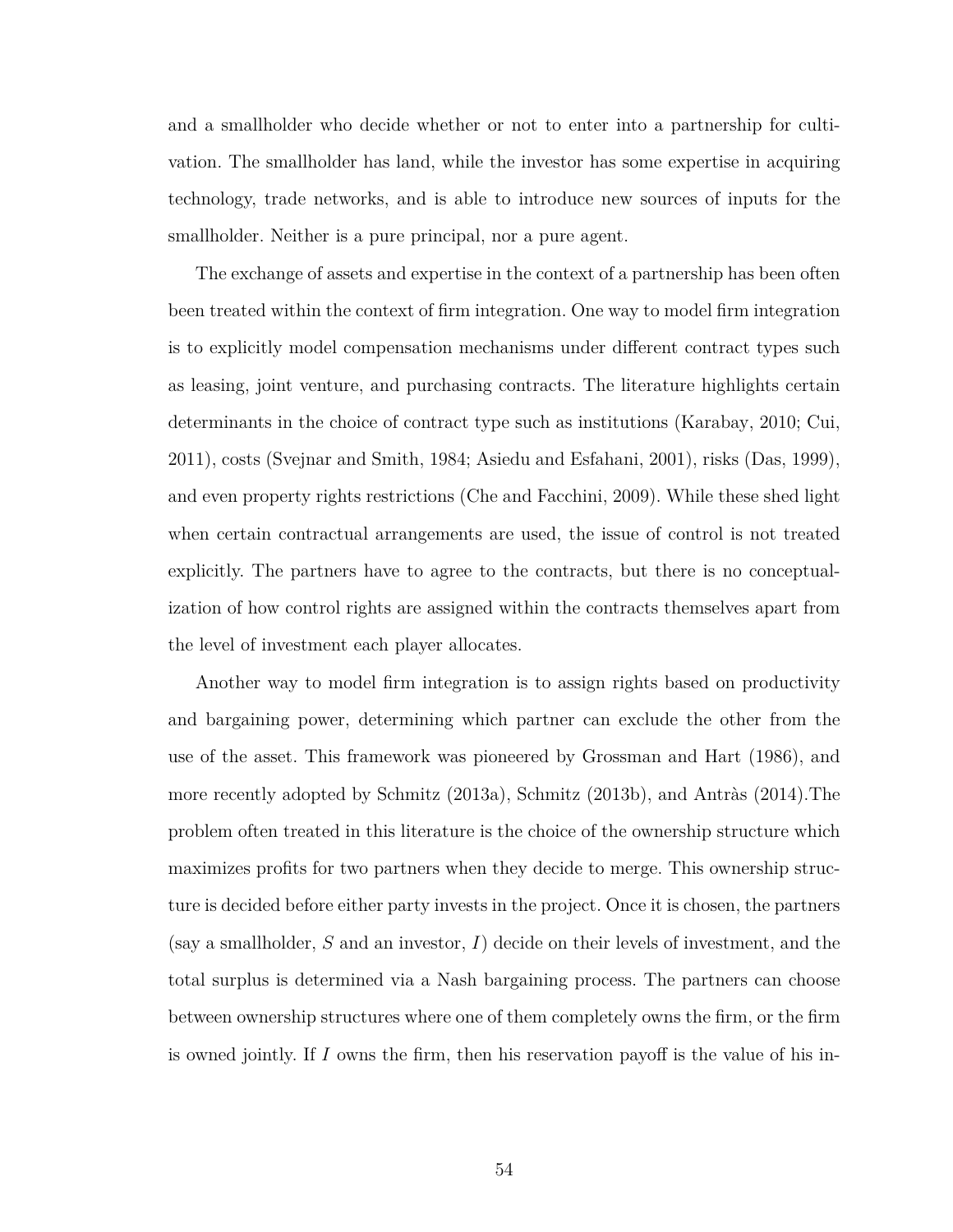vestment, scaled by a parameter that reflects *relation-specificity* or, the disadvantage that he may have in production from withdrawing from the partnership.

My innovation to this framework is to relax the assumption that the choice of a firm structure is a discrete choice of ownership. Rather, I introduce a parameter *κ* that *I* decides to offer *S* in order to induce him to put up the land for the agribusiness project and invest in it. This parameter is a scalar weight on *S*'s disagreement payoff. It is meant as a measure of *S degree of control* over land. That is, one can think of *κ* as an index for the degree to which *S* possesses the various of sticks-in-thebundle of property rights stipulated by a contract written by *I*. We can think of variations of  $\kappa$  as variations in the type of contract. When  $\kappa = 1$ , then, this resembles a grower or *contract-farming* arrangement where *S* can make all production and landuse decisions, and even look for new buyers. Lease contracts would be given by  $\kappa \to 0$ where *S* can make very few, if any, decisions on the use of land and cannot withdraw from the partnership.

As in the literature on firm integration, there are three determinants of the level of control which I take to be exogenous. The first two are costs and productivity differences. The third determinant is bargaining power, which I use here in two ways. The first is the bargaining institutions that govern *the partnership*. *S* and *I* know their relative bargaining power once a contract is in place. The second way that I use bargaining power is the ability of either party to make a unilateral offer of control. Whoever has this ability will be able to choose the level of control that defines the contract. In this model, property rights are presumed to be secure, *ex-ante*, and thus, contracts are entered voluntarily<sup>[3](#page-66-0)</sup>.

The paper is arranged as follows: **Section [3.2](#page-67-0)** introduces the model's main functions, the sequence of the game, and the resulting levels of investment and profit which

<span id="page-66-0"></span><sup>&</sup>lt;sup>3</sup>The insight that institutions can be differentiated between bargaining and property rights institutions was first gleaned by [Acemoglu and Johnson](#page-126-4) [\(2005\)](#page-126-4).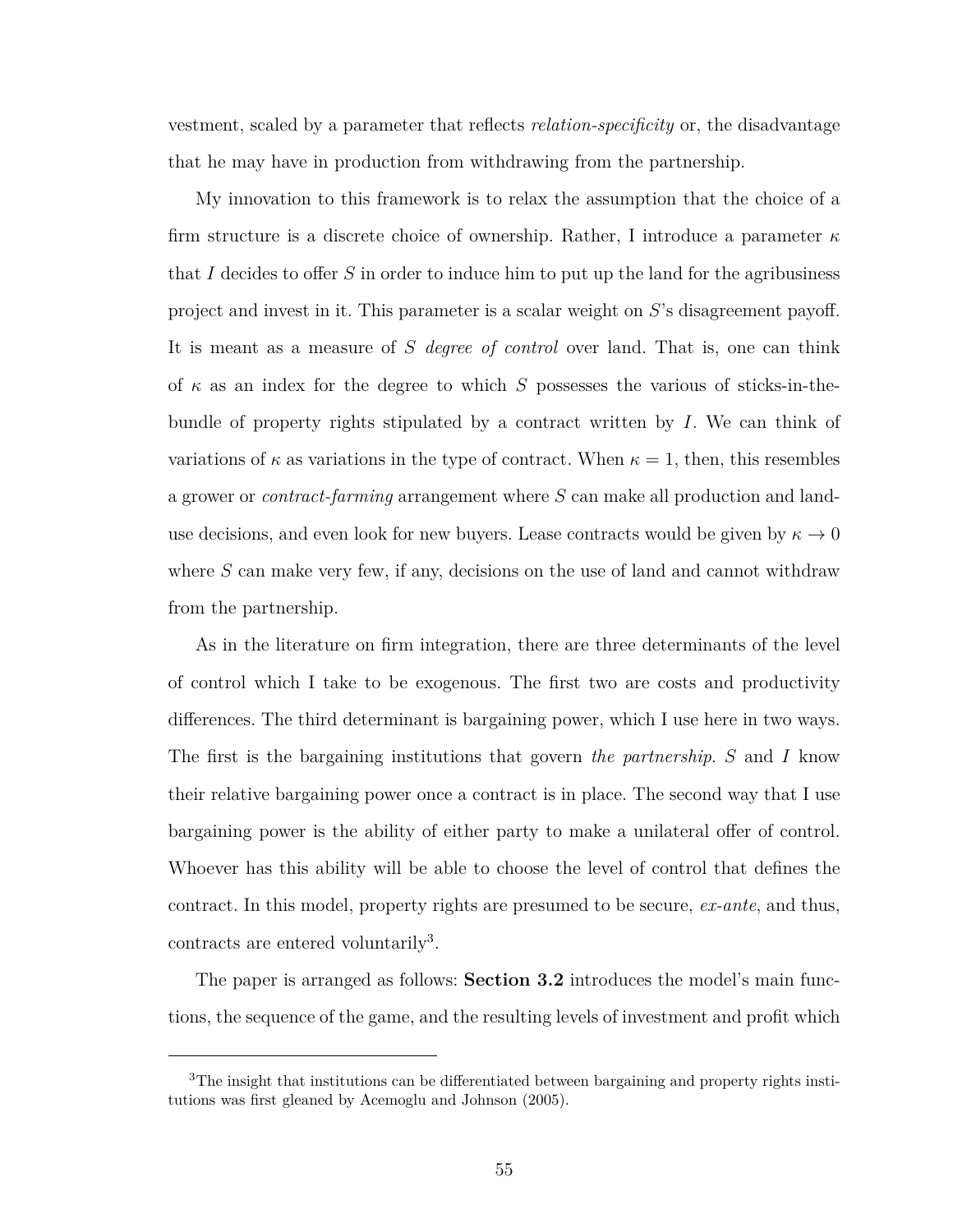informs *I*'s choice of *κ*. I examine two cases for offers of *κ*. In **Section [3.3](#page-72-0)**, I derive values of  $\kappa$  that *I* can feasibly offer under a limited set of parameter values which *S* accepts. Further, I show how the institutional characteristics affect *I*'s offer of control to *S*. In **Section [3.4](#page-77-0)**, I derive *S*'s offer of control to *I* and show the relationship between this offer, and the quality of institutions. I conduct a limited comparison of these outcomes using two frameworks in **Section [3.5](#page-80-0)**. The first of these compares the outcomes in terms of the degree of control that *S* is able to maintain over their holdings, and in terms of the total payoffs that *S* and *I* receives. Finally, I discuss the results of the model, its policy implicatuions, and limitations in **Section [3.6](#page-84-0)**. The proofs of the results are presented in **Appendix [A](#page-111-0)**.

# <span id="page-67-0"></span>**3.2 The Model**

There are two players, *I*, who can invest in cultivation, and *S* who owns land, without which neither player can produce. *I* needs to gain access to *S*'s land through a partnership where each party invests in cultivation. The value of *S*'s investment  $q_S(x) = q_S x_S$ , where  $x_S$  is the smallholder's input of effort in production, and  $q_S$  is a productivity constant. At *autarky*, or when *S* chooses to cultivate on her own, the cost of investment for *S* is given by  $c_A(x) = c_A \frac{x_S^2}{2}$ .<sup>[4](#page-67-1)</sup> The value of *I*'s investment is  $q_I(x) = q_I x_I$ , and he can obtain  $x_I$  at a cost  $c_I(x) = c_I \frac{x_I^2}{2}$ . If *S* contracts with *I*, the costs to investing are reduced to  $c_S(x) = c_S \frac{x_S^2}{2}$ , where  $c_A > c_S$ . This resembles policy pronouncements which claim that smallholders who partner with outside investors can gain through cost reductions in farm inputs. Producing together, the total product is  $q(x) = q_I x_I + q_S x_S$ . We can think of the combined product of *S* and *I* as follows: both *S* and *I* can produce a crop by combining land, fertilizer, labor, and access to trade networks. However, *S*, for example may have an advantage in obtaining labor, but

<span id="page-67-1"></span><sup>&</sup>lt;sup>4</sup>The cost function conveys that investments in  $x_i, i \in \{S, I\}$  entail unobservables such as disutility for either partner, along with prices.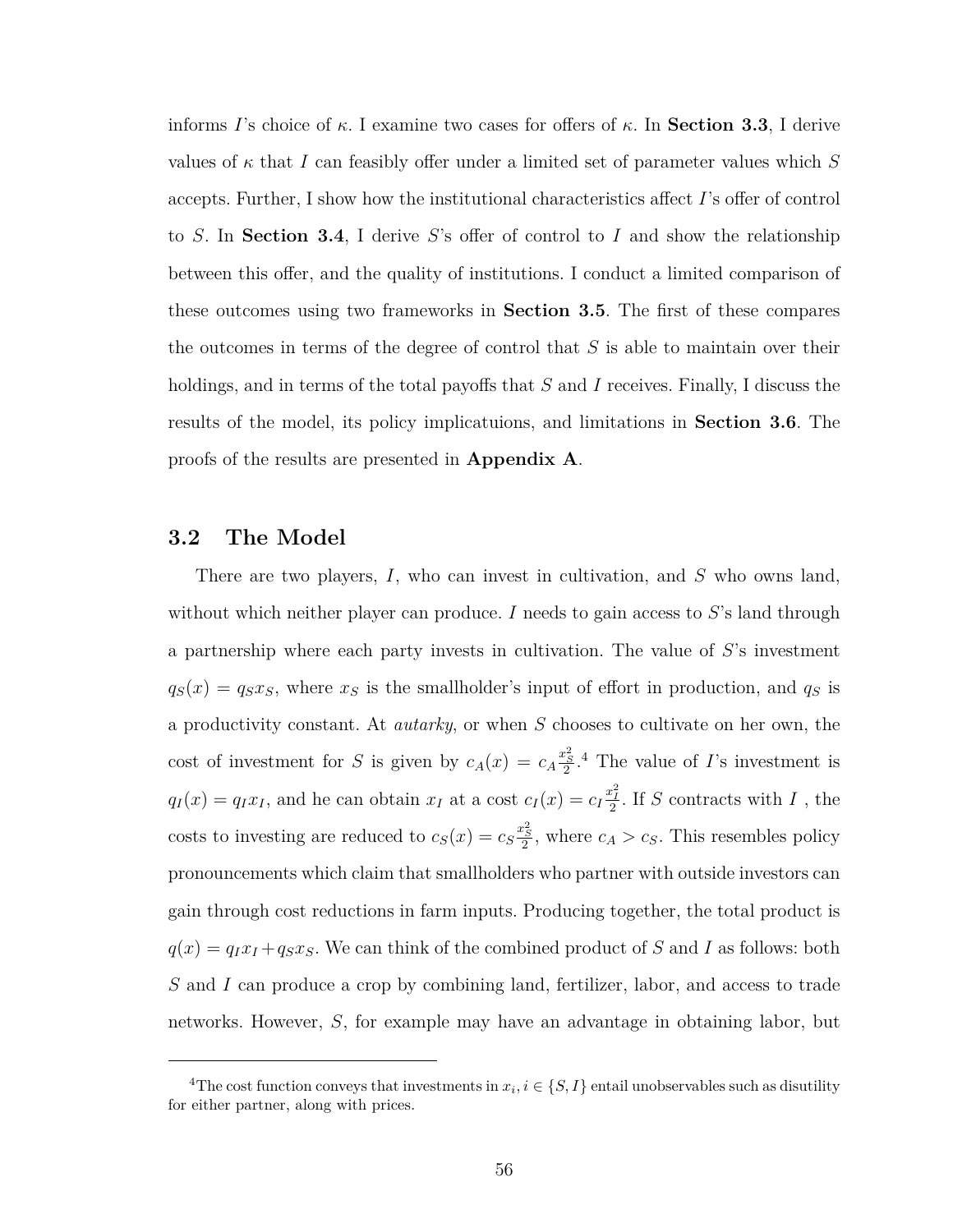*I* may have an advantage in finding buyers. Each partner adds these advantages to total output. In keeping with justifications for encouraging agribusiness partnerships, I assume that  $q_I \ge q_S$ , so that the investor's inputs add more to total product that the smallholder's. Finally, I assume that  $q_S, q_I, c_A, c_S, c_S > 1$  to simplify the range of  $\csc^5$  $\csc^5$ .

In deciding whether or not to enter a partnership with  $I$ , the payoffs to a partnership would have to yield at least the level of profits to *A* that she would be able to obtain had she cultivated her land on her own. Should she cultivate on her own, then, *S* would have to decide on how much to invest on her land by solving the following optimization problem:

$$
max_{x_S} \Pi_S(x) = q_S x_S - c_A \frac{x_S^2}{2}
$$

Solving this problem yields the following result:

**Lemma 1.** *The payoff to S at* autarky *is given by*

$$
\Pi_S(x_S^A) = \frac{q_S^2}{2c_A}
$$

The payoff given by Lemma [4](#page-94-0) is *S*'s *participation constraint*. Below this level, *S* will not accept a partnership with *I*.

If the investments of each party are perfectly observable, then, they simply collaborate to maximize the total surplus by solving the following problem:

$$
max_{(x_I, x_S)} \Pi^{FB}(x) = q_I x_I + q_S x_S - c_I \frac{x_I^2}{2} - c_S \frac{x_S^2}{2}
$$

<span id="page-68-0"></span><sup>5</sup>We can think of the costs to smallholders in a broad sense to include costs incurred due to weaknesses in property rights institutions. These include investing in protection against expropriation(e.g. [Grossman and Kim, 1995\)](#page-129-3), or lack of access to credit [\(Besley et al., 2012\)](#page-126-5) which may reduce the payoffs to the smallholder in autarky.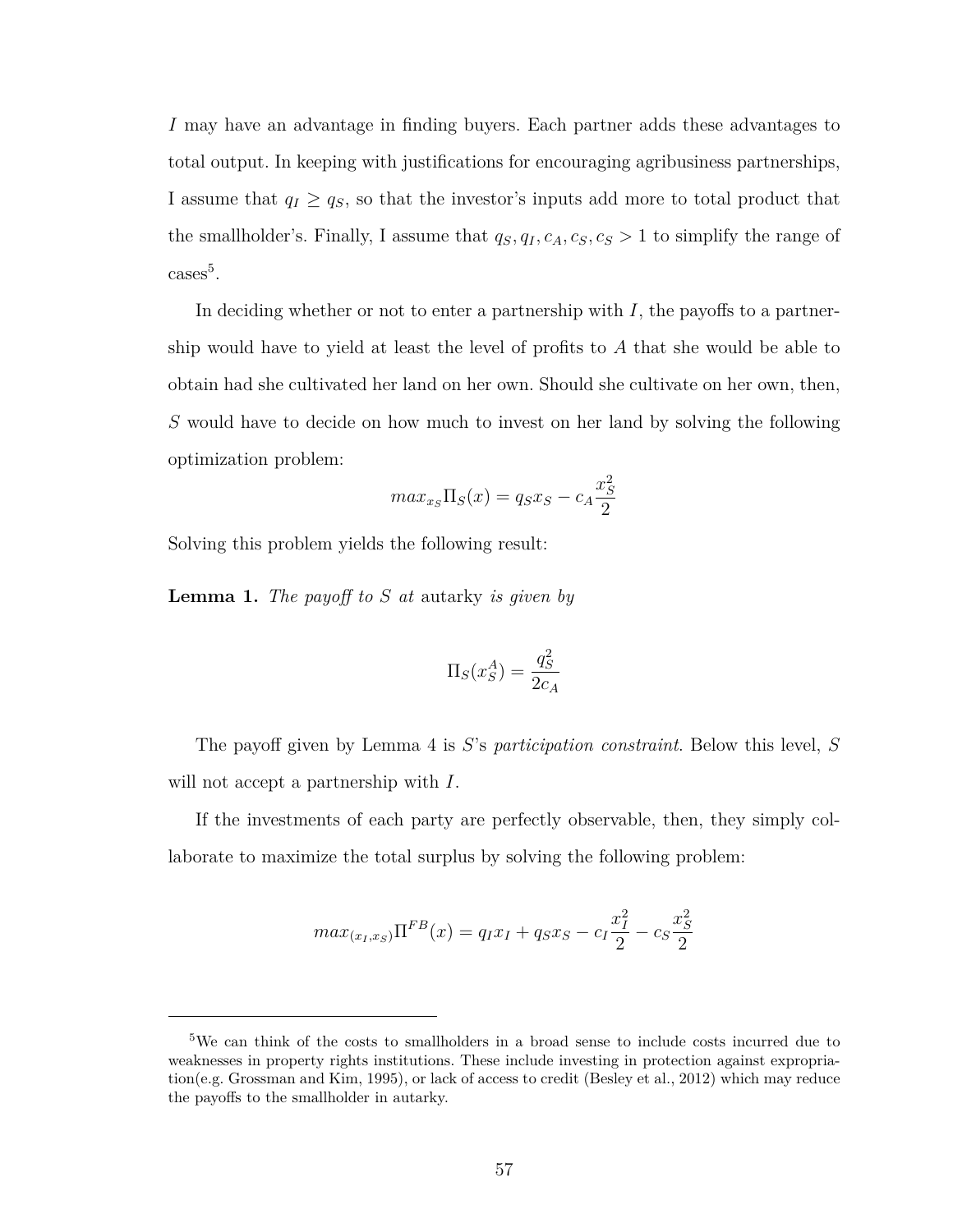**Lemma 2.** *The first best levels of investment are given by:*

$$
x_I^{FB} = \frac{q_I}{c_I}, \text{ and } x_S^{FB} = \frac{q_S}{c_S}
$$

The following corollary shows that the *S*'s first-best level of investment is greater than what she could afford had she chosen to cultivate her land-holding:

# **Corollary 1.**  $x_S^{FB} > x_S^A$

Corollary [8](#page-94-1) follows from the fact that  $c_A > c_S$ . The partnership, in the firstbest case introduces *cost-reductions* for *S*, thus increasing her level of investment in cultivation.

Since the investments of both parties involve investments of effort, they are not perfectly observable, and the partners have to bargain over the division of the total surplus. However, bargaining in this setting is governed by institutional factors that either party cannot influence once they have been set<sup>[6](#page-69-0)</sup>. These institutional factors are defined by  $\tau \in [0, 1]$ , where  $\tau$  is the relative bargaining power of *S*, given by laws and institutions. We can think of  $\tau$  as the relative ease by which *S* can appeal to authorities for a favorable division of gains in the partnership, and/or the existence of organizations that can empower smallholders to demand greater levels of remuneration. In either case, I assume that  $\tau$  is set and cannot change within the horizon of contracting treated in the present paper.

The ability of either party is limited in influencing the shares of surplus that they can obtain in a partnership. However, *I* can write a contract which can limit *S*'s level of control over her landholding. Thus, *I*'s contract is given by  $\kappa \in [0,1]$ . By control, here I mean the ability to withdraw from the partnership should either party find the division of gains and relative effort levels unsatisfactory. If  $\kappa = 0$ , this means

<span id="page-69-0"></span><sup>&</sup>lt;sup>6</sup>It may certainly be the case that either party has tried to influence this in the past. However, that is a separate problem from the one currently treated in this paper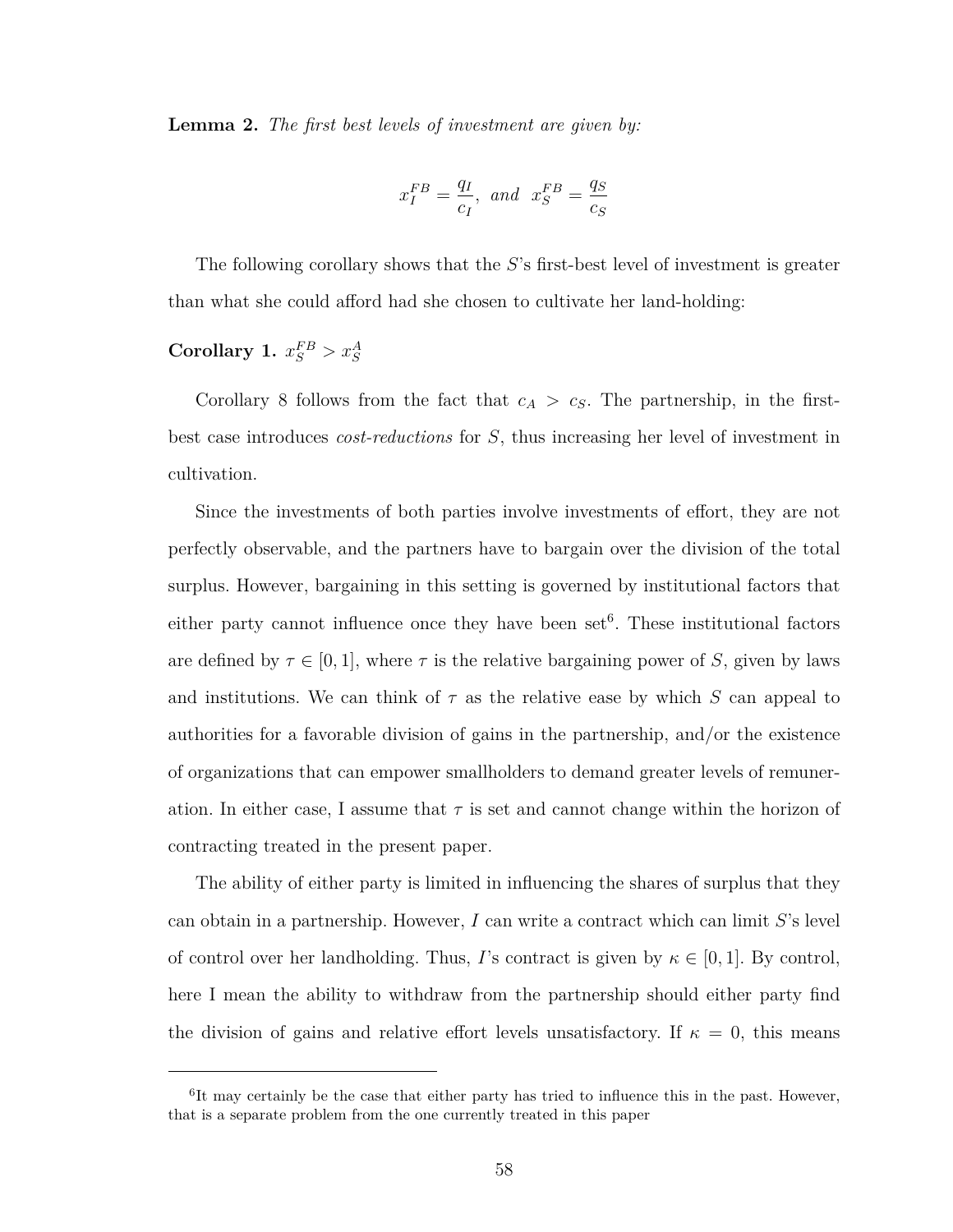that *S* cannot credibly withdraw her land from the contract, and thus, *I* effectively determines the use of the land. If  $\kappa = 1$ , *S* can credibly withdraw her holding from the contract. Intermediate values of *κ* can be interpreted as being able to withdraw land holding from the partnership with some degree of difficulty on the part of *S*.

This interpretation of control lends itself to a natural specification within the framework of bargaining. Since  $\kappa$  designates *S*'s ability to withdraw her landholding from the partnership, *κ*, then, strengthens *S*'s *bargaining position*. A higher level of  $\kappa$  means that *S* is more able to withdraw her landholding in case of a disagreement. Thus, the disagreement or *threat* payoffs to *S* and *I* respectively are given as follows:

- $D_S = \kappa q_S(x_S)$  for *S*
- $D_I = (1 \kappa)q_I(x_I)$  for *I*

*I*'s offer of the degree of control, then, determines the bargaining position of *S* in the context of their partnership. The timing of the game is given thus:

- 1. *I* offers *S* a contract with a certain level of  $\kappa$ .
- 2. *S* decides to accept or reject *I*'s offer.
- 3. If the offer is accepted, *S* and *I* choose their levels of investment.
- 4. *I* and *S* bargain over the division of the total surplus  $q(x) = q_I x_I + q_S x_S$ .

I will solve this game via *backward induction*. That is, I will first obtain the solution to the Nash bargaining problem. This will determine the benefits for each partner, which in turn determines their level of investment. Together, the results of the bargain and the cost of investment will determine the payoffs or profit to *S* and *I* which result from the partnership. Finally, *I* will choose his offer of  $\kappa$  to maximize his profits.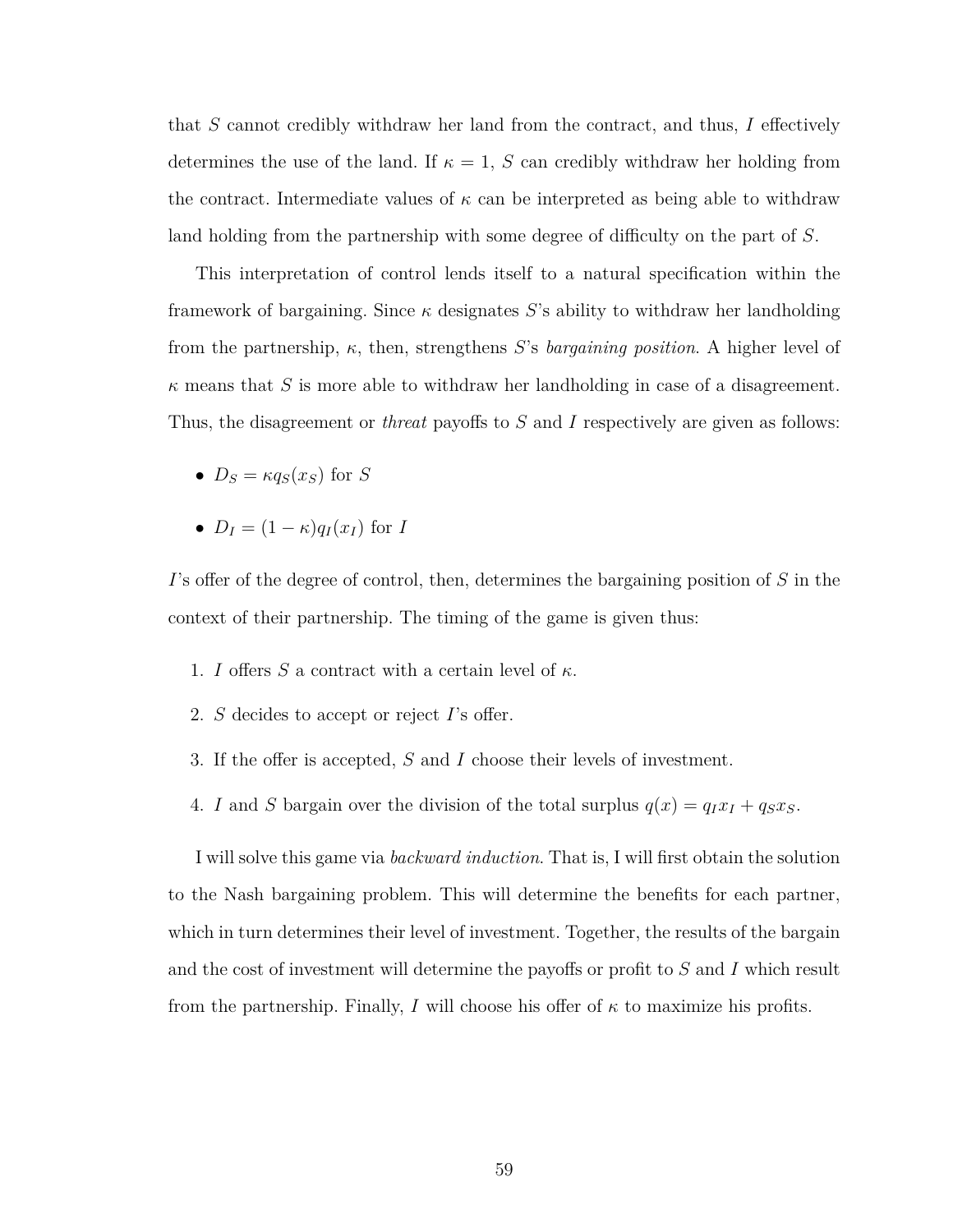#### **3.2.1 Investment Levels and Profits**

At the last stage, *I* and *S* will bargain over their shares of the total surplus given the level of institutional quality  $\tau$ . This problem is stated as follows:

$$
max_{R_S} \pi^N = (q(x) - R_S - D_I)^{(1-\tau)} (R_S - D_S)^{\tau}
$$

**Lemma 3.** *The resulting levels of* remuneration *to each player is given by:*

- $R_S = (\kappa(1 \tau) + \tau)q_Sx_S + \tau\kappa x_I$
- $R_I = (1 \tau \kappa) q_I x_I + (1 (\kappa(1 \tau) + \tau)) x_S$

These levels of remuneration have two components. The first terms,  $((\kappa(1-\tau)+$ *τ*) $q_S x_S$ , for *S*, and  $(1 - \tau \kappa) q_I x_I$ , for *I*) shows the payoff that each player gets from her own investment. The second terms ( $\tau \kappa x_I$  for *S*, and  $(1 - (\kappa(1-\tau) + \tau))x_S$ , for *I*) reflect the benefit that each gets from the other player's investments. For what follows, let  $Q_S = q_S(\kappa(1-\tau)+\tau), Q_I = q_I(1-\kappa\tau), Q_{S1} = q_s(1-(\kappa(1-\tau)+\tau)), Q_{I1} = q_I\kappa\tau.$  The choice of investment for *S* and *I*, respectively, is given by the following optimization problems:

$$
\Pi_S = Q_S x_S + Q_{I1} x_I - c_S \frac{x_S^2}{2}
$$
\n(3.1)

and,

$$
\Pi_I = Q_I x_S + Q_{S1} x_I - c_I \frac{x_I^2}{2}
$$
\n(3.2)

Note that the profits of *S* and *I* increase with the other partner's investments, implying that each has an incentive to ensure that the other partner invests a higher level of  $x_i, i \in \{S, I\}.$ 

**Proposition 1.** *The equilibrium choice of investments will be given by:*

$$
x_S^N = \frac{Q_S}{c_S}, \text{ and } x_I^N = \frac{Q_I}{c_I}
$$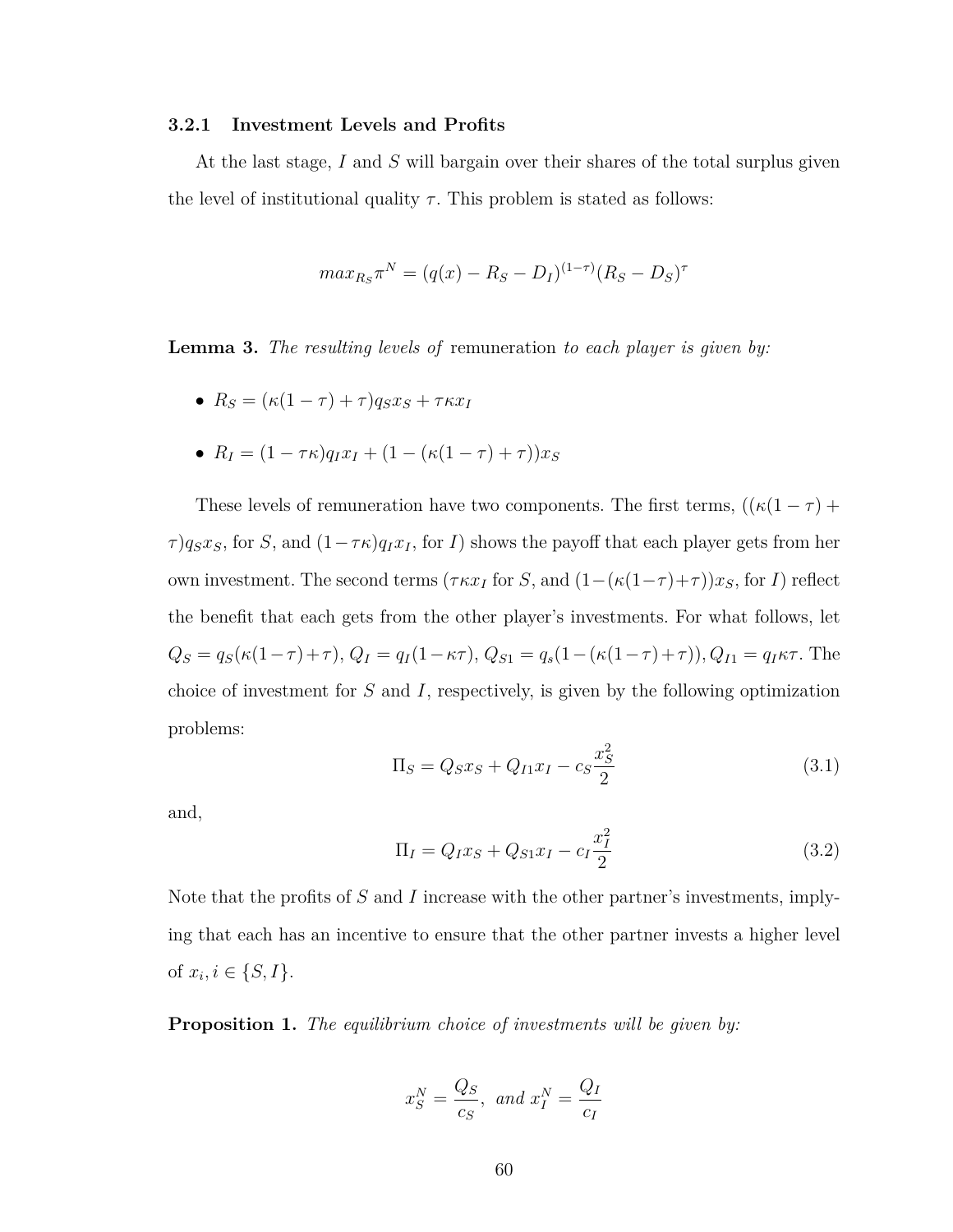We can show further that,

#### **Corollary 2.**

$$
x_S^N < x_S^{FB} \text{ and } x_I^N < x_I^{FB}
$$

This is a standard result in agency problems. Since the investments of *S* and *I* are not perfectly observable by the other partner, the rewards from the partnership depend on the levels of control chosen, and the institutional quality confronting each player. The profits to *S* and *I* from this partnership, given these levels of investement, are given by:

<span id="page-72-0"></span>
$$
\Pi_S(x_S^N) = \frac{Q_S^2}{2c_S} + Q_{I1} \frac{Q_I}{c_I}
$$
\n(3.3)

and

$$
\Pi_I(x_I^N) = \frac{Q_I^2}{2c_I} + Q_{S1} \frac{Q_S}{c_S}
$$
\n(3.4)

Anticipating these levels of profit from the partnership, whoever has the ability to make unilateral offers of  $\kappa$  faces two incentives in ceding or wresting control. The first terms in both equations [\(3.3\)](#page-72-0), and [\(4.4\)](#page-96-0) are the benefits that each player gets from their own investment. The second terms in these equations are the benefit that each gets from their partners' investments.

### **3.3 The Investor's Offer of Control**

In general, there is a tension in *I*'s choice of *κ*. On the one hand, *κ* would reduce *I*'s payoff since it increases *S*'s bargaining position, thus, raising the necessary level of remuneration to get *S* to allow *I* to access her land. On the other hand, *I* also benefits from *S*'s investment which would increase in *κ*. This tension is refelected in the following result:

**Corollary 3.**

$$
\frac{dQ_S}{d\kappa} > 0, \frac{dQ_I}{d\kappa} < 0, \frac{dQ_{S1}}{d\kappa} < 0, and \frac{dQ_{I1}}{d\kappa} > 0
$$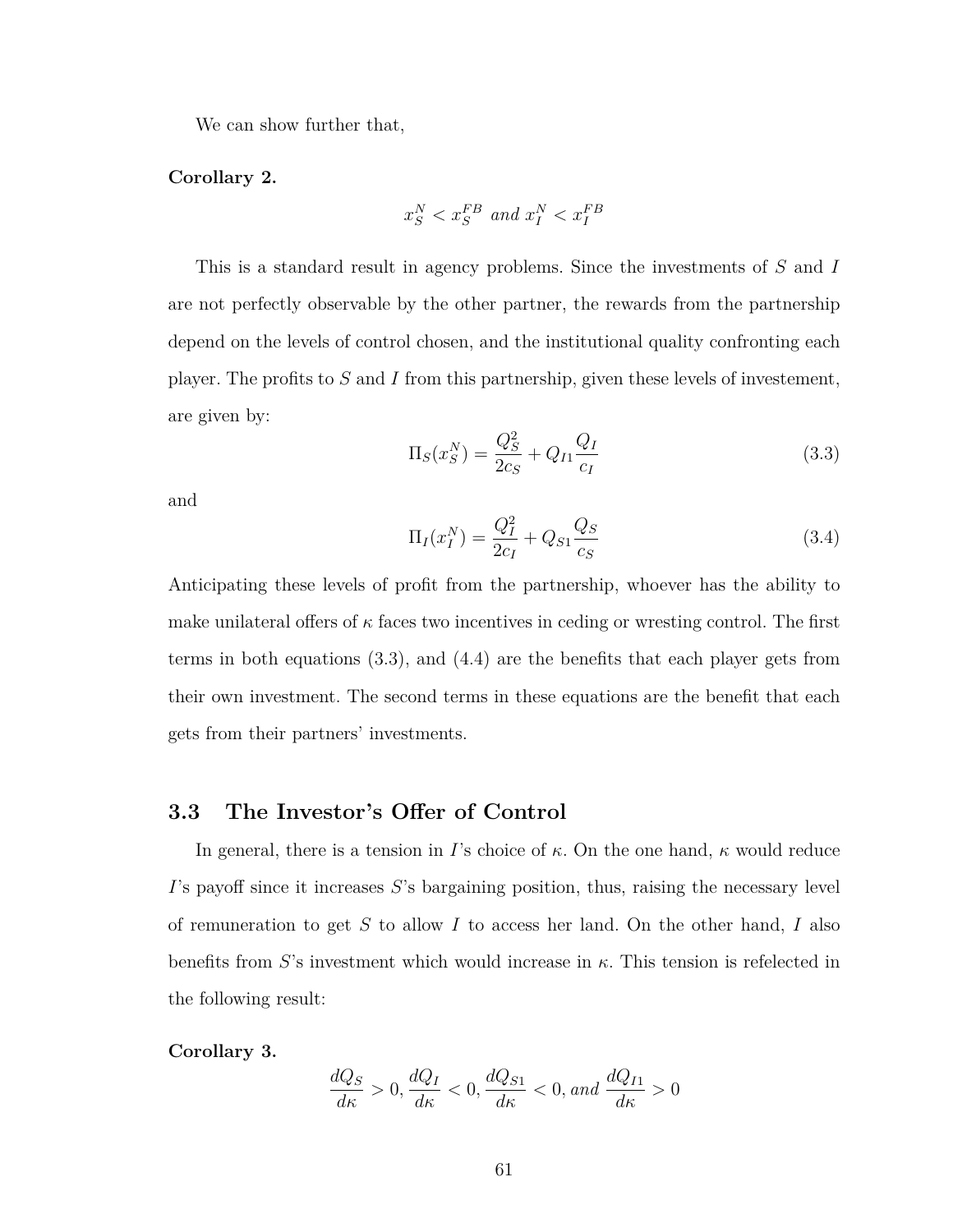The preceding result suggests that *κ* reduces *I*'s investment in the project, and his ability to capture some level of *S*'s investment. However, it also increases *S*'s investment, thus demonstrating the tension inherent in his choice of  $\kappa$ . Thus, *I* must balance the costs and benefits that accrue to him through his choice of control. This problem is summarized in the following optimization.

$$
max_{\kappa} \Pi_I(x_I^N) = \frac{Q_I^2}{2c_I} + Q_{S1} \frac{Q_S}{c_S}
$$
  
s.t $\Pi_S(x_S^N) \ge \Pi_S(x_S^A)$  (3.5)

Equation [\(4.5\)](#page-100-0) is the *participation constraint*, reflecting that *I*'s choice of *κ* must result in a contract that will at least yield the same level of profits as *S* would get had she cultivated her land-holding using her own resources. The payoff at autarky differs from *S*'s disagreement payoff (*DS*) since the disagreement payoff applies only when *S* decides to partner with *I*. Within the context of the partnership, *S* faces lower costs to her investment as opposed to the costs she faces at autarky. The next result suggests that an offer of  $\kappa^* \in [0,1]$ , acceptable to *S* depends on the relative costs to each partner's investment, the value of their investment, the cost reductions introduced by the partnership, and the institutional quality.

<span id="page-73-0"></span>**Proposition 2.** *Whenever*  $\tau \in \left(\frac{1}{2}\right)$  $\frac{1}{2}$ ,  $\frac{2}{3}$  $(\frac{2}{3}), c_A > \frac{2c_S}{\tau^2}$  $\frac{2c_S}{\tau^2}$  *and*  $c_S \in (c_I \frac{q_S^2 (1-\tau)^2}{2q_I^2 \tau^2})$  $\frac{q_S^2(1-\tau)^2}{2q_I^2\tau^2}, C_I \frac{q_S^2(1-\tau)}{q_I^2\tau}$  $\frac{q_1^{(1-\tau)}}{q_1^{2\tau}}$ ), then, *S accepts I*<sup>'s</sup> offer of  $\kappa^* \in (0,1)$  where,

<span id="page-73-1"></span>
$$
\kappa^{I*} = \frac{c_I q_S^2 (1 - \tau) - q_I^2 c_s \tau}{2 c_I q_S^2 (1 - \tau)^2 - q_I^2 c_s \tau^2}
$$
\n(3.6)

Proposition [2](#page-73-0) shows a possible set of parameter values wherein it is feasible for *I* to offer a level of  $\kappa \in (0,1)$ , or, an intermediary level of control. The conditions of this Proposition suggest that, (1) institutions have to favor *S* but yield some power to  $I(\tau \in (\frac{1}{2})$  $\frac{1}{2}$ ,  $\frac{2}{3}$  $\frac{2}{3}$ ), (2) that the cost reductions to *S*'s investments have to be large enough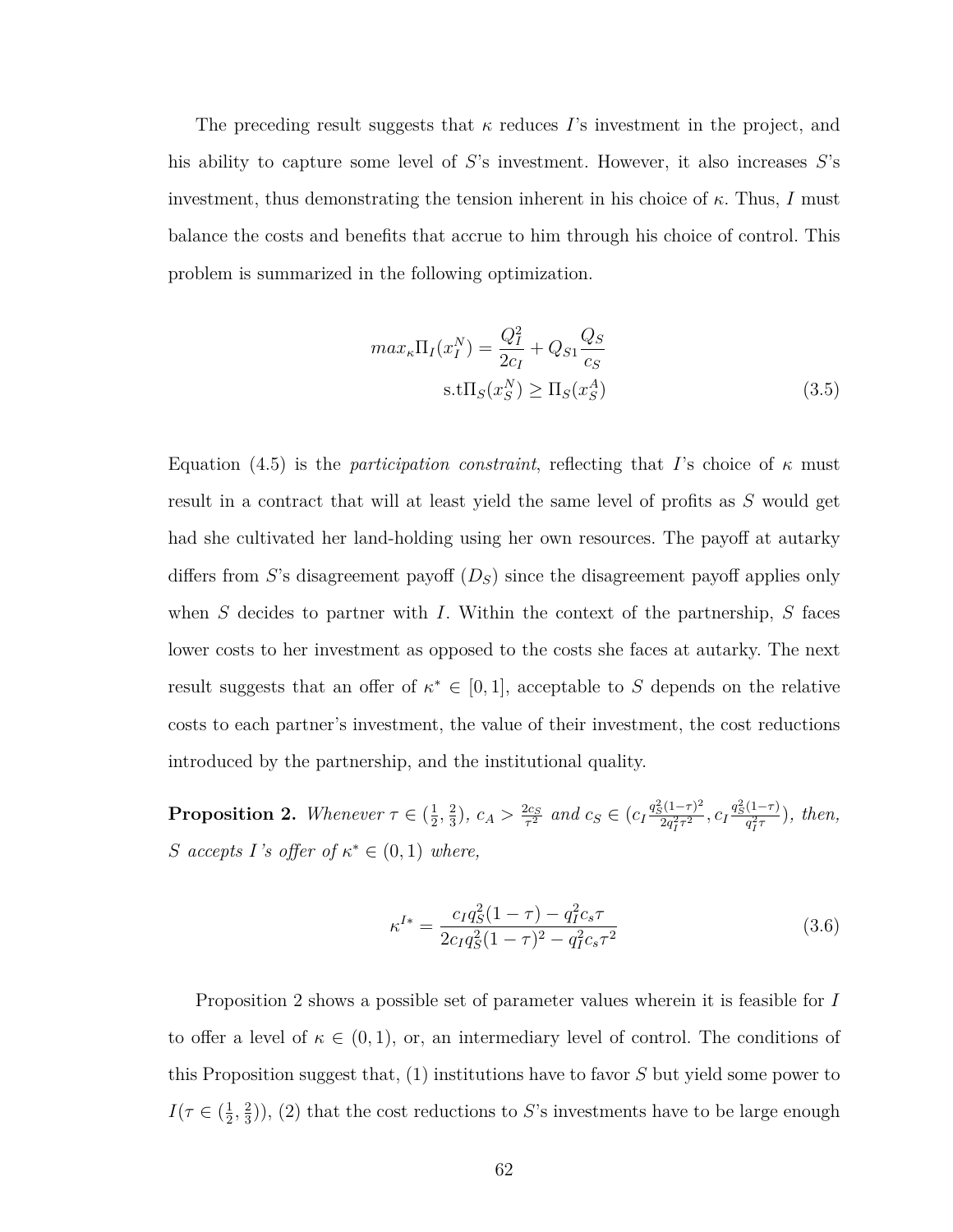$\left(c_A > \frac{2c_S}{\tau^2}\right)$  $\frac{2c_S}{\tau^2}$ , and (3) the cost of *S*'s investment are less than a critical proportion of the costs of *I*'s investment  $(c_S < c_I \frac{q_S^2(1-\tau)}{q_Z^2\tau})$  $\frac{(1-\tau)}{q_T^2 \tau}$ ). Other sets of parameter values may result in intermediary values of  $\kappa^{I*}$ , but this case is of interest since it ensures that, the resulting level of  $\kappa^{I*}$  maximizes *I*'s profits, and that *S*'s participation constraint does not bind. further, this case is also of interest since it ensures that *S*'s profits are concave in  $\kappa$ <sup>[7](#page-74-0)</sup>

#### **3.3.1 Investor's Case: Institutional Quality and Control**

Intuitively, we expect that the quality of institutions would affect the levels of control for *S*. The greater the bargaining power of *S*, the more she is able to demand a better level of remuneration within the context of a partnership with *I*. However, *I*'s offer of  $\kappa$  needs to ensure that he is entering a profitable partnership. If institutions favor *S*, *I* may use  $\kappa$  to increase his bargaining position, thus ensuring a favorable return. Further, recall that the partnership lowers the costs of *S*'s investments. Thus, *S* might be willing to concede ownership of her land if the cost reductions make entering the partnership a more palatable alternative.

One can see the ambiguous effect of *τ* on *I*'s decision in the profit function of *I*. Just as the profit equations suggest a tension in *I*'s choice of  $\kappa$ , there is also a tension in how the institutional quality affects *I*'s profits. On the one hand, a higher level of *τ* reduces *I*'s share of the total surplus. However, it also raises *S*'s incentive to invest, thus, increasing  $I$ 's payoffs<sup>[8](#page-74-1)</sup>. Equation  $(3.6)$  shows reflects this since there is a non-linear relationship between *I*'s offer of  $\kappa^*$ , and *S*'s level of bargaining power  $\tau$ . In this section, I explore the relationship between institutional quality and the chosen levels of control.

<span id="page-74-1"></span> $\frac{8}{d\sigma} \frac{dQ_S}{d\tau} = q_S(1 - \kappa) > 0, \frac{dQ_I}{d\tau} = -\kappa \tau < 0, \frac{dQ_{S1}}{d\tau} = -q_S(1 - \kappa) < 0$ 

<span id="page-74-0"></span><sup>7</sup>See Appendix of Proofs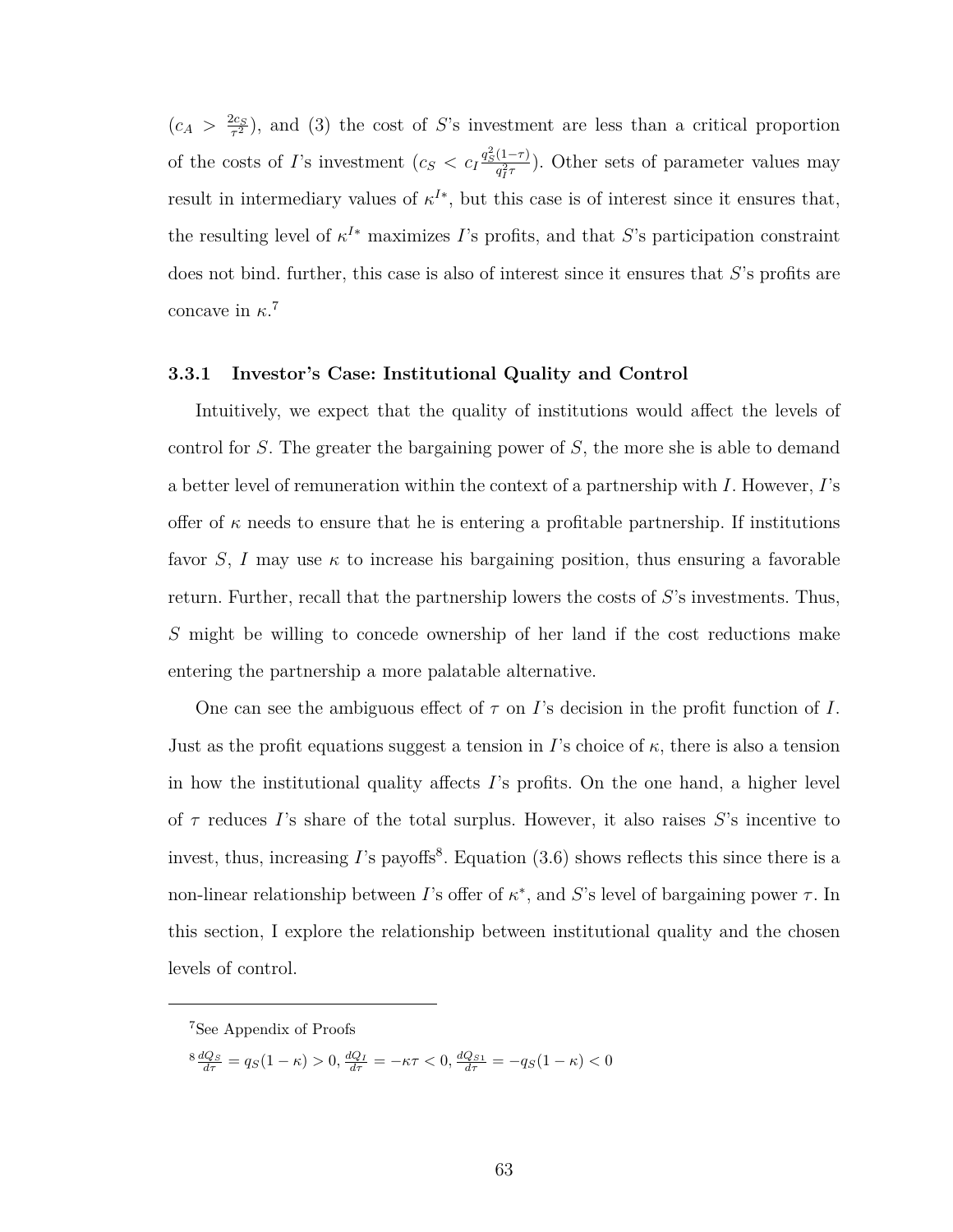The level of  $\kappa^{I*}$  given by Proposition [2](#page-73-0) yields a degree of control that is acceptable to *S*, and is the result of a *I*'s profit maximization. The following result suggests that, indeed, an increasing level of  $\tau$ , within these parameter values reduces *I*'s offer of  $\kappa^{I*}$ .

**Corollary 4.** *Whenever*  $\tau \in \left(\frac{1}{2}\right)$  $\frac{1}{2}$ ,  $\frac{2}{3}$  $\left(\frac{2}{3}\right)$ *, and c<sub>S</sub>* < c<sub>I</sub> $\frac{q_S^2(1-\tau)^2}{2q_f^2\tau^2}$  $\frac{f_2(1-\tau)}{2q_I^2 \tau^2}$ , then

$$
\frac{d\kappa^{I*}}{d\tau}<0
$$

Under the parameter values that allow  $I$  to offer  $\kappa^*$ , there are three factors that favor *S*. The first of these is that the institutions are favorable to *S*, and thus, allow her to bargain for a better division of the surplus. Secondly, *S* also gets a large enough reduction in costs to justify entering a partnership with *I*. Finaly, the cost of *S*'s investments are below a critical proportion of *I*'s costs. Under these parameter values, then, *I* uses  $\kappa$  to enhance his bargaining position, and thus, raise his resulting profits.

It is also of interest to examine the case where institutions do not favor *S at all*, or  $\tau = 0$ . Intuitively, under such conditions, *I* can take advantage of his bargaining power to wrest control over the asset of *S*. However, recall once again that *I* benefits from *S*'s investment. If  $\tau = 0$  and  $\kappa = 0$ , *S* has no incentive to invest in the partnership. Further, if *S* has no bargaining power, she may decide to forego the partnership if the payoffs cannot at least match the levels of profit that she could obtain with her own resources. The following result suggests that *I* will offer an equal level of control in the case that *S* has no bargaining power.

#### <span id="page-75-0"></span>**Proposition 3.** When  $\tau = 0$ , *I* chooses  $\kappa^{I0} = \frac{1}{2}$  $\frac{1}{2}$ *, which S accepts*

Proposition [3](#page-75-0) suggests that *I*'s incentive to wrest control over *S*'s land-holding is muted by his interest in ensuring that *S* invests in the partnership. In order to get *S* to do so, *I* uses  $\kappa$  to induce *S* to invest in the partnership.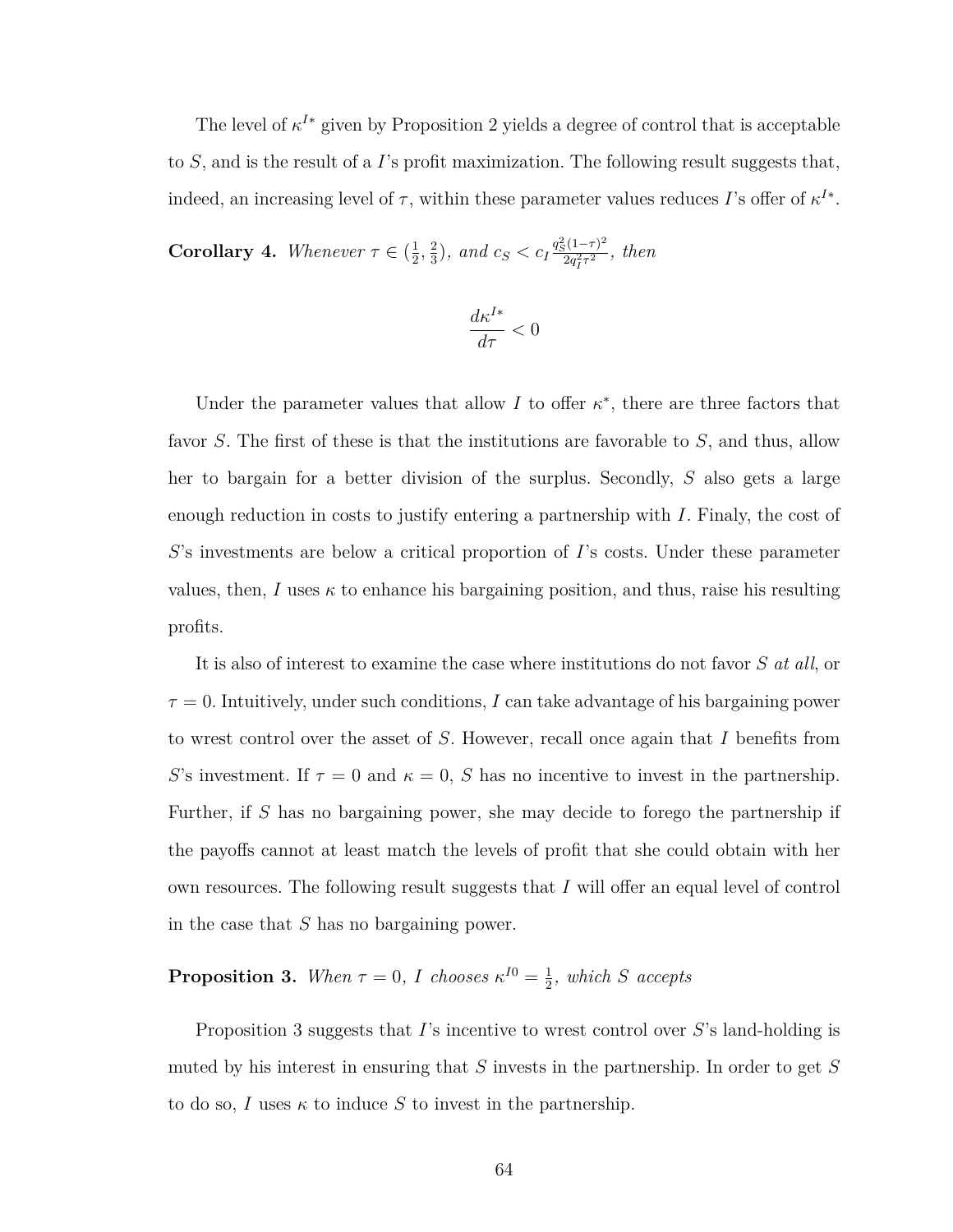So far, the results obtained show that the relationship between *S*'s bargaining power and *I*'s offers of control are ambiguous. On the one hand, when institutions favor *S*, and when *S*'s costs are lower in the partnership, *I* uses  $\kappa$  to extract a higher level of profits from the partnership. However, when institutions are completely in favor of *I*, he offers a level of  $\kappa$  that gives equal control over *S*'s landholding so that *S* has an incentive to invest. The ambiguity of this relationship is evident in the following results on an institutional environment that gives *S* all the bargaining power. The first of these suggest that even in the case where *S* has all the bargaining power, *I* may wrest complete control over *S*'s landholding contingent on the cost reductions introduced in the partnership.

## **Proposition 4.** When  $\tau = 1$  and  $c_A \geq 2c_S$ , *S* will accept an offer of  $\kappa^{I1} = 0$ .

The reason for this result is that when the institutional environment is in completely in favor of *S*, *I*'s profits are decreasing. Thus, *I* would prefer to wrest complete control over land so as to ensure higher levels of profit. Moreover, *S* already benefits from the cost reductions introduced by the partnership with *I*. Thus, she may be willing to forego control over her landholding, since the cost reductions make a partnership without control over land more viable than cultivating her holding on her own.

When the cost reductions introduced by the partnership are small, however, *I* needs to offer a level of control to *S* so that *S* can capture additional gains of the surplus. This is because an offer of  $\kappa = 0$  would not be lucrative from *S*'s point-ofview, and thus, would push her to reject *I*'s offer of *κ*. This intuition is summarized in the following result:

**Proposition 5.** When  $\tau = 1$  and  $c_A \in \left[c_S\left(\frac{8qs}{(4qs+cr)}\right)\right]$  $\sqrt{(4q_S+c_S^2q_I^2)}$  $\left( \frac{1}{2} c_S \right)$ , *S* will accept *I*'s offer *of*  $\sqrt{ }$ s 2 2 ).

$$
\kappa^{I1*} = \frac{1}{2} \left( 1 - \frac{1}{c_S q_I} \sqrt{\frac{2c_A c_S^2 q_I^2 - 8q_S(2c_S - c_A)}{2c_A}} \right)
$$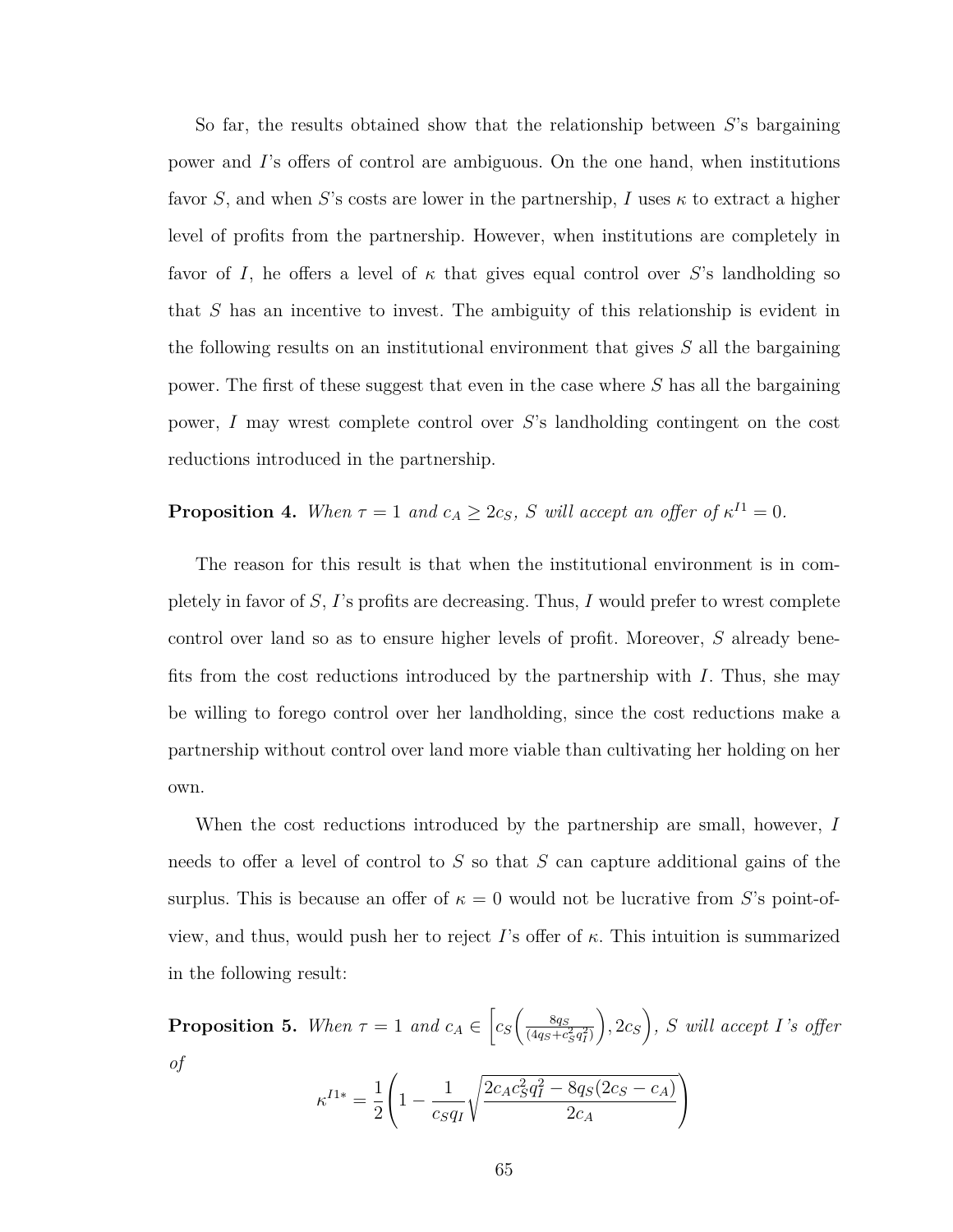*.* where  $\kappa^{I1*} \in (0,1)$ *.* 

This result suggests that if the cost reductions introduced by the partnership are small, *I* will have to offer some level of control to *S* that makes the partnership more lucrative. This level of control, however would be in favor of *I*, since *I* has to enhance his bargaining position to make the partnership lucrative.

The results from this section show that the relationship between the control over land and bargaining power is not straight-forward. *I* can use offers of  $\kappa$  to enhance his bargaining position, and induce *S* to invest in the partnership. This creates a condition in which *I* tries to wrest control over *S*'s landholding if the institutional environment favors *S* in terms of bargaining power. The ability of *I* to wrest control over *S*'s landholding, however, is limited by the cost reductions that the partnership introduces. If these cost reductions are small, *I*'s ability to wrest control over *S*'s holdings are limited to intermediary values of *κ*.

### **3.4 The Smallholder's Offer of Control**

*S* has an interest in entering a partnership with *I* for two reasons. First, a partnership with *I* brings cost reductions that would enhance her ability to invest in cultivation. Secondly, *S* may benefit from gaining some of the surplus coming from *I*'s investments. In general however, Corllary [10](#page-102-0) and equation [\(3.3\)](#page-72-0) taken together suggest that *S* faces the same tension in conceding levels of control over her landholdings. On the one hand, conceding some control to *I* gives *I* an incentive to invest in the partnership. However, ceding control to *I* may result in lowering *S*'s capacity to capture these gains.

If *S* is able to make a unilateral offer of  $\kappa$ , she will solve the following problem: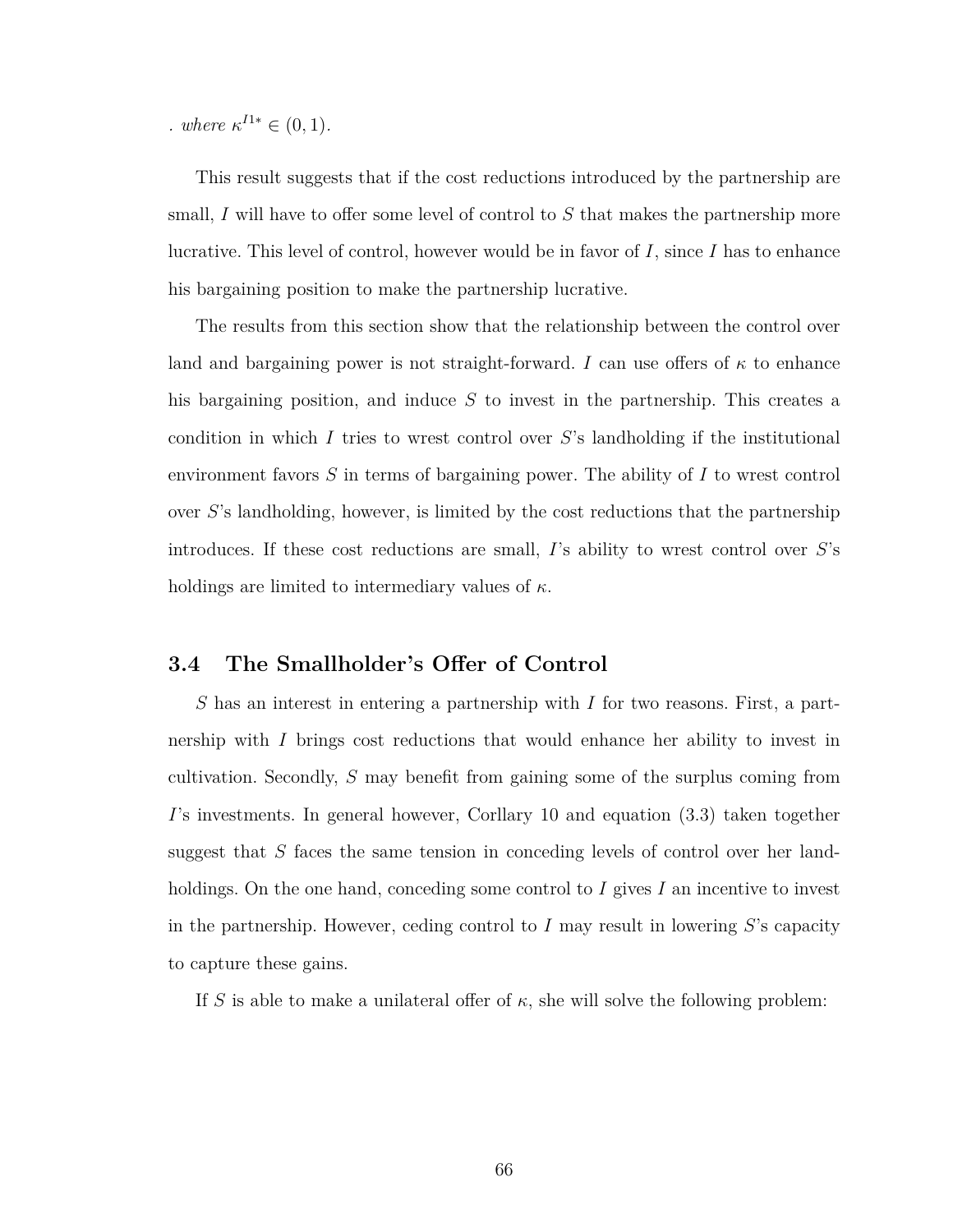<span id="page-78-0"></span>
$$
max_{\kappa} \Pi_S(x_S^N) = \frac{Q_S^2}{2c_S} + Q_{I1} \frac{Q_I}{c_S}
$$
  
s.t  $\Pi_S(x_S^N) \ge \Pi_S(x_S^A)$  (3.7)

$$
and \Pi_I(x_I^N) \ge 0 \tag{3.8}
$$

Equation [\(4.7\)](#page-102-1) is *S*'s participation constraint which insures that *S*'s choice of *κ* ensures that her payoff from the partnership will at least be as good as her payoff from cultivating her holding on her own. Equation [\(3.8\)](#page-78-0) is *I*'s participation constraint which will ensure that *S*'s offer of  $\kappa$  will result in a payoff that is at least zero, which *I* would get if he does not enter the partnership.

In general, *S*'s ability to make an offer of  $\kappa$  depends on the exogenous parameter values of costs and institutional quality. The following result suggests that when the level of institutional quality and costs preclude *I* from making a feasible offer of *κ*, *S* can make an offer of *κ*.

<span id="page-78-1"></span>**Proposition 6.** *When*  $\tau > \frac{3}{4}$ ,  $c_A > \frac{2c_S}{\tau^2}$  $\frac{2c_S}{\tau^2}$ , and  $c_S \in \left(c_I \frac{q_S^2 (1-\tau)^2}{q_I^2 \tau^2}\right)$  $q_I^{2\tau^2}$ ,  $c_I \frac{q_S^2(1-\tau)}{3q_I^2\tau}$  $3q_I^2 \tau$  $\left\{ \right.$ *then, I* will *accept an offer of*  $\kappa^{S*}$  *made by S where*  $\kappa^{S*} \in (0,1)$ *, and* 

$$
\kappa^{S*} = \frac{-2(c_I q_S^2 (1 - \tau) + c_S q_I^2 \tau)}{c_I q_S^2 (1 - \tau)^2 - 2c_S q_I^2 \tau^2}
$$
\n(3.9)

Proposition [6](#page-78-1) gives a level of  $\kappa$  that  $S$  can offer under the following conditions: (1) both *S* and *I*'s payoffs are convex in  $\kappa$ , thus, *S* would be optimizing. (2) The participation of constraint of  $I$  is not binding under these conditions<sup>[9](#page-78-2)</sup>. (3) The required range of  $\tau$  is outside the range where *I* can make a feasible offer of  $\kappa$  under similar conditions. This shows that within a range of parameter values, *S* can initiate a partnership when *I* is unable to do so. As with the case of *I*, the range of parameter values limit *S*'s ability to initiate a partnership by offering levels of control over her

<span id="page-78-2"></span><sup>&</sup>lt;sup>9</sup>See Appendix of Proofs.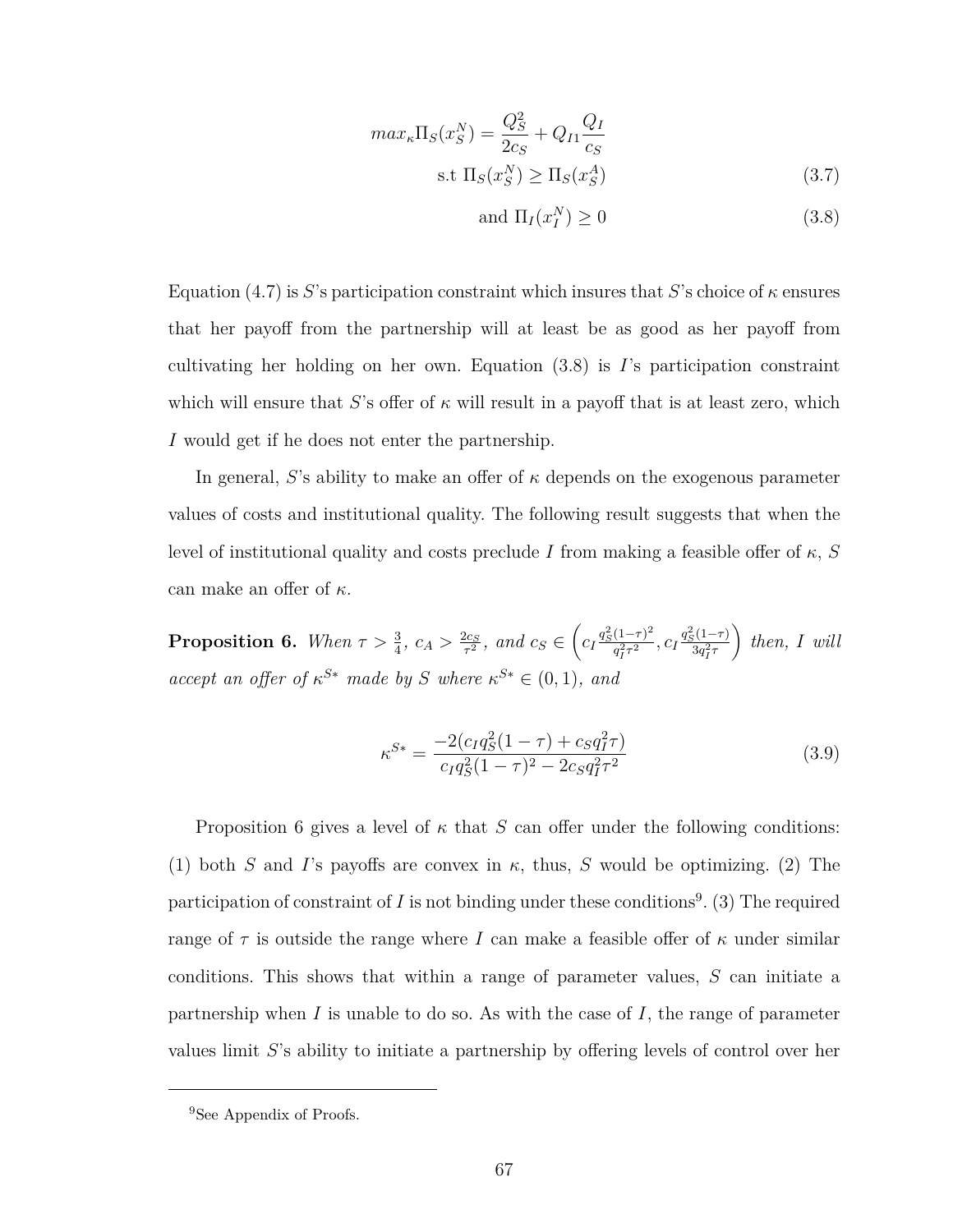holdings. The institutions that govern the share of profits plays an important limiting role, and we can examine its relationship to *S*'s offers of control.

#### **3.4.1 Smallholder Case: Institutional quality and control**

As we have seen in the results concerning *I*'s offer of  $\kappa$ , it does not immediately follow that *S* will get a favorable level of control when the institutional quality governing the partnership favors *S*. The same holds true for *S* when she has the opportunity to make an offer of *κ*.

**Corollary 5.** *Whenever When*  $\tau > \frac{3}{4}$ *, and*  $c_S \in \left(c_I \frac{q_S^2 (1-\tau)^2}{q_I^2 \tau^2}\right)$  $q_I^{2} \tau^2$ ,  $c_I \frac{q_S^2 (1 - \tau)}{3 q_I^2 \tau}$  $3q_I^2 \tau$ *,*

$$
\frac{d\kappa^{S*}}{d\tau}<0
$$

The reason for this result is that under the conditions required by Proposition [6,](#page-78-1) the institutional quality already favors *S*. Thus, in order to get *I* to enter a partnership, it is necessary for *S* to cede a certain level of control over her holdings to *I*. By doing so, *S* gains from the reductions of costs in cultivation and from capturing some of *I*'s investments. Outside the levels of *τ* and costs given in Proposition [6,](#page-78-1) it is possible that offers of  $\kappa$  may rise with  $\tau$ .

Similar to the case wher *I* can make unilateral offers of  $\kappa$ , low levels of  $\tau$  do not necessarily imply low levels of  $\kappa$ . Examining the situation where  $\tau = 0$  shows that when *S* has the power to make unilateral offers of control, she has will not cede any control to *I*:

**Proposition 7.** *Whenever*  $\tau = 0$ *, S offers*  $\kappa^{S0} = 1$ *.* 

This result says that if the institutions governing the share of profits from the partnership give *S* no power, *S* will not cede any control to *I*, given the opportunity to make unilateral offers of  $\kappa$ . This is because if  $\tau = 0$ , the gains from cost reductions disappear, and *S*'s gains from the partnership come only through being able to capture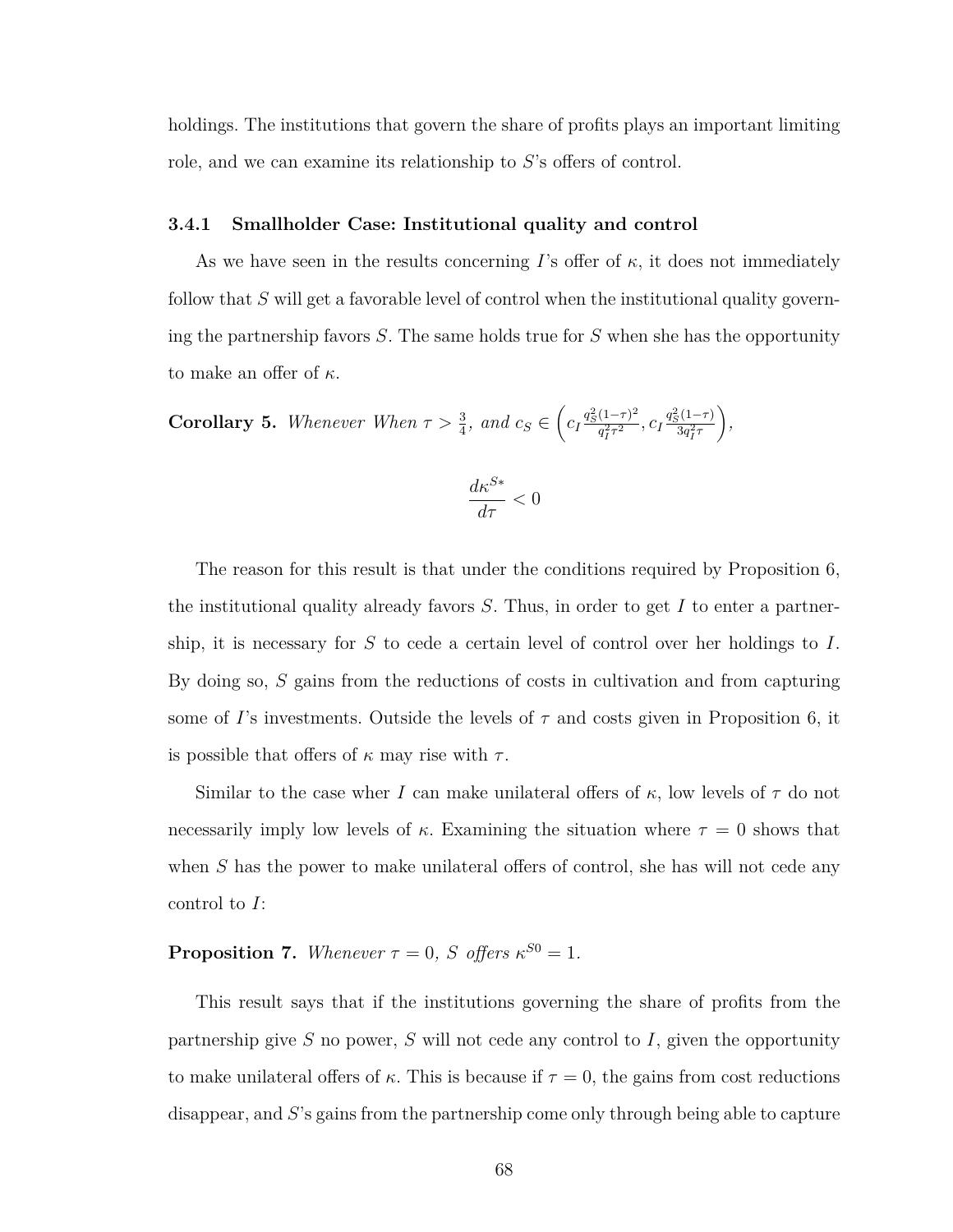some of the surplus from *I*'s and her own investment. Thus, she does not cede control since control over her holdings will increase her disagreement payoff *vis-a-vis I*.

The opposite of this case is when the institutions governing the share of profits within the partnership sre completely in favor of *S*. In this case, *S* woud be able to capture all the surplus from the partnership above *I*'s and her own disagreement payoffs. If so, *I* may not have an incentive to invest, unless given a sufficient level of control. The following result confirms this intuition:

**Proposition 8.** Whenever  $\tau = 1$ , *S* will offer  $\kappa^{S1} = \frac{1}{2}$  $\frac{1}{2}$ *, whenever*  $\frac{(c_A - 2c_S)}{2c_Sc_A} > 0$  *or if*  $c_A \geq \frac{4c_Sq_S^2}{(3c_S^2q_I^2-2q_S^2)}$ *. Otherwise, S will not make an offer.* 

Thus, *S* will cede equal control over her holdings in order to get *I* to agree to a partnership. In this case, the benefits to *S* would come through both cost reductions, and a share of the total surplus. However, this offer is contingent on whether or not the cost reductions introduced by a partnership are large enough. Otherwise, it may not be feasible for *S* to enter into a partnership with *I*.

When either player is able to make unilateral offers of control, they face the task of having to balance giving incentives so that their prospective partners agree to jointly cultivate, and wresting control in order to wrest a greater level of payoffs. These two objectives may mean that either offers a level of  $\kappa$  to compensate for unfavorable institutional qualities, and cost constraints. The preceding results suggest that it is not always the case that favorable institutions imply greater control. Further, the ability to make unilateral offers may imply more advantageous outcomes for one partner, *vis-a-vis the other*. How we can judge these outcomes is the subject of the next section.

### **3.5 Comparison of Levels of Control**

There are three reasons why either player would cede or wrest a certain level of control over the landholding of *S*. For both players, offering a level of control in-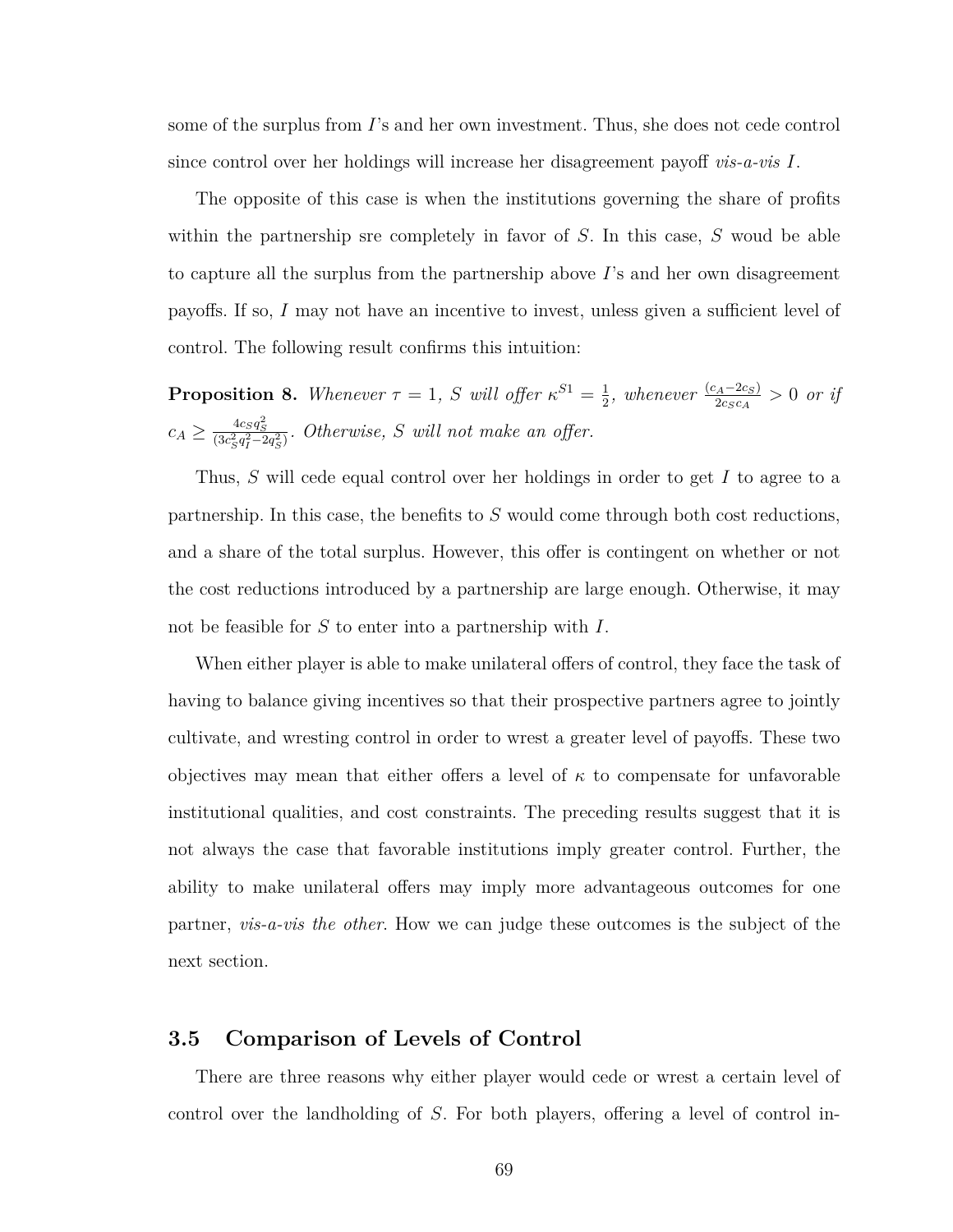centivizes the other player to invest in cultivation. For *I*, offering a level of control also allows him to gain access to the holding of *S*, from which he could derive profits. *S* on the other hand, can cede some level of control in order to take advantage of cost reductions that the partnership brings. Finally, ceding control to a partner may overcome constraints brought about by the institutional characteristics defined by *τ* . Scholars who have written on land acquisition, for instance, have made claims of *adverse incorporation* based on a loss of control (e.g. [De la Cruz, 2012;](#page-128-0) [Wilson,](#page-131-0) [1986\)](#page-131-0). Losing control over land may mean losing a food source, a community, or a home. In this framework, control is mainly a bargaining chip: the player who has more control over land has a better bargaining position. The results in this paper preclude these possibilities since offers of  $\kappa$  have to satisfy each players' participation constraint. However, if control is an important dimension by which to assess contractual arrangements, we can make this comparison by comparing (1) the resulting levels of control, and (2) the resulting levels of payoffs. In this section, I will limit the comparisons only for the cases that  $\tau = 1$ , and  $\tau = 0$ . This is because the levels of  $\kappa$ found in Propositions [\(2\)](#page-73-0), and [\(6\)](#page-78-1) are possible under different levels of  $\tau$ . However, by comparing offers of  $\kappa$  under  $\tau = 1$ , and  $\tau = 0$ , the institutional environment that governs the share of profits is fixed, and thus, we can understand how each player fares under a partnership based on which player is in a position to make an offer of *κ*.

<span id="page-81-0"></span>**Corollary 6.** *In the cases where*  $\tau = 0$ *, and*  $\tau = 1$ *, S*<sup>*'s*</sup> *levels of control are always better for S when S is in a position to make an offer.*

The preceding result suggests that if, indeed, there is an interest in maintaining *S*'s control over her holding, then she must be able to make unilateral offers of  $\kappa$ , and this should not be left to *I*. However, the ability of *S* to ensure that she has full control over her land is conditional on a restricted set of parameter values, especially within the context of a contract with *I*. Otherwise, no contracts will take place, or, *I*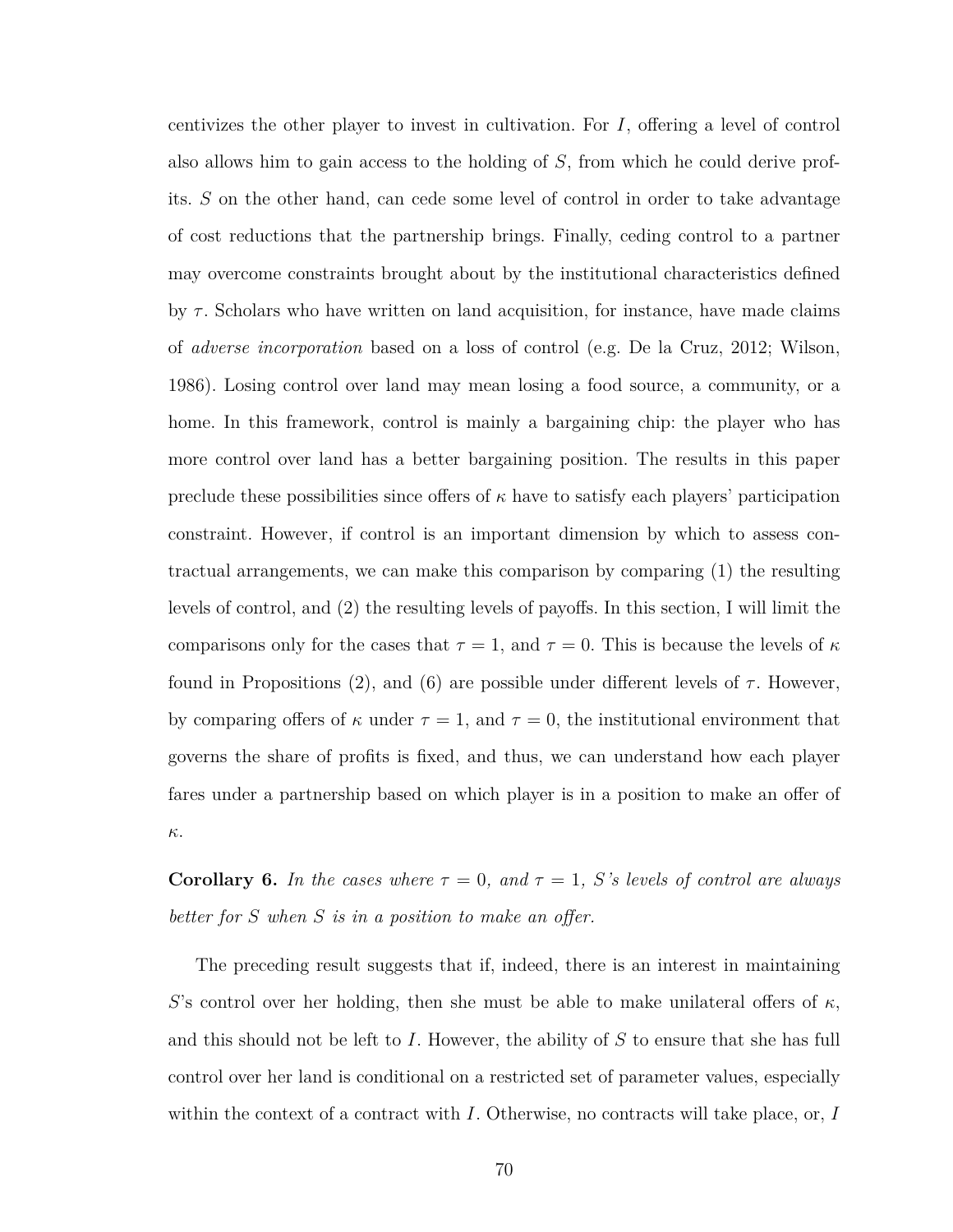will be able to wrest control of *S*'s holdings if he is in a position to make unilateral offers.

Arguably, however, the importance of maintaining control over land is secondary to ensuring that the partnership generates gains for both *S* ad *I*. The results of this paper preclude any possibility that offers of *κ* generate payoffs where either player is worse-off as a result of entering a partnership. All of the results suggest that offers of  $\kappa$  at least satisfy a participation constraint. However, comparing the resulting payoffs in the extreme cases of  $\tau = 0$  or  $\tau = 1$  gives a partial answer to the question: if the institutions that govern bargaining *within* the contract are completely in favor of one partner, does the ability to make a unilateral payoff yield advantages? The following result yields an answer:

#### <span id="page-82-0"></span>**Corollary 7.** *Comparing the resulting payoffs, we obtain that*

- *1. Whenever*  $\tau = 1$ , *S is indifferent as to whether she or I can make unilateral offers of kappa. However, I can always do better when he is able to make a unilateral offer of κ.*
- 2. When  $\tau = 0$ , entering a partnership is always better for both. However, S's *payoffs are higher when she can make a unilateral offer of κ, and I's payoffs are higher when he is able to make unilateral a unilateral offer of κ.*

Corollaries [7](#page-82-0) and [6](#page-81-0) suggest that if ensuring that *S* maintains some control over her holdings is of paramount concern, then, she should always be given the ability to make unilateral offers of *κ*. However, having this ability does not guarantee that the partnership will make either player better off. In fact, under certain conditions, *S* does no better under a partnership than she would had she cultivated her holdings on her own. Thus, ensuring that *S* maintains control over her holdings does not imply that she is made better off in doing so in terms of the level of payoffs she can achieve.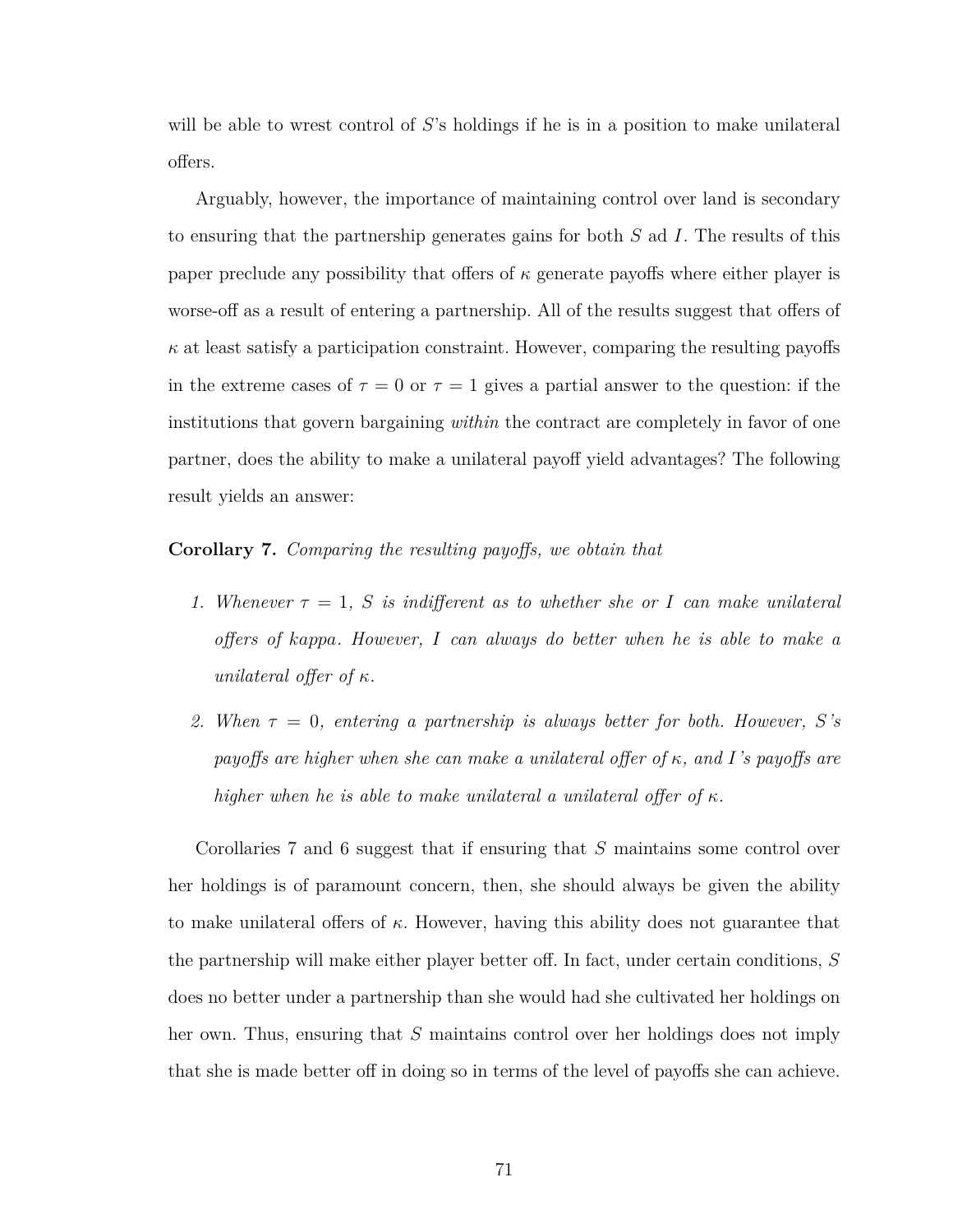Alternatively, a standard way of comparing outcomes is to use a utilitarian social welfare function. That is, we compare the total utility of the *S* and *I* under the different arrangements using:

<span id="page-83-0"></span>
$$
\Sigma = \Pi_S(x_S^N)|_{\kappa = \kappa^{ij}} + \Pi_I(x_I^N)|_{\kappa = \kappa^{ij}} \tag{3.10}
$$

where  $i \in \{S, I\}, j \in \{0, 1\}$ . Equation [\(3.10\)](#page-83-0) yields a normative criteria: does giving player *I* or *S* the ability to make unilateral offers of *κ* enhance total payoffs? The *firstbest case* where *S* and *I* can observe their partner's investments, gives the greatest level of total payoffs. However, under the condition that neither partner can observe the other's investments, the resulting outcomes in investment would be less than the first-best. The utilitarian rule yields a way of assessing who should get the ability to make unilateral offers of control based on the payoffs which resulting from the levels of investment from the partnership. The following suggests that the answer is conditional on *τ* .

**Proposition 9.** *Under the utilitarian choice rule, when*  $\tau = 1$ ,  $\Sigma$  *is greater when I has is able to make unilateral offers of*  $\kappa$ *. When*  $\tau = 0$ ,  $\Sigma$  *is greater when S is able to make unilateral offers of κ.*

The utilitarian criteria suggests that whenever the institutions which govern the share of surplus from the partnership give no power to *S*, then total utility is maximized when *S* has the power to make unilateral offers of  $\kappa$ . When the institutions give all the power to *S*, total utility is maximized when *I* can unilaterally make offers of *κ*. However, we should note that under the latter, *S*'s gains from the partnership, at best, come only through the cost reductions that the partnership brings. Otherwise, *S* is no better off under a partnership.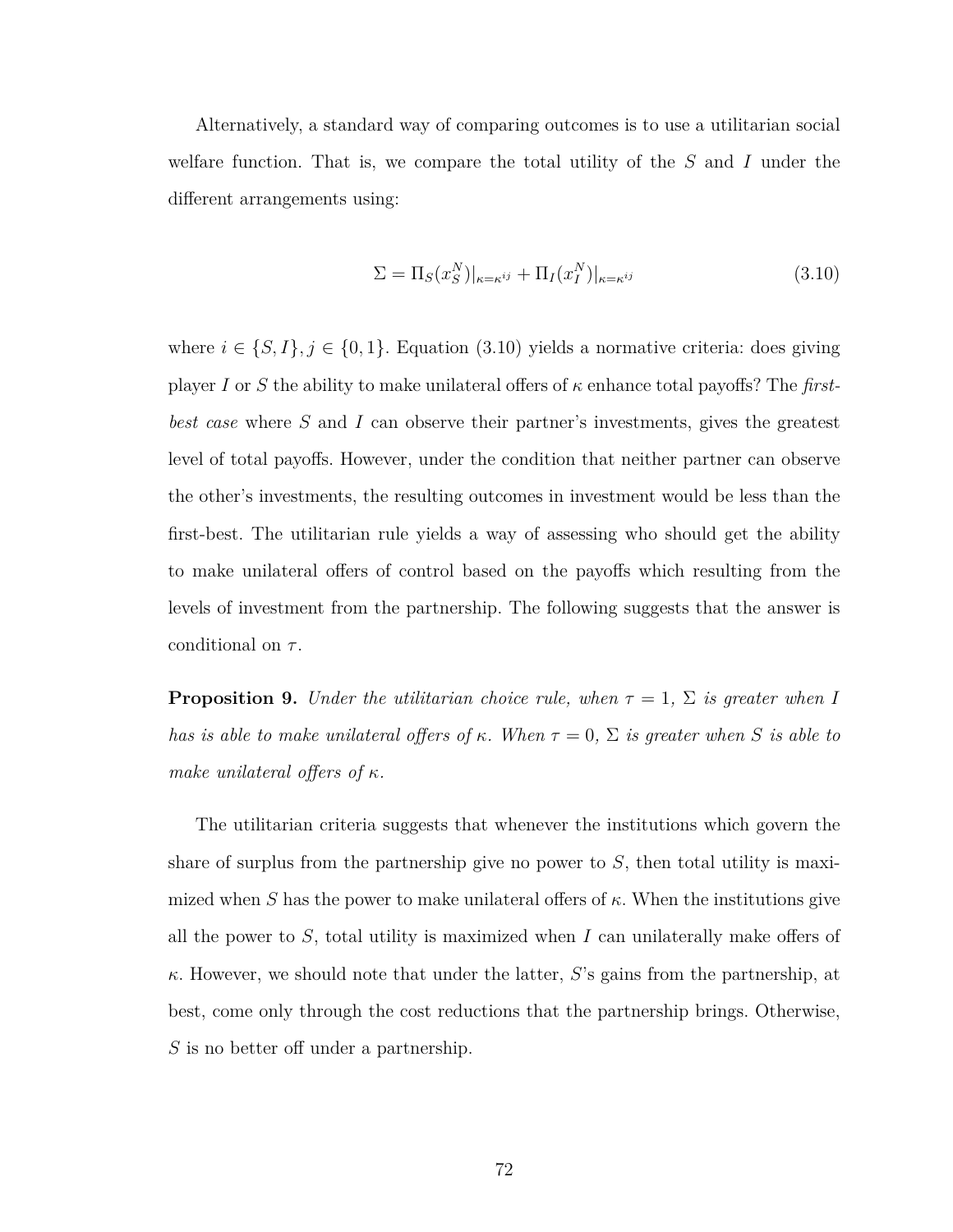### **3.6 Conclusions and Discussion**

This paper models the choice of ownership structure as a degree of control over land- the asset without which no cultivation can occur. Past models of ownership structure or control have modeled this choice in discrete terms: separately treating complete ownership of one party over a firm or the assets involved in production. My main innovation is that I have made this choice a matter of degree using the parameter  $\kappa \in [0,1]$ . This degree of control mirrors recent literature in institutional economics and legal studies which argue that property rights are a set of abilities over an asset. Thus, the degree of control (or *possession*) that a person has over an asset such as land, within the context of a partnership, depends on what abilities in the set of property rights an agent yields. This continuous framework is a departure from previous models of firm integration that treat ownership structures as discrete types.

I examined how the level of control is determined through unilateral offers made by an investor to a landowner. When this is the case, the institutional environment favors the investorin the sense that his offer is final. Thus, the investor may have all the bargaining power in determining levels of *κ*, even if he may have no bargaining power once the contract is in place. I show that the degree of control depends on the costs to each partner of investing in cultivation and the distribution of relative bargaining power implied by the institutional environment that govern the partnership. The model's results suggest that institutional factors, interpreted as the distribution of bargaining power, are not sufficient to ensure that landowners can maintain control over their holdings. In fact, an institutional environment which completely favors *S* may result in *S* losing control over her holdings if the costs of cultivation to *S* are so high so as to make the cost reductions introduced in the partnership a lucrative proposition. This suggests that policy-makers should be mindful of both economic factors such as the costs to cultivation, and institutional factors in ensuring that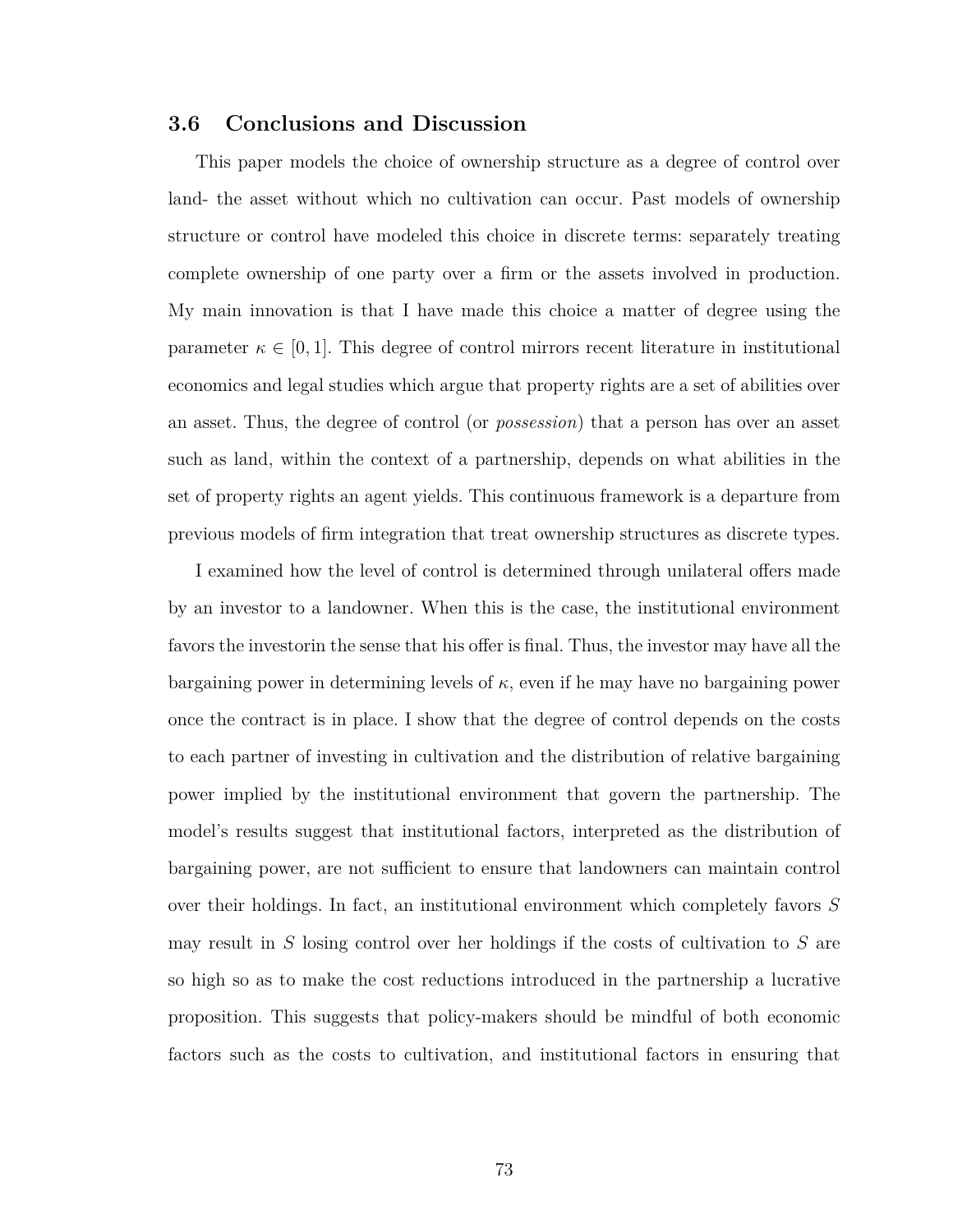smallholders that contract with investors are able to maintain a degree of control over their holdings.

Similar results hold for the case where *S* is able to make unilateral offers of  $\kappa$ with two significant differences. First, under some restricted levels of cost, *S* would be able to offer a level of  $\kappa$  when  $\tau$  is too large for *I* to do so. Further, when *S* has the power to make unilateral offers of  $\kappa$ , she always maintains some degree of control over her holding. This implies that policy advocates who assert that *S* should always maintain control over her holdings should make interventions that allow *S* to make unilateral offers of  $\kappa$ . However, this may not enhance the payoffs to *S*, and may not be *Pareto-preferred* under situations where the institutions governing the partnership favor *S*.

These results, however, should not be taken to mean that institutions governing partnerships should be in favor of investors rather than smallholders. Being able to ensure that smallholders maintain some degree of control over their holdings is a matter of finding the right balance of costs to investments, bargaining power, and given these factors assigning the rights to make offers of control. Indeed, we can think of the right to make offers of *κ* as a type of *event power*- being able to affect the bargaining position of one's partner  $(Bartlett, 2006)^{10}$  $(Bartlett, 2006)^{10}$  $(Bartlett, 2006)^{10}$  $(Bartlett, 2006)^{10}$ . As the results suggest, the assignment of power is ambiguous, and depend on the exogenous parameter values.

The current paper has limitations that I wish to address in later work. The first of these is that the investments modeled in this paper are specific to each partner, and thus, cannot be captured by either in case of a disagreement in bargaining. Often, however, cultivation involves investments in *physical capital* which stays on the landholding of *S*, and thus enhances the bargaining position or threat payoffs

<span id="page-85-0"></span><sup>&</sup>lt;sup>10</sup>Perhaps, another interpretation would be that *S* offers  $\kappa$ , and thus, giving *I* a degree of *granted event power*- the ability to make a certain set of significant decisions in the future that may affect the payoffs to *S* in the future.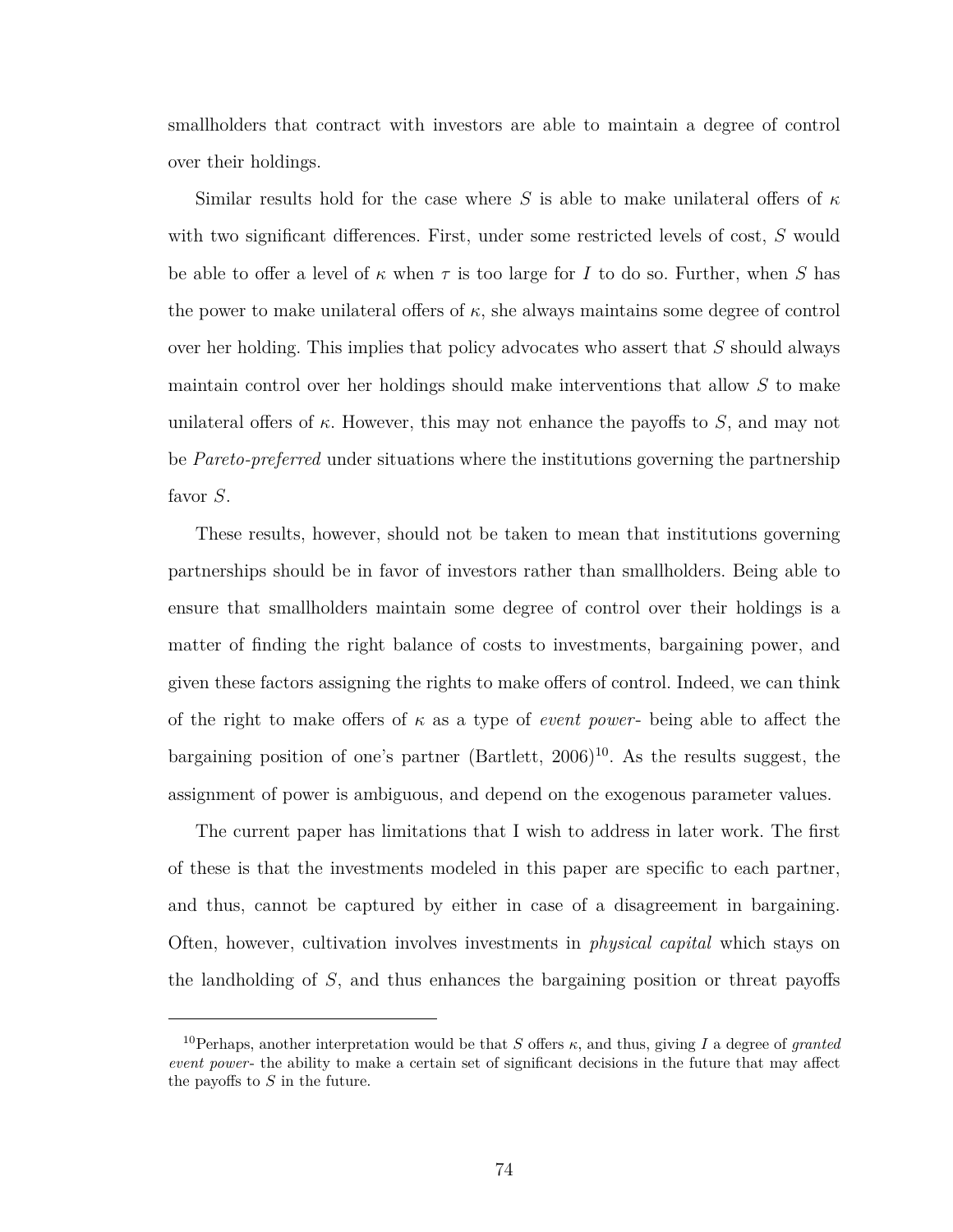of each partner. A model accounting for both physical capital, and capital that is unobservable to each player would then be a natural next step in treating the problem of partnerships in cultivation.

A second limitation of the model is that it does not account for situations wherein state-actors may be part of the bargaining process. In the current paper, there are two instruments that can be used to affect the outcomes. The first is assigning the right to make unilateral offers of  $\kappa$  and assigning the distribution of  $\tau$ . Though these partially model the policy framework that the players face in deciding the terms of the partnership, they are exogenously given and do not respond to the decisions of the investor and landowner. Often, however, policy-makers play a role in the outcomes of an agribusiness investment deal. How they may anticipate or respond to the actions of *S* and *I* would certainly be an interesting related problem to treat in the future.

Finally, this paper does not address how *S* and *I* can arrive at equilibrium levels of *κ* through a bilateral bargaining procedure. The present paper treats their offers of *κ* separately, implying that the contract can be defined by *S* or *I* alone, but neither can make countr-offers. Modelling a bilateral bargaining procedure defining levels of control would be another task for the future.<sup>[11](#page-86-0)</sup>

<span id="page-86-0"></span><sup>11</sup>One way such a bilateral process is done is what has been called a *random-offers protocol* (see, e.g. **??**) where one party can make a unilateral offer with some probability  $\alpha$ , while the other can make a unilateral offer with probability  $(1 - \alpha)$ .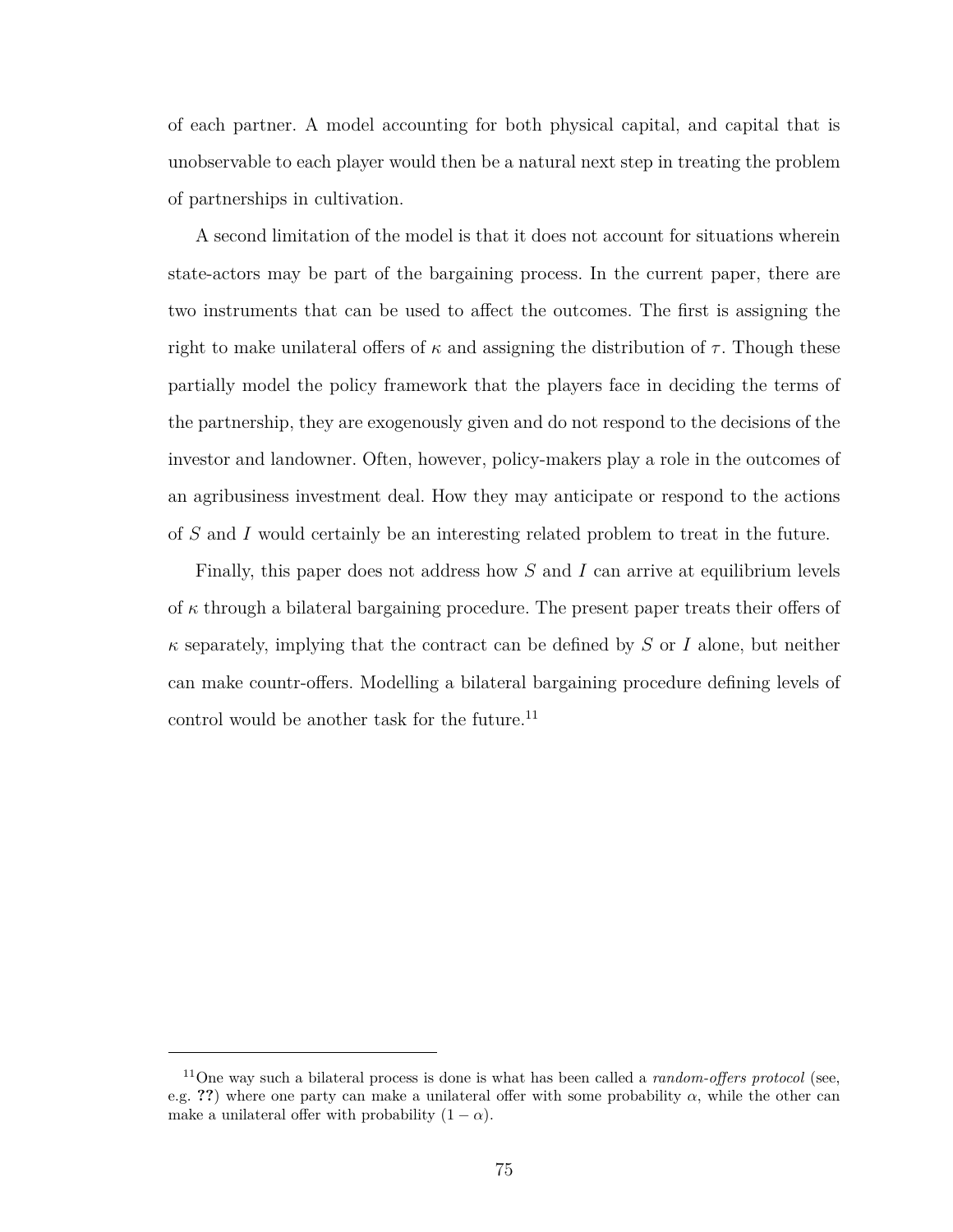### **CHAPTER 4**

# **EXPROPRIATION AND THE LOCATION OF FARMLAND INVESTMENT: A THEORETICAL INVESTIGATION INTO THE LAND RUSH**

### **4.1 Introduction**

Of late, land acquisitions have drawn the attention of scholars (see e.g. [White](#page-131-1) [et al., 2012;](#page-131-1) [Franco et al., 2012\)](#page-128-1), and think tanks (see e.g. [Anseeuw et al., 2012;](#page-126-1) [Colchester et al., 2011\)](#page-127-0). Between 2007 and 2008, a rise in media reports of land acquisitions accompanied a dramatic rise in food prices [\(Anseeuw et al., 2012\)](#page-126-1). While scholars from political science [\(Hall, 2011\)](#page-129-0), and development [\(Adam, 2013\)](#page-126-2) have compiled case studies of land acquisitions, [Deininger](#page-128-2) [\(2011\)](#page-128-2), [Deininger](#page-128-3) [\(2013\)](#page-128-3), and [Arezki](#page-126-3) [et al.](#page-126-3) [\(2013\)](#page-126-3) used data from multiple countries to examine which factors determine the likelihood of a country attracting more agricultural or farmland investments<sup>[1](#page-87-0)</sup>. They find two consistently strong determinants: The *availability of suitable land for cultivation*, and *weak land-governance institutions*, understood as the degree to which a country upholds local land rights. The first of these is intuitive. Suitable land is necessary for the cultivation of crops. The second one however, presents a puzzle. On the one hand, a state that is willing to disregard smallholder rights may more easily coerce land occupants into abandoning their holdings or accepting some form of agribusiness partnership from which they derive little benefit. This would cheapen

<span id="page-87-0"></span><sup>&</sup>lt;sup>1</sup>The authors include other controls such as trade ties, colonial relations, and the yield gap- the difference between current levels of productivity, and productivity given the application of capital and technology. These and institutional factors were tested as determinants of how many agribusiness projects located in a country.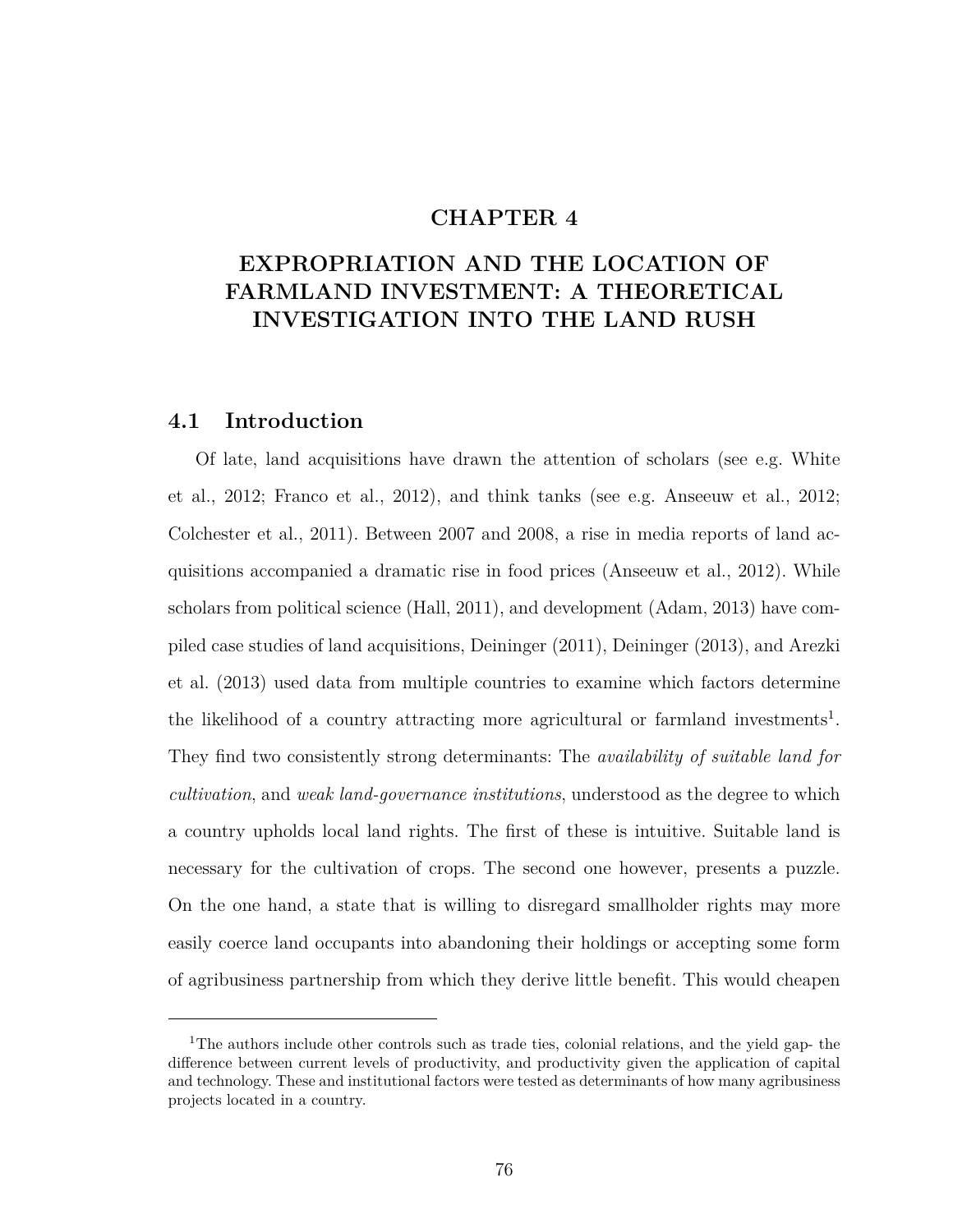the cost for the investor. On the other hand, by taking advantage of these cost reductions, investors might forego benefits from greater security of property rights, as well as greater returns due to more productive public investments, or other advantages associated with stronger land-governance institutions.

This essay is an attempt to understand why this phenomenon emerges from the recent *land rush*, in the context of investment for the cultivation of crops. Given the observation that investors target countries with weak land-governance institutions, what can one learn about the characteristics of the investment projects, and the characteristics of the target countries? Under what conditions do weak land-governance institutions dominate the decision of an investor to locate? This essay provides a possible answer to these questions, focusing on an investor's choice of location based on his interaction with a smallholder. I present a game-theoretic model in which the investor can choose to expropriate a current land occupant should she refuse him access to her holdings. By treating these issues theoretically, I provide reasons and conditions that can help to explain empirically observed trends in recent land acquisitions.

#### **4.1.1 Land Acquisitions and Land Governance**

An investor's decision to locate is often a matter of balancing *centripetal* and *centrifugal* forces [\(Dembour, 2008\)](#page-128-4). Centripetal forces draw investors into a country. Such factors include public goods [\(Pieretti and Zanaj, 2011\)](#page-130-0), agglomeration advantages [\(Haaland and Wooton, 1999;](#page-129-1) [Konrad and Kovenock, 2009\)](#page-130-1), and fiscal incentives such as subsidies [\(Fumagalli, 2003\)](#page-128-5). In land acquisitions, the existence public goods such as roads and ports that ensure the delivery of crops can generate large productivity advantages for the investor. Similarly, an investor may find agglomeration advantages where there are related industries such as the existence of fertilizer suppliers, transport businesses, and processing and milling facilities. While outright subsidies do not necessarily feature in land acquisitions, other modes of government assistance may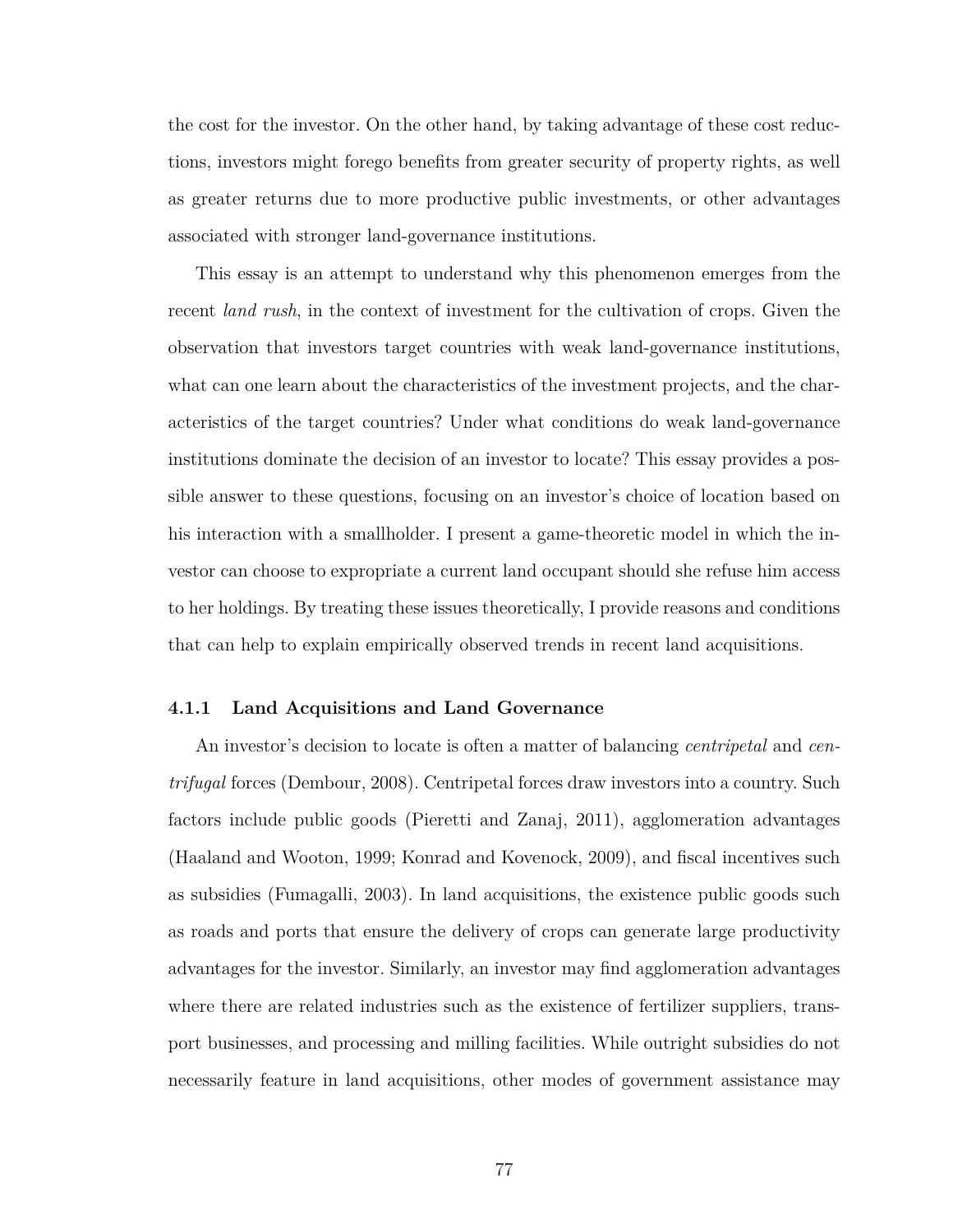be available to investors such as the identification of suitable land, and subsidies to smallholders who allow agribusiness to access their holdings [\(Menguita-Feranil, 2013\)](#page-130-2). Centrifugal forces are forces that deter investors from locating in a country. Among these are taxes [\(Pieretti and Zanaj, 2011;](#page-130-0) [Herger et al., 2014\)](#page-129-2), competitors [\(Bjorvatn](#page-126-4) [and Eckel, 2006\)](#page-126-4), and other costs associated with production such as the strength of bargaining power for labor [\(Davies and Vadlamannati, 2013\)](#page-128-6).

Weak land-governance institutions, understood as the low degree to which local land rights are upheld in a country [\(Arezki et al., 2013\)](#page-126-3), act as a centripetal force when the cost of obtaining use-rights to land refers to more than its nominal market price. An investor may find weak land governance institutions attractive when these make it easier for him to appropriate land cheaply because he can use the threat of expropriation against a smallholder. This cost-reduction generates greater profits for an investor, which may explain his preference for environments with weak land governance[2](#page-89-0) . Indeed, many cases of recent land acquisitions suggest that investors are able to take advantage of weak property rights institutions in obtaining land from small farmers and indigenous communities<sup>[3](#page-89-1)</sup>.

According to the findings of [Anseeuw et al.](#page-126-1) [\(2012\)](#page-126-1), the regions most targeted by land deals are in East Africa and Southeast-Asia. East Africa covers about 30 million hectares worth of land deals, and Southeast Asia covers about 15 million.[4](#page-89-2) Ethiopia alone accounts for about 10% of all the land deals in East Africa, while the Philippines covers about one-third of the land deals in Southeast Asia. These land deals are often directed toward the cultivation of biofuels and cash crops [\(Lavers, 2012;](#page-130-3)

<span id="page-89-0"></span><sup>2</sup>[Glaeser et al.](#page-128-7) [\(2003\)](#page-128-7)[,Sonin](#page-131-2) [\(2003\)](#page-131-2) theorize similar behaviors for wealthy actors who may prefer weak property rights institutions.

<span id="page-89-1"></span><sup>3</sup>Some may point out that weak land governance institutions may signal volatility of returns to investment since investors might also suffer expropriation once they locate in a country. The data, however, does not support this reasoning. Investor protections are not significant determinants of investment location [\(Arezki et al., 2013\)](#page-126-3).

<span id="page-89-2"></span><sup>&</sup>lt;sup>4</sup>The total stock of land deals worldwide is about 149 million hectares.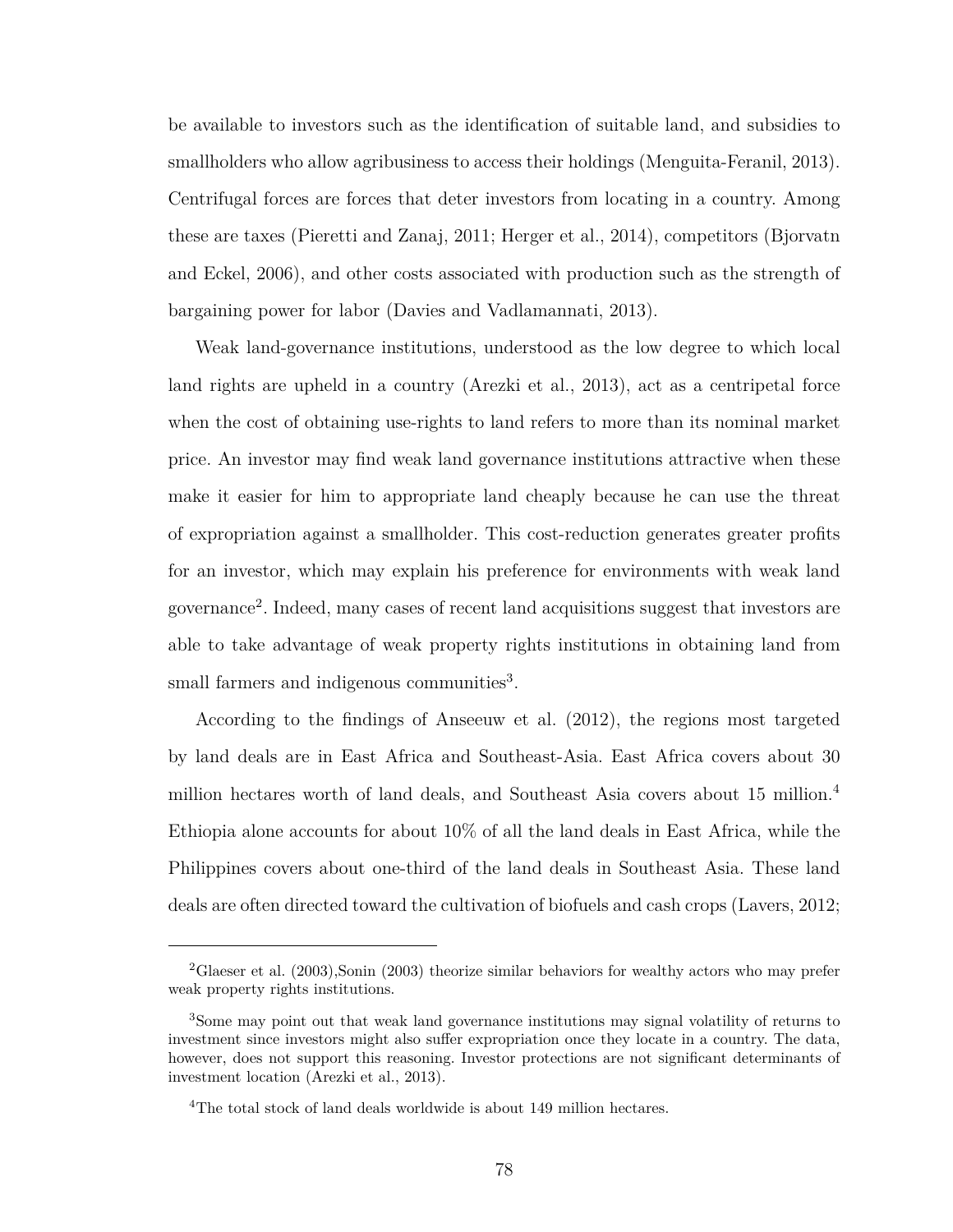[Borras Jr et al., 2010\)](#page-127-1). Rural inhabitants in both countries have had experience with both coercive and consensual land deals leading to *adverse incorporation*, whereby smallholders exchange use-rights to land for little to no compensation, employment, or access to land (see e.g. [Cramb and Curry, 2012;](#page-127-2) [Borras Jr and Franco, 2013\)](#page-127-3).

In the case of Ethiopia, for example, poor systems of titling in certain highland regions create conditions under which groups inhabiting and using land cannot prove their ownership or use-rights. Groups that use communal lands are easily coerced by local governments to consent to lease agreements with investors resulting in the loss of usufruct rights for much of the community [\(Lavers, 2012\)](#page-130-3). In the Philippines, beneficiaries of the country's agrarian reform program are required to pay a supposedly fair price of the land they receive, as computed by the Land Bank of the Philippines. This is much like a mortgage payment, and it is expected that beneficiaries complete these payments after ten years. Missing three years of payments can result in default, after which, the Land Bank can evict the beneficiary. Often, these payments are significantly higher than what cash-strapped, ex-landless laborers can afford. Thus, several beneficiaries in the southern island of Mindanao have consented to deals with oil-palm and cash crop investors [\(Menguita-Feranil, 2013\)](#page-130-2)<sup>[5](#page-90-0)</sup>. Several authors have compiled case studies and reports of similar expropriatory activities happening elsewhere(see e.g. [White et al., 2012;](#page-131-1) [Cramb and Curry, 2012;](#page-127-2) [Borras Jr](#page-127-3) [and Franco, 2013\)](#page-127-3). These examples, combined with the finding that investors tend to locate in countries with poor property rights regimes, yield evidence that investors may be taking advantage of weak land governance institutions to cheapen the cost of gaining land-use rights.

Why states allow weak land governance institutions to persist is a matter that I do not treat in this paper. However, it is worth noting some reasons that weak land

<span id="page-90-0"></span><sup>&</sup>lt;sup>5</sup>These deals are often leases that last for decades. In some cases, they can last for more than thirty years [\(Department of Agrarian Reform, 2006\)](#page-128-8).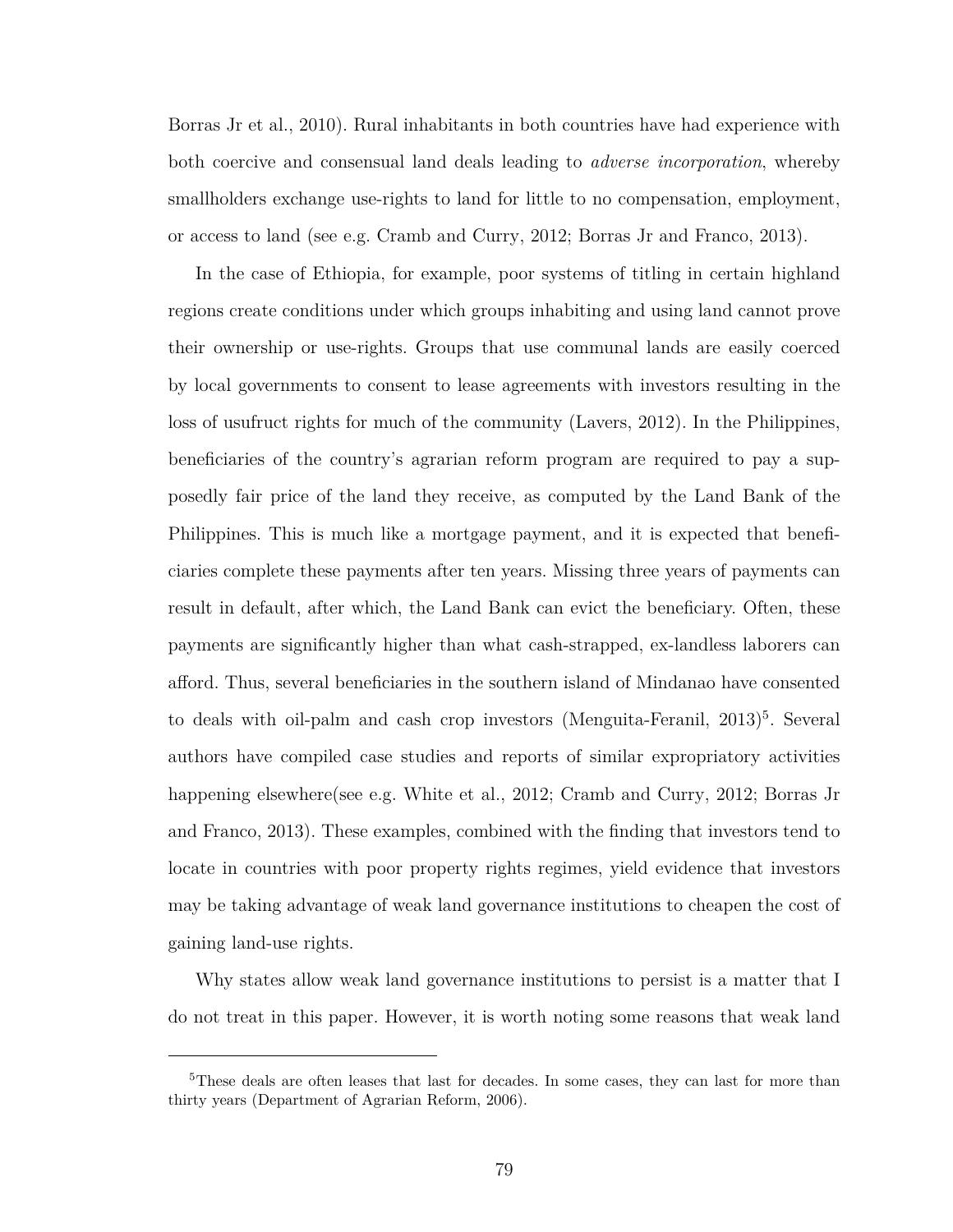governance institutions may persist. First, it is possible that the trends so far observed in land acquisitions are responses to existing institutional frameworks which have not had time to improve or develop. Promoting institutional reforms is an objective of those who have collected case studies of land acquisitions. Second, maintaining weak land governance institutions may serve the interests of local elites who may themselves facilitate land acquisitions<sup>[6](#page-91-0)</sup>. Thus, politically powerful elites may choose to maintain these institutions if they stand to benefit from land acquisitions or other extractive activities [\(Lawson-Remer, 2014\)](#page-130-4). Finally, states may see land acquisitions as a conduit for rural development which can benefit a larger portion of the population[\(Cook and](#page-127-4) [Chaddad, 2000\)](#page-127-4). Thus, governments may be making the calculation that weak land governance for smallholders and minority communities will benefit the population at large in the long-run.

The rest of the essay proceeds as follows. The next section presents a model in which an investor decides to locate in a country chosen from a set of countries *N*. The cost of location depends on the result of a possible contest with a current landowner. The model exhibits elements of contest success discussed by [Hirshleifer](#page-129-3) [\(1989\)](#page-129-3), [Skaperdas](#page-131-3) [\(1996\)](#page-131-3), and [Van Long](#page-131-4) [\(2013\)](#page-131-4). The structure of the decision process is otherwise analogous to that in the models discussed above on investment location, extended to  $n \geq 2$  countries. I will then conclude by discussing the implications of my results, and possible extensions. The results are proven in **Appendix [B](#page-123-0)**

### **4.2 The Model**

Consider an Investor *I* making the decision to acquire land in a country  $i \in$  $N = \{1...n\}$ , where N is the set of indices denoting the options of the investor. If he

<span id="page-91-0"></span> ${}^{6}$ [Putzel](#page-130-5) [\(1992\)](#page-130-5), for instance, argues that the formation of land reform laws in the Philippines was the product of inter-elite negotiations explicitly excluding peasant organizations from the conversation. Many of the congress members in the Philippines were from landed families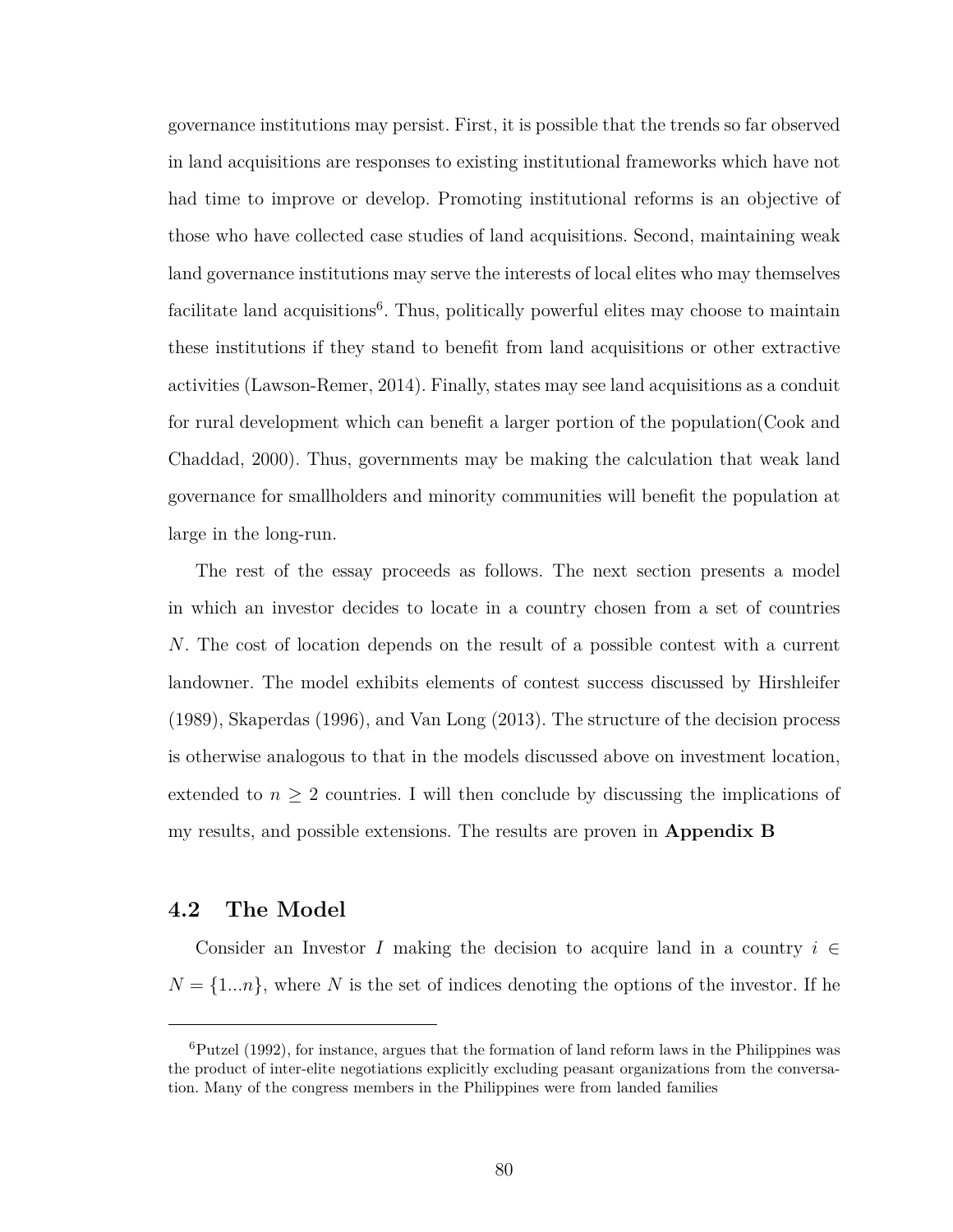acquires land in some country *i*, *I* produces a level of revenue  $q_{Ii} > 0$ , where  $q_{Ii} \in \mathbb{R}^+$ , which represents what the investor expects to gain from producing crops in country *i* depending on upstream market conditions, advantages in supply, and the availability of infrastructure in *i* [7](#page-92-0) . In order to acquire land in any of the *i* countries in *N*, *I* needs to gain the consent of a landowner  $S_i$ , who currently uses her land to produce a level of revenue  $q_{S_i}^8$  $q_{S_i}^8$ . I assume that  $0 < q_{S_i} < q_{I_i}$ , which reflects the conventional justification that farmland investment is supposed to generate more productive uses for smallholder land<sup>[9](#page-92-2)</sup>.

To persuade  $S_i$  to grant *I* use-rights to land, *I* offers  $S_i$  a level of remuneration *Ri* . If *S<sup>i</sup>* refuses to allow *I* to use land, *I* can choose to expropriate her. In order to expropriate the landowner,  $I$ , invests in expropriation effort  $e_{Ii}$ , while  $S_i$  invests effort in defense, *eSi*. The contest is costly to both players, and this cost is determined by the institutional characteristics of country *i*. Specifically, the per-unit cost to *I*'s expropriation effort is given by a parameter  $0 \leq \tau_i \leq 1$ , which is a measure of the strength of land institutions that protect the ownership of  $S_i$ . The cost to  $S_i$ , on the other hand is given by  $(1 - \tau_i)$ . Better institutional environments reduce the burden of defense for the landowner in *i* while increasing the burden of expropriation on  $I^{10}$  $I^{10}$  $I^{10}$ . Should *I* win the contest, he gets to implement his project while the landowner gets 0. The opposite holds true in the case that the landowner wins. Success in defense

<span id="page-92-0"></span><sup>&</sup>lt;sup>7</sup>If an investor is an exporter who delivers crops to one country where the price of his crops are set, then the revenue from locating in country *i* is  $q_{Ii} = \rho \psi_{Ii}$  where  $\rho$  is the price of the crops, and  $\psi_{Ii}$  is the quantity that he can produce in country *i* given the various conditions in *i*.

<span id="page-92-1"></span><sup>8</sup>Alternatively, we could think of these as a *group of smallholders* who bargain together.

<span id="page-92-2"></span><sup>&</sup>lt;sup>9</sup> see e.g. [Colchester et al.](#page-127-0)  $(2011)$ , and [Borras Jr et al.](#page-127-1)  $(2010)$ . We can relax this assumption, in which case, it is possible the ability to expropriate may be  $I\hat{a}\check{A}\check{Z}s$  sole source of profits. However, this would complicate matters since there would be no reason for states to attract *I*.

<span id="page-92-3"></span><sup>&</sup>lt;sup>10</sup>One may also use an alternative specification where landowners have a country-specific cost borne by both the landowner (e.g.  $c_{Si}$ ) and the investor, (say,  $c_{Ii}$ ). In this case, worse institutional environemnets would mean higher costs. However, this framework does not enjoy the intuitive quality that the institutional environment, while a possible bane for the landowner, can act as a boon for the investor.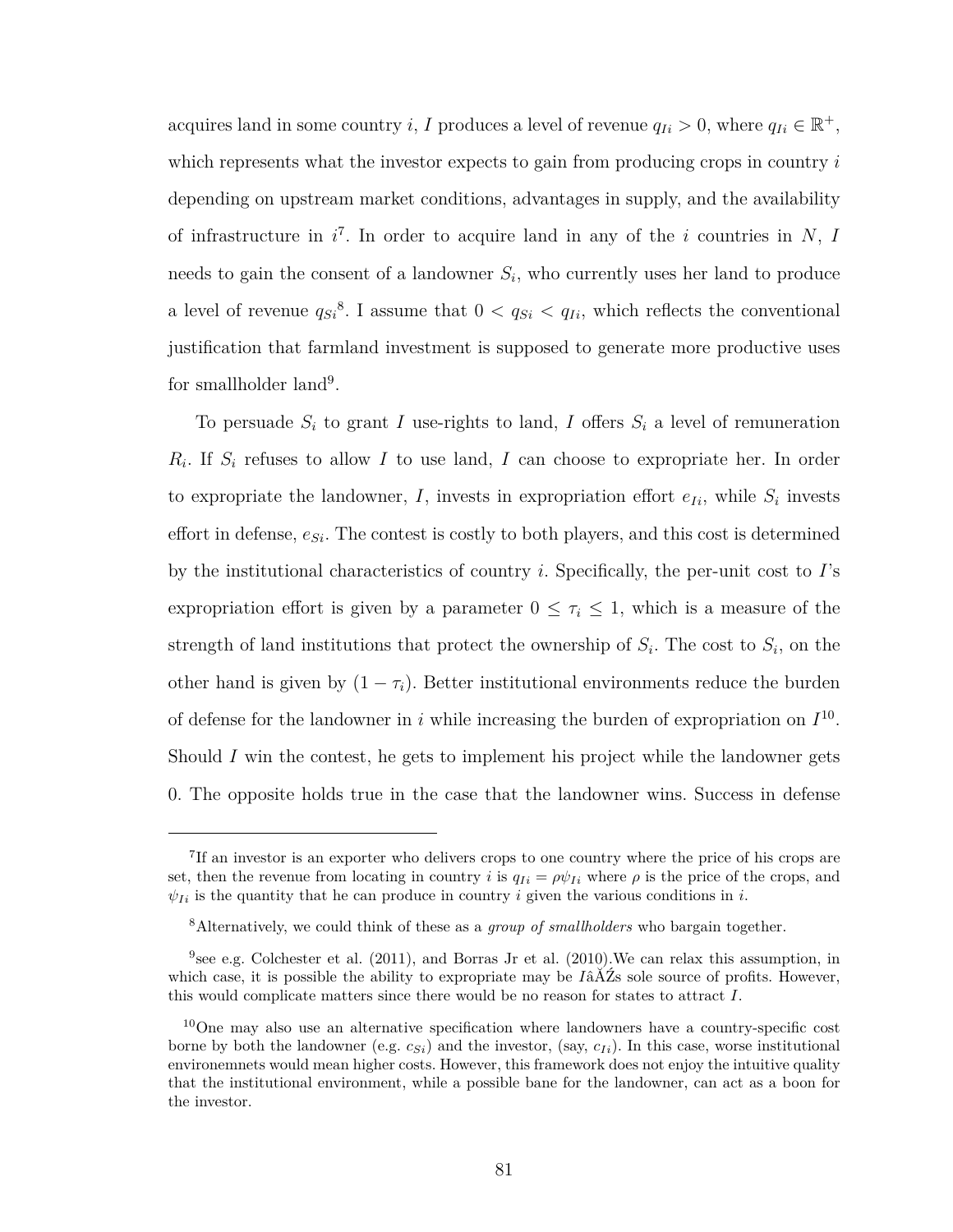and expropriation, respectively, are given by the following functions:

$$
p_{S_i}(e_{S_i}, e_{I_i}) = \begin{cases} \frac{e_{S_i}}{e_{S_i} + e_{I_i}} & \text{if } (e_{S_i}, e_{I_i}) \ge (0,0) \\ \frac{1}{2} & \text{if } (e_{S_i}, e_{I_i}) = (0,0) \end{cases}
$$

For  $S_i$ , and,

$$
p_{I_i}(e_{Si}, e_{Ii}) = \begin{cases} \frac{e_{Ii}}{e_{Si} + e_{Ii}} & \text{if } (e_{Si}, e_{Ii}) \ge (0, 0) \\ \frac{1}{2} & \text{if } (e_{Si}, e_{Ii}) = (0, 0) \end{cases}
$$

Notice that  $p_{I_i}(e_{Si}, e_{Ii}) = 1 - p_{S_i}(e_{Si}, e_{Ii})$ . Further, each of these functions increase in each player's effort, and decrease in the opposing party's effort level. Thus, we can think of these functions as success probabilities, or, a proportion of a parcel of land that can be won through the contest<sup>[11](#page-93-0)</sup>. The game is summarized by the following sequence:

- 1. *I* chooses to invest in one of countries  $i \in N$
- 2. Once *I* decides on a country, *I* must offer  $S_i$  a level of remuneration  $R_i$ .
- 3.  $S_i$  can then choose to either accept or reject  $R_i$ .
- 4. If the offer is rejected, *I* and *S<sup>i</sup>* , enter a contest. *I* chooses how much to invest in expropriation  $e_{Ii}$ , while  $S_i$  decides to invest in defense effort  $e_{Si}$ .
- 5. If *I* is successful in expropriation, he will be able to reap profits from producing  $q_{Ii}$ . On the other hand, if *I* is unsuccessful, he gets 0, while  $S_i$  is able to produce *qSi*.

I solve this game via backward induction. I first demonstrate the results from expropriation. This will serve as the fallback position for the landowner in country *i*. I then deduce the level of profits that the investor can expect in each country  $i \in N$ , given

<span id="page-93-0"></span><sup>11</sup>The functional form fits the general ratio-form of a *contest success function (CSF)* with a mass effect parameter of 1. This suggests that there is diminishing returns to effort exerted on expropriation or defense[\(Hirshleifer, 1989\)](#page-129-3).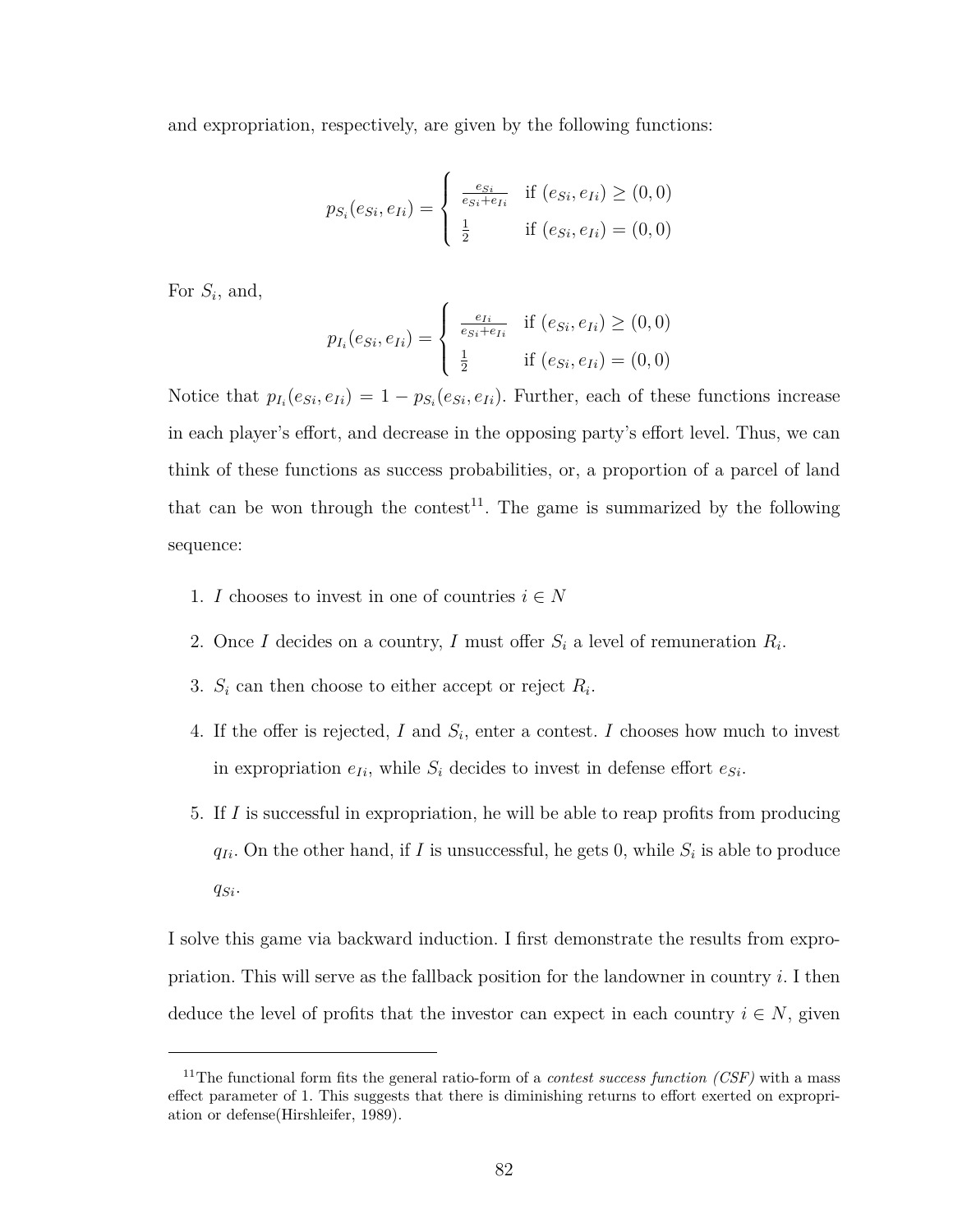that country's land governance characteristics defined by  $\tau_i$ . Finally, I examine under what conditions the investor will target the country with the lowest level of  $\tau_i$ .

#### **4.2.1 Expropriation and Adverse Incorporation**

In deciding their respective levels of effort in defense and expropriation, *S* and *I* solve the following optimization problems simultaneously:

<span id="page-94-0"></span>
$$
max_{e_{Si}} p_{S_i}(e_{Si}, e_{Ii}) q_{Si} - (1 - \tau_i)e_{Si}
$$
\n(4.1)

for *S<sup>i</sup>* , and

<span id="page-94-1"></span>
$$
max_{e_{Ii}} p_{I_i}(e_{Si}, e_{Ii}) q_{Ii} - \tau_i e_{Ii} \tag{4.2}
$$

The optimization implies the following results for the effort levels:

**Lemma 4.** *The optimization problem characterized by equations [\(4.1\)](#page-94-0), and [\(4.2\)](#page-94-1) yield the following equilibrium level of efforts, and success.*

- $e_{Si}^{*} = q_{Ii}\tau_{i}(\frac{q_{Si}}{\nu_{i}})$  $p_{S_i}(e_{Si}^*, e_{Ii}^*) = \frac{q_{Si}\tau_i}{\nu_i}$
- $e_{Ii}^* = q_{Si}(1-\tau_i)(\frac{q_{Ii}}{\nu_i})^2$ , with  $p_{I_i}(e_{Si}^*, e_{Ii}^*) = \frac{q_{Ii}(1-\tau_i)}{\nu_i}$

*Where*  $\nu_i = q_{Si}\tau_i + q_{Ii}(1 - \tau_i)$ .

These levels of effort are equivalent to a proportion of the rewards that the opponent of each player expects from engaging in expropriation. We can also make the following observation:

**Lemma 5.** *The following hold for the success probabilities:*

1. 
$$
\frac{dp_{S_i}(e_{Si}^*,e_{Ii}^*)}{d\tau_i} > 0
$$
  
2. 
$$
\frac{dp_{I_i}(e_{Si}^*,e_{Ii}^*)}{d\tau_i} < 0
$$

**Corollary 8.** *The expected payoffs from the expropriation round are*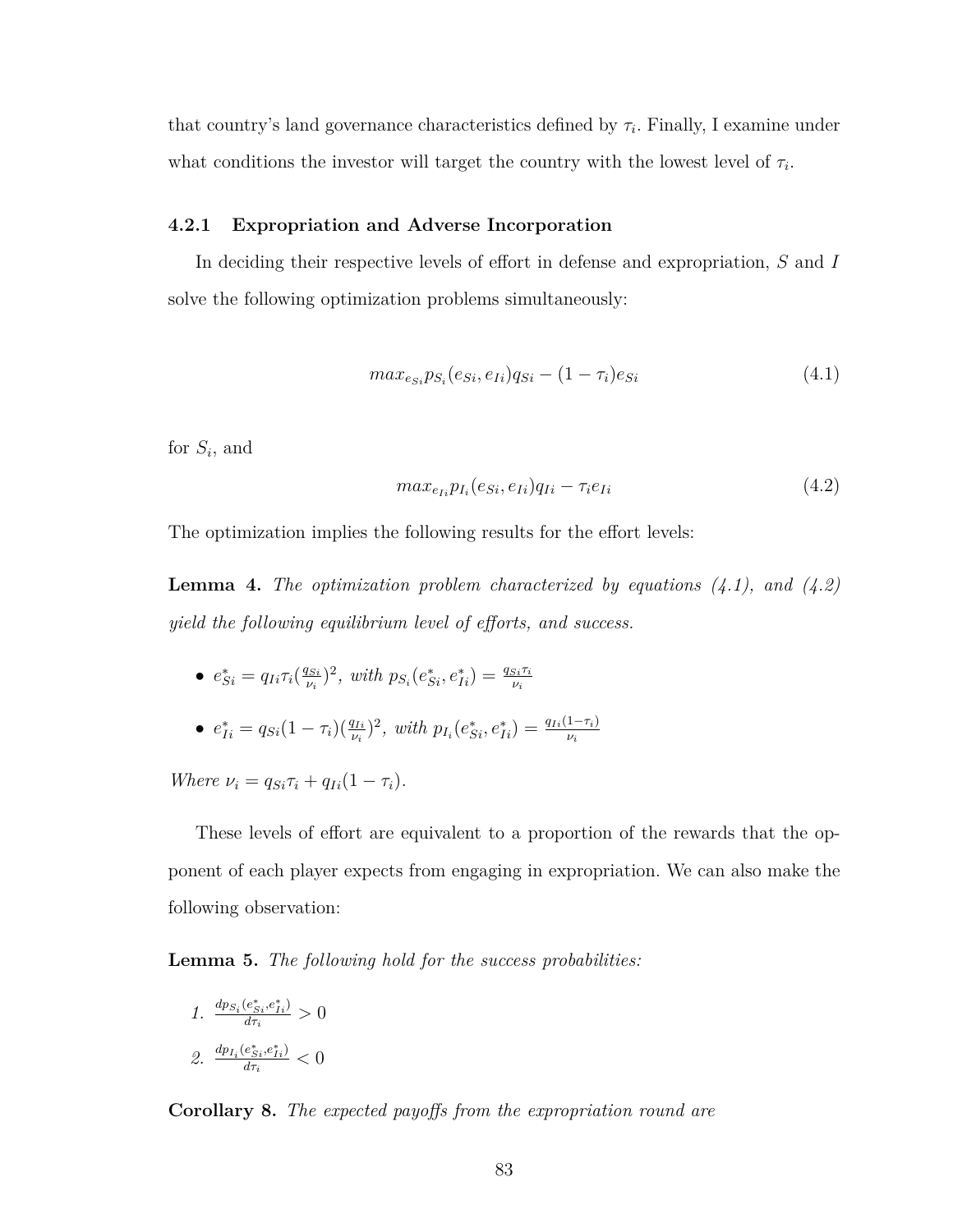• 
$$
\pi_{Si}^r = q_{Si} \left( \frac{q_{Si}\tau_i}{\nu_i} \right)^2
$$
 for  $S_i$ .  
\n•  $\pi_{Ii}^r = q_{Ii} \left( \frac{q_{Ii}(1-\tau_i)}{\nu_i} \right)^2$  for I in i.

**Corollary 9.**  $(e_{Si}^*, e_{Ii}^*) = (0,0)$  *is not an equilibrium.* 

The preceding corollary says that  $I$  always has an incentive to expropriate  $S_i$ . It is easy to show that  $\pi_{Si}^r < q_{Si}^{12}$  $\pi_{Si}^r < q_{Si}^{12}$  $\pi_{Si}^r < q_{Si}^{12}$ . The possibility of expropriation lowers the rewards for the landowners. Since *I* needs to offer a level of remuneration  $R_i$ , he chooses  $R_i$ to satisfy the following:

<span id="page-95-1"></span>
$$
R_i \ge \pi_{Si}^r \tag{4.3}
$$

Since there is no reason for *I* to offer a higher level of remuneration to  $S_i$  than she would get if she rejects the deal, we can assume that [\(4.3\)](#page-95-1) holds with equality. This shows that the capacity of *I* to expropriate  $S_i$  compels  $S_i$  to accept a level of remuneration that is lower than what she could produce on her own. Even if *S<sup>i</sup>* voluntarily agrees to allow  $I$  to use her assets (in this case, land) for a productive activity, she does so under an arrangement which may leave her no better or even worse-off than she would have been otherwise. In effect, the investor's ability to expropriate the landowner, due to the existing institutional environment in the country allows him to reduce the costs of location. The credible threat of expropriation, thus, allows the investor to exercise a form of *event power* over the landowner by changing the landowner's fallback position, and thus lowering her payoffs [\(Bartlett, 2006\)](#page-126-0).

#### **4.2.2 Profits, and the Choice of Location**

Given the derivations above, the resulting profits for *I* when he locates to *i* is given by the following equation:

<span id="page-95-0"></span><sup>&</sup>lt;sup>12</sup>This is because  $p_{S_i}(e_{Si}^*, e_{Ii}^*) < 1$ , and  $\pi_{Si}^r = q_{Si}p_{S_i}^2(e_{Si}^*, e_{Ii}^*)$ .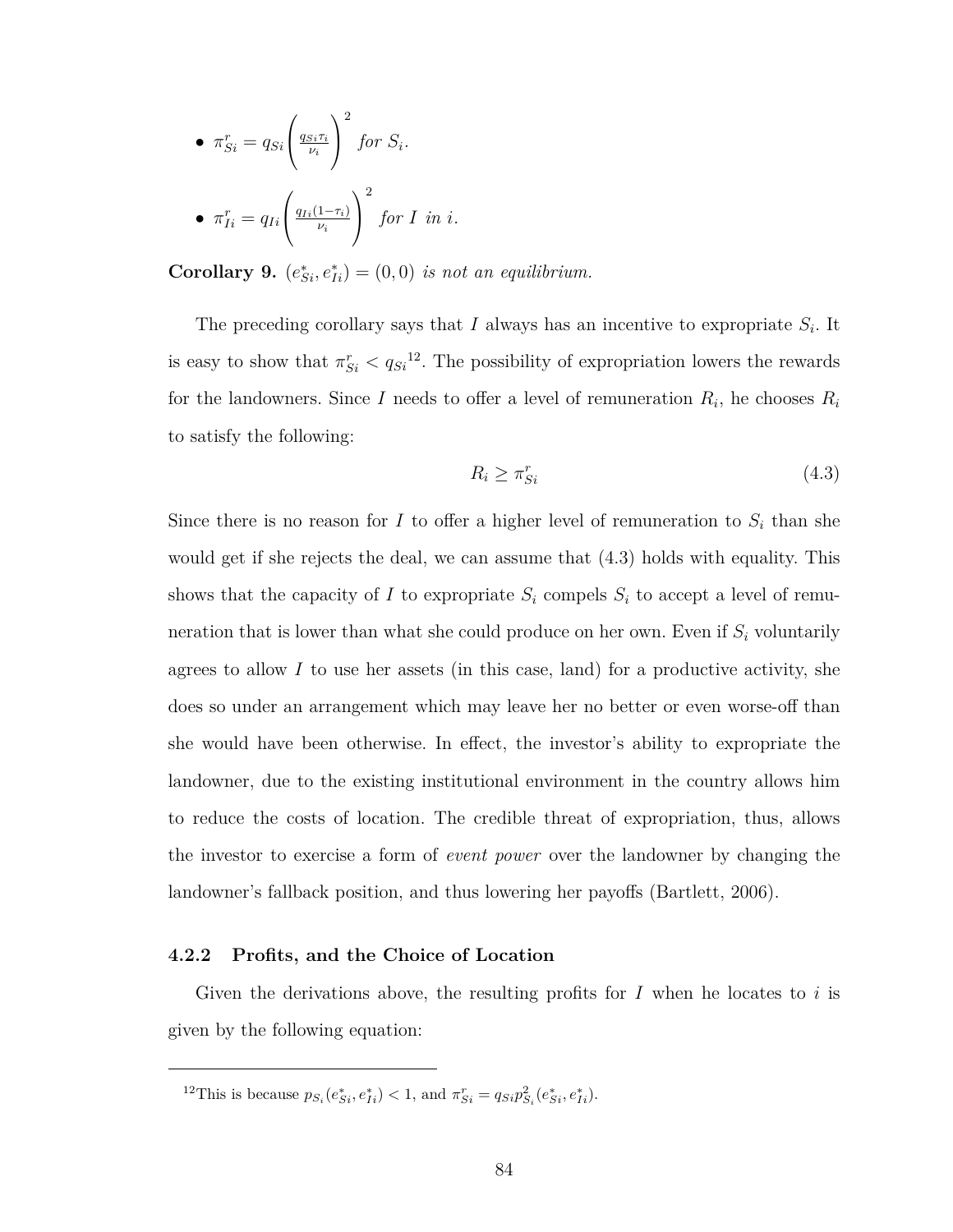$$
\pi_{Ii} = q_{Ii} - q_{Si} \left(\frac{q_{Si}\tau_i}{\nu_i}\right)^2
$$

It is straightforward to show that the following holds:

**Lemma 6.**

$$
\frac{d\pi_{Ii}}{d\tau}<0
$$

The preceding Lemma states that the profits of the investor decrease with  $\tau$ . This result implies that, all else equal, the investor will choose the country where the institutional protections for the landowners are poor. However, in keeping with the literature on investment location, differences in productive advantages such as road networks, existing infrastructure, and prices of labor can be stronger determinants of *I*'s location decision, rather than the costs associated with obtaining land. Thus, *I* should weigh differences in  $q_{Ii}$  against the differences in costs associated with  $\tau_i$ and *qSi*. It is necessary, then, to examine under what conditions can the ease of expropriation overcome other disadvantages that a country  $i \in N$  may have against other candidates in *N*.

In general, *I* chooses his location depending on where profits are greater. The condition, then, for *I* to choose a country  $i \in N$  is given by the following criteria:

<span id="page-96-0"></span>
$$
q_{Ii} - q_{Si} \left(\frac{q_{Si} \tau_k}{\nu_i}\right)^2 > q_{Ik} - q_{Sk} \left(\frac{q_{Sk} \tau_k}{\nu_k}\right)^2 \tag{4.4}
$$

For every  $k \neq i, k \in N$ . Equation [\(4.4\)](#page-96-0) is a simple profit maximizing criteria. That is, I chooses location *i* over *k* if his profits in *i* are higher than in *k*. Now, define  $\tau_m = min\{\tau_i | i \in N\}$ . Given the observation that poor land governance, interpreted in the model as  $\tau_i$ , is a major driver in attracting farmland investment, it is necessary to examine the conditions under which *I* chooses to locate in *m* due to the advantages brought about by  $\tau_m$ . We know that if *I* chooses *m* among the countries in the set *N*,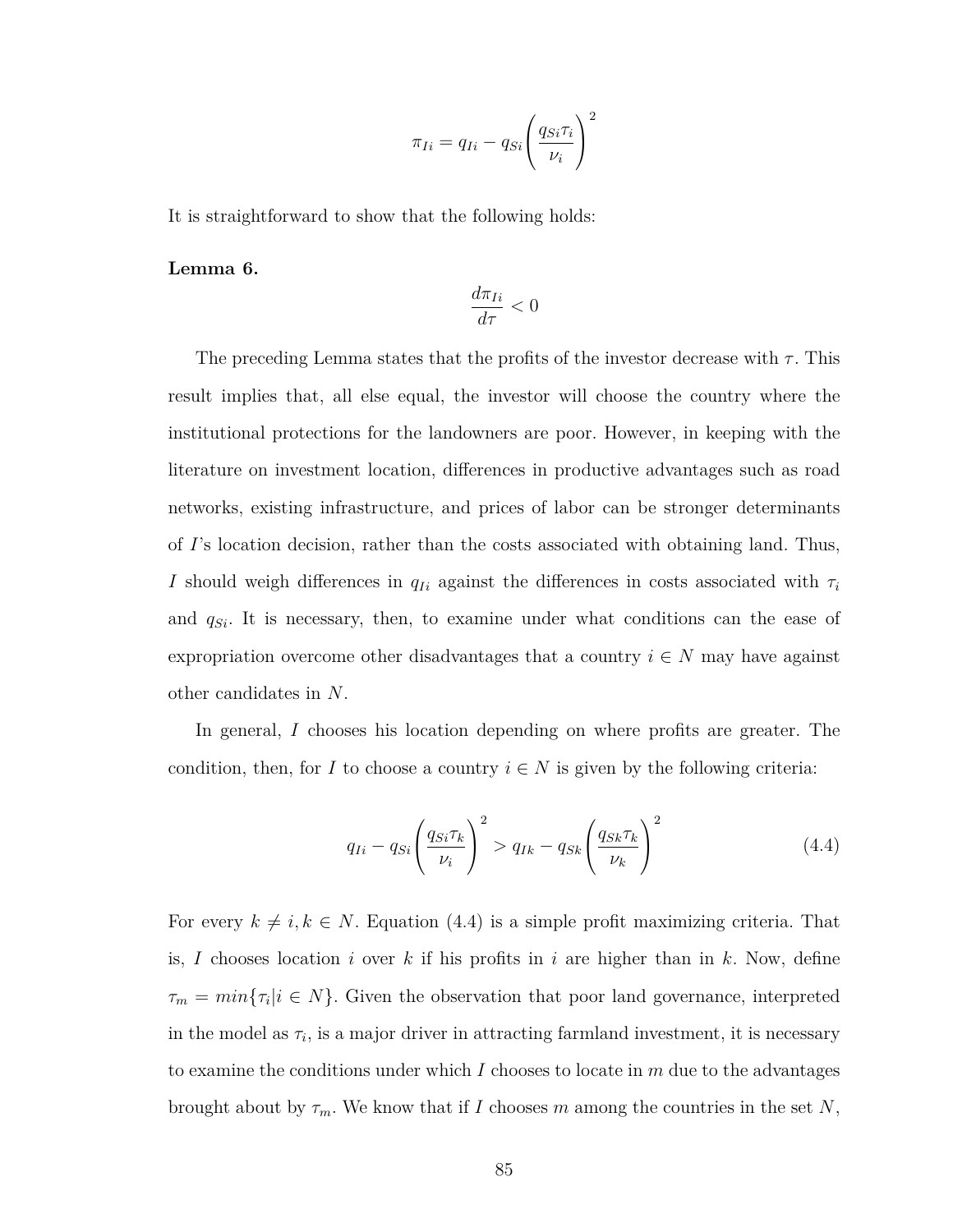then, equation [\(4.4\)](#page-96-0) has to hold for *m* and every country in the set *N*. If this is so, then, if *I* locates in *m* despite the existence of countries where he could possibly gain greater levels of revenue, this means that the reduction in costs due to the governance institutions in *m* have to outweigh the benefits of added revenue anywhere else in the set of possible locations *N*. Proposition 1, then suggests a possible conclusion regarding the characteristics of the target countries in *N* given the behavior of an investor *I*.

<span id="page-97-0"></span>**Proposition 10.** *If I locates in m For all*  $j \in N$ ,  $j \neq m$  *such that*  $q_{Ij} \geq q_{Im}$ *, there exists a k for which*  $q_{Ik} \geq q_{Im}$ *, and* 

$$
q_{Ij} - q_{Im} < q_{Sk}
$$

Proposition [10](#page-97-0) suggests that among the countries in *N*, *I* will locate in the country where land governance institutions have the least regard for local land rights only if the revenue differences between that country and any other country where the investor can gain a higher level of revenue are small. The size of this difference is bounded above by the revenue that some landowner (or group of smallholders) can produce on their own in one of the countries where the investor can gain a higher level of revenue. The intuition behind this result is that the ability to expropriate should overcome any possible advantages in revenue that other countries in the set *N* may offer. In choosing a location, the investor weighs the differences in revenue against the differences in costs. In order for expropriation to be a relevant metric, it has to be the case that the cost reduction from locating in a country with weak protections for local landholders is greater than the opportunity cost of foregoing a higher level of revenue. Otherwise, *I* would not locate in *m*.

One must make a distinction between equation [\(4.4\)](#page-96-0) and Proposition [10.](#page-97-0) The former states that *I* will choose country *m* among the countries in set *N* if he can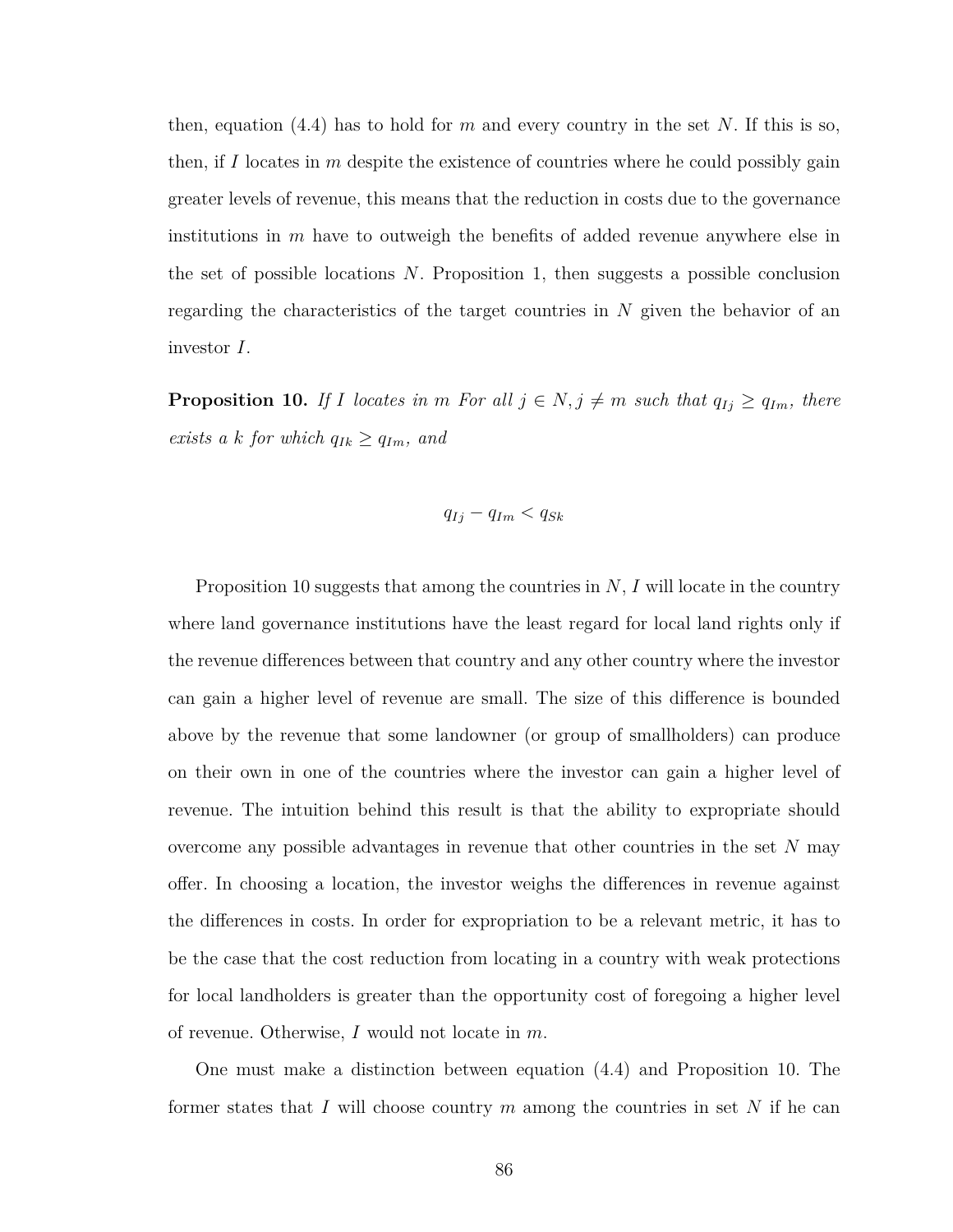gain a higher level of revenue in *m* than any other country in the choice set. This condition applies to *each individual country*, but it does not yield any information about the set of targeted countries *as a whole*, or, the intended investments which make countries in *N* appropriate targets. Proposition [10](#page-97-0) yields a threshold which bounds the differences between revenue in a country *m* and all other countries *i* where the levels of revenue are possibly higher than in *m*. In other words, the differences in *qIi* are *small enough* so that the ease of expropriation becomes a relevant metric by which *I* makes his choice of location.

In the context of the recent land rush, many investment projects are targeted toward producing food for the investor's country of origin, or bio-fuel and flex-crops for export [\(Hallam, 2011;](#page-129-4) [Robertson and Pinstrup-Andersen, 2010\)](#page-130-6). Thus, the expected gains from the cultivation and sale of these crops may have a high degree of homogeneity. Under such circumstances cost considerations would dominate the choice of location since the level of *qIi* depends on factors outside country *i* as well, such as the price of crops. That is, if  $q_{Ii} = \rho \psi_{Ii}$  where  $\rho$  is the price of the crops in the export location, and  $\psi_{I_i}$  is the quantity that he can produce in country *i* given the various conditions in *i*, then, it has to be the case that  $\psi_{Ij} - \psi_{Im} < q_{Sk}/\rho$ , for any country where  $\psi_{Ij} \geq \psi_{Im}$ .  $\psi_{Ij} - \psi_{Im}$  can be small when the countries targeted have little by way of infrastructure and agglomeration advantages. Thus, the characteristics of the target countries in terms of generating revenue may be very similar, making the ability to expropriate an important determinant in the choice of location.

This result may also explain why [Arezki et al.](#page-126-3) [\(2013\)](#page-126-3) find that the *yield gap* does not have a consistent effect on the choice of location. The yield gap is the difference between the land's current level of productivity, given agro-climactic conditions, and the level it could achieve with the use of better capital, fertilizer, machinery, etc.This would affect the choice of location if investors seek to take advantage of existing activities by introducing capital, technology, and expertise. In other words, these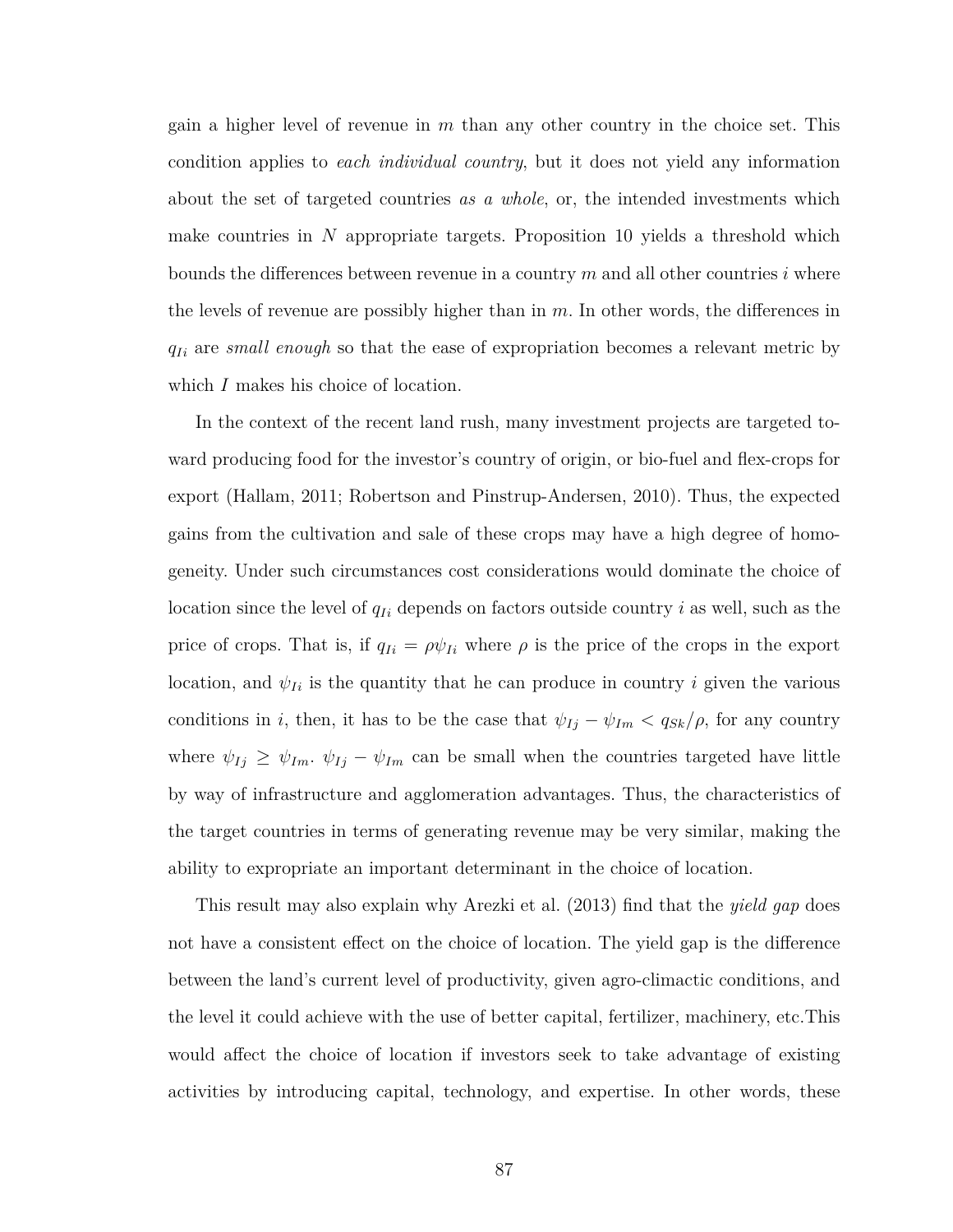are differences in *qIj* and *qSj* . Without expropriation, the game suggests that the investor should pay a landowner the full value of her own cultivation  $q_{Sj}$ . If  $q_{Ij}$  is high enough, it may justify the cost of offering  $S_j$ ,  $R_j = q_{Sj}$ . However, with the opportunity to expropriate landowners in another country *m*, the investor may find that the opportunity cost of a higher level of revenue in country *j* could be offset by lowering the payments to smallholders in *m*. Thus, the yield gap may not have an effect on the choice of location because a place with a low yield gap, but with excellent institutions may mean lower profits for *I* than a place with a low yield gap but worse institutions.

The qualitative results from this section suggests that the trends in recent land acquisitions are consistent with investors acquiring land for the cultivation of crops of similar value. This would be the case for land acquisitions directed toward export markets, or, food markets in the investor's home country. The investor's behavior suggests that countries within the set of locations choices are similar enough so that investors take advantage of cost reductions from their ability to expropriate. However, once the investor locates to a country *i*, he may be subject to the same protections as the landowner there. The next subsection addresses this issue.

#### **4.2.3 Investor Insecurity**

Weak land governance institutions can deter investments if the investor anticipates the possibility of losing  $q_{Ii}$  once he locates in *i*. Such an institutional deficiency, can discourage, rather than encourage investments. We can think of property rights volatility for *I* as reductions in  $q_{I_i}$ . In this case, *I* will have to weigh the anticipated risks of locating in *i* against the benefits of reduced costs due to the ease of expropriation.

To model this problem, consider the possibility that once *I* obtains use-rights to  $S_i$ 's land, then he anticipates that some other player in *i* designated as  $A_i$  will attempt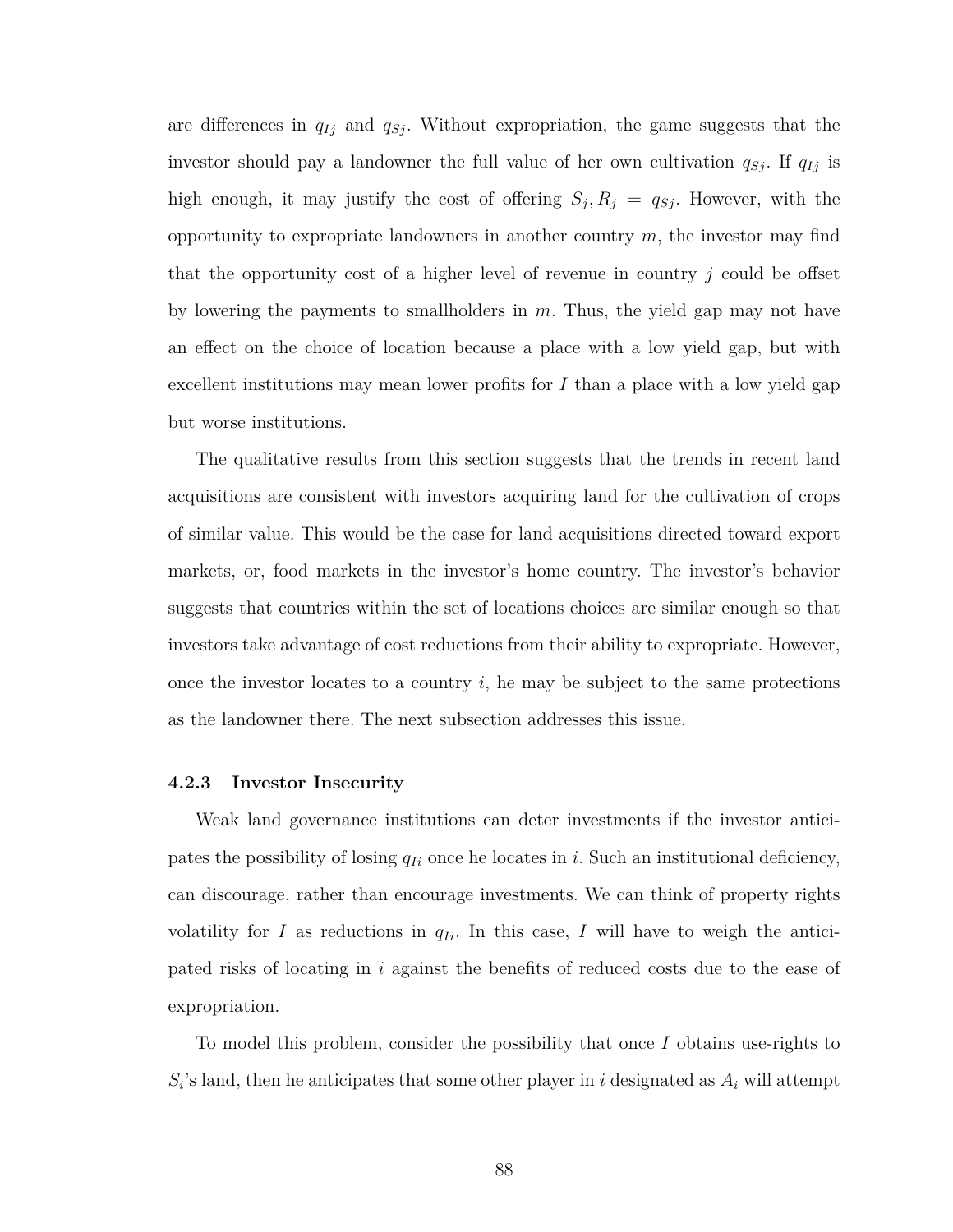to expropriate him. Let  $\phi_i$  be the degree of investor protections in *i* where  $\tau_i \leq \phi_i$  $1\forall i \in N$ . I define the bounds for  $\phi_i$  so that *I* anticipates that he will have some institutional guarantees, at least equivalent to that of landowners in country *i*. The cost to *I*, then, of protecting his investment in *i* at any given period is  $(1-\phi_i)$ . Should *A*<sup>*i*</sup> succeed in expropriating *I*, she produces  $q_{Ai} \in [q_{Si}, q_{Ii}]$ . I make this assumption due to the following intuition: *I*'s investments may add value to the productivity of land. However, this value may not include upstream markets which were available to *I*. Thus, if *A<sup>i</sup>* expropriates *I* successfully, then, she may be able to benefit from whatever fixed costs that *I* put in place, but, she may not be able to take advantage of upstream markets to which *I* may have had access.

The levels of success in expropriation and defense by *A<sup>i</sup>* and *I* respectively are given by the following functions, similar to the contest between  $I$  and  $S_i$ :

$$
p_{A_i}(e_{Ai}, e_{Ii}) = \begin{cases} \frac{e_{Ai}}{e_{Ai} + e_{Ii}} & \text{if } (e_{Ai}, e_{Ii}) \ge (0, 0) \\ \frac{1}{2} & \text{if } e_{Ai} = e_{Ii} = 0 \end{cases}
$$

For *A<sup>i</sup>* , and,

$$
p_{I_i}(e_{Ai}, e_{Ii}) = \begin{cases} \frac{e_{Ii}}{e_{Ai} + e_{Ii}} & \text{if } (e_{Ai}, e_{Ii}) \ge (0, 0) \\ \frac{1}{2} & \text{if } e_{Ai} = e_{Ii} = 0 \end{cases}
$$

For *I*. A similar process of optimization as defined previously leads to the following results:

**Lemma 7.** *When I faces a certain level of property rights volatility in country i,*  $\phi_i$ *, his revenue,*  $q_{\phi_i I_i}$  *is given by:* 

<span id="page-100-0"></span>
$$
q_{I\phi i} = q_{Ii} \left(\frac{q_{Ii}\phi_i}{v_i}\right)^2 \tag{4.5}
$$

*Where*  $v_i = q_{Ii}\phi_i + q_{Ai}(1 - \phi_i)$ .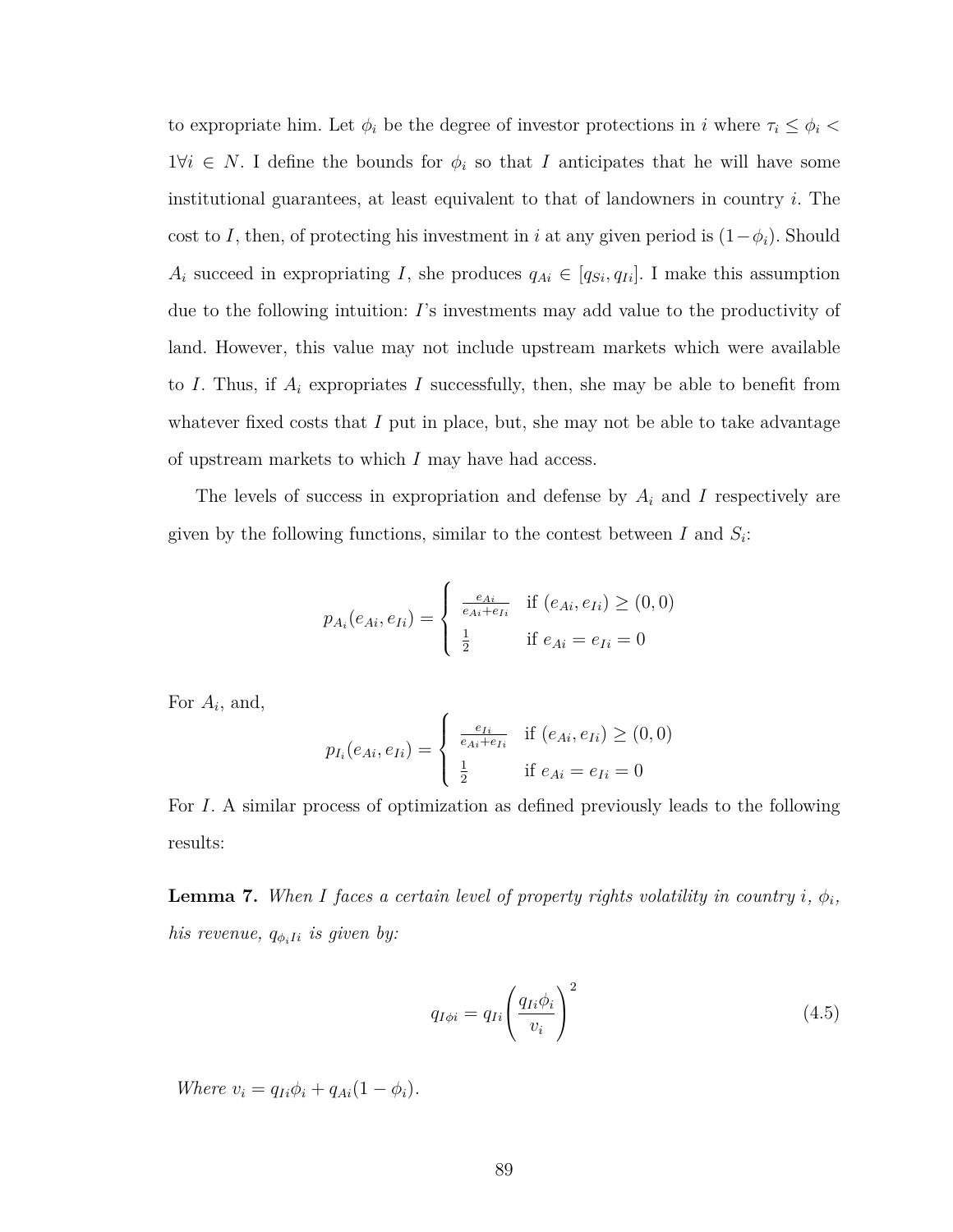As with the case of the landowner's payoffs, we can deduce that  $\frac{dq_{\phi_i I_i}}{d\phi_i}$  $\frac{q_{\phi_i I i}}{d\phi_i} > 0^{13}$  $\frac{q_{\phi_i I i}}{d\phi_i} > 0^{13}$  $\frac{q_{\phi_i I i}}{d\phi_i} > 0^{13}$ . The expected profits of *I* from locating in *i* is given as:

$$
\pi_{I\phi i} = q_{I\phi i} - q_{Si} \left(\frac{q_{Si}\tau_i}{\nu_{\phi i}}\right)^2
$$

Where  $\nu_{\phi i} = q_{Si}\tau_i + q_{I\phi i}(1 - \tau_i)$ . The general condition for *I* to choose *m* which  $\tau_m = \min\{\tau_i | i \in N\}$  over any  $i \in N$  is given, then, by:

<span id="page-101-1"></span>
$$
q_{I\phi m} - q_{Sm} \left(\frac{q_{Sm}\tau_m}{\nu_{\phi m}}\right)^2 > q_{I\phi i} - q_{Si} \left(\frac{q_{Si}\tau_i}{\nu_{\phi i}}\right)^2 \tag{4.6}
$$

One can see that the results from the previous section continue to hold, with some qualitative differences due to institutional protections for  $I(\phi_i)$ , and the expected payoffs of  $A_i$   $(q_{A_i})$ .

A case of particular interest is when  $q_{Ai} = q_{Ii}$ , and  $q_{Ii} = q_I \forall i \in N$ . This case can be understood as follows: the investor anticipates that he will be able to take advantage of the same productivity in all counties in the set of options *N*. However, his expected payoffs from locating in country *i* fall due to poor investor protections given by  $\phi_i$ . So, *I* faces the risk of losing his investments to *A<sup>i</sup>* , who, *I* anticipates, would undergo expropriation to gain the full value  $q_I$ . There are a variety of contexts where such a calculation is relevant. For example, it may be the case that *I* anticipates the possibility of confiscation due to nationalistic laws which prevent him from owning land. Or, he might anticipate the election of a government in *i* that is hostile to foreign investors. Given this context, [\(4.5\)](#page-100-0) becomes  $q_I \phi_i^2$ , since  $v_i = q_I$ . Assume that  $\forall i \in N, q_{Ii}\phi_i^2 > q_{Si} \left(\frac{q_{Si}\tau_i}{\nu_{\phi i}}\right)^2$ , so that profits are positive in any country *i* in the set *N*. We can rewrite  $(4.6)$  as:

<span id="page-101-0"></span><sup>13</sup>Specifically,  $\frac{dq_{\phi_i I i}}{d\phi_i} = 2\phi_i q_{Ai}(\frac{q_{Ii}}{v})^3$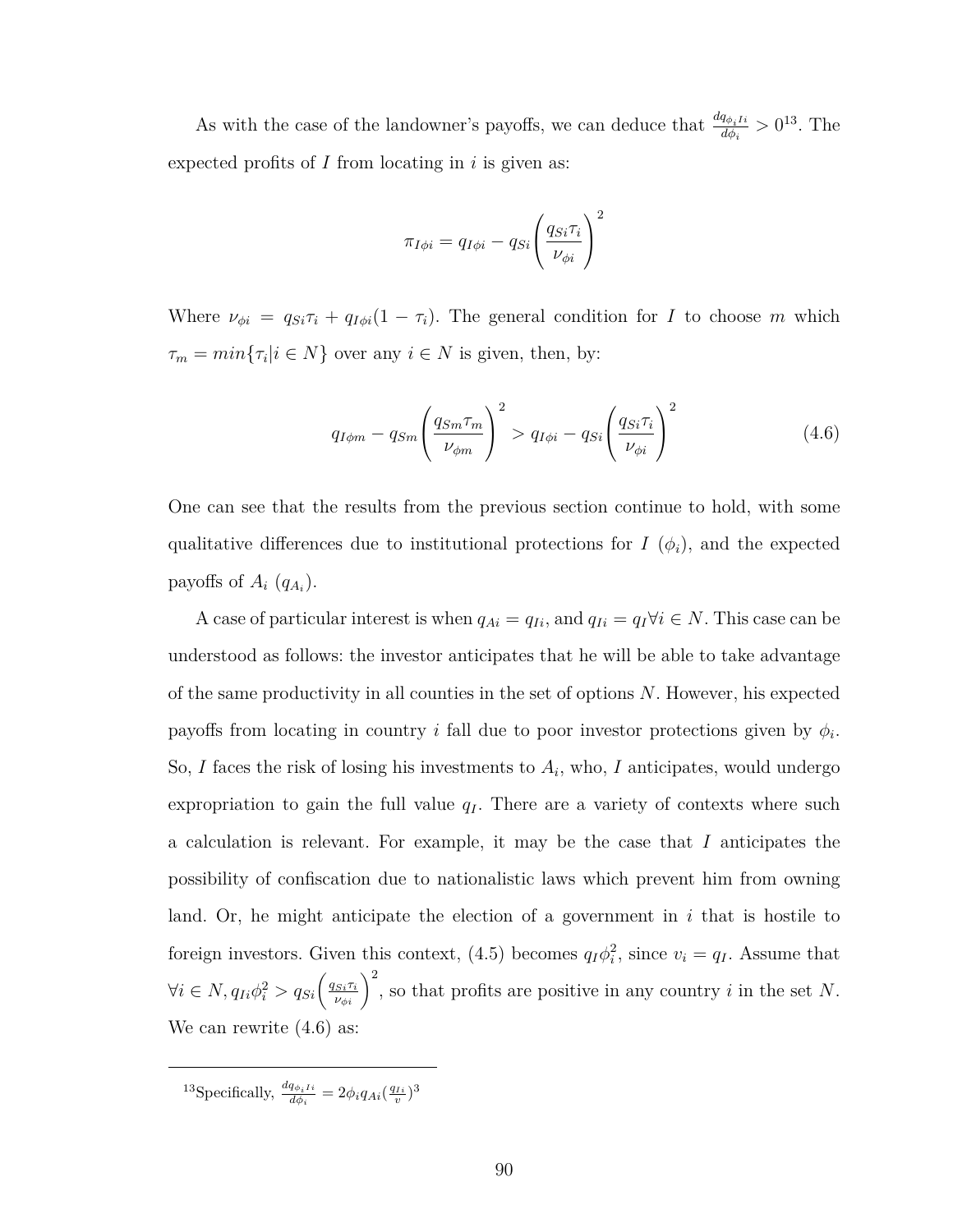<span id="page-102-1"></span>
$$
\phi_m - \phi_k > \frac{1}{q_I(\phi_m + \phi_k)} \left( q_{Sm} \left( \frac{q_{Sm} \tau_m}{\nu_{\phi m}} \right)^2 - q_{Sk} \left( \frac{q_{Sk} \tau_k}{\nu_{\phi k}} \right)^2 \right) \tag{4.7}
$$

Which is the general condition for *I* to choose *m*, for which  $\tau_m = min\{\tau_i | i \in N\}$ . The next result is analogous to Proposition [10,](#page-97-0) and is proven using equation [\(4.7\)](#page-102-1).

<span id="page-102-0"></span>**Corollary 10.** Let *m* denote the country for which  $\tau_m = min\{\tau_i | i \in N\}$ . If  $q_{Ai} = q_{Ii}$ ,  $\int$  *and*  $q_{Ii} = q_I \forall i \in N$ , then *I* chooses *m* over all  $i \in N$ ,  $i \neq m$  if and only if for every  $i \in N$ *, equation* [\(4.7\)](#page-102-1) *holds, and, for every*  $j \in N$  *such that*  $\phi_j > \phi_m$ *, there exists a*  $\beta$  < 1 *such that*  $\phi_j - \phi_m < \beta$ 

Corollary [10](#page-102-0) states that when *I* anticipates some level of expropriation, given that the only advantages he may anticipate in any country *i* are due to investor protections, then, *I* chooses a country with the weakest local land governance  $\tau_m$ , if he believes that any other country's advantage in offering investor protections are small. This corollary illustrates a limit to the volatility that investors are willing to take when making their choice of location. Countries with insecure property rights for local landowners and smallholders may be attractive, to the extent that the investor can expect some relative institutional stability. This is why they may target countries with poor land governance institutions, but with governments that can guarantee, with some certainty, that their investments are safe. Corollary [10](#page-102-0) may also explain why certain countries which exhibit high property rights insecurity are not the targets for land acquisition. It may be because the level of insecurity in countries where there are high-intensity conflicts are too pronounced, so as to make the cost advantage of acquiring land negligible. This result is consistent with [\(Arezki et al., 2013\)](#page-126-3) who find that investor protections are not a significant determinant of farmland investment. What my result suggests is that this may be due to the fact that the group of countries that investors target may be similar enough so that such considerations are irrelevent to the choice of location. The results imply that *I* will not choose countries which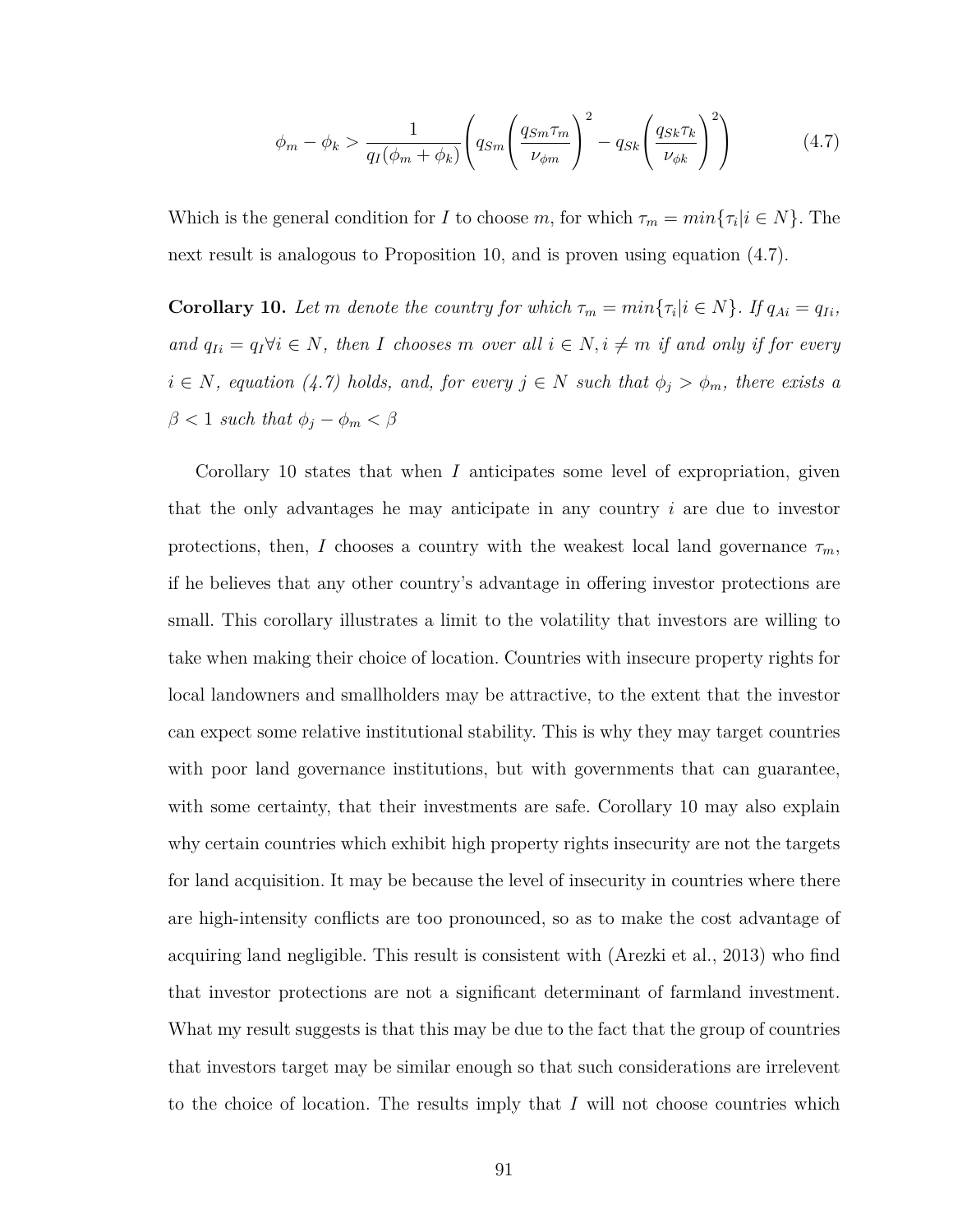cannot guarantee a certain level of investor protections. However, he may choose relatively weaker investor protections if the reductions in the cost of location outweigh the relative gains due to investor protection.

The previous results are based on the assumption that there are differences in the institutional environment for  $I$  and  $S_i$ . However, there may be reasons to think that investors account for  $\tau_i$  as their own risk factor as well. In the empirical exercises that explored the land rush, the institutional factors in some of the databases were generated by surveying businessmen and bankers (Arezki et al.,  $2013)^{14}$  $2013)^{14}$  $2013)^{14}$ . These institutional factors include things such as the number of land disputes and the adjudications resulting in land transfers. Thus, investors may not necessarily expect that they will face a different institutional environment in a country *i* from *S<sup>i</sup>* . Under what conditions, then, would investors choose to locate in countries with poor property rights governance, if they anticipate the same level of vulnerability as current land-owners in *i*? The next two results suggest a partial answer to the question, where investors anticipate gains from producing *q<sup>I</sup>* in all countries, and differences in the level of revenue are due solely to differences in *τ<sup>i</sup>* .

<span id="page-103-1"></span>**Corollary 11.** Let *m* denote the country for which  $\tau_m = min\{\tau_i | i \in N\}$ . If  $q_{Ai} = q_{Ii}$ ,  $\int$  *and*  $q_{Ii} = q_I \forall i \in N$ , then *I* chooses *m* over all  $i \in N$ ,  $i \neq m$  if and only if for every  $i \in N$ *, equation* [\(4.7\)](#page-102-1) *holds, and, for every*  $i \in N$  *there exists a*  $\beta_{\tau} < 1$  *such that*  $\tau_i - \tau_m < \beta_{\tau}$ 

These last corollaries are proved in the same fashion as Proposition [10.](#page-97-0) These results suggest that when *I* expects to face the same institutional environment as  $S_i$ , he may still choose to locate in the country where the institutional quality is the lowest, if, the range of  $\tau_i$  is small enough to ensure that he gains from the ease of location. Thus, there is a degree of *institutional proximity* among the set of countries

<span id="page-103-0"></span><sup>&</sup>lt;sup>14</sup>The paper also includes a thorough online appendix which describes the data.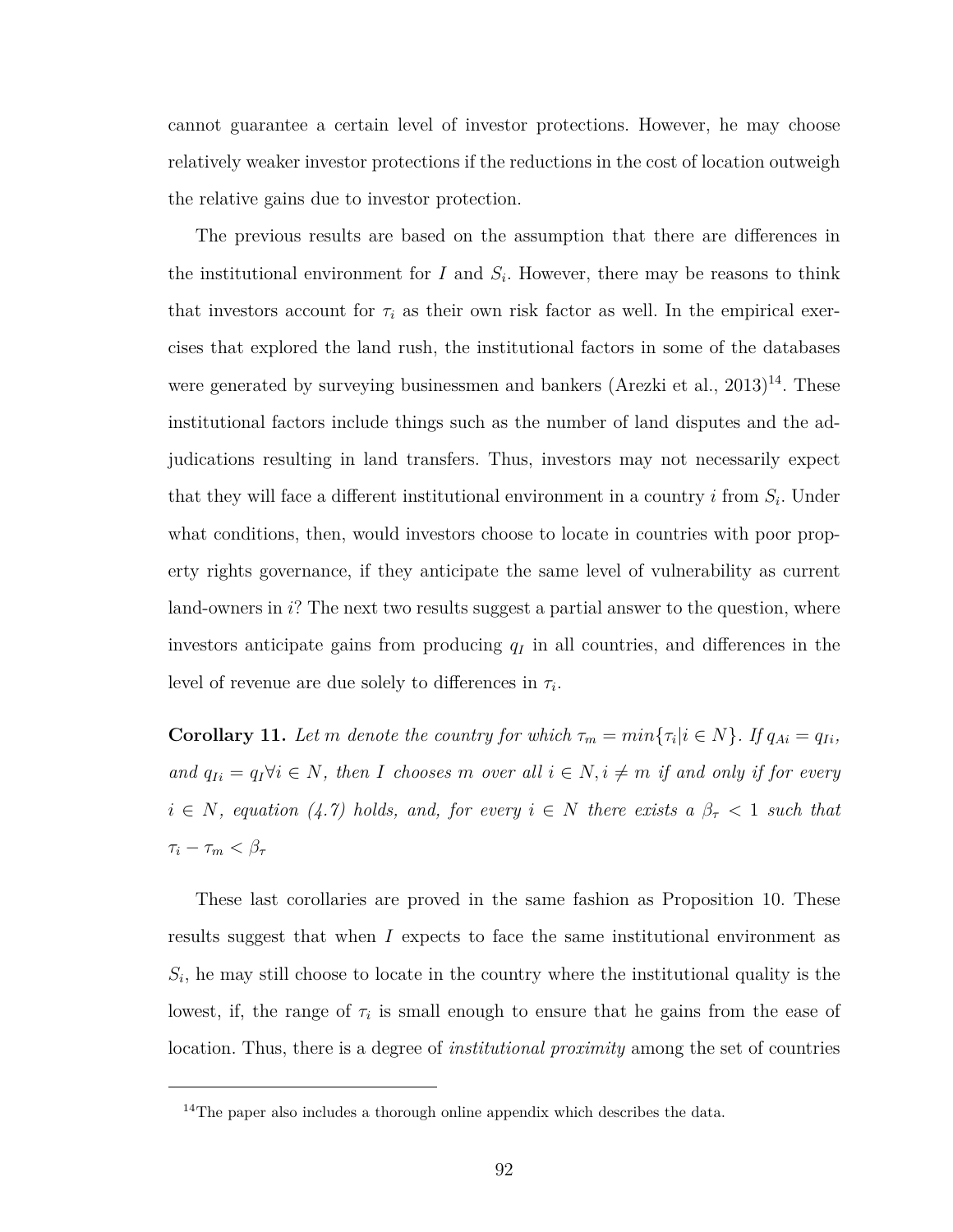*N* that justifies choosing the country with the poorest property rights governance. Corollary 4 addresses the traditional view that property rights volatility may dampen incentives to invest. Volatility in property rights subjects investment to risks that can lower their expected returns. However, if *I* decides to invest in *m*, then, the characteristics of land governance among the countries in the set *N*, measured by *τ* are similar enough.

To better understand these results, one can classify target countries in terms of the degree to which they protect investors and smallholders. Figure [4.1](#page-105-0) presents this classification in  $\tau - \psi$  space. On the lower-left-most point is where neither investors and smallholders are protected ( $\tau = 0, \psi = 0$ ). On the opposite end on the top-rightmost point is where both smallholders and investors are equally well protected with  $(\tau = 1, \psi = 1)$ . Along the dotted 45<sup>0</sup> line where point E is located, is the region where smallholders and investors receive equal protections ( $\tau = \psi$ ). Countries located below this line such as point B are countries that are *pro-investor* since  $\tau < \psi$ , and above the dotted line where point A lies are what we can call relatively *pro-poor* regimes since  $\tau > \psi$ .

Proposition [10](#page-97-0) pertains to the case where the set of target countries are located in the bold line at the far-right of Figure [4.1.](#page-105-0) Along this line, investors will choose the country where  $\tau$  is lowest based on the levels of expected revenue. In the regions where *B* and *A* are located, Corollary [10](#page-102-0) gives a partial answer: when the differences in expected revenue are due merely to differences in  $\psi$ , then *I* will locate in the country where  $\tau$  is the smallest only when the levels of  $\psi$  are close enough. Corollary [11](#page-103-1) suggests that when the target countries are all located on the dotted line, and if the differences in revenue are due solely to  $\tau$ , then, *I* chooses the country with the lowest level of  $\tau$  if the levels of  $\tau$  across all the target countries are similar enough. If the choice set is  $N = \{A, E, B\}$ , and if  $q_A = q_E = q_B$ , then, when *I* locates in *B*,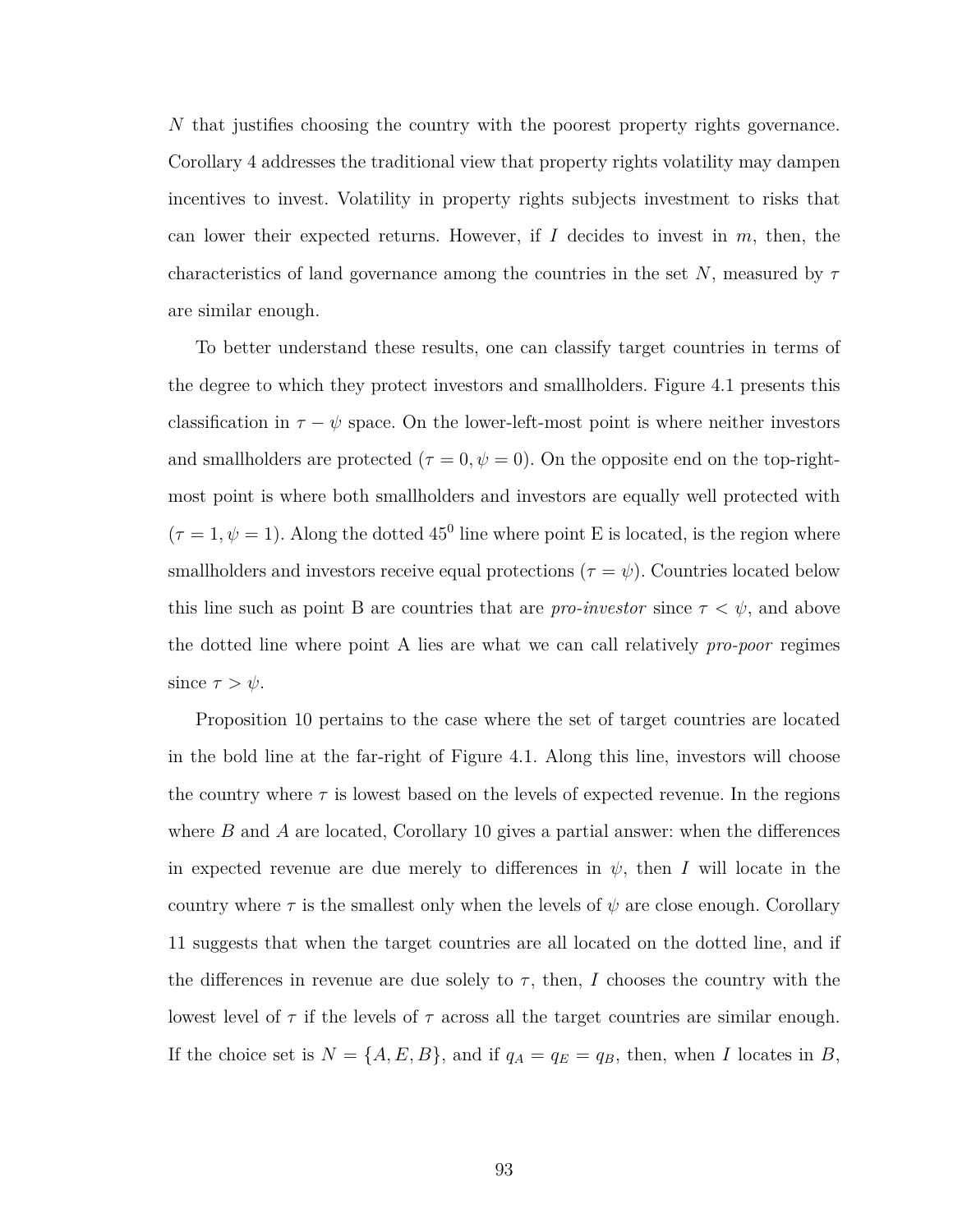<span id="page-105-0"></span>Figure 4.1: A possible taxonomy of target countries according to the extent that they protect smallholder land-rights  $(\tau)$  and investor land-rights  $(\psi)$ 



this means that the levels of  $\psi$  or institutional protections for *I* are similar enough among the three countries.

### **4.3 Implications and Conclusion**

Empirical investigations into the determinants of recent land acquisitions find that the quality land governance, interpreted as the degree to which local land rights are respected, has a negative and significant impact on the likelihood of farmland investment locating in a given country. This finding is counter-intuitive, considering the literature on property rights and the location of investment. The literature on property rights suggests that poor property rights regimes may introduce disincentives to invest, due to reductions in the anticipated benefits. The literature on investment location shows that investors do not necessarily choose countries where institutional weaknesses allow them to gain cost advantages. Rather, investors choose countries that offer productivity and supply chain advantages.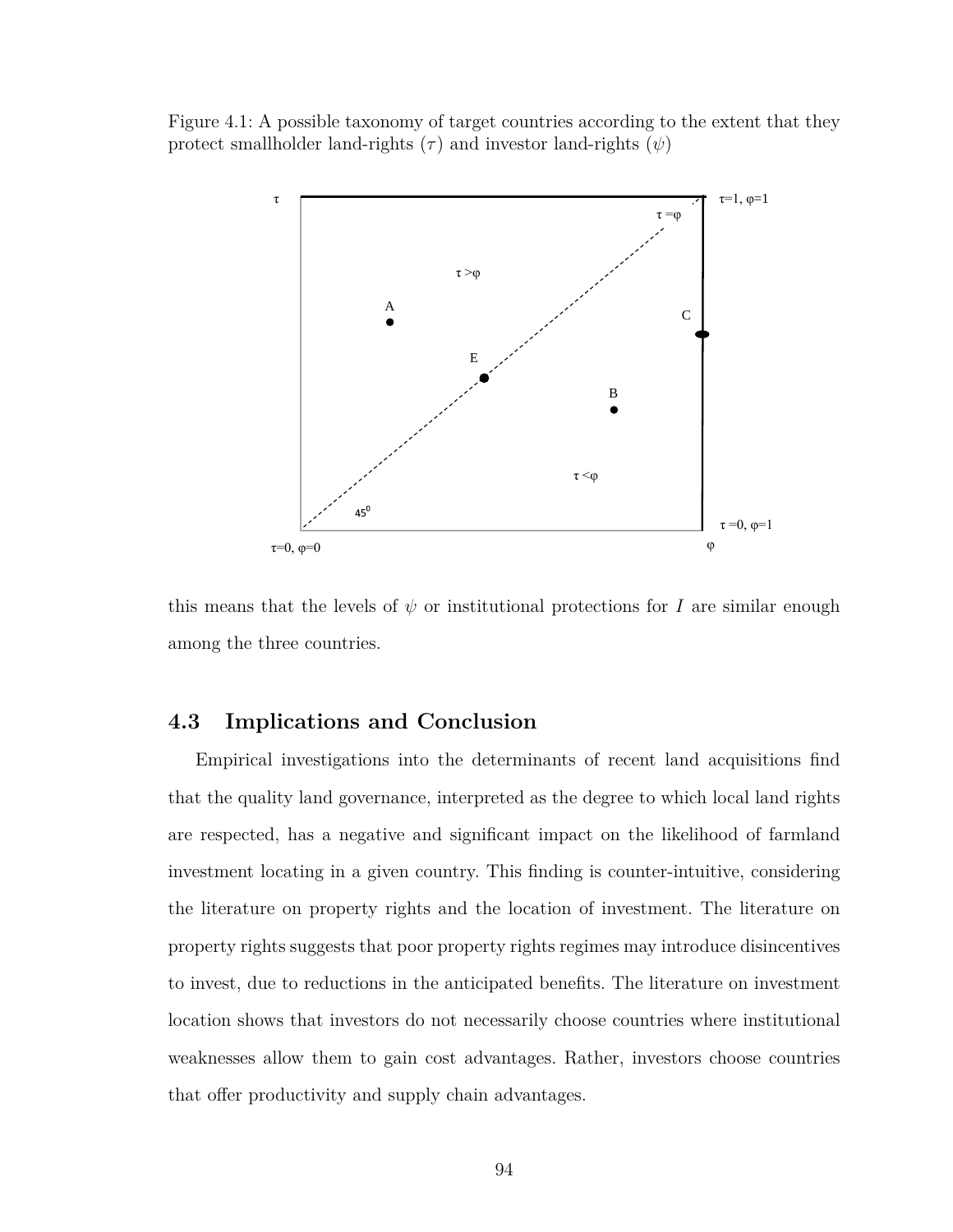Despite these findings from past literature, however, numerous case studies have elucidated the role of expropriatory activity in land-acquisitions for farmland investments. In this essay, I have shown that under some circumstances, the ability to expropriate can explain why investors may favor countries with poor land-governance. The benefits of choosing a country with poor land governance allows an investor to gain access to land at a lower cost. Expropriation, or its threat, compels local landowners to accept levels of remuneration that are worse than what they could have achieved, given the resources at their disposal. Scholars have dubbed this result *adverse incorporation*. Adverse incorporation tends to occur when land deals arise without free, prior, and informed consent, or when land institutions leave room for expropriatory activity. There have been numerous studies on the link between foreign investment and repression. [Harms et al.](#page-129-5) [\(2002\)](#page-129-5), [Busse](#page-127-5) [\(2004\)](#page-127-5), and [Busse et al.](#page-127-6) [\(2011\)](#page-127-6) find that the link is negative. Greater democratic rights are linked with higher levels of FDI. On the other hand [Sorens and Ruger](#page-131-5) [\(2012\)](#page-131-5) find a positive link between FDI and repression, but one that is statistically insignificant. In the context of the land rush, investors may not be engaging in violent activities *per se*. As the cases that I cited in Ethiopia and the Philippines show, these methods of obtaining land involve taking advantage of land governance institutions that make smallholder rights insecure. Put another way, the costs in expropriation contests may be very low for *I* and very high for  $S_{I_i}$ . In the model, expropriation need not occur. Only its credible threat is necessary for landowners to accept levels of remuneration that leave them no better-off, or even worse-off, than they would have been otherwise.

The results of the paper demonstrate that the empirical findings from the literature on farmland investment may reflect growing demand for certain crops, rather than a secular trend in agricultural investment. Investors will favor countries where expropriation cheapens the cost of location, only if their expected revenues in the set of countries they are targeting are close enough to merit a decision based on cost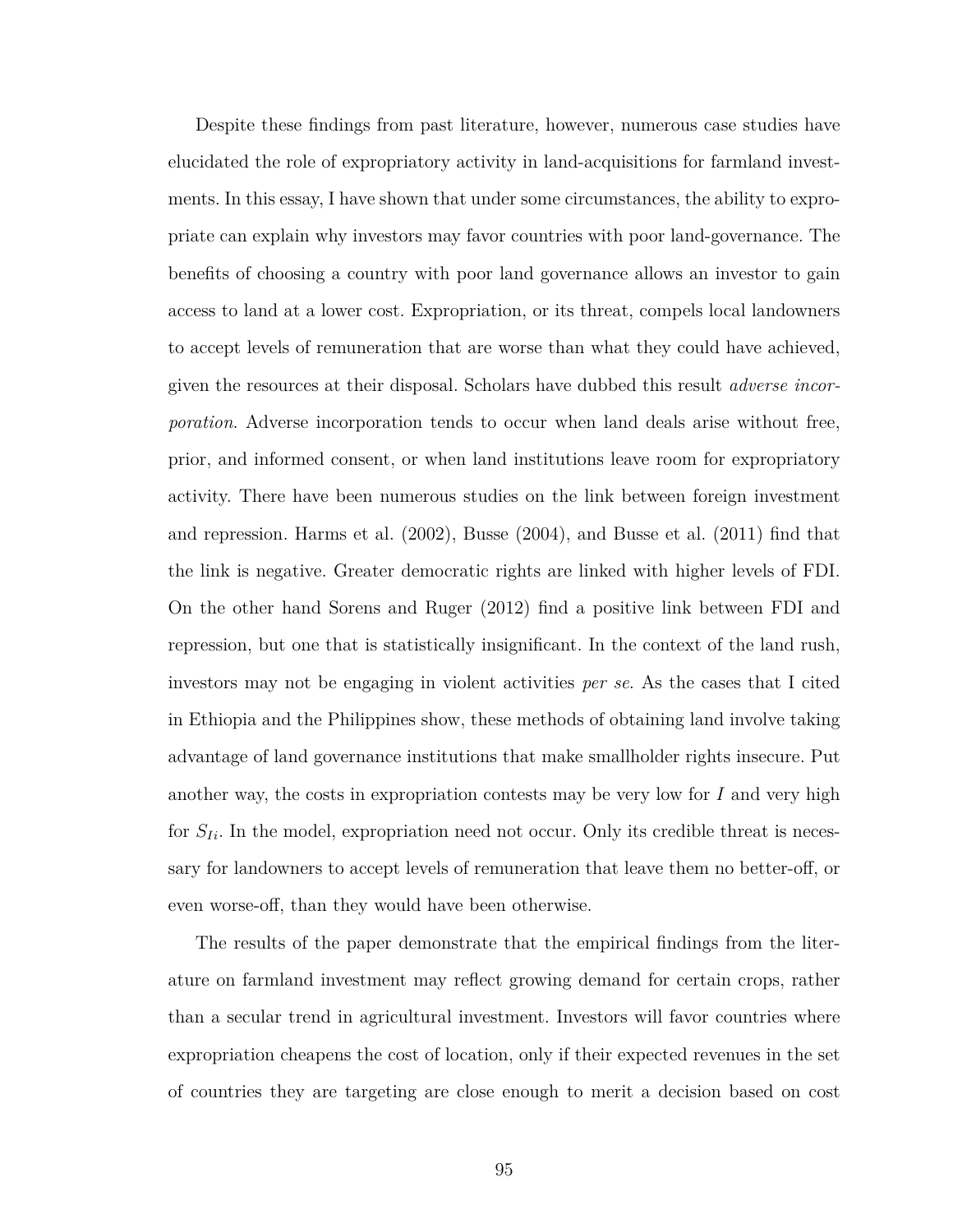reductions. This implication should give some reason for optimism. There is a limit to how much a country's willingness to disregard land-rights can attract investors. These limits are set by other factors that can contribute to increases in an investor's expected revenue. Thus, the findings from the literature on investment location are relevant and complimentary to the findings of this model. There are many ways to attract investment, and these need not involve taking advantage of institutional weaknesses. However, these other means of attracting investment may entail spending on public goods such as roads and ports. If a country faces tight budget constraints, attracting investment by any means necessary can be quite appealing. The problem of how a government ought to make these decisions, and how it sets a country's institutional characteristics is one of interest. Such an exercise may prove to be an interesting and difficult problem in the context of land acquisitions. This is because land acquisitions, in the context of farmland investment, may be a question not only of payments, but of types of arrangements that current land-users would face after the acquisition. They may end up working under the investor, or even growing crops for him. Thus, governments may face the problem of setting both the institutional environment for acquisition, and bargaining after the acquisition takes place.

This paper also points out that policy makers should be cautious about farmland investments. If these investments seek to take advantage of weak property rights institutions, then they may not be able to generate the productivity gains that are often used to justify their attraction. If the objective of attracting farmland investments is to increase agricultural productivity and raise the welfare of rural smallholders, then states should ensure, at the very least, that there is a suitable environment for smallholders to bargain with investors. This may entail a rigorous strengthening of existing informal and formal land institutions in order to ensure the welfare of all parties which have a stake in the acquisition of land. States may also monitor whether jobs and infrastructure, often promised in a land deal, actually materialize within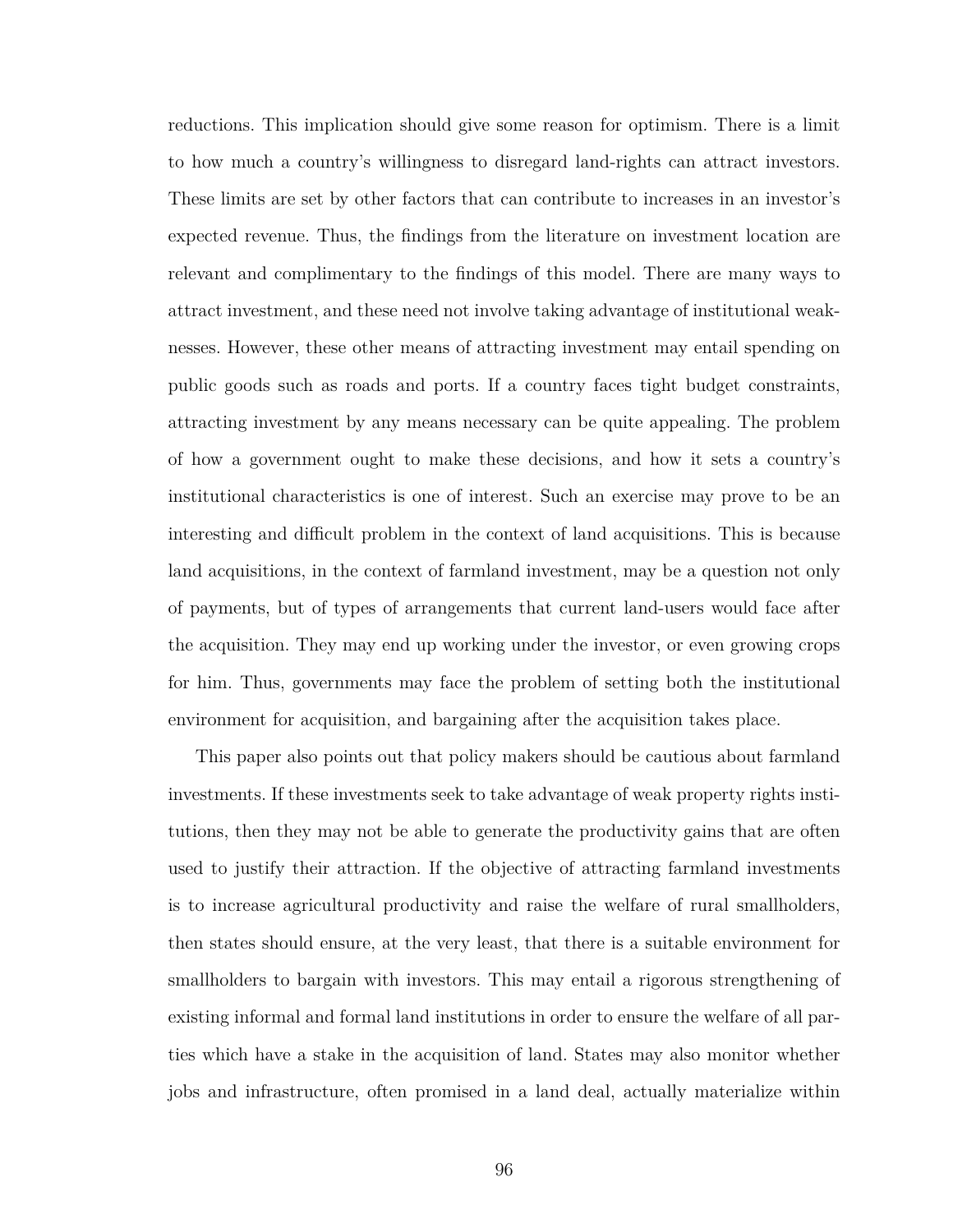a reasonable amount of time. The problem, however, is that states may depend on these deals to raise revenue, and that attracting investment *per se* can become the objective rather than ensuring its positive spillovers in job creation and infrastructure development. In this case, states may fail to monitor investments and may consent or turn a blind eye to expropriatory activity. Once again, a definite answer to this would entais explicitly modelling the state as a player in the game, with its own set of motivations and strategies.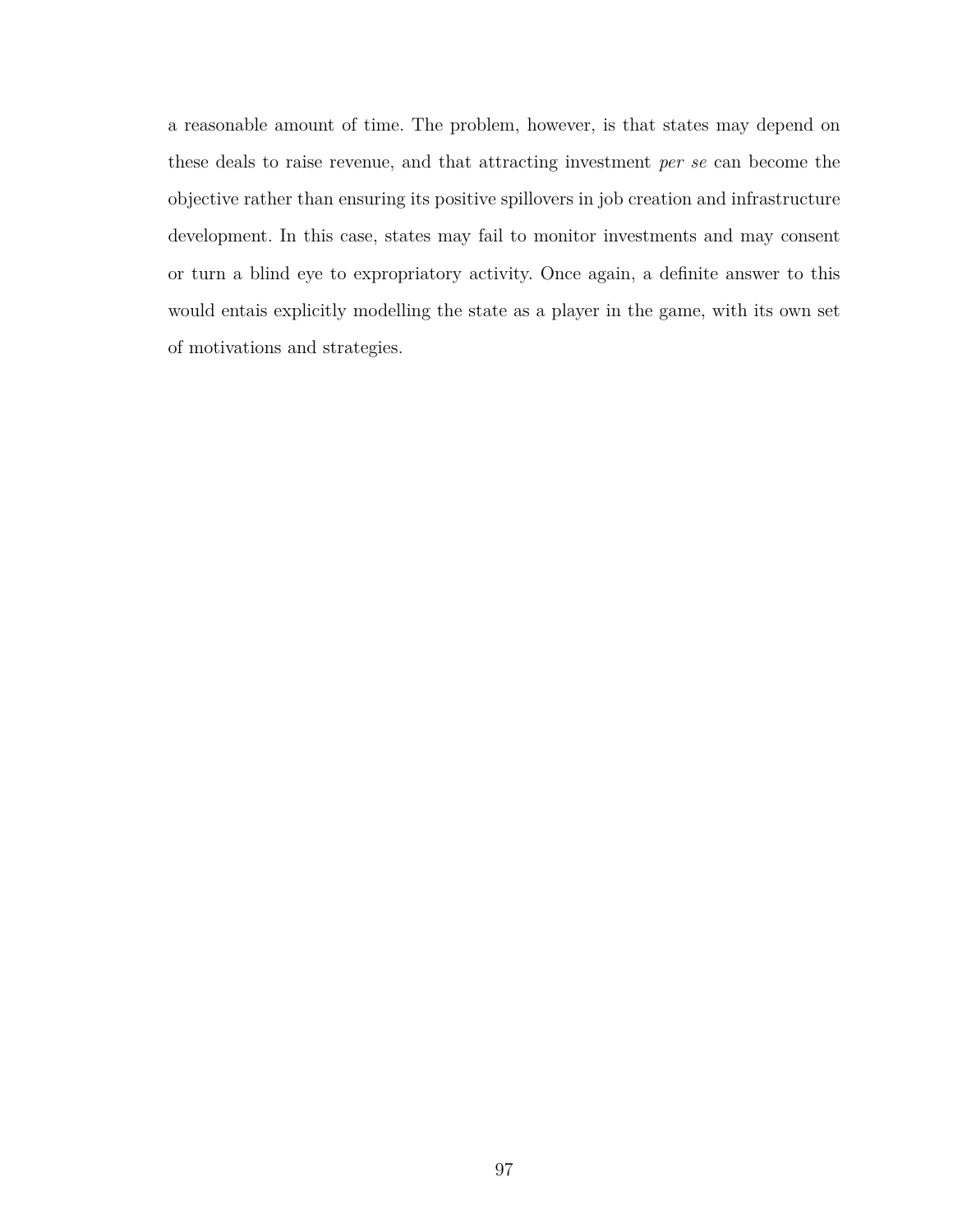# **CHAPTER 5 CONCLUSION**

This dissertation identifies factors that explain certain outcomes arising from smallholder incorporation and land-acquisition. My field work among ARBs in the Davao Region demonstrates the need for both economic and institutional reforms. Besides providing affordable credit, crop insurance, and infrastructural investments, I argued that states should make institutional reforms. These include providing legal assistance and consultation to ARBs, consulting with ARB representatives, and partnering with pro-reform organizations. These measures would not only help ARBs in deciding and bargaining better contracts, but also, provides a ready avenue for advocacy should contentions regarding AVA contracts arise.

The second essay departs from the use of discrete control structures in contracting and conceptualizes control as a matter of degree. By doing so, I show how a variety of contractual outcomes, including contracts where smallholders effectively lose control, can arise even from consensual transactions. These outcomes are determined by the costs of inputs, and the bargaining power that the partners have in defining the degree of control resulting from the contract. I show that under certain conditions, the smallholder would accept a contract where she completely cedes control of her land, and she is left no better off than what she could have achieved without the investor. My model also shows how targetting the cost constraints that smallholders face can reduce the scope for investors to offer contracts where they can wrest control of land from smallholders. Finally, I also show how giving smallholders the ability to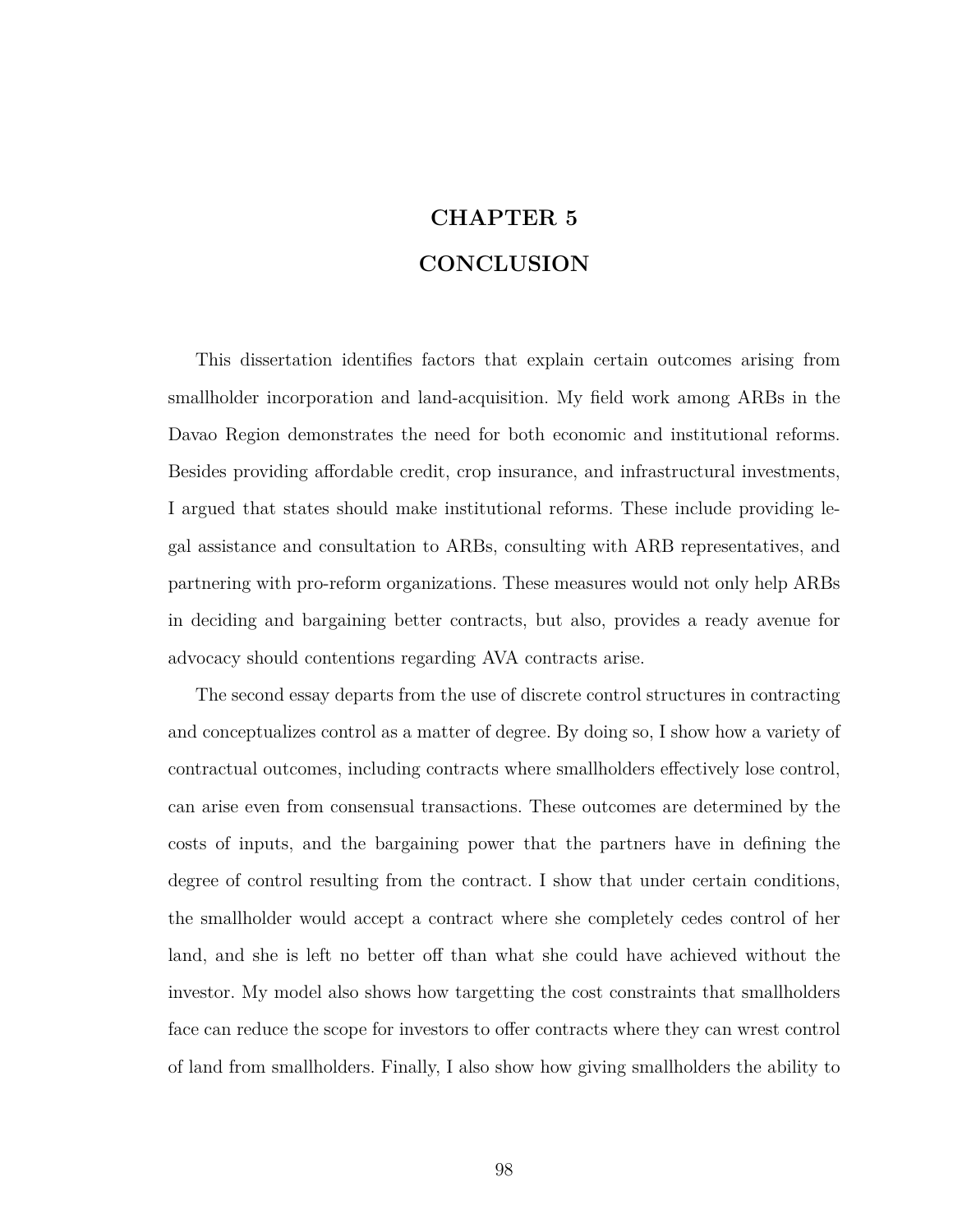decide on the level of control in a contract can ensure that they can maintain some level of control over their holdings, even when costs of inputs are high.

The third essay situates observed trends from land acquisitions within the tradition of location choice in international investment. I also introduce power-given by the ability to expropriate- as a possible motivation for investors. My results suggest that investor behaviors in land acquisitions signal that the countries they target fall within a limited range of institutional and economic differences. They either expect similar levels of revenue, or, they expect similar levels of institutional protections for their investments. My model also further reinforces a well-known result in the literature on property rights- weak protections for property rights can result in smallholders doing no-better or even worse-off as a result of expropriatory activity. This is result is corroborated by numerous case studies in land acquisition. Taken together, these findings suggest that attracting agribusiness investment may harm the interests of smallholders, contrary to the optimistic assessments by economists and development institutions. However, these outcomes are only conditional, and countries have other means of attracting investment so that investors would not have an incentive to take advantage of the ability to undertake expropriatory actions. These may include productive public investments that generate greater income for both investors and smallholders.

In addition to these contributions, a logical next step would be to explore how states set the contracting environment for incorporation. In this dissertation, I have taken this environment as exogenous to the process. However, if states find it desirable to attract agribusiness investment, then their decision process may not be independent of the outcomes from contracting between investors and smallholders. What incentives do states face? What factors do states weigh in setting the bargaining environment? How do they weigh different avenues to attract investment? These are the questions that I would like to pursue in future research.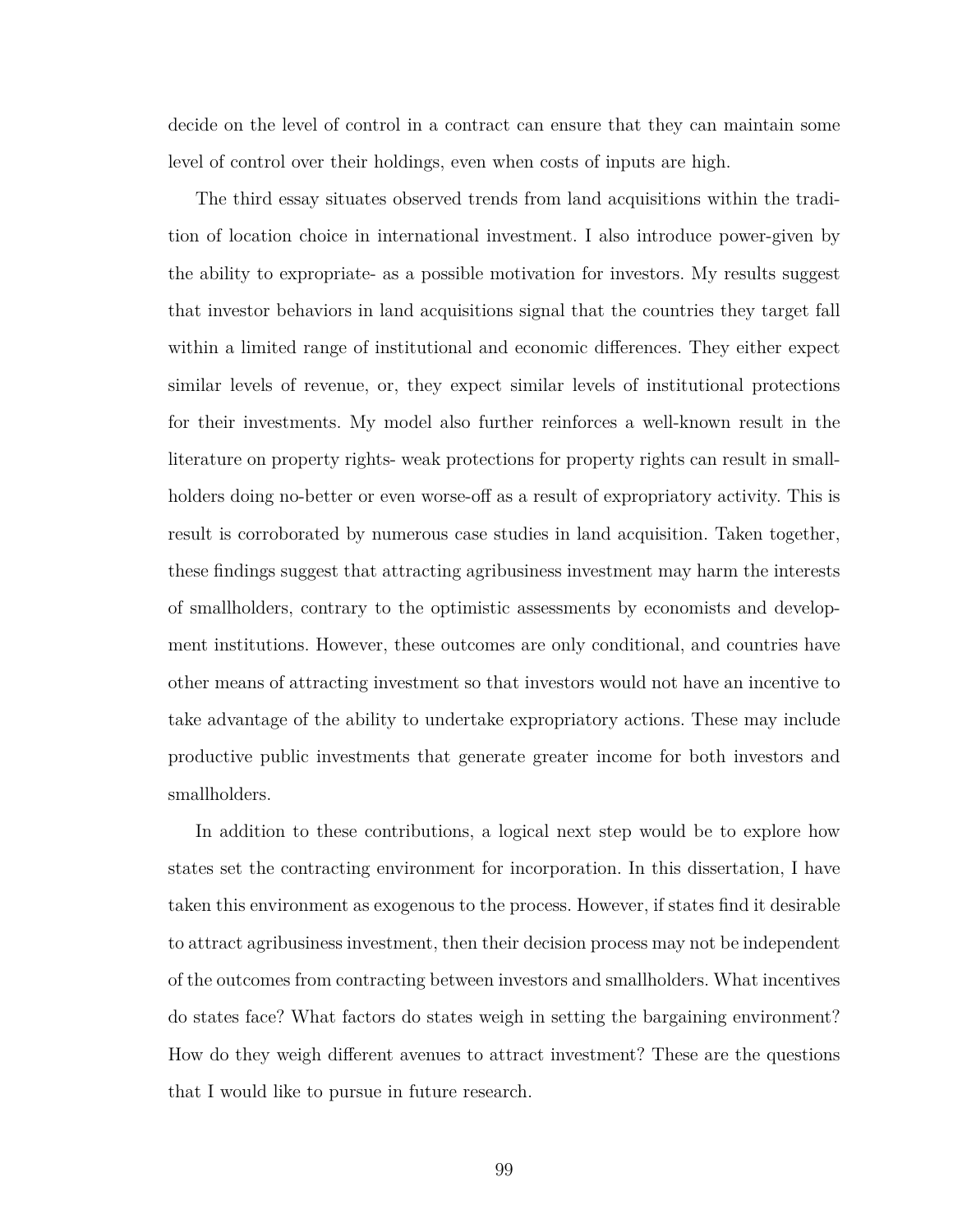## **APPENDIX A**

## **PROOFS OF RESULTS FROM CHAPTER [3](#page-61-0)**

**PROOF of Lemma [4](#page-94-0)**: Taking the *first-order conditions*,

$$
\frac{d\Pi_S^A}{dx_S} = q_S - c_A x_S = 0
$$

Which yields

$$
x_S^A = \frac{q_S}{c_A}
$$

plugging this into  $\Pi_S^A(x)$  gives the result. $\triangle$ 

**PROOF of Lemma [5](#page-94-1)**: The first order conditions are:

$$
\frac{d\Pi^{FB}}{dx_I} = q_I - c_I x_I = 0
$$

$$
\frac{d\Pi^{FB}}{dx_S} = q_S - c_S x_S = 0
$$

The results follow from this. $\triangle$ 

**PROOF of Lemma [6](#page-96-0)**: Solving the maximization problem yields:  $-(1-\tau)(q(x) R_S - D_I)^{-\tau} (R_S - D_S)^{\tau} + \tau (R_S - D_S)^{(\tau - 1)} (q(x) - R_S - D_I)^{(1 - \tau)} = 0$  which can be rearranged to obtain:

$$
R_S = D_S + \tau (q(x) - D_I - D_S)
$$

Consequently, the payoff to *I* from bargaining is:

$$
R_I = D_I + (1 - \tau)(q(x) - D_I - D_S)
$$

Using the definitions for  $q(x)$ ,  $D_I$ , and  $D_S$ , we can obtain the folowing: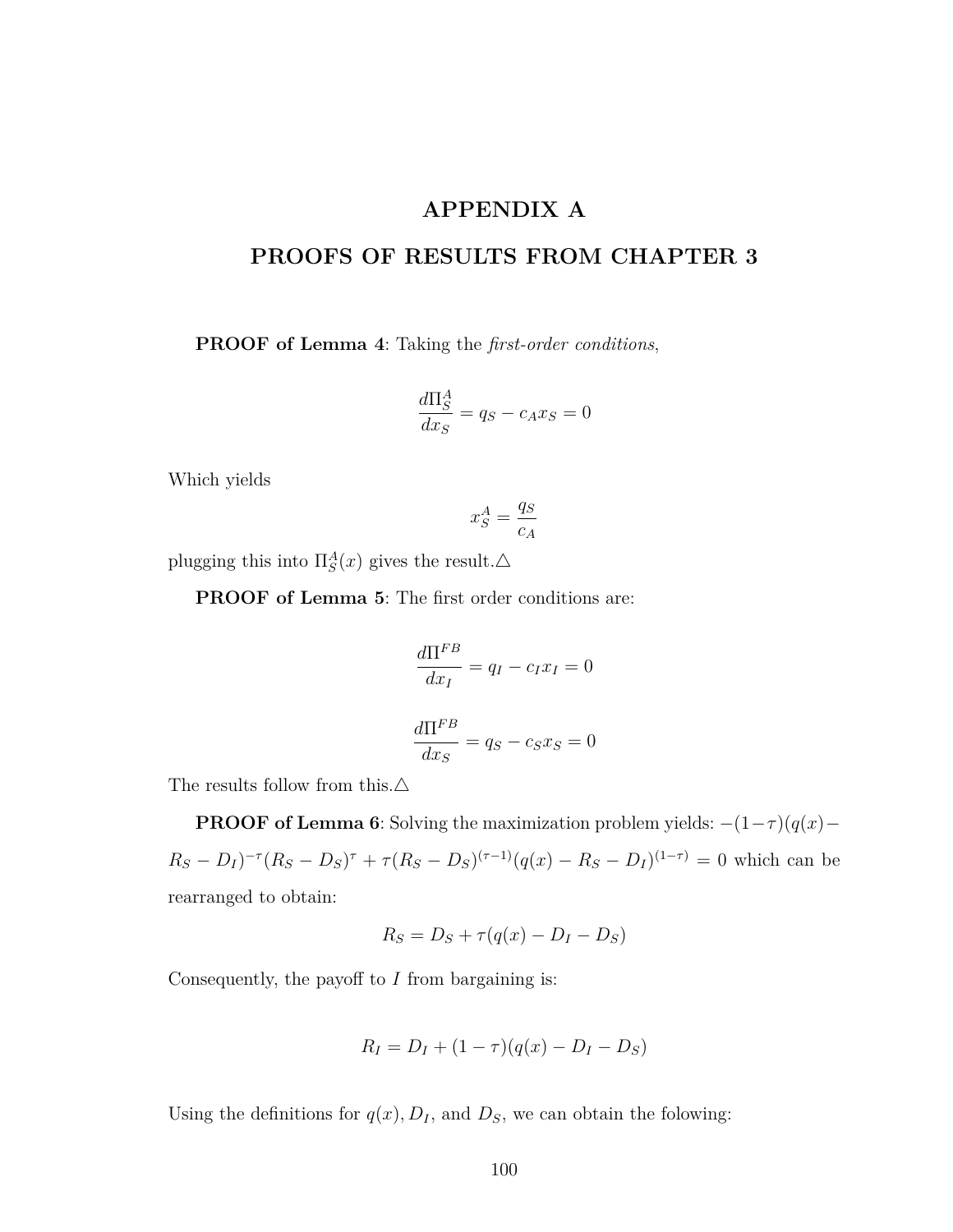•  $R_S = \kappa q_S(x_S) + \tau ((q_I x_I + q_S x_S) - (1 - \kappa) q_I x_I - \kappa q_S x_S)$ 

• 
$$
R_I = (1 - \kappa)q_I(x_I) + (1 - \tau)((q_I x_I + q_S x_S) - (1 - \kappa)q_I x_I - \kappa q_S x_S)
$$

Rearranging these yield the results.  $\triangle$ 

**PROOF** of Proposition [10](#page-97-0): Using equations  $(4.1)$ , and  $(4.2)$ the first order conditions for *S* and *I* respectively are given by:

$$
\frac{d\Pi_S}{dx_S} = Q_S - c_S x_S = 0
$$

and

$$
\frac{d\Pi_I}{dx_I} = Q_I - c_I x_I = 0
$$

These, in turn, yield the result.  $\triangle$ 

**PROOF of Corollary [9](#page-95-0)**:  $\kappa(1-\tau)+\tau = (1-\kappa)(1-\tau) < 1$ , and  $1-\kappa\tau < 1$ ,  $\kappa\tau < 1$ , and  $0 < (1 - (\kappa(1 - \tau) + \tau)) < 1$ . So,

$$
Q_S < q_S, \text{ and } Q_I < q_I
$$

**PROOF** of Corollary [10](#page-102-0):  $\frac{dQ_S}{d\kappa} = q_S(1-\tau)$ ,  $\frac{dQ_I}{d\kappa} = -q_I\tau$ ,  $\frac{dQ_{S1}}{d\kappa} = -q_S(1-\tau)$ ,  $\frac{dQ_{I1}}{d\kappa} = q_I \tau \Delta$ 

**PROOF of Proposition [2](#page-73-0)**: For what follows, Let  $T_1 = q_I^2 \tau$ ,  $T_2 = q_S^2 (1 - \tau)$ ,  $T_3 = q_S^2(1 - \tau)^2$ ,  $T_4 = q_I^2\tau^2$ . This Proof has several steps:

1. *I* chooses  $\kappa^*$ : We can rearrange equation [\(4.4\)](#page-96-1) as

<span id="page-112-0"></span>
$$
\Pi_I(x_I^N) = \frac{1}{2c_S c_I} (k_I + d_I \kappa + a_I \kappa^2)
$$
\n(A.1)

Where  $k_I = q_I^2 + 2c_I\tau(1-\tau)$ ,  $d_I = -2c_S T_1 + 2c_I T_2$ , and  $a_I = c_S T_4 - 2c_I T_3$ Since  $\Pi_I(x_I^N)$  is a quadratic, to ensure that *I* is maximizing profits, it has to be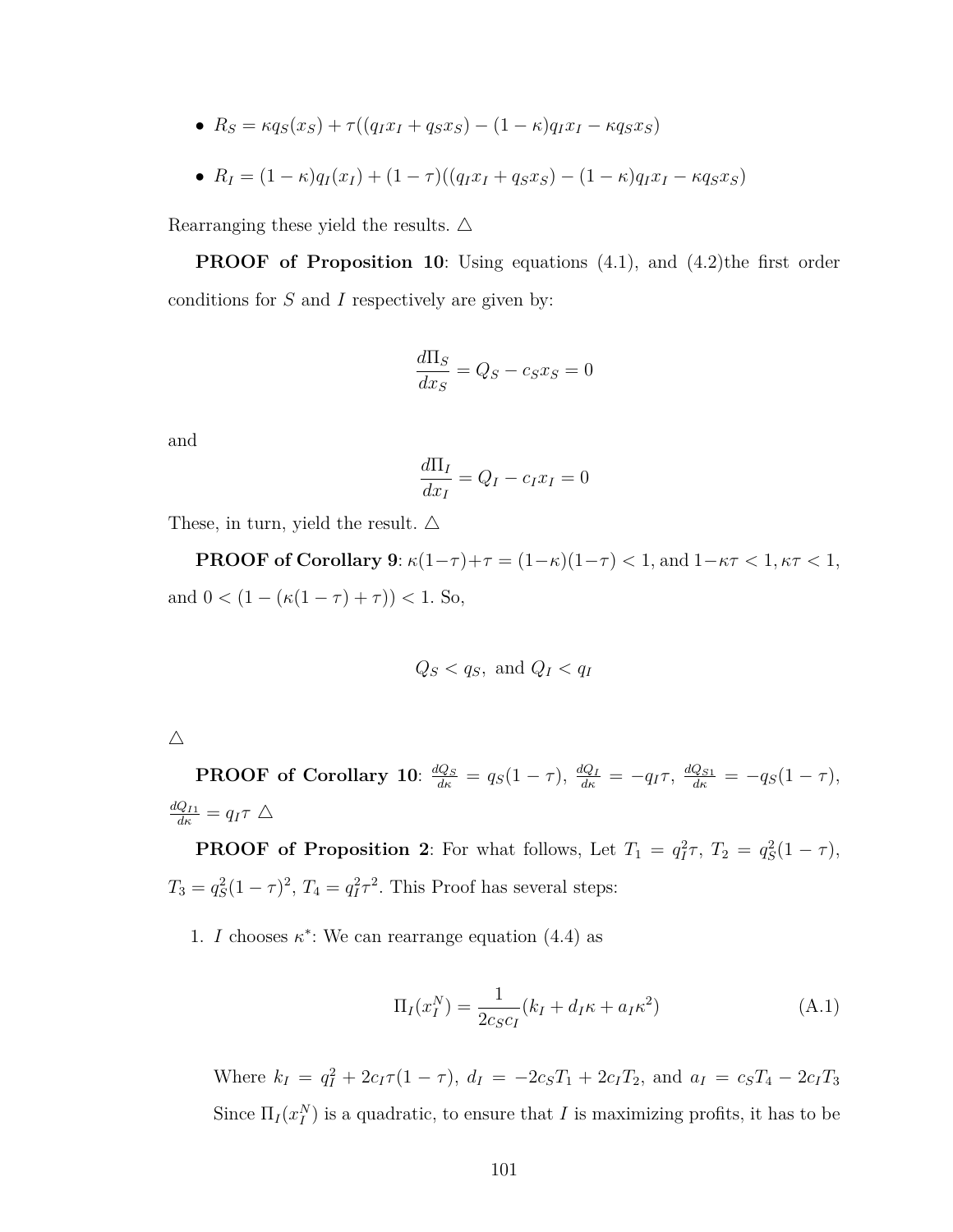the case that  $a_I < 0$ . This is true given that  $c_S < 2c_I \frac{q_S^2(1-\tau)^2}{q_S^2\tau^2}$  $\frac{(1-\tau)}{q_I^2 \tau^2}$ . Differentiating equation [\(A.1\)](#page-112-0), we get

$$
\frac{d\Pi_I(x_I^N)}{d\kappa} = b_I + 2a_I\kappa = 0
$$

which yields:

$$
\kappa^* = \frac{-d_I}{2a_I}
$$

Plugging in the values for  $d_I$ , and  $a_I$  gives the result.

2.  $\kappa^* \in (0,1)$  for some value of *c<sub>S</sub>*: For  $\kappa^* > 0$  it has to be the case that  $d_I > 0$  and  $a_I < 0$ . This is true whenever  $c_S < c_I \frac{q_S^2(1-\tau)}{q^2\tau}$  $\frac{(1-\tau)}{q_f^2 \tau}$  and  $c_S < 2c_I \frac{q_S^2 (1-\tau)^2}{q_f^2 \tau^2}$  $\frac{(1-\tau)^2}{q_I^2 \tau^2}$ , respectively.  $\kappa > 1$  when  $2a_I > -d_I$  or

$$
c_{I}q_{S}^{2}(1-\tau) - q_{I}^{2}c_{s}\tau < 2c_{I}q_{S}^{2}(1-\tau)^{2} - q_{I}^{2}c_{s}\tau^{2}
$$

only if  $c_S < c_I \frac{q_s^2 \tau}{a^2 (2\tau)}$  $\frac{q_s^2 \tau}{q_I^2(2\tau-1)}$ . This is possible only if  $\tau > \frac{1}{2}$ .

3. *S* accepts the offer: Similar to *I*, we can write  $\Pi_S(x_S^N) - \Pi_S(x_S^A)$  as

$$
k_S + d_S \kappa^* + a_S \kappa^{*2} \tag{A.2}
$$

Where  $k_S = \frac{q_S^2(c_A\tau^2 - 2c_S)}{2c_Sc_A}$  $\frac{a_4r - 2c_S}{2c_Sc_A}$ ,  $d_S = 2(c_I T_2 + c_S T_1)$ , and  $a_S = c_I T_3 - 2c_S T_4$ . To ensure that  $\Pi_S(x_S^N) - \Pi_S(x_S^A) \geq 0$ , meaning *S* accepts the offer of  $\kappa^*$ , it has to be the case that:

$$
\Pi_S(x_S^N) = k_S + \frac{1}{2c_S c_I} \left( d_S \left( \frac{-d_I}{2a_I} \right) + a_S \left( \frac{-d_I}{2a_I} \right)^2 \right) \ge 0
$$

Note that since  $c_S > c_I \frac{T_3}{T_A}$  $\frac{T_3}{T_4}$ ,  $a_S < 0$ , which means that *S*'s profit function is a concave quadratic in *κ*. Rearranging yields:

<span id="page-113-0"></span>
$$
\left(\frac{-d_I}{2a_I}\right)\left(\frac{2d_Sa_I - a_Sd_I}{2a_I}\right) \ge -2c_Sc_Ik_S\tag{A.3}
$$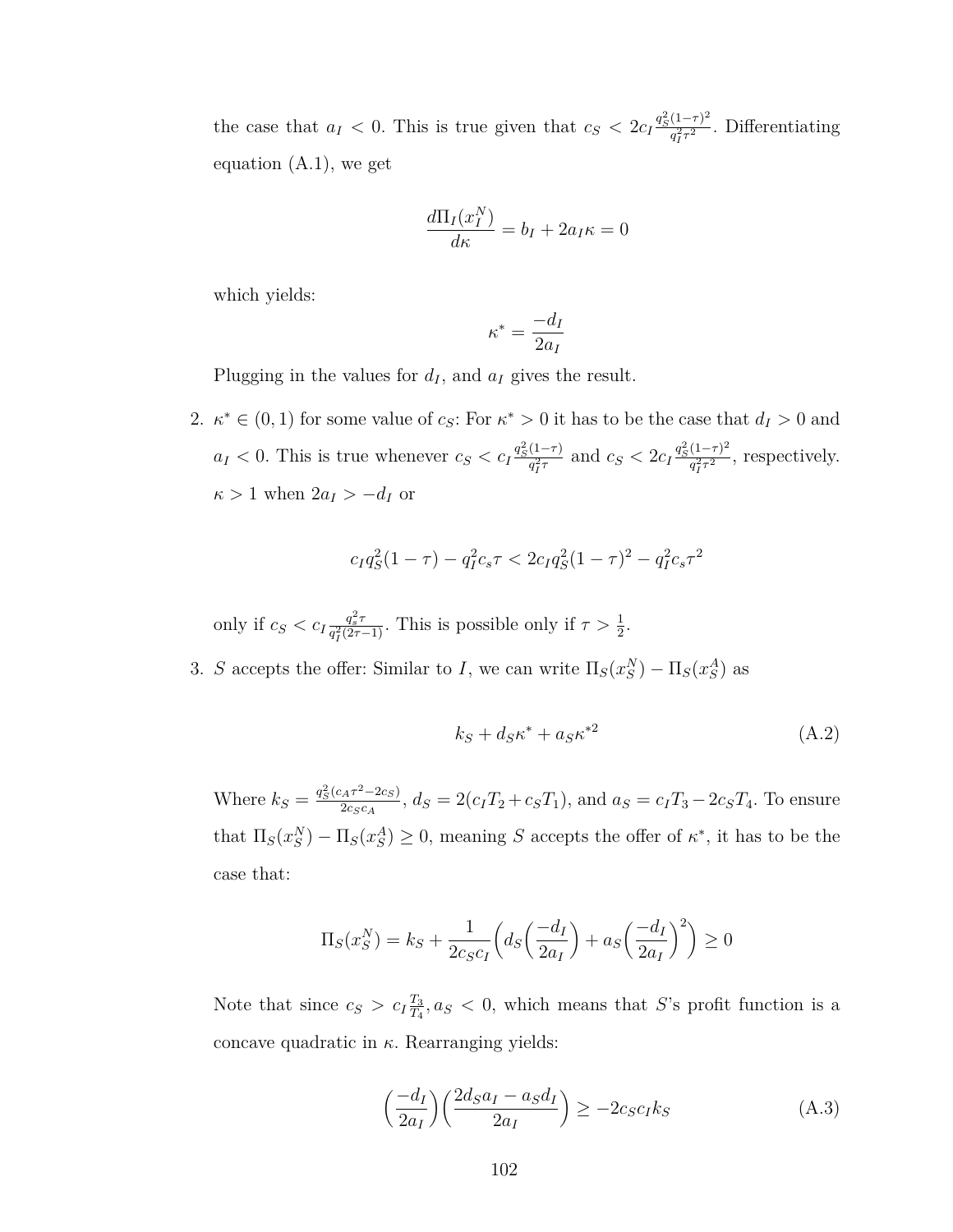Note that  $d_S > d_I$ . By the bounds on  $c_S$ ,  $a_S < a_I$ , since  $2c_S T_4 - c_I T_3 < 2c_I - c_S T_4$ when  $c_S < c_I \frac{T_3}{T_4}$  $\frac{T_3}{T_4}$ . Both these facts imply that:

$$
\frac{2d_S}{d_I} > \frac{a_S}{a_I}
$$

and thus

$$
2d_S a_I - a_S d_I > 0
$$

so that the left-hand side of equation [\(A.3\)](#page-113-0) is positive. By the assumption on *cA*, the right-hand side of equation [\(A.3\)](#page-113-0) is negative. This implies that the participation constraint does not bind. Thus, *S* accepts *κ* ∗

- 4. Finally, we prove that the condition for  $a_S < 0$ ,  $a_I < 0$ ,  $d_I > 0$  are consistent given  $\tau \in (\frac{1}{2})$  $\frac{1}{2}$ ,  $\frac{2}{3}$  $\frac{2}{3}$ ) since  $c_I \frac{q_S^2(1-\tau)}{2q_I^2\tau}$  $\frac{2q_i^2 - 7}{2q_i^2}$  is the least upper bound for *c<sub>S</sub>*: From the previous steps, *c<sup>S</sup>* is bounded above by:
	- $B_1 = c_I \frac{q_S^2 (1-\tau)^2}{2a^2 \tau^2}$  $2q_I^2\tau^2$

• 
$$
B_2 = 2c_I \frac{q_S^2 (1 - \tau)^2}{q_I^2 \tau^2}
$$

$$
\bullet \ \ B_3 = c_I \frac{q_S^2 (1 - \tau)}{q_I^2 \tau}
$$

•  $B_4 = c_I \frac{q_s^2 \tau}{q_s^2 (2\tau)}$  $q_I^2(2\tau-1)$ 

Certainly,  $c_I \frac{q_S^2 (1-\tau)^2}{2a^2 \tau^2}$  $\frac{2q_i^2(1-\tau)^2}{2q_i^2\tau^2} < 2c_I \frac{q_S^2(1-\tau)^2}{q_I^2\tau^2}$  $\frac{(1-\tau)^2}{q_f^2 \tau^2}$ .  $\tau < \frac{2}{3}$  implies that  $\frac{\tau}{(2\tau-1)} > 2$  and  $\frac{q_S^2 (1-\tau)^2}{2q_f^2 \tau^2}$  $\frac{a_1(1-\tau)^2}{2q_I^2\tau^2}$  <  $q_S^2(1-\tau)$  $\frac{(1-\tau)}{q_T^2 \tau}$ . Finally,  $\frac{(1-\tau)}{\tau} < 1$  for  $\tau > \frac{1}{2}$  Thus,  $B_1 < B_3$ , and  $B_3 < B_2 < B_4$ . Thus, for all  $c_S \in \left(c_I \frac{q_S^2 (1-\tau)^2}{2q^2 \tau^2}\right)$  $c_I \frac{q_S^2(1-\tau)}{2q_I^2\tau^2}$ ,  $c_I \frac{q_S^2(1-\tau)}{q_I^2\tau}$  $q_I^2$ τ  $\bigg), \, \kappa^* \in (0,1)$  is an acceptable offer for  $S.\Delta$ 

**PROOF of Corollary [4](#page-75-0)**: Notice that,

- $\bullet$   $\frac{dT_1}{d\tau} = q_I^2$
- $\bullet$   $\frac{dT_2}{d\tau} = -q_S^2$
- $\frac{dT_3}{d\tau} = -2q_S^2(1-\tau)$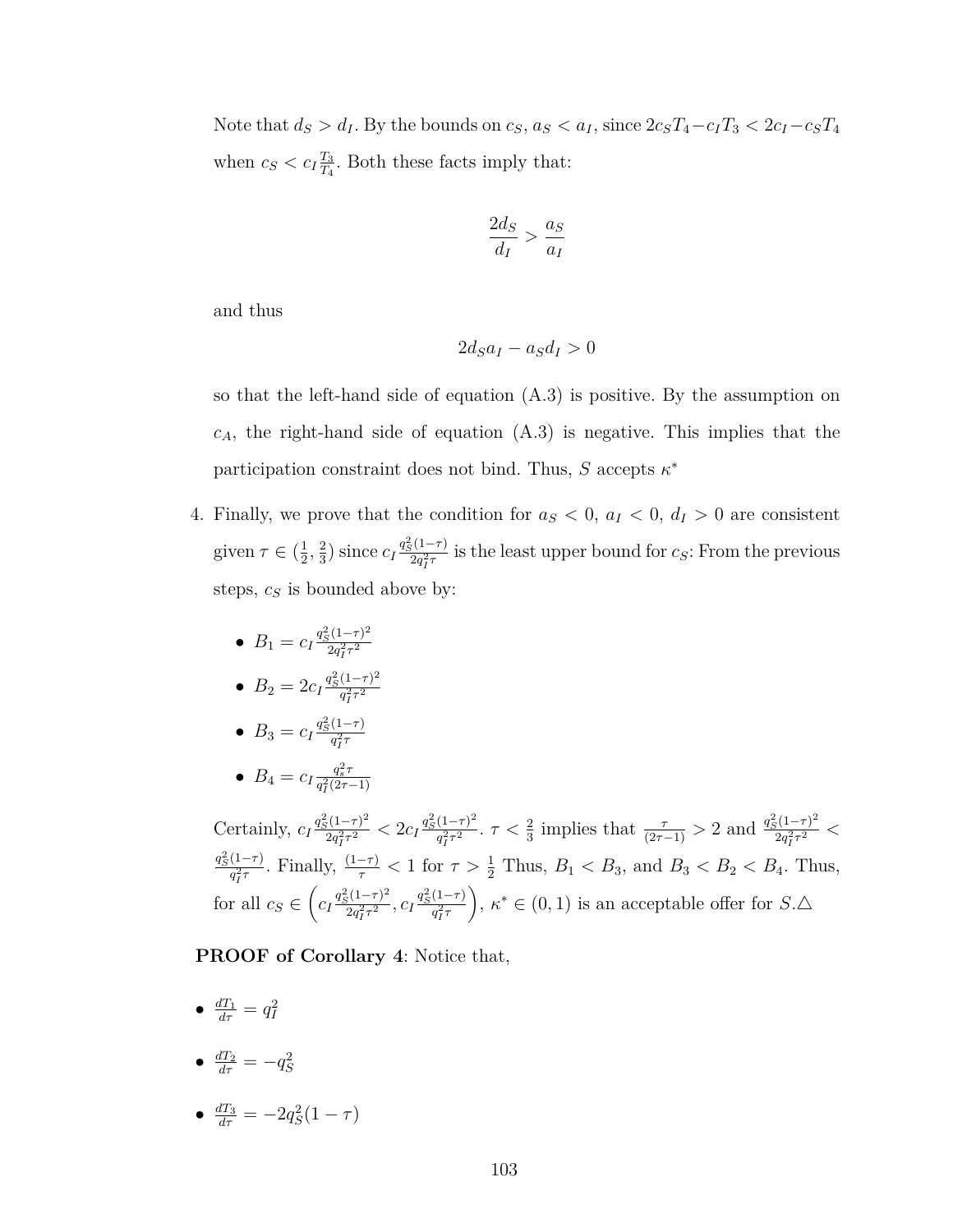•  $\frac{dT_1}{d\tau} = 2q_I^2 \tau$ 

Implying that  $\frac{\partial d_I}{\partial \tau} = -c_I q_S^2 - c_S q_I^2 < 0$   $\frac{\partial a_I}{\partial \tau} = -4c_I q_S^2 (1 - \tau) - 2c_S q_I^2 < 0$ . Thus

$$
\frac{d\kappa}{d\tau} = \frac{-1}{2a_I^2} \left( \frac{\partial d_I}{\partial \tau} a_I - d_I \frac{\partial a_I}{\partial \tau} \right)
$$

The term in brackets is positive, yielding the result.  $\Delta$ 

**PROOF of Propositon [3](#page-75-1)**: When  $\tau = 0$ ,  $k_I = q_I^2 c_S$ ,  $d_I = 2q_S^2 c_I$ , and  $a_I = -2q_S^2 c_I$ . This shows that *I* is solving a maximization problem so that we can use equation [\(3.6\)](#page-73-1), obtaining  $\kappa^* = \frac{1}{2}$  $\frac{1}{2}$ . Since  $\tau = 0$ ,  $k_S = \frac{-q_S^2}{c_A}$ ,  $d_S = 2q_S^2 c_I$ ,  $a_S = q_S^2 c_I$ . The payoff to S, can be written as:

$$
\Pi_S(x_S^N) = \frac{q_S^2 c_I}{4} + q_S^2 c_I - \frac{q_S^2}{c_A}
$$

or

$$
\Pi_S(x_S^N) = q_S^2 \left( \frac{5c_I}{4} - \frac{1}{c_A} \right) \ge 0
$$

since  $c_A, c_I > 1.\Delta$ 

**PROOF of Proposition [4](#page-76-0)**: When  $\tau = 1$ ,  $k_I = q_I^2 c_S$ ,  $d_I = -2q_I^2 c_S$ , and  $a_I = q_I^2 c_S$ . Thus, we can write equation [\(A.1\)](#page-112-0) as:

$$
\Pi_I(x_I^N) = q_I^2 c_S (1 - \kappa)^2
$$

This function is greatest at  $\kappa^* = 0$  When  $\tau = 1$ ,  $k_S = \frac{q_S^2(c_A - 2c_S)}{2c_Sc_A}$ ,  $d_S = 2c_Sq_I^2$ , and  $a_S = -2c_Sq_I^2$ , and the payoffs to *S* will be

$$
\Pi_S(x_S^N) = \frac{q_S^2(c_A - 2c_S)}{2c_S c A} \ge 0
$$

And thus, *S* accepts.  $\triangle$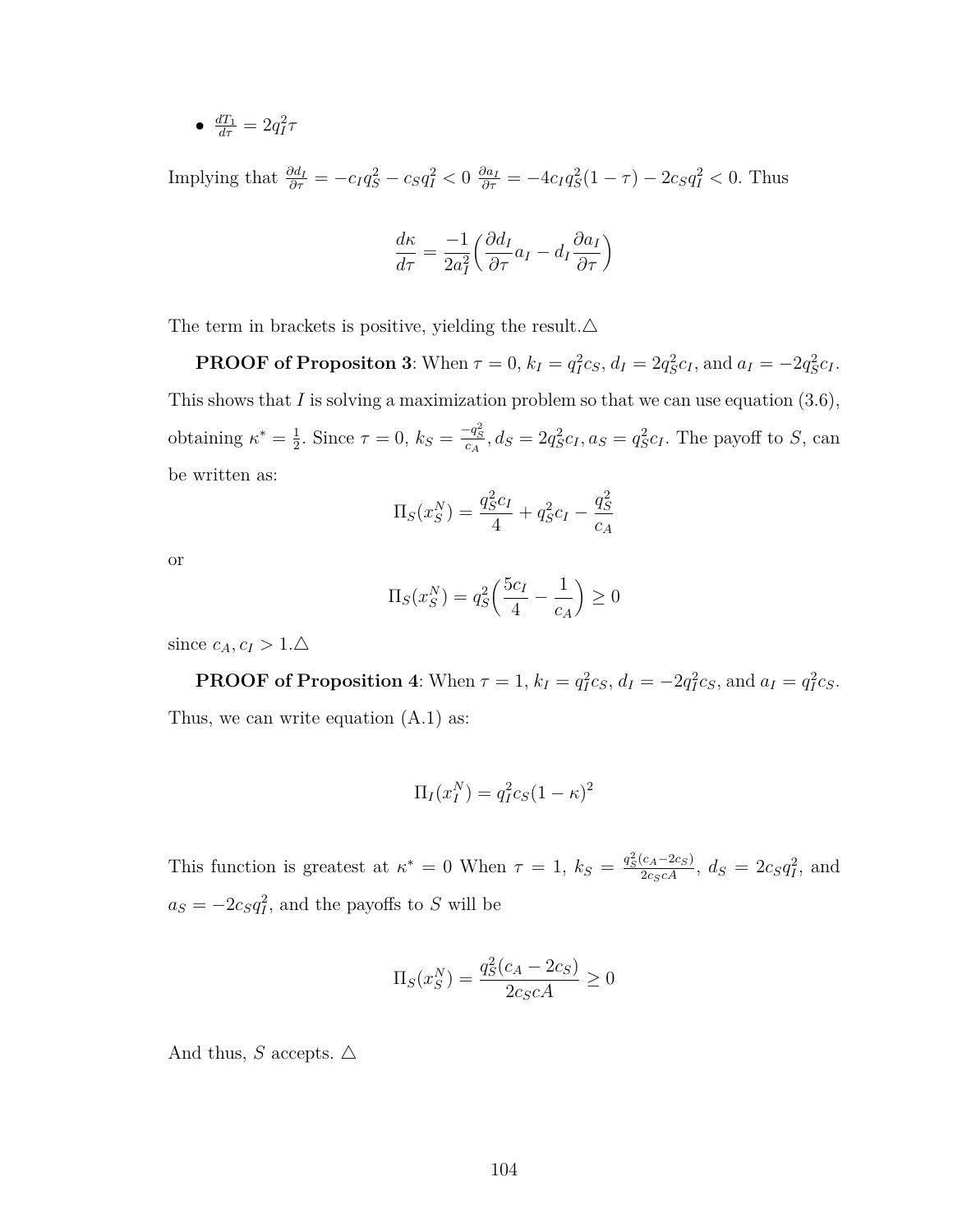**PROOF of Proposition [5](#page-76-1)**: First, algebraic manipulation shows that  $c_S(\frac{8q_S}{4q_S+c_S})$  $\frac{8q_S}{(4q_S+c_S^2q_I^2)}$ ) <  $2c_S$  when  $2c_S^2q_I^2 > 0$ . If *I* offers  $\kappa = 0$ , *S*'s payoff is negative. Thus, the offer of  $\kappa$  needs to satisfy:

$$
k_S + d_S \kappa + a_S \kappa^2 = 0
$$

. Using the quadratic equation, and the values of  $a_S, d_S, k_S$ , with  $\tau = 1$ , we get:

$$
\kappa = \frac{1}{2} \left( 1 \pm \frac{1}{c_S q_I} \sqrt{\frac{2c_A c_S^2 q_I^2 - 8q_S(2c_S - c_A)}{2c_A}} \right)
$$

This is real-valued when the discriminat is positive or if  $2c_A c_S^2 q_I^2 \geq 8q_S(2c_S - c_A)$  or if  $c_A \geq c_S \left( \frac{8q_S}{(4a_S + 16\rho)^2} \right)$  $\sqrt{(4q_S + 1c_S^2 q_I^2)}$ Let,

$$
\kappa^{+} = \frac{1}{2} \left( 1 + \frac{1}{c_{S}q_{I}} \sqrt{\frac{2c_{A}c_{S}^{2}q_{I}^{2} - 8q_{S}(2c_{S} - c_{A})}{2c_{A}}} \right)
$$

and

$$
\kappa^{-} = \frac{1}{2} \left( 1 \pm \frac{1}{c_S q_I} \sqrt{\frac{2c_A c_S^2 q_I^2 - 8q_S(2c_S - c_A)}{2c_A}} \right)
$$

Clearly, since the discriminat is at least  $0, \kappa^+ > 0$ . Manipulation  $\kappa^+ \leq 1$  if  $c_A \geq c_S \in$  $\int$   $c_S \left( \frac{16q_S}{(8a_S + 2c)} \right)$  $\sqrt{(8q_S+2c_S^2q_I^2)}$  $\int$ , 16 $q_Sc_S$  Simple manipulation shows that  $\kappa$ <sup>-</sup> > 0 since  $-8q_S(2c_S$  $c_A$ ) < 0 < 1. Further,  $\kappa$ <sup>-</sup> ≤ 1 for  $c_A > c_S \left( \frac{4q_S}{(2a_S+c_S)} \right)$  $\sqrt{(2q_S+c_S^2q_I^2)}$  . Finally, algebraic manipulation shows that  $c_S \left( \frac{4q_S}{(2q_S+c)} \right)$  $\sqrt{(2q_S+c_S^2q_I^2)}$  $\left\langle \cos\left(\frac{8q_S}{(4a_S+c)}\right)\right\rangle$  $\sqrt{(4q_S+c_S^2q_I^2)}$ ). Finally,  $\kappa^+ > \kappa^-$  since both are positive, real-valued numbers. Since *I*'s payoff is maximized at  $\kappa = 0$ , he chooses  $\kappa^{-}$ .  $\Delta$ 

**PROOF of Proposition [6](#page-78-0)**: This proof will proceed in several steps. For what follows, we use  $T_1 = q_I^2 \tau$ ,  $T_2 = q_S^2 (1 - \tau)$ ,  $T_3 = q_S^2 (1 - \tau)^2$ .

1. *S* is maximizing profits: For *S*'s problem to be a maximization,  $a_S < 0$ . This is true whenever  $c_S \geq \frac{T_3}{2T_1}$  $\frac{T_3}{2T_4}$  will choose  $\kappa$  to maximize his profits, thus solving

<span id="page-116-0"></span>
$$
k_S + d_S \kappa^* + a_S \kappa^{*2} \tag{A.4}
$$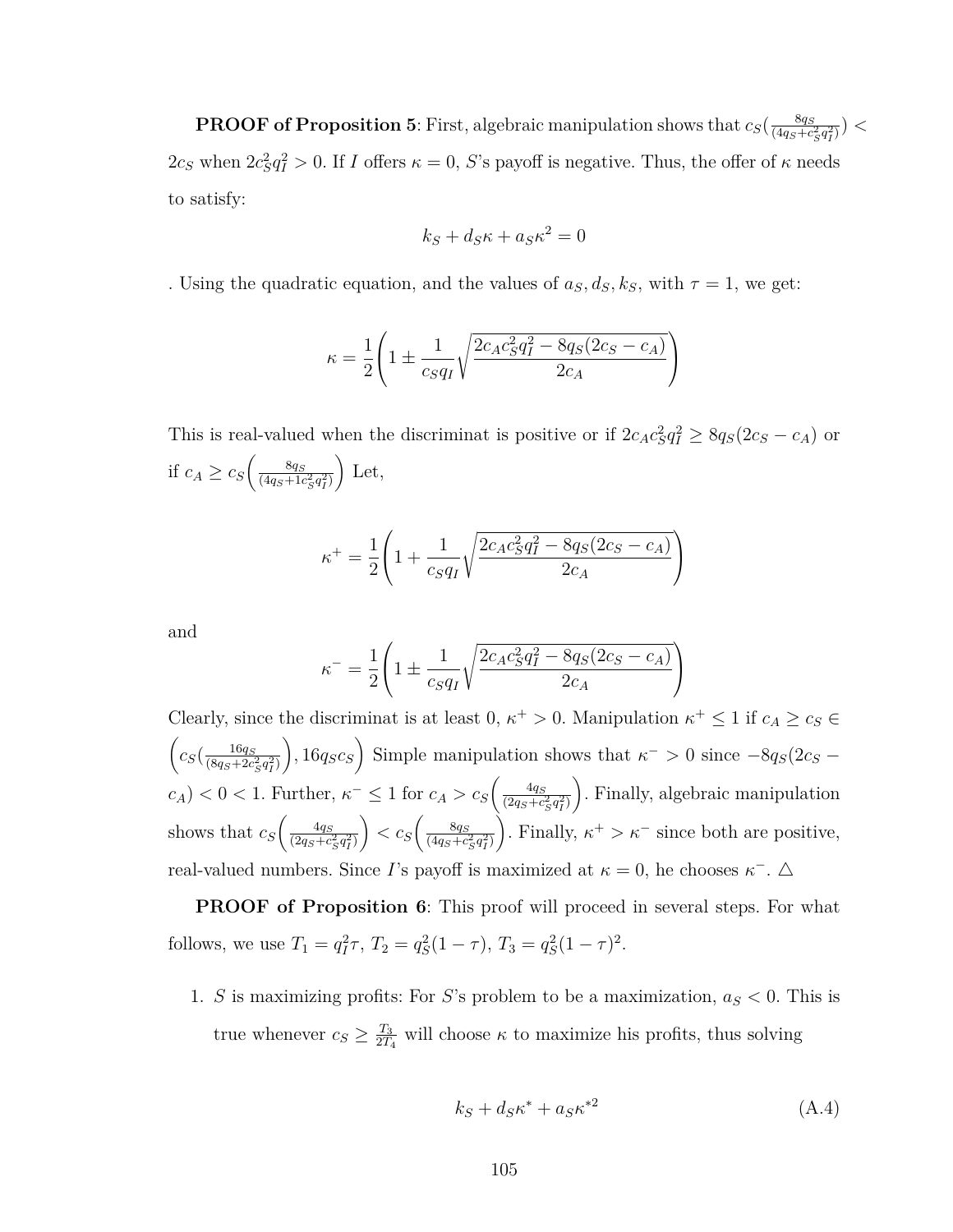The assumption that  $c_A > \frac{2c_S}{\tau^2}$  $\frac{\partial c_S}{\partial t^2}$  ensures that  $k_S > 0$ . Optimizing on equation [\(A.4\)](#page-116-0), we obtain:

$$
\kappa^{S*} = \frac{-d_S}{2a_S}
$$
  

$$
\kappa^{S*} > 0
$$
 when  $c_S > c_I \frac{T_3}{2T_4}$ .  $\kappa^{S*} < 1$  when  $c_S > -c_I \frac{T_3 + T_2}{T_1 - T_4}$ . Since  $c_S > 0$ ,  $\kappa^{S*} < 1$ .

2. *S*'s participation constraint does not bind given this choice of  $\kappa^{S*}$  since  $k_S > 0$ : This is true since

$$
\Pi_S(x_S^N) = k_S + d_S \left(\frac{-d_S}{2a_S}\right) + a_S \left(\frac{-d_S}{2a_S}\right)^2 \ge 0
$$

Which can be simplified as

 $k_S \geq 0$ 

Which is always true by assumption.

3. *I* will accept this level of  $\kappa^{S*}$  when  $c_S > c_I \frac{T_3}{T_1}$  $\frac{T_3}{T_4}$ : The offer of  $\kappa^{S*}$  will have to satisfy:

$$
\Pi_I(x_I^N) = k_I + d_I \left(\frac{-d_S}{2a_S}\right) + a_I \left(\frac{-d_S}{2a_S}\right)^2 \ge 0
$$

Rearranging this, we get:

$$
k_I + \left(\frac{-d_S}{2a_S}\right) \left(\frac{2d_Ia_S - a_Id_S}{2a_S}\right)
$$

 $k_I > 0$ . Thus, if the second term is positive, the participation constraint does not bind. This is true whenever

$$
\frac{2d_I}{d_S} > \frac{a_I}{a_S}
$$

This is true whenever  $c_S < \frac{T_2}{3T}$  $\frac{T_2}{3T_1}$ , and*c<sub>S</sub>* > *c<sub>I</sub>* $\frac{T_3}{T_4}$  $\frac{T_3}{T_4}$  which guarantees that  $2d_I > d_S$ , and  $a_I < a_S$ .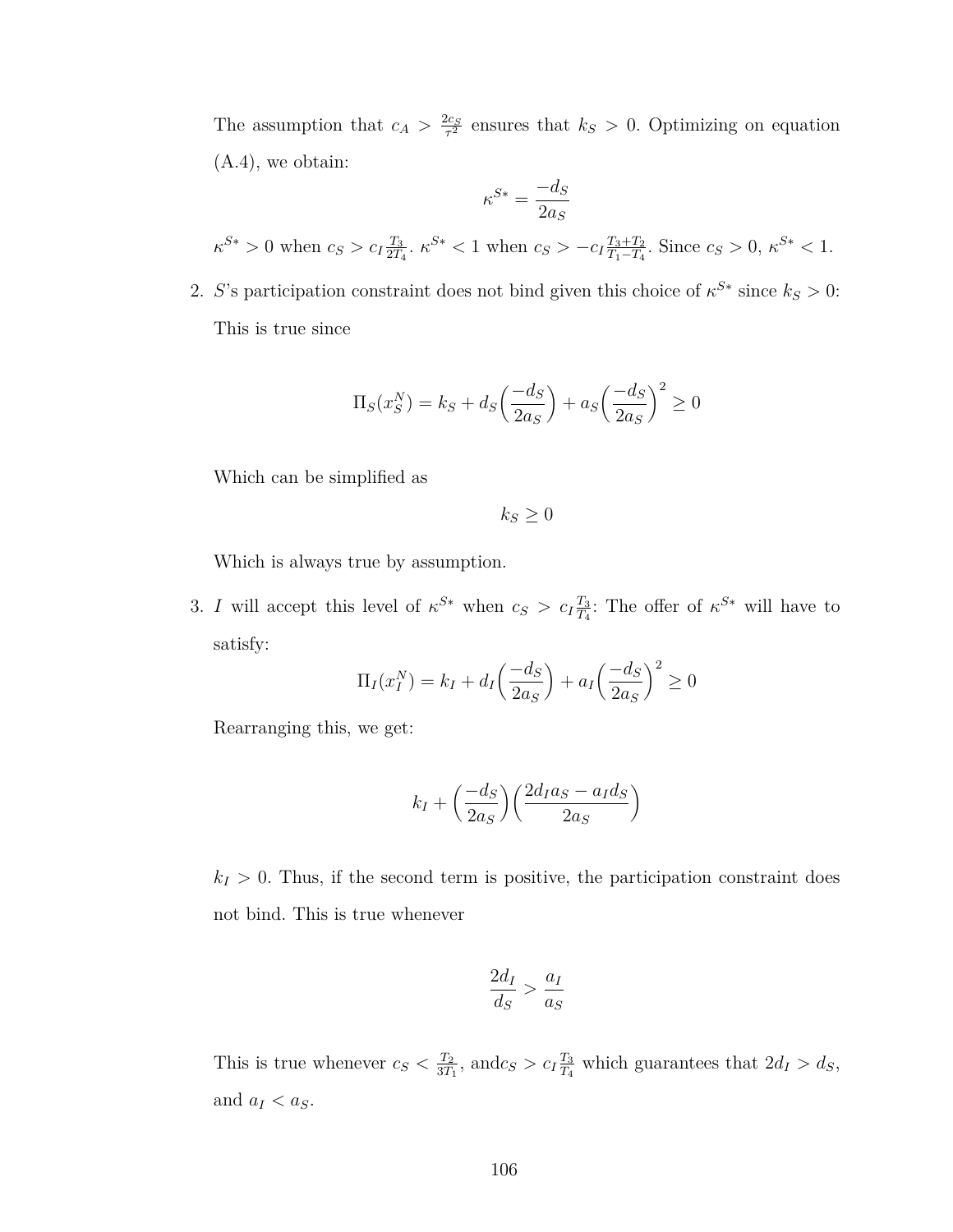Finally, this choice of  $\kappa^{S*}$  is consistent with *I*'s payoff being concave in  $\kappa$  if  $c_S < 2c_I \frac{T_3}{T_4}$  $\frac{T_3}{T_4}$ .

- 4.  $c_S \in (c_I \frac{q_S^2 (1-\tau)^2}{a^2 \tau^2})$  $\frac{q_1^2 \tau^2}{q_I^2 \tau^2}, \frac{q_S^2 (1 - \tau)}{3 q_I^2 \tau}$  $\frac{3q_i^2(\frac{1-\tau}{3})}{3q_i^2\tau}$  and  $\tau > \frac{3}{4}$  satisfy the bounds implied by the preceding steps. The preceding steps imply the following bounds:
	- $\bullet$   $c_S \geq \frac{T_3}{2T}$  $\frac{T_3}{2T_4} = B_1^S$
	- $\bullet$   $c_S < \frac{T_2}{3T}$  $\frac{T_2}{3T_1} = B_2^S$
	- $c_S > c_I \frac{T_3}{T_4}$  $\frac{T_3}{T_4} = B_3^S$
	- $\bullet$   $c_S < 2c_I \frac{T_3}{T_4}$  $\frac{T_3}{T_4} = B_4^S$

It is evident that  $B_1^S < B_3^S < B_4^S$ . Since  $\tau > \frac{3}{4}$ , algebraic manipulation shows that  $B_4^S > B_2^S$  whenever  $\tau > \frac{3}{5}$ . Finally,  $B_2^S > B_3^S$  when  $\tau > \frac{3}{4}$ . This shows that the assumptions on  $\tau$  and  $c_S$  yield consistent bounds.  $\Delta$ 

#### **PROOF of Corollary [5](#page-79-0)**: First, note that

•  $\frac{\partial d_S}{\partial \tau} = 2(-2c_Iq_S^2 + c_Sq_I^2) < 0$  since,  $\tau > \frac{3}{4}$  which implies that  $c_S < c_I \frac{q_S^2(1-\tau)}{3q_I^2\tau}$  $\frac{3q_I^{(1-\tau)}}{3q_I^2 \tau}$  <  $2c_I \frac{q_S^2 (1-\tau)^2}{a^2 \tau^2}$  $\frac{(1-\tau)^2}{q_I^2 \tau^2} < 2c_I \frac{q_S^2}{q_I^2}$ 

$$
\bullet \ \frac{\partial a_S}{\partial \tau} = -2c_I T_2 - 2q_I^2 \tau < 0
$$

Thus,

$$
\frac{d\kappa^{S*}}{d\tau} = \left(\frac{-1}{4a_S^2}\right) \left(\frac{\partial d_S}{\partial \tau} a_S - d_S \frac{\partial a_S}{\partial \tau}\right) < 0
$$

Since, under the assumptions,  $a_S < 0$  and  $d_S > 0$ .  $\triangle$ 

**PROOF** of Proposition [7](#page-79-1): When  $\tau = 0$ ,  $a_S = c_I q_S^2$ ,  $d_S = 2c_I q_S^2$ , and  $k_S = \frac{-q_S^2}{c_A}$ . This implies that *S*'s payoffs can be written as:

$$
c_I q_S^2(\kappa^2 + 2\kappa) - \frac{q_S^2}{c_A}
$$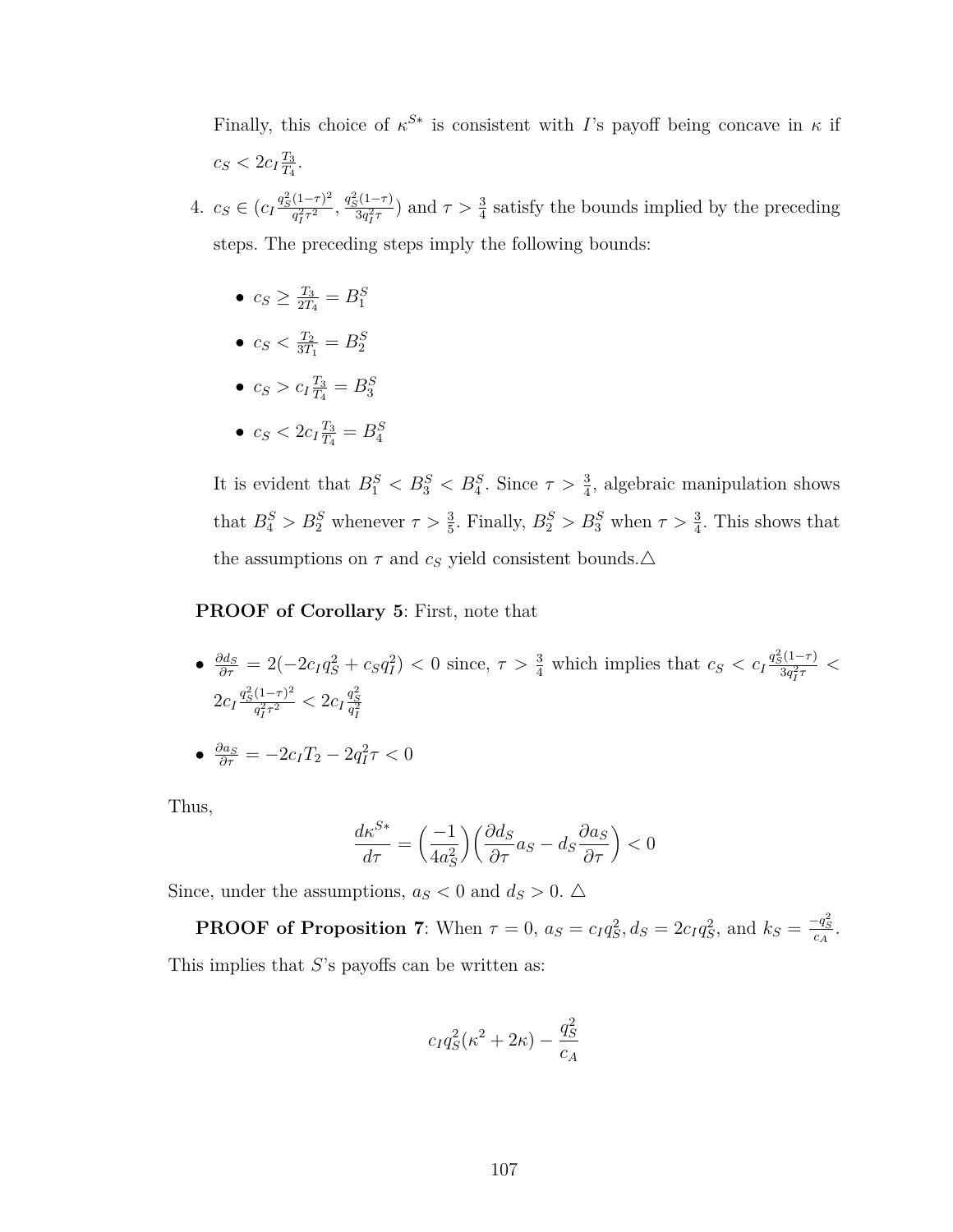which is an increasing function for all values of  $\kappa \in [0,1]$ . Thus, *S* chooses  $\kappa = 1$ . Further this implies that *S*'s payoff is:

$$
q_S^2(3c_I - \frac{1}{c_A}) > 0
$$

This offer is acceptable to *I* since his payoff will be  $q_I^2 c_S > 0$   $\triangle$ .

**PROOF** of Proposition [8](#page-80-0): When  $\tau = 1$ ,  $a_S = -2c_I q_S^2$ ,  $d_S = 2c_S q_I^2$ ,  $k_S =$  $q_S^2(c_A - 2c_S)$  $\frac{c_A - 2c_S}{2c_Sc_A}$  Since  $a_S < 0$ , *S* is optimizing so  $\kappa^{S*} = \frac{1}{2}$  $\frac{1}{2}$ . Thus, the payoff to *S* is:

$$
\frac{3c_Sq_I^2}{4} + k_S \ge 0
$$

when  $k_S > 0$  or if  $c_A \ge \frac{4c_S q_S^2}{(3c_S^2 q_I^2 - 2q_S^2)}$  Otherwise, the participation constraint is binding and we can use the quadratic formula which yeilds:

$$
\kappa = 1 \pm \sqrt{2 - \frac{q_S^2(2c_S - c_A)}{2q_I^2 c_S c_I c_A}}
$$

This is feasible when  $4q_I^2c_Sc_Ic_A > q_S^2(2c_S - c_A)$  which is true since  $c_S, c_I, c_A > 1$  Now, consider

$$
\kappa^{-} = 1 - \sqrt{2 - \frac{q_S^2 (2c_S - c_A)}{2q_I^2 c_S c_I c_A}}
$$

 $\kappa$ <sup>-</sup> > 0 only if  $c_A < \frac{2c_S}{c_0 c_1 a^2}$  $\frac{2c_S}{c_S c_I q_I^2 + q_S^2}$  which cannot be true since  $c_A > c_S$ . Consider

$$
\kappa^{+} = 1 + \sqrt{2 - \frac{q_S^2 (2c_S - c_A)}{2q_I^2 c_S c_I c_A}}
$$

. Since  $\kappa^+ > 1$ , no offers will be made since the upper bound of  $\kappa$  is 1.  $\Delta$ 

**PROOF of Corollary [6](#page-81-0)**:This follows from comparing corresponding cases. When  $\tau = 0$ , *I* offers  $\kappa^{I0} = \frac{1}{2} < 1 = \kappa^{S0}$  which is what *S* would offer. When  $\tau = 1$ , There are two possibilities. Either *S*'s participation constraint is binding, or, it is not.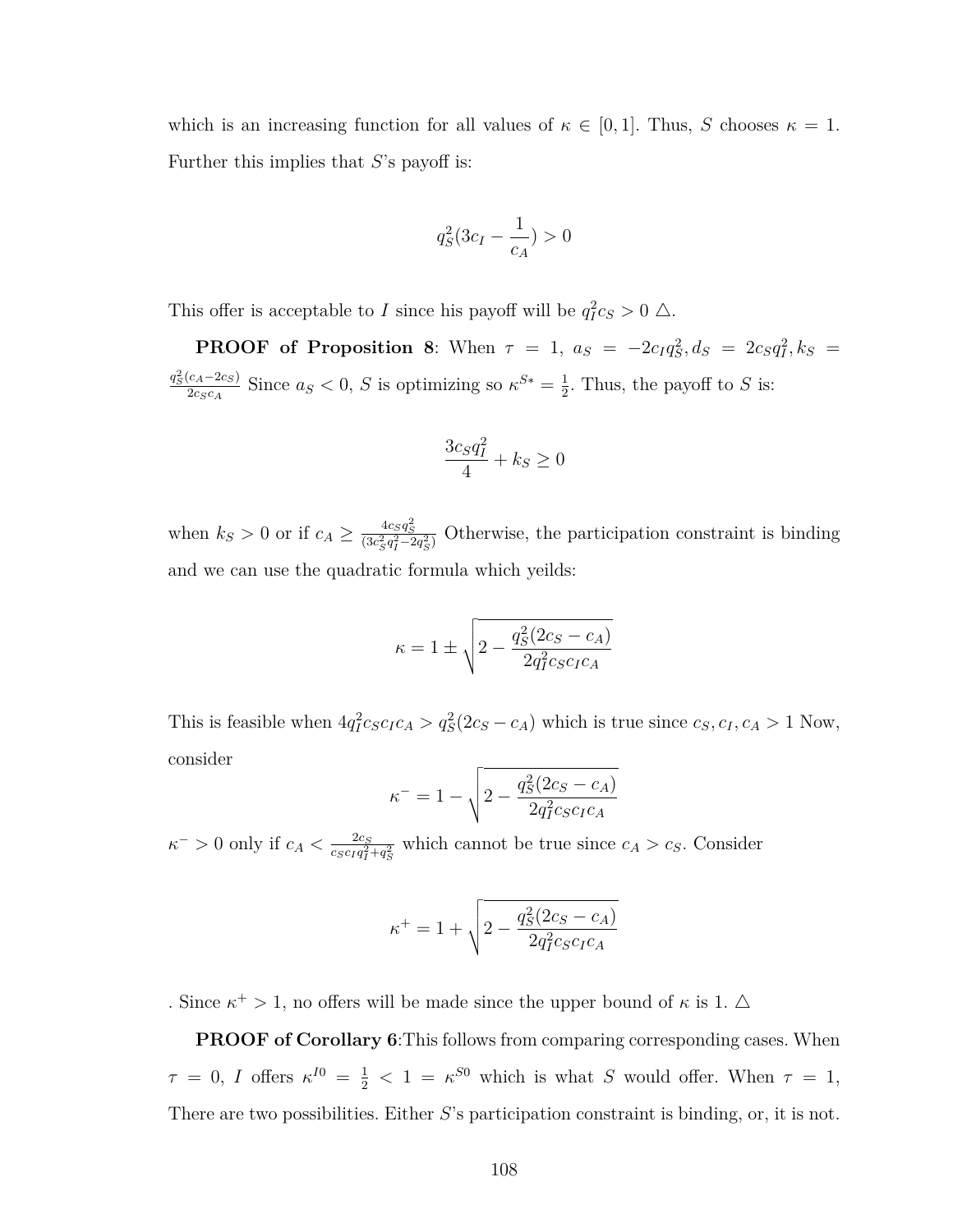The case where *S* participation constraint is given by  $\kappa^{I1*}$  and  $\kappa^{S1*}$ . It is clear that  $\kappa^{I1*} < \kappa^{S1*} = 1$ , within a limited range of parameter values. Finally, whenerver if the participation constraint does not bind,  $0 = \kappa^{I1} < \kappa^{S1} = \frac{1}{2}$  $\frac{1}{2}$ .  $\triangle$ 

**PROOF of Corrollary [7](#page-82-0)**: Note that when  $\tau = 1$ :

$$
\Pi_S(x_S^N) = 2c_S q_I^2 \kappa - 2c_S q_I^2 \kappa^2 + \frac{q_S^2 (c_A - 2c_S)}{2c_S c_A}
$$

while

$$
\Pi_I(x_I^N) = q_I^2 c_S (1 - \kappa)^2
$$

There are two possibilities for *S*'s offer. First, when  $\kappa^{S1} = \frac{1}{2}$  $\frac{1}{2}$ ,

$$
\Pi_S(x_S^N)|_{\kappa = \kappa^{S1}} = \frac{q_S^2(c_A - 2c_S)}{2c_Sc_A}
$$

and

$$
\Pi_I(x_I^N)|_{\kappa=\kappa^{S1}} = \frac{q_I^2 c_S}{4}
$$

When *I* can make unilateral offers,  $\kappa^{I1} = 0$ , so

$$
\Pi_S(x_S^N)|_{\kappa = \kappa^{I1}} = \frac{q_S^2(c_A - 2c_S)}{2c_Sc_A}
$$

and

$$
\Pi_I(x_I^N)|_{\kappa=\kappa^{I1}} = q_I^2 c_S
$$

Certainly:  $\Pi_S(x_S^N)|_{\kappa=\kappa^{I_1}} = \Pi_S(x_S^N)|_{\kappa=\kappa^{S_1}}$  while  $\Pi_I(x_I^N)|_{\kappa=\kappa^{I_1}} > \Pi_I(x_I^N)|_{\kappa=\kappa^{S_1}}$  The other possibility is that *S* does not offer, or that *I* offers  $\kappa$  to satisfy *S*'s participation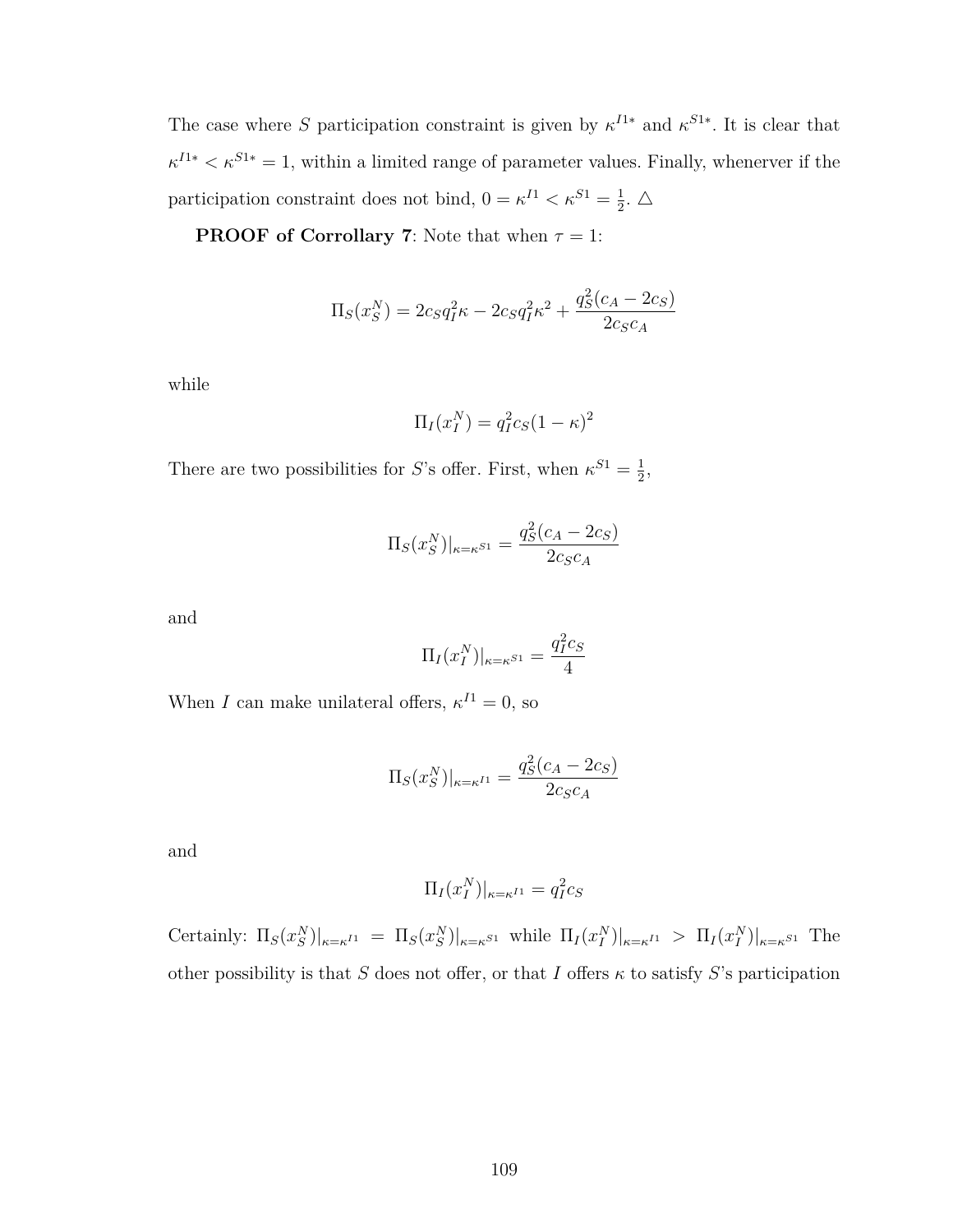constraint. Under these offers, *S*'s payoffs are the same. However, *I* gets a positive level of payoffs if he can make a unilateral offer since  $\kappa^{I1*} < 1$ . When  $\tau = 0$ 

$$
\Pi_S(x_S^N) = 2c_S q_I^2 \kappa + c_S q_I^2 \kappa^2 - \frac{q_S^2}{c_A}
$$

and

$$
\Pi_I(x_I^N) = 2q_S^2c_I\kappa - 2q_S^2c_I\kappa^2 + q_I^2c_S
$$

If *S* makes a unilateral offer,  $\kappa^{S0} = 1$ 

$$
\Pi_S(x_S^N)|_{\kappa=\kappa^{S0}} = q_S^2 \left(3c_I - \frac{1}{c_A}\right)
$$

and

$$
\Pi_I(x_I^N)|_{\kappa=\kappa^{S0}} = q_I^2 c_S
$$

Whereas, if *I* makes a unilateral offer,  $\kappa^{I0} = 1$ , yielding

$$
\Pi_S(x_S^N)|_{\kappa=\kappa^{I0}} = q_S^2 \left(\frac{5}{4}c_I - \frac{1}{c_A}\right)
$$

and

$$
\Pi_I(x_I^N)|_{\kappa = \kappa^{I0}} = q_I^2 c_S + \frac{q_S^2 c_I}{2}
$$

The result follows by comparing corresponding cases.  $\Delta$ 

**PROOF of Proposition [9](#page-83-0)**:

$$
\Pi_S(x_S^N)|_{\kappa=\kappa^{S1}} + \Pi_I(x_I^N)|_{\kappa=\kappa^{S1}} < \Pi_S(x_S^N)|_{\kappa=\kappa^{I1}} + \Pi_I(x_I^N)|_{\kappa=\kappa^{I1}}
$$

and Notice:

$$
\Pi_S(x_S^N)|_{\kappa=\kappa^{S0}} + \Pi_I(x_I^N)|_{\kappa=\kappa^{S0}} = q_S^2 \left(3c_I - \frac{1}{c_A}\right) + q_I^2 c_S
$$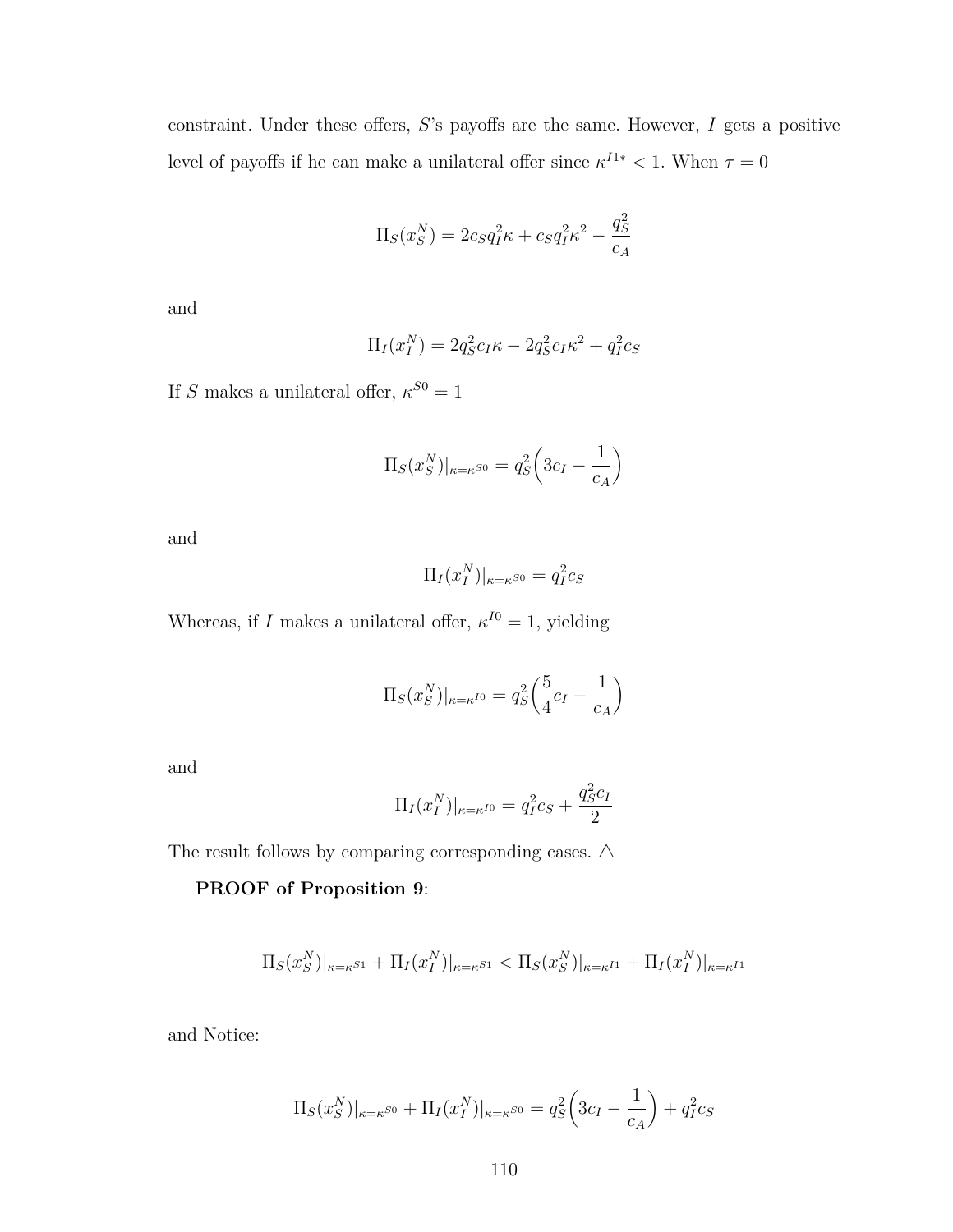while

$$
\Pi_S(x_S^N)|_{\kappa=\kappa^{I0}} + \Pi_I(x_I^N)|_{\kappa=\kappa^{I0}} = q_S^2 \left(\frac{7}{4}c_I - \frac{1}{c_A}\right) + q_I^2 c_S
$$

so that

$$
\Pi_S(x_S^N)|_{\kappa=\kappa^{S0}} + \Pi_I(x_I^N)|_{\kappa=\kappa^{S0}} > \Pi_S(x_S^N)|_{\kappa=\kappa^{I0}} + \Pi_I(x_I^N)|_{\kappa=\kappa^{I0}}
$$

Finally, we can if  $c_A - 2c_S$ , and *S* does not offer a deal, *I* can make an offer where *S* has some control, and gets his participation constraint, while  $I$  obtains a profit. $\Delta$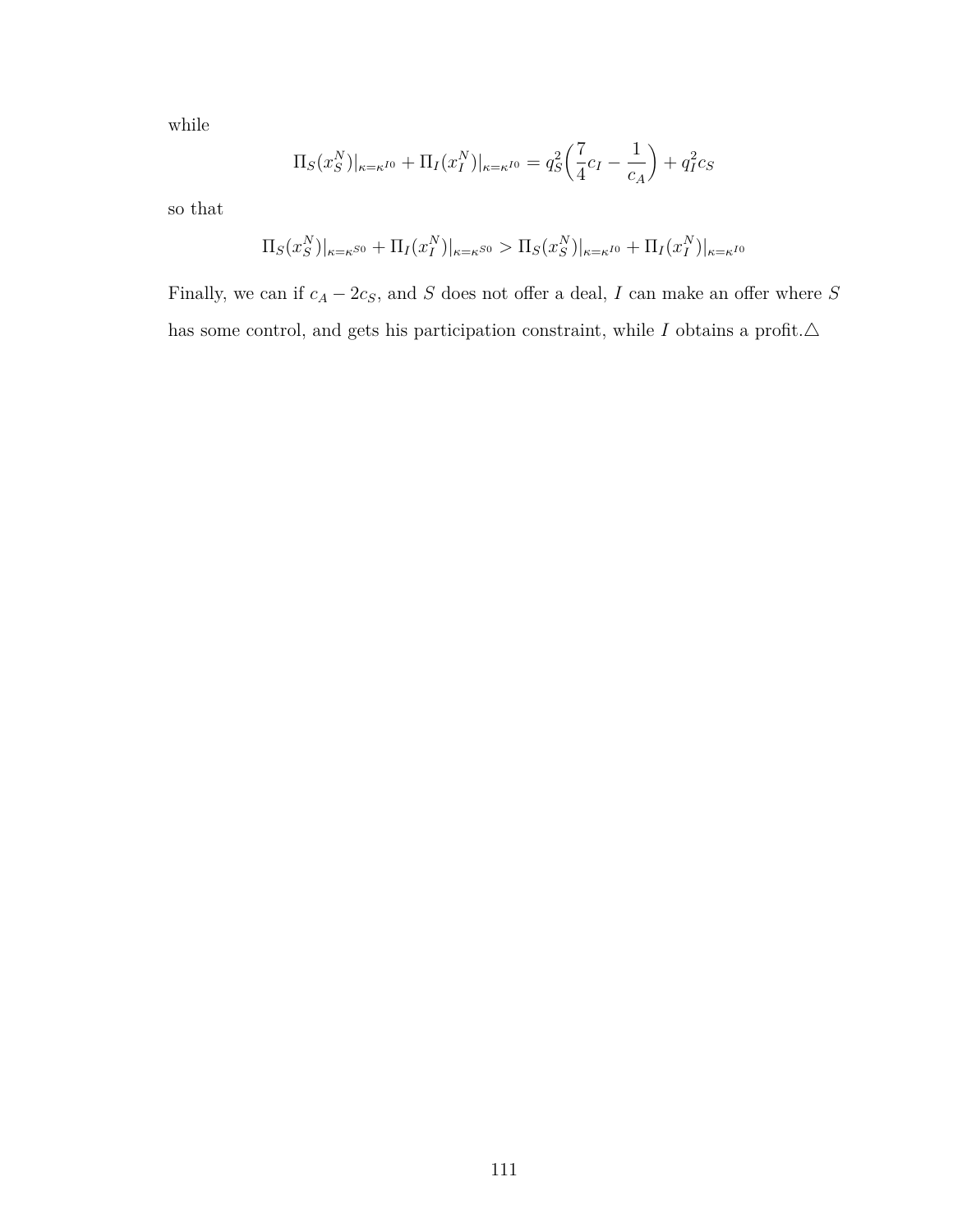## **APPENDIX B**

# **PROOFS OF RESULTS FROM CHAPTER [4](#page-87-0)**

**PROOF of Lemma [4:](#page-94-0)** The first order conditions implied by equations [\(4.1\)](#page-94-2), and [\(4.2\)](#page-94-3) are:

$$
\frac{e_{Ii}}{(e_{Si}+e_{Ii})^2}q_{Si}=(1-\tau_i)
$$

and,

$$
\frac{e_{Si}}{(e_{Si} + e_{Ii})^2} q_{Ii} = \tau_i
$$

This implies that  $e_{Ii} = e_{Si} \frac{q_{Ii}(1-\tau_i)}{q_{Si} \tau_i}$  $q_{Si}\tau_i$ . Using either first order condition, we can get the following equations:

$$
e_{Si} = q_{Ii}\tau_i \left(\frac{q_{Si}}{\tau_i q_{Si} + (1 - \tau_i) q_{Ii}}\right)^2
$$

and

$$
e_{Ii} = q_{Si}(1 - \tau_i) \left( \frac{q_{Ii}}{\tau_i q_{Si} + (1 - \tau_i) q_{Ii}} \right)^2
$$

These implies the stated results. I obtain the equilibrium levels of success by plugging these in to the functions  $p_{S_i}(e_{S_i}, e_{I_i})$ , and  $p_I(e_{S_i}, e_{I_i})$ .  $\triangle$ 

**PROOF of Lemma [5:](#page-94-1)** First, we note that  $\frac{d\nu_i}{d\tau_i} = -\tau_i(q_{Ii} - q_{Si}) < 0$ . Now,

$$
\frac{dp_{S_i}(e_{Si}^*, e_{Ii}^*)}{d\tau_i} = \frac{q_{Si}\nu_i - \frac{d\nu_i}{d\tau_i}q_{Si}\tau_i}{\nu_i^2} > 0
$$

and

$$
\frac{dp_{I_i}(e_{Si}^*,e_{Ii}^*)}{d\tau_i} = \frac{-q_{Ii}\nu_i - \frac{d\nu_i}{d\tau_i}q_{Ii}(1-\tau_i)}{\nu_i^2} = \frac{-q_{Ii}(1+\tau_i(1-\tau_i)-q_{Ii}q_{Si}\tau_i(1-\tau_i)}{\nu_i^2} < 0
$$

 $\triangle$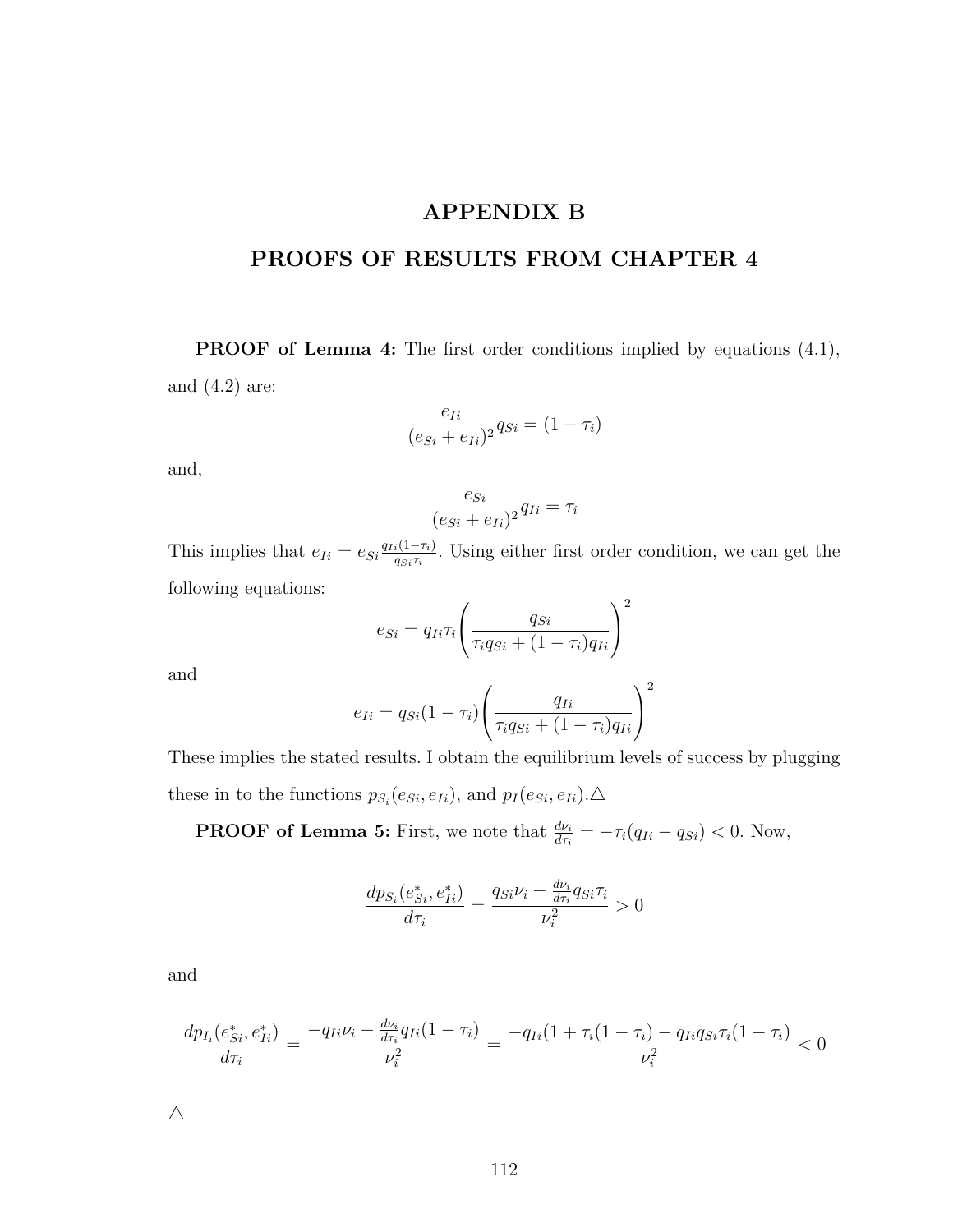Note that the proof for Lemma [7](#page-100-0) is similar, and to the proof for these two previous lemmas, and is therefore ommitted.

**PROOF of COROLLARY [8:](#page-94-4)** substituting the equilibrium levels of  $e_{Si}^*, p_{S_i}(e_{Si}^*, e_{Ii}^*), e_{Ii}^*, p_{I_i}(e_{Si}^*, e_{Ii}^*)$ from LEMMA [4](#page-94-0) into equations [\(4.1\)](#page-94-2), and [\(4.2\)](#page-94-3), we get *S<sup>i</sup>* 's payoff from rejecting *I*'s offer:

$$
\pi_{Si}^r(e_{Si}^*, e_{Ii}^*) = \left(\frac{q_{Si}\tau_i}{\nu_i}\right) q_{Si} - \tau_i \left(q_{Ii}\tau_i \left(\frac{q_{Si}}{\nu_i}\right)^2\right)
$$

and *I*'s payoff

$$
\pi_{Ii}^r(e_{Si}^*, e_{Ii}^*) = \left(\frac{q_{Ii}(1-\tau_i)}{\nu_i}\right) q_{Ii} - (1-\tau_i) \left(q_{Si}(1-\tau_i) \left(\frac{q_{Ii}}{\nu_i}\right)^2\right)
$$

Simplifying these equations gives the result. $\Delta$ 

**PROOF for COROLLARY [9:](#page-95-0)** Suppose not. Then,  $(e_{Si}^*, e_{Ii}^*) = 0$ . Let  $S_i$  deviate and choose  $e_{Si}^* > 0$ . Then, she receives the full value of  $q_{Si}$  while *I* receives  $0 < \pi_{Ii}^r$ . So, *I*'s best response is to choose  $e_{I_i} > 0$ . Similarly, the best response of  $S_i$  to *I* choosing  $e_{Ii} > 0$  is to choose  $e_{Si} > 0$ . This yields the payoffs from Corollary [8.](#page-94-4) $\triangle$ 

 $\textbf{PROOF of Lemma 6:} \ \frac{d\pi_{Ii}}{d\tau} = -2q_{Si}\frac{dp_{S_i}(e^*_{Si},e^*_{Ii})}{d\tau_i}$  $\textbf{PROOF of Lemma 6:} \ \frac{d\pi_{Ii}}{d\tau} = -2q_{Si}\frac{dp_{S_i}(e^*_{Si},e^*_{Ii})}{d\tau_i}$  $\textbf{PROOF of Lemma 6:} \ \frac{d\pi_{Ii}}{d\tau} = -2q_{Si}\frac{dp_{S_i}(e^*_{Si},e^*_{Ii})}{d\tau_i}$  $\frac{e_{Si}^2, e_{Ii}^2}{d\tau_i} p_{I_i}(e_{Si}^*, e_{Ii}^*)$  < 0, following Lemma  $5.\triangle$  $5.\triangle$ 

**PROOF of Proposition [10:](#page-97-0)** Suppose *I* locates in *m*. It has to be the case that equation [\(4.4\)](#page-96-1) holds. Now consider every country  $j \in N$  with  $q_{Ij} > q_{Im}$ . Equation [\(4.4\)](#page-96-1) implies that:

$$
q_{Ij} - q_{Im} < q_{Sj} \left(\frac{q_{Sj} \tau_j}{\nu_j}\right)^2 - q_{Sm} \left(\frac{q_{Sm} \tau_m}{\nu_m}\right)^2
$$

Consider the set  $J = \{j \in N | q_{Ij} > q_{Im} \}$  We can arrange the elements of *J* so that the set  $\{1, \ldots p\}$  corresponds to the indices of *J* where the elements of *J* are arranged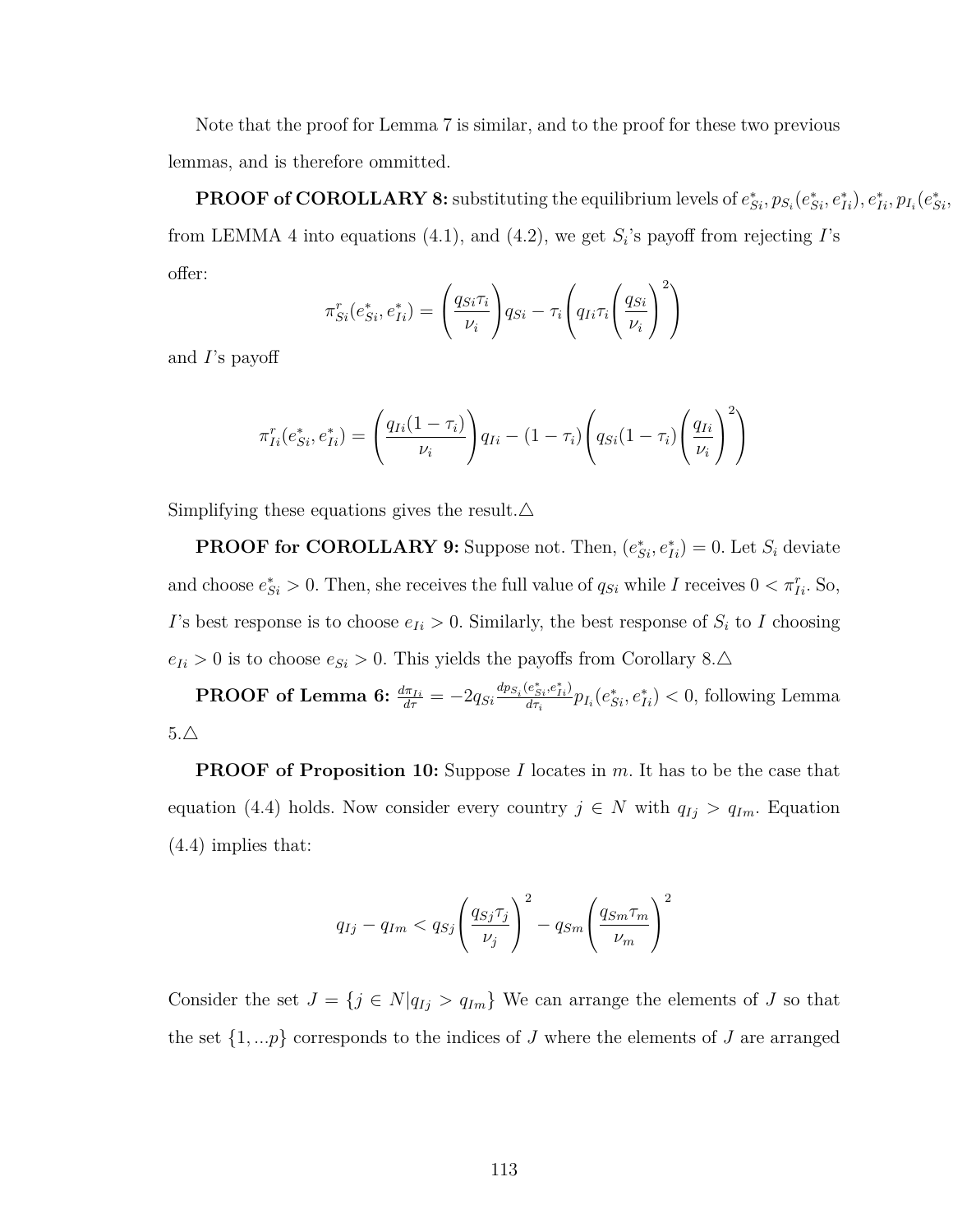as follows:  ${q_{I1} \le q_{I2} \le ... \le q_{Ip}}$  Let  $B_j = q_{Sj}$  $\sqrt{ }$  $\mathcal{L}$ *qSj τ<sup>j</sup> νj*  $\setminus$  $\overline{1}$ 2 − *qSm*  $\sqrt{ }$  $\mathcal{L}$ *qSmτ<sup>m</sup> νm*  $\setminus$  $\overline{1}$ 2 . Then, we have:

$$
q_{I1} - q_{Im} < B_1 \tag{B.1}
$$
\n
$$
q_{I2} - q_{Im} < B_2 \tag{B.1}
$$
\n
$$
\dots
$$
\n
$$
q_{IP-1} - q_{Im} < B_{P-1} \tag{II-P-1}
$$
\n
$$
q_{IP} - q_{Im} < B_P
$$

Let  $B_{max} = max_{j \in J}B_j$ . Certainly:  $q_{IP} - q_{Im} < B_P < B_{max}$ . Since  $q_{I1} - q_{Im} \leq ... \leq$  $q_{IP} - q_{Im} < B_P \leq B_{max}$ , and by definition  $B_{max} < q_{Sk}$  for some  $k \in J$ . The proofs for Corollaries [9,](#page-95-0) and [11](#page-103-0) are similar. However, we note that

$$
\frac{1}{q_I(\phi_m + \phi_h)} \left( q_{Sm} \left( \frac{q_{Sm} \tau_m}{\nu_{\phi m}} \right)^2 - q_{Sh} \left( \frac{q_{Sh} \tau_h}{\nu_{\phi h}} \right)^2 \right) < 1
$$

by the assumption that  $\forall i \in N$ ,  $q_{Ii}\phi_i^2 > q_{Si}\left(\frac{q_{Si}\tau_i}{\nu_{\phi i}}\right)^2$ , which ensures the profitability of locating in any country  $i \in N$ . This implies that  $q_I(\phi_m + \phi_h) > q_{Sm} \left(\frac{q_{Sm}\tau_m}{\nu_{\phi_m}}\right)^2$ , and  $q_I(\tau_m + \tau_h) > q_{Sh} \left(\frac{q_{Sh} \tau_h}{\nu_{\phi h}}\right)^2$ . For Corollary [11,](#page-103-0) by definition of  $\tau_m$ , the inequality holds for all  $i \in N.\triangle$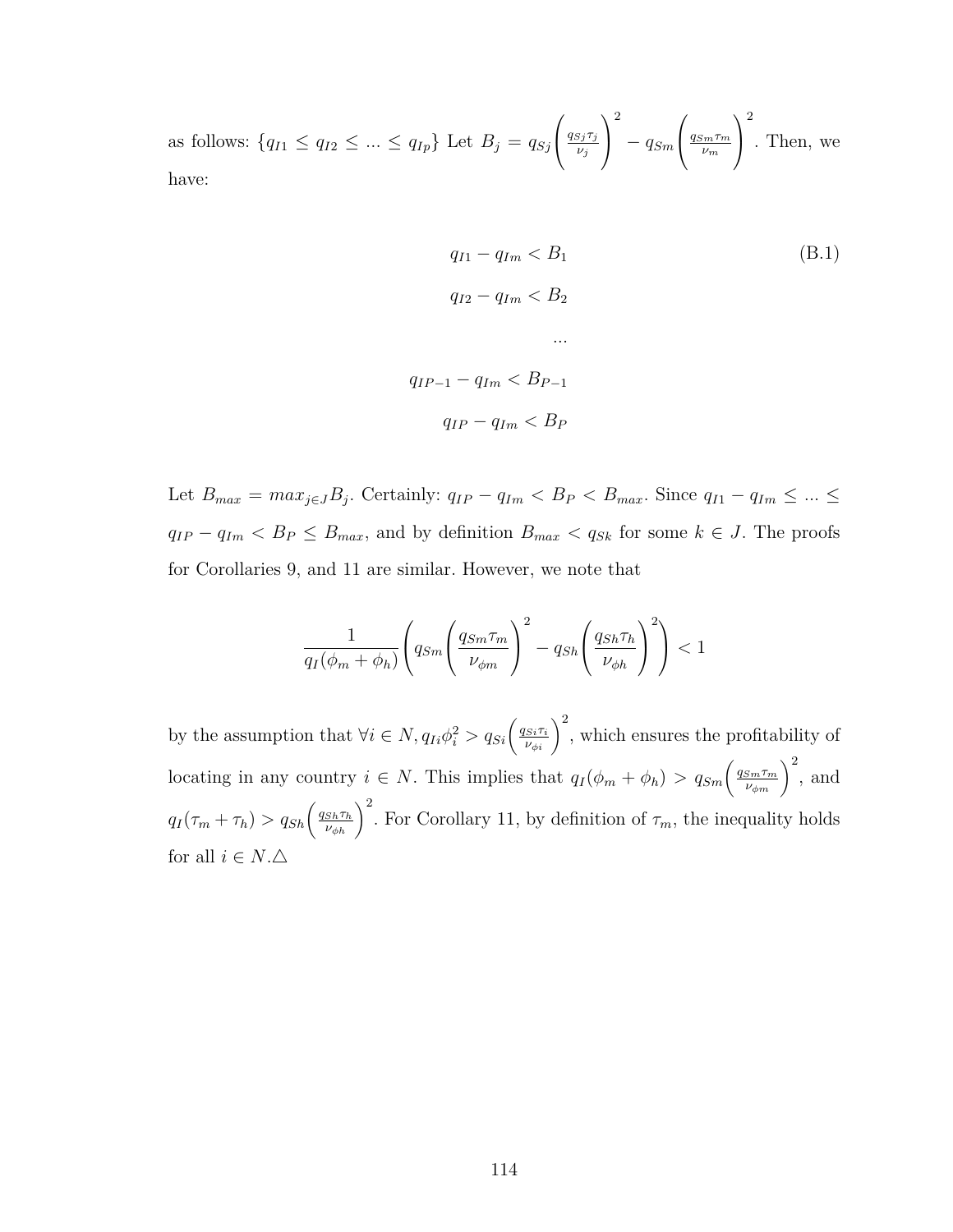### **BIBLIOGRAPHY**

- Acemoglu, D. and Johnson, S. (2005). Unbundling institutions. *Journal of Political Economy*, 113(5).
- Adam, J. (2013). Land reform, dispossession and new elites: A case study on coconut plantations in Davao Oriental, philippines. *Asia Pacific Viewpoint*, 54(2):232– 245.
- Anseeuw, W., Boche, M., Breu, T., Giger, M., Lay, J., Messerli, P., and Nolte, K. (2012). Transnational land deals for agriculture in the global south. analytical report based on the land matrix database. *The Land Matrix Partnership, http://landportal. info/landmatrix/media/img/analyticalreport. pdf*.
- Antràs, P. (2014). Grossman–hart (1986) goes global: Incomplete contracts, property rights, and the international organization of production. *Journal of Law, Economics, and Organization*, 30(suppl 1):i118–i175.
- Arezki, R., Deininger, K., and Selod, H. (2013). What drives the global "land rush"? *The World Bank Economic Review*, page lht034.
- Asiedu, E. and Esfahani, H. S. (2001). Ownership structure in foreign direct investment projects. *Review of Economics and Statistics*, 83(4):647–662.
- Auerbach, J. U. and Azariadis, C. (2015). Property rights, governance, and economic development. *Review of Development Economics*, 19(2):210–220.
- Barrett, C. B., Bachke, M. E., Bellemare, M. F., Michelson, H. C., Narayanan, S., and Walker, T. F. (2012). Smallholder participation in contract farming: Comparative evidence from five countries. *World Development*, 40(4):715–730.
- Bartlett, R. (2006). *Economics and power: An inquiry into human relations and markets*. Cambridge University Press.
- Besley, T. (1994). How do market failures justify interventions in rural credit markets? *The World Bank Research Observer*, 9(1):27–47.
- Besley, T. J., Burchardi, K. B., and Ghatak, M. (2012). Incentives and the de soto effect. *The quarterly journal of economics*, 127(1):237–282.
- Bjorvatn, K. and Eckel, C. (2006). Policy competition for foreign direct investment between asymmetric countries. *European Economic Review*, 50(7):1891–1907.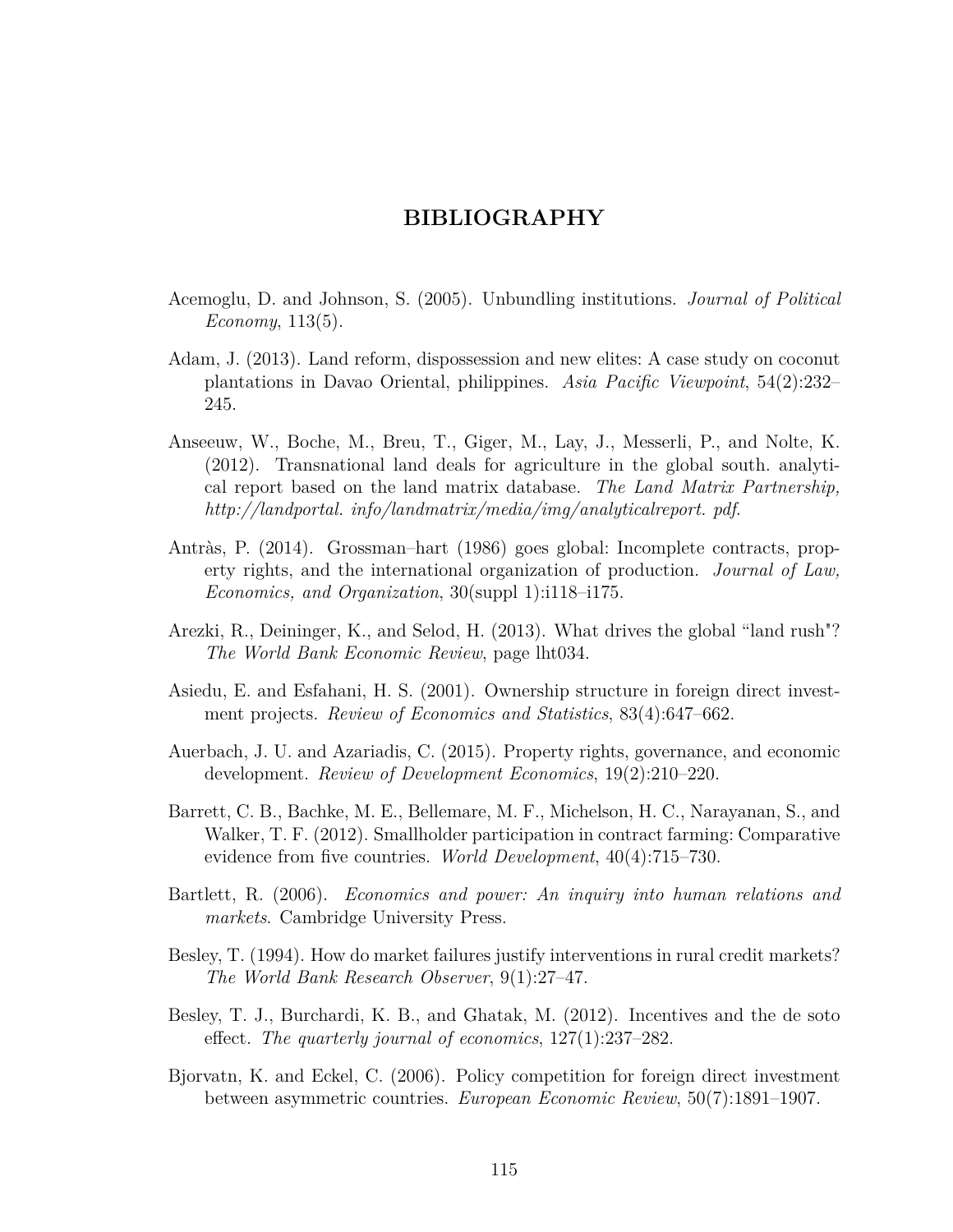Borras, S. M. (2007). *Pro-poor Land Reform: a Critique*. University of Ottawa Press.

- Borras Jr, S. M. and Franco, J. C. (2013). Global land grabbing and political reactions 'from below'. *Third World Quarterly*, 34(9):1723–1747.
- Borras Jr, S. M., McMichael, P., and Scoones, I. (2010). The politics of biofuels, land and agrarian change: editors' introduction. *The Journal of Peasant Studies*, 37(4):575–592.
- Busse, M. (2004). Transnational corporations and repression of political rights and civil liberties: An empirical analysis. *Kyklos*, 57(1):45–65.
- Busse, M., Nunnenkamp, P., and Spatareanu, M. (2011). Foreign direct investment and labour rights: a panel analysis of bilateral fdi flows. *Applied Economics Letters*, 18(2):149–152.
- Che, J. and Facchini, G. (2009). Cultural differences, insecure property rights and the mode of entry decision. *Economic theory*, 38(3):465–484.
- Colchester, M., Chao, S., Dallinger, J., Toh, S. M., Chan, K., Saptaningrum, I., Ramirez, M. A., and Pulhin, J. (2011). Agribusiness, large-scale land acquisitions, and human rights in Southeast Asia. General publication, Forest People's Programme.
- Cole, D. H. (2002). *Pollution and property: Comparing ownership institutions for environmental protection*. Cambridge University Press.
- Cook, M. L. and Chaddad, F. R. (2000). Agroindustrialization of the global agrifood economy: bridging development economics and agribusiness research. *Agricultural Economics*, 23(3):207–218.
- Cooke, F. M., Toh, S., and Vaz, J. (2012). Community-investor business models: lessons from the oil-palm sector in East Malaysia.
- Cotula, L. (2012). The international political economy of the global land rush: A critical appraisal of trends, scale, geography and drivers. *Journal of Peasant Studies*, 39(3-4):649–680.
- Cotula, L. and Leonard, R. (2010). Alternatives to land acquisitions: Agricultural investment and collaborative business models. *London, Bern, Rome, Maputo, IIED, SDC, IFAD and CTV*.
- Cramb, R. and Curry, G. N. (2012). Oil palm and rural livelihoods in the Asia–Pacific region: An overview. *Asia Pacific Viewpoint*, 53(3):223–239.
- Cui, F. (2011). Incomplete contracts, joint ventures, and ownership restrictions. *Oxford Economic Papers*, 63(2):254–278.
- Das, S. P. (1999). Direct foreign investment versus licensing. *Review of Development Economics*, 3(1):86–97.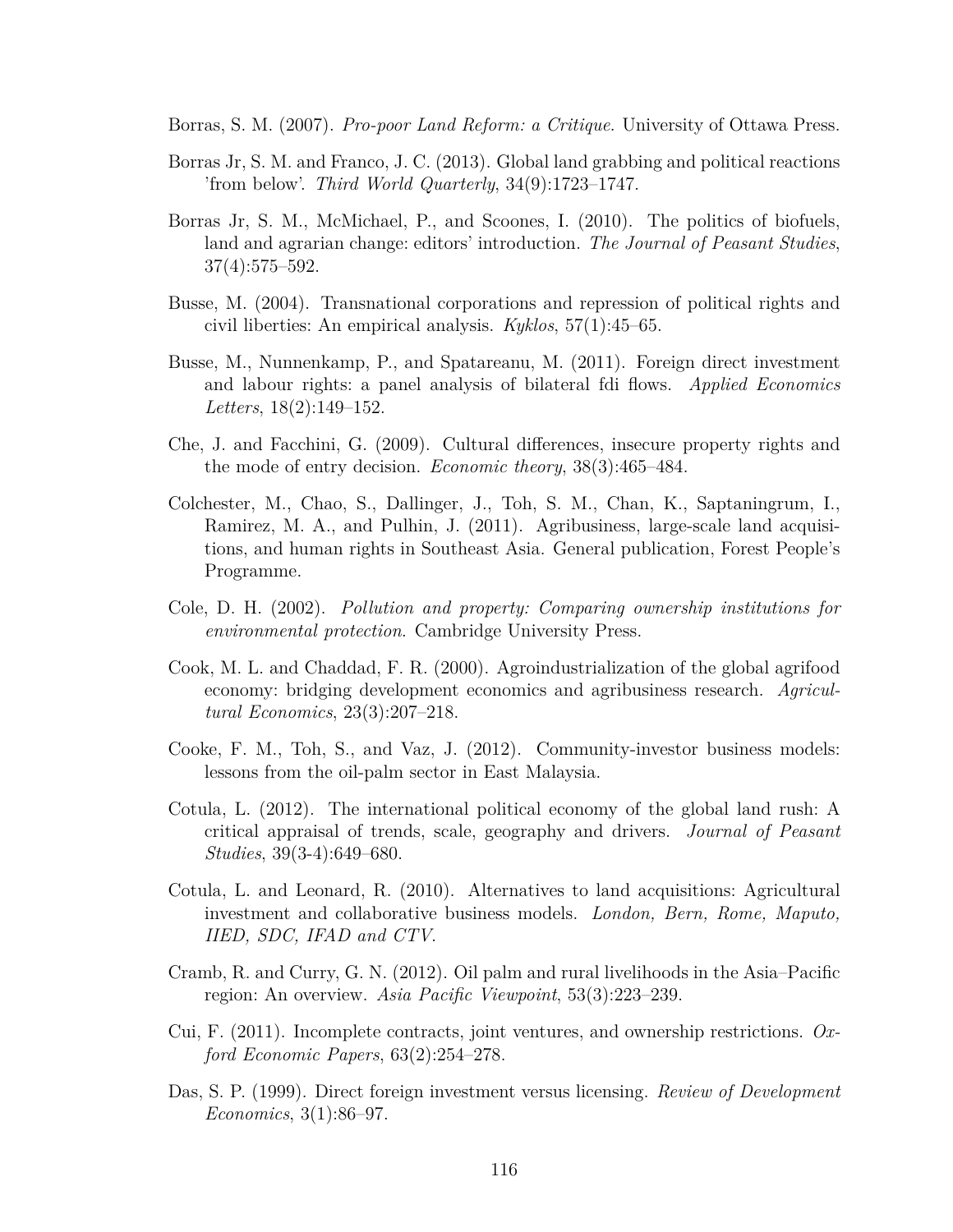- Davies, R. B. and Vadlamannati, K. C. (2013). A race to the bottom in labor standards? an empirical investigation. *Journal of Development Economics*, 103:1–14.
- De la Cruz, R. J. G. (2012). Land title to the tiller. why it's not enough and how it's sometimes worse. *ISS Working Paper Series/General Series*, 534(534):1–46.
- De Soto, H. et al. (2003). *Mystery of capital: why capitalism triumphs in the West and fails everywhere else*. Basic books.
- Deininger, K. (2011). Challenges posed by the new wave of farmland investment. *The Journal of Peasant Studies*, 38(2):217–247.
- Deininger, K. (2013). Global land investments in the bio-economy: evidence and policy implications. *Agricultural Economics*, 44(s1):115–127.
- Dembour, C. (2008). Competition for business location: a survey. *Journal of Industry, Competition and Trade*, 8(2):89–111.
- Department of Agrarian Reform (1996). Administrative order 09-06.
- Department of Agrarian Reform (2006). Case studies on agribusiness venture agreements (AVA's) between investors and agrarian reform beneficiaries (arb's). Technical report, Department of Agrarian Reform Policy and Strategic Research Service Economic and Socio-Cultural Research Division, Philippines.
- Franco, J. C. et al. (2012). Global land grabbing and trajectories of agrarian change: A preliminary analysis. *Journal of Agrarian Change*, 12(1):34–59.
- Fumagalli, C. (2003). On the welfare effects of competition for foreign direct investments. *European Economic Review*, 47(6):963–983.
- German, L., Cavane, E., Sitoe, A., and Braga, C. (2016). Private investment as an engine of rural development: A confrontation of theory and practice for the case of mozambique. *Land Use Policy*, 52:1–14.
- German, L., Schoneveld, G., and Mwangi, E. (2013). Contemporary processes of large-scale land acquisition in sub-saharan africa: legal deficiency or elite capture of the rule of law? *World Development*, 48:1–18.
- Ghatak, M. and Besley, T. (2010). Property rights and economic development. *Handbook of Development Economics*, 5:389–430.
- Ghosh, P. and Ray, D. (2016). Information and enforcement in informal credit markets. *Economica*, 83(329):59–90.
- Glackin, S. N. (2014). Back to bundles: Deflating property rights, again. *Legal Theory*,  $20(01):1-24.$
- Glaeser, E., Scheinkman, J., and Shleifer, A. (2003). The injustice of inequality. *Journal of Monetary Economics*, 50(1):199–222.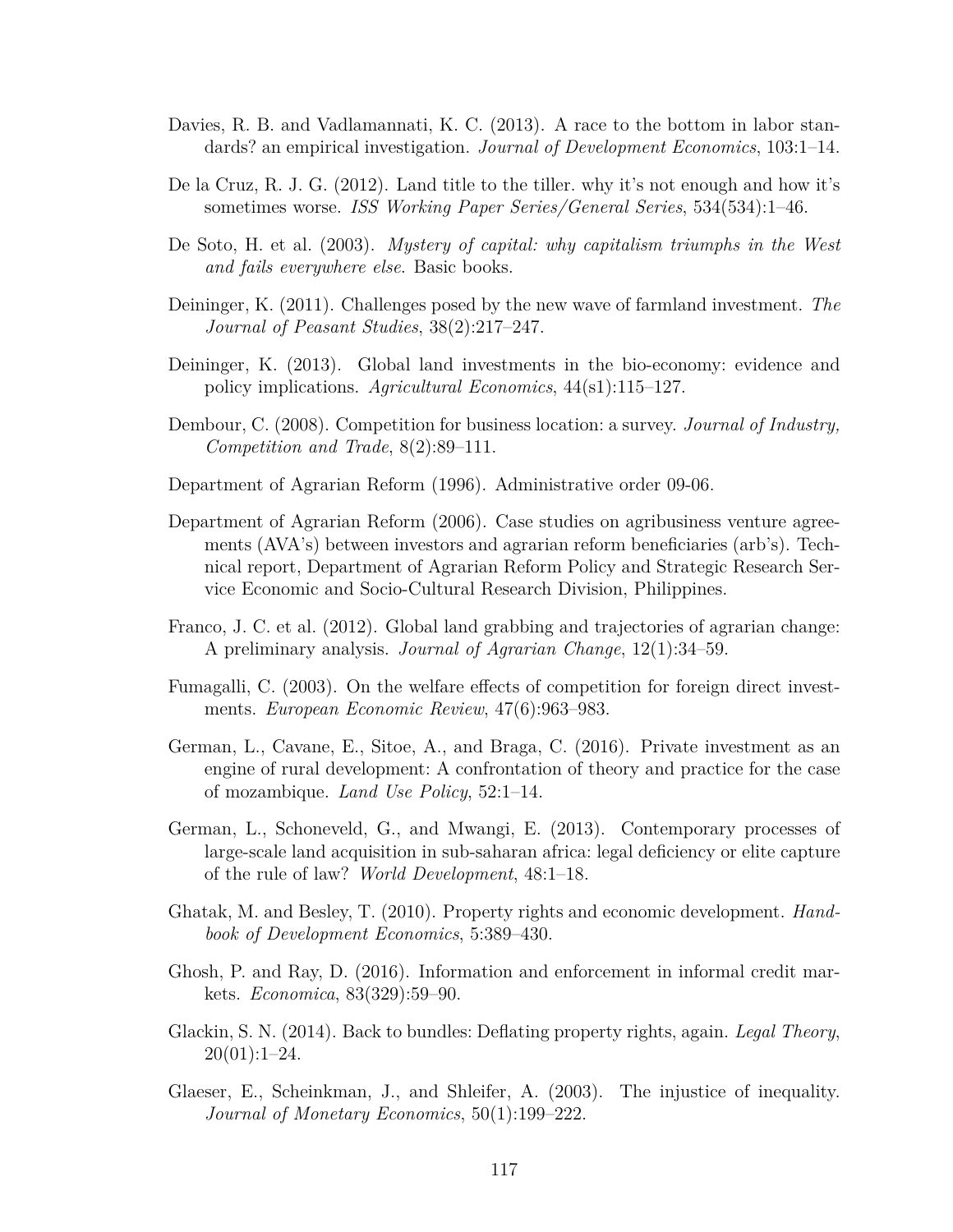- Grossman, H. I. and Kim, M. (1995). Swords or plowshares? a theory of the security of claims to property. *Journal of Political Economy*, pages 1275–1288.
- Grossman, S. J. and Hart, O. D. (1986). The costs and benefits of ownership: A theory of vertical and lateral integration. *The Journal of Political Economy*, pages 691–719.
- Haaland, J. I. and Wooton, I. (1999). International competition for multinational investment. *The Scandinavian Journal of Economics*, 101(4):631–649.
- Hall, D. (2011). Land grabs, land control, and Southeast Asian crop booms. *Journal of peasant studies*, 38(4):837–857.
- Hallam, D. (2011). International investment in developing country agricultureâĂŤissues and challenges. *Food Security*, 3(1):91–98.
- Harms, P., Ursprung, H. W., et al. (2002). Do civil and political repression really boost foreign direct investments? *Economic Inquiry*, 40(4):651–663.
- Herger, N., Kotsogiannis, C., and McCorriston, S. (2014). Multiple taxes and alternative forms of fdi: evidence from cross-border acquisitions. *International Tax and Public Finance*, pages 1–32.
- Hirshleifer, J. (1989). Conflict and rent-seeking success functions: Ratio vs. difference models of relative success. *Public choice*, 63(2):101–112.
- Hodgson, G. M. (2015). Much of the 'economics of property rights' devalues property and legal rights. *Journal of Institutional Economics*, pages 1–27.
- Hoff, K. and Stiglitz, J. E. (1990). Introduction: Imperfect information and rural credit markets: Puzzles and policy perspectives. *The world bank economic review*, 4(3):235–250.
- IBON (2013). Haciendas Remain. *Facts and Figures*, 35(17).
- Jiwan, N. (2013). The political ecology of the Indonesian palm oil industry: A critical analysis. In Pye, O. and Battacharya, J., editors, *The Palm Oil Controversy in Southeast Asia: A Transnational Perspective*, pages 48–75. Institute of Southeast Asian Studies.
- Karabay, B. (2010). Foreign direct investment and host country policies: A rationale for using ownership restrictions. *Journal of Development Economics*, 93(2):218– 225.
- Key, N. and Runsten, D. (1999). Contract farming, smallholders, and rural development in Latin America: the organization of agroprocessing firms and the scale of outgrower production. *World Development*, 27(2):381–401.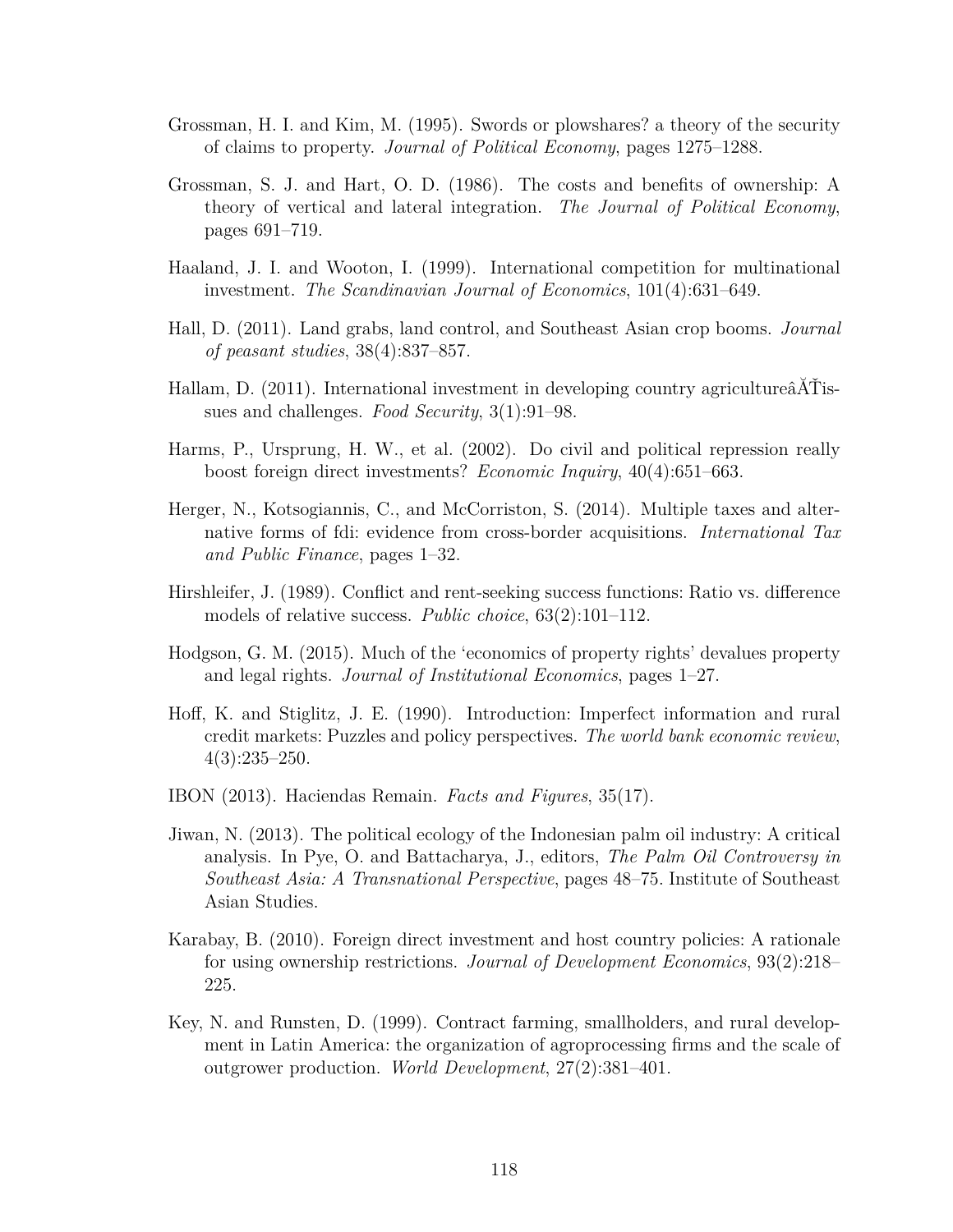- Konrad, K. A. and Kovenock, D. (2009). Competition for fdi with vintage investment and agglomeration advantages. *Journal of International Economics*, 79(2):230– 237.
- Lavers, T. (2012). Patterns of agrarian transformation in ethiopia: State-mediated commercialisation and the âĂŸland grabâĂŹ. *Journal of Peasant studies*, 39(3- 4):795–822.
- Lawson-Remer, T. (2014). Security of property rights for whom? *Oxford Development Studies*, 42(3):319–342.
- Menguita-Feranil, M. L. (2013). Contradictions of palm oil promotion in the Philippines. In Pye, O. and Battacharya, J., editors, *The Palm Oil Controversy in Southeast Asia: A Transnational Perspective*, pages 97–119. Institute of Southeast Asian Studies.
- Mondiale, B. (2008). World development report-âĂIJagriculture for developmentâĂİ. *The International Bank for Reconstruction and Development/The World Bank*.
- Nolte, K. and Voget-Kleschin, L. (2014). Consultation in large-scale land acquisitions: An evaluation of three cases in mali. *World Development*, 64:654–668.
- Pieretti, P. and Zanaj, S. (2011). On tax competition, public goods provision and jurisdictions' size. *Journal of International Economics*, 84(1):124–130.
- Presidential Agrarian Reform Committee (1997). Executive committee policy order no. 01-97. Technical report, Republic of the Philippines.
- Putzel, J. (1992). *A captive land: the politics of agrarian reform in the Philippines.* Catholic Institute for International Relations.
- Reardon, T. and Barrett, C. B. (2000). Agroindustrialization, globalization, and international development: an overview of issues, patterns, and determinants. *Agricultural economics*, 23(3):195–205.
- Reardon, T., Barrett, C. B., Berdegué, J. A., and Swinnen, J. F. (2009). Agrifood industry transformation and small farmers in developing countries. *World development*, 37(11):1717–1727.
- Reardon, T., Codron, J.-M., Busch, L., Bingen, J., and Harris, C. (2000). Global change in agrifood grades and standards: agribusiness strategic responses in developing countries. *The International Food and Agribusiness Management Review*, 2(3):421–435.
- Republic of The Philippines (2009). Republic act no. 9700. Technical report, Republic of the Philippines, House of Representatives.
- Robertson, B. and Pinstrup-Andersen, P. (2010). Global land acquisition: neocolonialism or development opportunity? *Food Security*, 2(3):271–283.